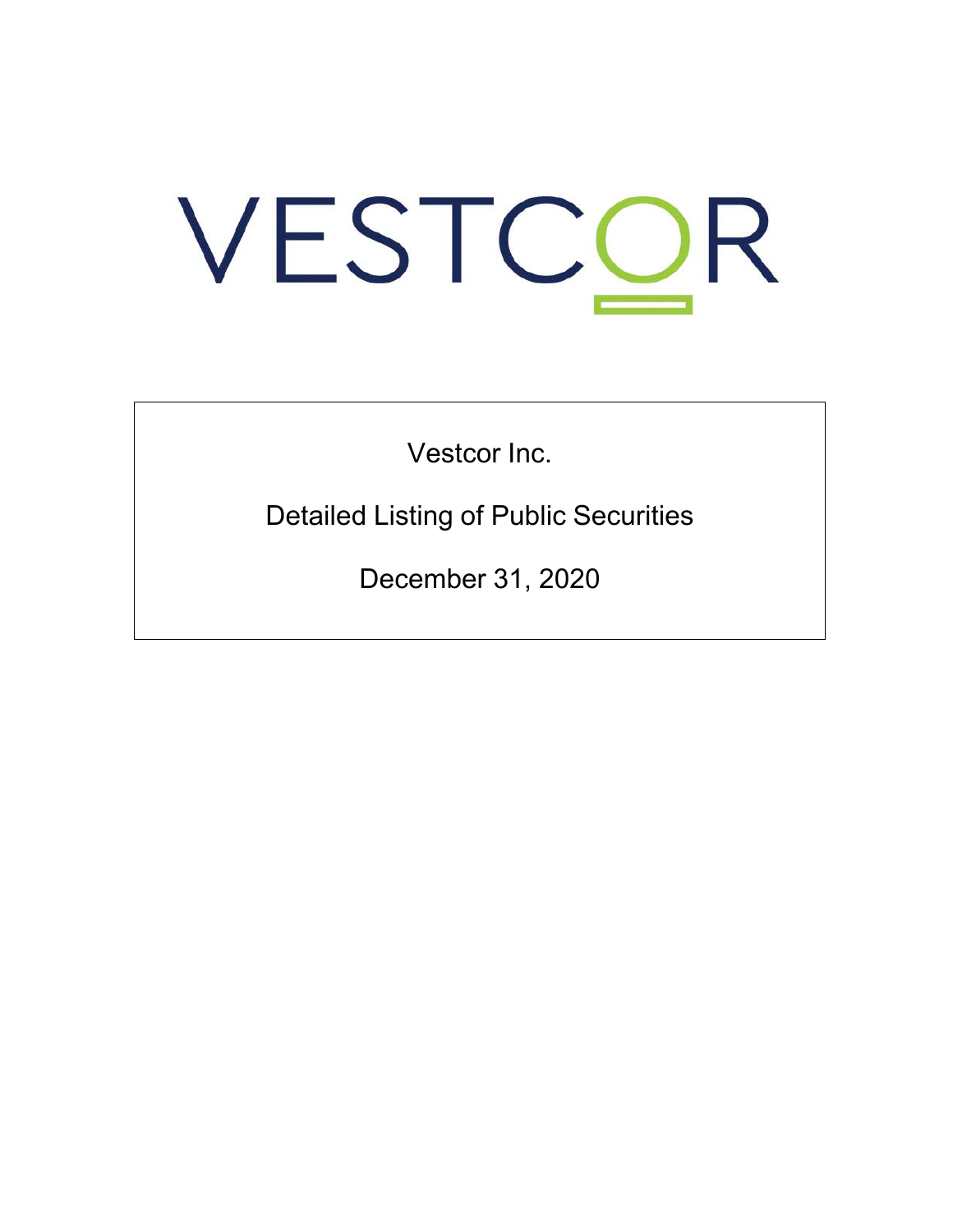### Detailed Holdings at **December 31, 2020**

|                         | <b>Shares</b> | <b>Fair Value</b> |
|-------------------------|---------------|-------------------|
| <b>EQUITIES</b>         |               |                   |
| 1800 FLOWERS CO         | 3,754         | \$<br>124,348     |
| 3I GROUP                | 27,794        | \$<br>560,508     |
| 3I INFRASTRUCTUR        | 232,688       | \$<br>1,248,092   |
| <b>3M COMPANY</b>       | 9,190         | \$<br>2,046,452   |
| A&W REV ROYAL IN        | 3,723         | \$<br>127,178     |
| A.P. MOLLER-MAER        | 1,059         | \$<br>2,994,840   |
| A2 MILK CO LTD          | 18,820        | \$<br>208,367     |
| AAON INC                | 2,708         | \$<br>229,873     |
| ABB LTD                 | 51,630        | \$<br>1,838,724   |
| ABBOTT LABS             | 60,737        | \$<br>8,472,220   |
| <b>ABBVIE INC</b>       | 86,132        | \$<br>11,757,802  |
| ABC ARBITRAGE           | 43,154        | \$<br>488,370     |
| <b>ABC-MART INC</b>     | 14,238        | \$<br>1,008,466   |
| <b>ABIOMED INC</b>      | 1,786         | \$<br>737,673     |
| ABOITIZ POWER CO        | 3,054,852     | \$<br>2,151,644   |
| ABSOLUTE SOFTWAR        | 12,968        | \$<br>196,465     |
| <b>ACACIA COMMUNICA</b> | 66,790        | \$<br>6,203,095   |
| <b>ACCENTURE PLC</b>    | 61,682        | \$<br>20,526,631  |
| <b>ACCOR</b>            | 4,534         | \$<br>209,201     |
| ACE AVIATION HLD        | 2,208,100     | \$<br>353,296     |
| ACON S2 ACQUISIT        | 430,000       | \$<br>5,752,110   |
| <b>ACS ACTIVIDADES</b>  | 6,919         | \$<br>292,822     |
| <b>ACTIVISION BLIZZ</b> | 80,463        | \$<br>9,518,041   |
| ADECCO GROUP AG         | 12,840        | \$                |
| ADEVINTA ASA            | 6,443         | \$<br>1,094,800   |
|                         |               | 138,053           |
| <b>ADIDAS AG</b>        | 5,372         | \$<br>2,494,581   |
| <b>ADMIRAL GROUP</b>    | 164,963       | \$<br>8,348,419   |
| <b>ADOBE INC</b>        | 20,014        | \$<br>12,751,978  |
| <b>ADP</b>              | 3,541         | \$<br>585,642     |
| ADVANCE AUTO PAR        | 1,293         | \$<br>259,901     |
| ADVANCED INFO SE        | 985,654       | \$<br>7,363,228   |
| ADVANTECH CO LTD        | 97,227        | \$<br>1,542,940   |
| <b>ADVANTEST</b>        | 5,736         | \$<br>547,128     |
| <b>ADVENTUS MINING</b>  | 1,556,000     | \$<br>1,462,640   |
| <b>ADYEN NV</b>         | 951           | \$<br>2,824,013   |
| <b>ADYTON RESOURCES</b> | 1,666,667     | \$<br>500,000     |
| <b>AEA-BRIDGES IMPA</b> | 142,500       | \$<br>1,969,763   |
| <b>AECON GROUP</b>      | 60,591        | \$<br>1,000,963   |
| <b>AEGON NV</b>         | 48,718        | \$<br>245,672     |
| <b>AEM HOLDINGS LTD</b> | 98,160        | \$<br>326,442     |
| AENA SME S.A.           | 8,377         | \$<br>1,856,860   |
| AEON CO                 | 18,712        | \$<br>781,591     |
| AEQUI ACQUISITIO        | 290,406       | \$<br>3,736,770   |
| AEROJET ROCKETDY        | 81,956        | \$<br>5,518,171   |
| <b>AES CORP</b>         | 12,673        | \$<br>379,417     |
| AES GENER SA            | 5,506,264     | \$<br>1,163,075   |
| <b>AFLAC INC</b>        | 54,234        | \$<br>3,072,615   |
| AFTERPAY LTD            | 6,049         | \$<br>701,706     |
| AG GROWTH INTL I        | 333,088       | \$<br>9,979,316   |
| AGC INC                 | 5,854         | \$<br>260,049     |
| AGEAS                   | 5,101         | \$<br>346,524     |
| AGILENT TECHN IN        | 7,148         | \$<br>1,079,035   |
| <b>AGL ENERGY</b>       | 16,336        | \$<br>191,913     |
| AGNICO EAGLE MIN        | 291,906       | \$<br>26,151,859  |
| AGREE REALTY COR        | 7,473         | \$<br>639,631     |
| <b>AGRICULTURAL BK</b>  | 23,646,267    | \$<br>12,502,310  |
| AIA GROUP LTD           | 339,765       | \$<br>5,303,399   |
| AIR CANADA              | 1,318,694     | \$<br>30,026,662  |
| AIR LIQUIDE(L')         | 44,940        | \$<br>9,404,561   |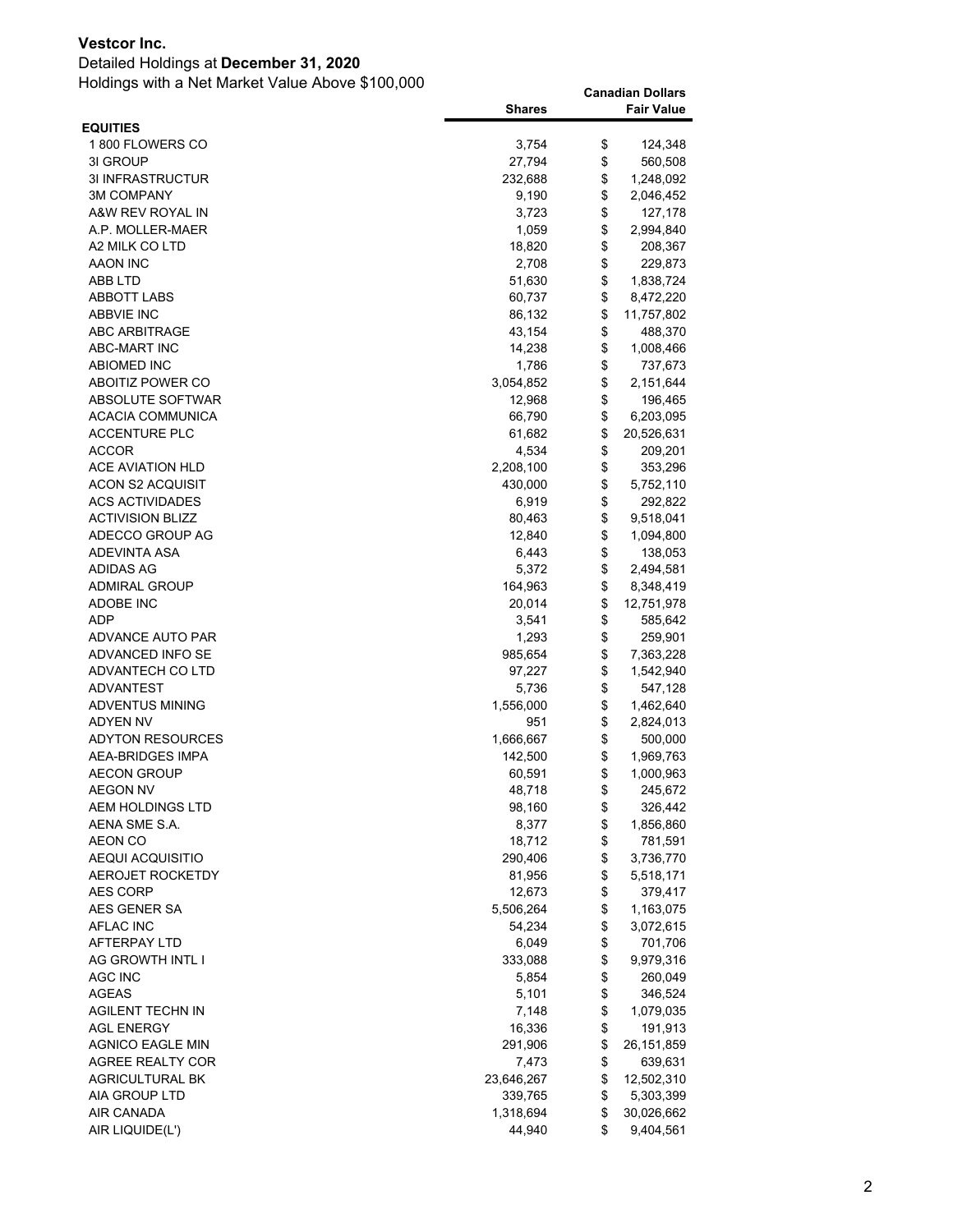### Detailed Holdings at **December 31, 2020**

|                             | Shares    | <b>Fair Value</b> |
|-----------------------------|-----------|-------------------|
| AIR PRODS & CHEM            | 9,864     | \$<br>3,450,547   |
| <b>AIRBUS</b>               | 16,608    | \$<br>2,324,278   |
| AISIN SEIKI CO              | 4,132     | \$<br>157,805     |
| <b>AJAX I</b>               | 233,000   | \$<br>3,683,809   |
| AJINOMOTO CO INC            | 88,913    | \$<br>2,564,586   |
| AKAMAI TECH INC             | 36,367    | \$<br>4,864,350   |
| AKZO NOBEL NV               | 5,511     | \$<br>754,767     |
| ALAMOS GOLD IN              | 146,230   | \$<br>1,626,078   |
| ALASKA AIR GROUP            | 2,429     | \$<br>160,916     |
| <b>ALBEMARLE CORP</b>       | 2,028     | \$<br>382,180     |
| ALCON AG                    | 13,944    | \$<br>1,182,502   |
| <b>ALDAR PROPERTIES</b>     | 1,292,500 | \$<br>1,412,121   |
| ALEXANDER & BALD            | 13,580    | \$<br>299,660     |
| ALEXANDRIA REAL             | 26,936    | \$<br>6,152,496   |
| <b>ALEXCO RESOURCES</b>     | 36,272    | \$<br>146,902     |
| ALEXION PHARM IN            | 62,144    | \$<br>12,369,748  |
| ALFA LAVAL AB               | 9,139     | \$<br>320,830     |
| ALFRESA HOLDINGS            | 5,054     | \$<br>117,806     |
| <b>ALGONQUIN POWER&amp;</b> | 684,350   | \$<br>14,472,358  |
| ALIBABA GROUP HL            | 9,083     | \$<br>2,693,092   |
| ALIGN TECH INC              | 1,368     | \$<br>931,335     |
| ALIMENT COUCHE-T            | 759,807   | \$<br>32,960,428  |
| ALITHYA GROUP IN            | 300,200   | \$<br>810,540     |
| <b>ALLEGION PLC</b>         | 1,754     | \$<br>260,062     |
| <b>ALLIANCE BANK MA</b>     | 1,201,813 | \$<br>1,107,652   |
| <b>ALLIANT ENERGY C</b>     | 4,759     | \$<br>312,425     |
| <b>ALLIANZ SE</b>           | 11,698    | \$<br>3,659,739   |
| <b>ALLIED PROPERTIE</b>     | 552,863   | \$<br>20,990,826  |
| <b>ALLSTATE CORP</b>        | 87,270    | \$<br>12,282,556  |
| <b>ALPHABET INC</b>         | 12,418    | \$<br>27,721,763  |
| ALSO HOLDING AG             | 1,102     | \$<br>401,831     |
| <b>ALSTOM</b>               | 12,036    | \$<br>874,485     |
| ALTABA                      | 40,980    | \$<br>589,956     |
| <b>ALTAGAS LTD</b>          | 161,158   | \$<br>3,030,302   |
| <b>ALTERNATIVE CRED</b>     | 35,050    | \$<br>529,822     |
| ALTICE EUROPE N.            | 16,991    | \$<br>141,115     |
| ALTICE USA INC              | 7,187     | \$<br>346,747     |
| <b>ALTIMAR ACQUISIT</b>     | 100,000   | \$<br>1,536,444   |
| ALTIMETER GROWTH            | 25,000    | \$<br>414,050     |
| <b>ALTIUS MINERALS</b>      | 184,215   | \$<br>2,521,903   |
| ALTRIA GROUP INC            | 35,407    | \$<br>1,889,447   |
| ALTUS GROUP LTD             | 47,865    | \$<br>2,359,266   |
| AMADA CO LTD                | 10,709    | \$<br>149,720     |
| AMADEUS IT GROUP            | 12,796    | \$<br>1,188,010   |
| AMAZON COM INC              | 10,576    | \$<br>43,883,302  |
| AMBU A/S                    | 4,265     | \$<br>235,083     |
| <b>AMCOR PLC</b>            | 29,912    | \$<br>448,532     |
| AMEDISYS INC                | 1,249     | \$<br>466,754     |
| AMEREN CORPORATI            | 27,017    | \$<br>2,686,799   |
| <b>AMERICA MOVIL</b>        | 97,385    | \$<br>1,803,956   |
| AMERICAN FIN TR             | 52,476    | \$<br>496,728     |
| <b>AMERICAN HOMES 4</b>     | 136,520   | \$<br>5,226,264   |
| AMERICAN STS WTR            | 2,765     | \$<br>280,083     |
| AMERICAN TOWER C            | 125,249   | \$<br>35,970,974  |
| AMERICAN WTR WKS            | 12,626    | \$<br>2,468,645   |
| AMERICAS GOLD AN            | 30,765    | \$<br>125,521     |
| AMERICOLD RLTY T            | 56,837    | \$<br>2,717,888   |
| <b>AMERIPRISE FINAN</b>     | 2,248     | \$<br>556,552     |
| AMERISOURCE-BERG            | 2,801     | \$<br>348,854     |
| AMERN ELEC PWR I            | 39,439    | \$<br>4,183,925   |
|                             |           |                   |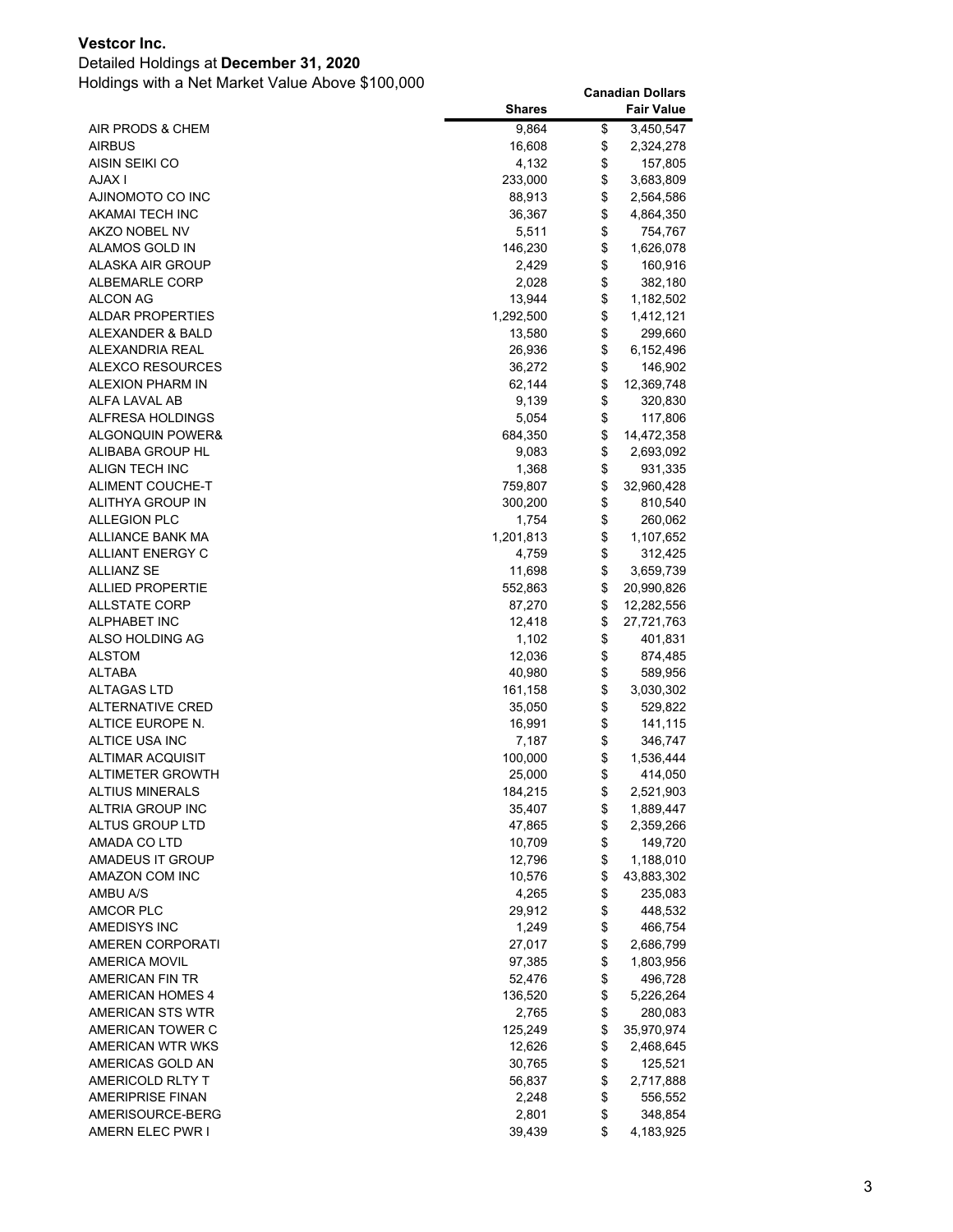### Detailed Holdings at **December 31, 2020**

|                         | <b>Shares</b> | <b>Fair Value</b> |
|-------------------------|---------------|-------------------|
| AMERN INTL GROUP        | 16,414        | \$<br>791,707     |
| <b>AMETEK INC</b>       | 4,383         | \$<br>675,322     |
| AMGEN INC               | 26,216        | \$<br>7,679,140   |
| <b>AMP LIMITED</b>      | 87,707        | \$<br>134,508     |
| AMPHENOL CORPORA        | 10,251        | \$<br>1,711,698   |
| <b>AMPLIFON</b>         | 3,436         | \$<br>182,320     |
| AMPOL LTD               | 7,432         | \$<br>207,644     |
| AMUNDI                  | 1,527         | \$<br>159,003     |
| ANA HOLDINGS INC        | 5,273         | \$<br>148,157     |
| ANDLAUER HEALTHC        | 9,891         | \$<br>405,432     |
| ANGEL YEAST CO L        | 69,200        | \$<br>693,030     |
| ANGLO AMERICAN          | 34,748        | \$<br>1,467,148   |
| ANHEUSER-BUSCH I        | 21,554        | \$<br>1,915,447   |
| ANHUI CONCH CEME        |               | \$                |
|                         | 66,289        | 528,789           |
| ANSYS INC               | 1,636         | \$<br>758,255     |
| <b>ANTA SPORTS PROD</b> | 62,400        | \$<br>1,260,052   |
| <b>ANTHEM INC</b>       | 6,885         | \$<br>2,816,438   |
| <b>ANTOFAGASTA</b>      | 9,971         | \$<br>250,135     |
| AON PLC                 | 26,046        | \$<br>7,010,489   |
| <b>AOZORA BANK</b>      | 97,993        | \$<br>2,301,093   |
| <b>APA GROUP</b>        | 93,583        | \$<br>887,798     |
| <b>APACHE CORP</b>      | 7,415         | \$<br>134,049     |
| APARTMENT INCOME        | 25,027        | \$<br>1,224,680   |
| <b>APARTMENT INVEST</b> | 25,027        | \$<br>168,350     |
| APELOA PHARMACEU        | 84,200        | \$<br>384,393     |
| <b>APHRIA INC</b>       | 111,177       | \$<br>978,358     |
| APOLLO STRATEGIC        | 285,000       | \$<br>3,968,574   |
| <b>APPLE HOSPITALIT</b> | 14,822        | \$<br>243,782     |
| <b>APPLE INC</b>        | 365,278       | \$<br>61,749,172  |
| <b>APPLIED MATERIAL</b> | 23,091        | \$<br>2,538,768   |
| <b>APTIV PLC</b>        | 5,145         | \$<br>854,016     |
| <b>APTOSE BIOSCIENC</b> | 22,341        | \$<br>124,886     |
| <b>ARCA CONTINENTAL</b> | 104,200       | \$<br>637,454     |
| ARCELORMITTAL           | 20,530        | \$<br>604,202     |
| <b>ARCHER DANIELS M</b> | 88,956        | \$<br>5,712,962   |
| <b>ARGENX SE</b>        | 1,299         | \$<br>490,022     |
| ARGONAUT GOLD IN        | 77,858        | \$<br>213,331     |
| <b>ARISTA NETWORKS</b>  | 1,804         | \$<br>667,816     |
| <b>ARISTOCRAT LEISU</b> | 16,710        | \$<br>509,246     |
| ARITZIA INC             | 33,481        | \$<br>863,475     |
| ARKEMA                  | 17,864        | \$<br>2,603,643   |
| AROUNDTOWN SA           | 27,068        | \$<br>258,225     |
| ARTIS                   | 145,047       | \$<br>1,552,924   |
| <b>ARTISAN PARTNERS</b> |               | \$                |
|                         | 45,881        | 2,942,494         |
| <b>ARTIUS ACQUISITI</b> | 210,500       | \$<br>2,850,722   |
| ASAHI GROUP HLDG        | 13,068        | \$<br>684,360     |
| ASAHI INTECC CO         | 4,765         | \$<br>221,375     |
| ASAHI KASEI CORP        | 36,587        | \$<br>476,073     |
| <b>ASCENDAS REAL ES</b> | 2,546,346     | \$<br>7,314,534   |
| <b>ASHTEAD GROUP</b>    | 12,734        | \$<br>762,417     |
| ASM PACIFIC TECH        | 9,755         | \$<br>163,966     |
| ASML HOLDING NV         | 11,988        | \$<br>7,428,988   |
| <b>ASPIRATIONAL CON</b> | 100,000       | \$<br>1,270,178   |
| ASSA ABLOY              | 28,480        | \$<br>894,657     |
| ASSECO POLAND SA        | 59,774        | \$<br>1,391,829   |
| ASSICURAZIONI GE        | 233,708       | \$<br>5,194,984   |
| ASSOC BRITISH FO        | 9,200         | \$<br>362,732     |
| <b>ASSURANT INC</b>     | 6,743         | \$<br>1,170,209   |
| ASTEC INDS INC          | 9,176         | \$<br>676,630     |
| ASTELLAS PHARMA         | 182,467       | \$<br>3,588,997   |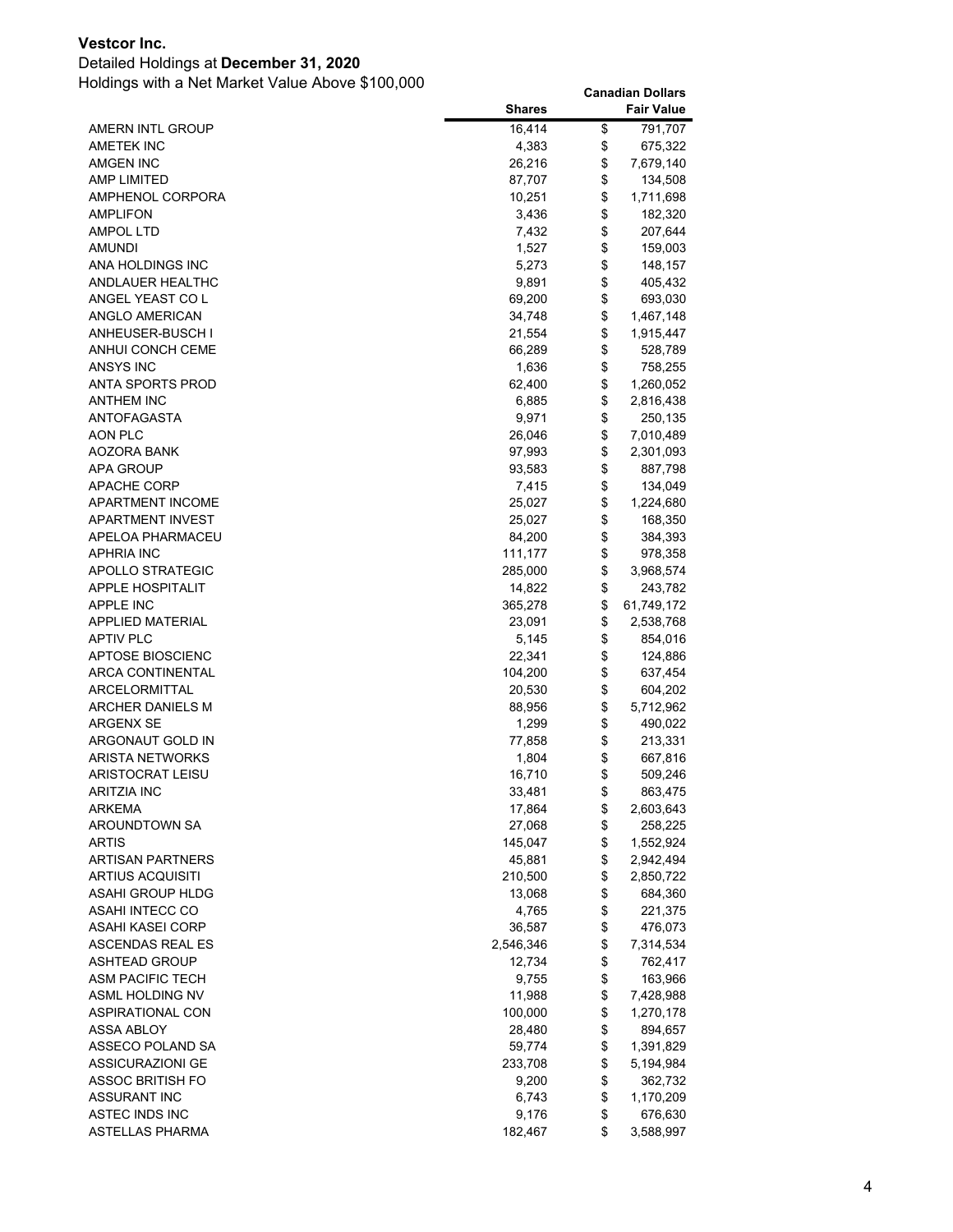### Detailed Holdings at **December 31, 2020**

|                                      | <b>Shares</b>    |          | <b>Fair Value</b>      |
|--------------------------------------|------------------|----------|------------------------|
| ASTM SPA                             | 4,315            | \$       | 138,560                |
| <b>ASTRAZENECA</b>                   | 103,139          | \$       | 13,155,074             |
| <b>ASUSTEK COMPUTER</b>              | 66,200           | \$       | 751,899                |
| <b>ASX LIMITED</b>                   | 5,700            | \$       | 403,457                |
| AT&T INC                             | 574,364          | \$       | 21,044,835             |
| ATCO LTD                             | 226,422          | \$       | 8,262,139              |
| ATLANTIA                             | 39,642           | \$       | 909,300                |
| <b>ATLANTIC POWER</b>                | 38,869           | \$       | 103,780                |
| ATLAS ARTERIA                        | 29,174           | \$       | 186,423                |
| ATLAS COPCO AB                       | 29,803           | \$       | 1,854,468              |
| <b>ATMOS ENERGY COR</b>              | 9,540            | \$       | 1,159,852              |
| ATOS SE                              | 2,903            | \$       | 338,395                |
| ATRIUM MTG INVES                     | 11,223           | \$       | 142,813                |
| ATS AUTOM TOOLIN                     | 51,436           | \$       | 1,149,595              |
| <b>AUCKLAND INTL</b>                 | 325,248          | \$       | 2,261,444              |
| AURINIA PHARMA                       | 86,963           | \$       | 1,527,070              |
| <b>AURIZON HLDGS</b>                 | 770,392          | \$       | 2,953,698              |
| <b>AURORA CANNABIS</b>               | 116,991          | \$       | 1,240,105              |
| <b>AUSNET SERVICES</b>               | 1,592,943        | \$       | 2,748,319              |
| AUST & NZ BANK G                     | 79,958           | \$       | 1,784,340              |
| <b>AUTO TRADER GROU</b>              | 29,107           | \$       | 302,110                |
| <b>AUTOCANADA</b>                    | 35,346           | \$       | 834,519                |
| AUTODESK INC                         | 6,185            | \$       | 2,405,985              |
| <b>AUTOMATIC DATA P</b>              | 9,670            | \$       | 2,182,607              |
| <b>AUTOZONE INC</b>                  | 4,273            | \$       | 6,453,301              |
| <b>AVALONBAY COMMUN</b>              | 6,886            | \$       | 1,421,307              |
| AVERY DENNISON C                     | 1,589            | \$       | 314,003                |
| <b>AVEVA GROUP</b>                   | 3,488            | \$       | 194,500                |
| <b>AVIVA</b>                         | 111,675          | \$       | 632,453                |
| AXA                                  | 54,424           | \$       | 1,655,325              |
| <b>AZBIL CORP</b>                    | 12,643           | \$       | 879,893                |
| AZRIELI GROUP                        | 1,414            | \$       | 114,511                |
| B & G FOODS INC                      | 23,469           | \$       | 843,316                |
| B2GOLD CORP                          | 842,747          | \$       | 6,008,786              |
| BACHEM AG                            | 693              | \$       | 395,022                |
| <b>BADGER DAYLIGHTI</b>              | 67,127           | \$       | 2,556,196              |
| <b>BADGER METER INC</b>              | 1,999            | \$       | 239,545                |
| <b>BAE SYSTEMS</b>                   | 243,300          | \$       | 2,071,073              |
| <b>BAIDU INC</b>                     | 2,800            | \$       | 771,371                |
| <b>BAKER HUGHES A G</b>              | 13,067           | \$       | 347.097                |
| BALL CORP<br><b>BALLARD POWER SY</b> | 6,232            | \$       | 739,809                |
| <b>BALLARD PWR SYS</b>               | 86,378<br>74,040 | \$<br>\$ | 2,572,337<br>2,207,251 |
| <b>BALOISE HOLDING</b>               | 35,100           | \$       | 7,967,634              |
| <b>BANCO SANTANDER</b>               | 493,457          | \$       | 1,952,235              |
| <b>BANDAI NAMCO HLD</b>              | 5,764            | \$       | 634,865                |
| <b>BANGKOK BANK</b>                  | 65,333           | \$       | 328,611                |
| <b>BANGKOK DUSIT ME</b>              | 2,297,300        | \$       | 2,028,206              |
| <b>BANGKOK EXP&amp;METR</b>          | 3,960,900        | \$       | 1,395,414              |
| <b>BANK HAPOALIM BM</b>              | 262,999          | \$       | 2,294,751              |
| <b>BANK OF AMERICA</b>               | 145,041          | \$       | 5,600,750              |
| <b>BANK OF CHENGDU</b>               | 449,500          | \$       | 940,533                |
| <b>BANK OF CHINA LT</b>              | 26,430,521       | \$       | 14,504,491             |
| <b>BANK OF COMMUNIC</b>              | 1,820,636        | \$       | 1,599,488              |
| <b>BANK OF JIANGSU</b>               | 558,100          | \$       | 597,564                |
| <b>BANK OF MONTREAL</b>              | 546,191          | \$       | 52,860,365             |
| <b>BANK OF NEW YORK</b>              | 15,532           | \$       | 839,793                |
| <b>BANK OF NOVA SCO</b>              | 983,215          | \$       | 67,645,192             |
| <b>BANK PEKAO</b>                    | 4,855            | \$       | 101,428                |
| <b>BARCLAYS</b>                      | 490,567          | \$       | 1,253,116              |
|                                      |                  |          |                        |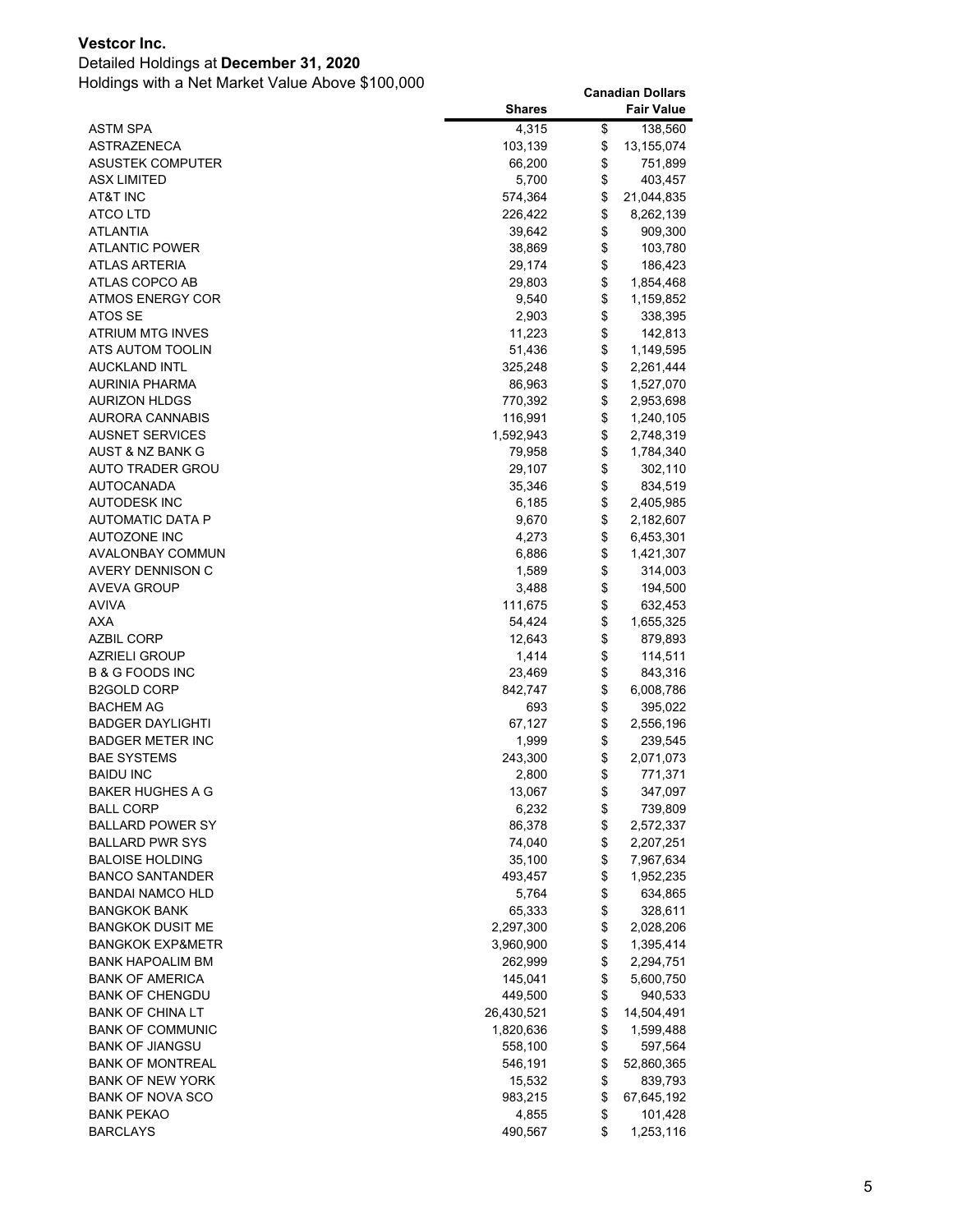### Detailed Holdings at **December 31, 2020**

|                                    | <b>Shares</b>    |          | <b>Fair Value</b>    |
|------------------------------------|------------------|----------|----------------------|
| BARRATT DEVEL                      | 26,769           | \$       | 312,341              |
| <b>BARRICK GOLD COR</b>            | 1,816,305        | \$       | 52,677,927           |
| <b>BARRY CALLEBAUT</b>             | 1,009            | \$       | 3,059,698            |
| BARWA REAL ESTAT                   | 2,392,610        | \$       | 2,847,261            |
| <b>BASF SE</b>                     | 25,940           | \$       | 2,616,975            |
| BAUSCH HEALTH CO                   | 171,575          | \$       | 4,531,296            |
| BAXTER INTL INC                    | 68,468           | \$       | 7,020,665            |
| BAYER AG                           | 27,775           | \$       | 2,084,907            |
| BAYER MOTOREN WE                   | 10,858           | \$       | 1,186,929            |
| <b>BBTV HOLDINGS</b>               | 389,000          | \$       | 5,519,910            |
| BBVA (BILB-VIZ-A                   | 190,029          | \$       | 1,195,238            |
| <b>BCE INC</b>                     | 443,186          | \$       | 24,510,810           |
| <b>BCO DE CHILE</b>                | 6,133,947        | \$       | 797,963              |
| <b>BDO UNIBANK INC</b>             | 278,586          | \$       | 789,307              |
| <b>BECHTLE AG</b>                  | 719              | \$       | 199,947              |
| <b>BECTON DICKINSON</b>            | 10,308           | \$       | 3,285,987            |
| <b>BEIERSDORF AG</b>               | 34,814           | \$       | 5,125,085            |
| <b>BEIJING CAPITAL</b>             | 111,393          | \$       | 118,417              |
| <b>BEIJING ENTERPRI</b>            | 42,419           | \$       | 176,333              |
| <b>BEIJING JINGNENG</b>            | 2,117,180        | \$       | 883,575              |
| <b>BELLUS HEALTH IN</b>            | 173,722          | \$       | 665,355              |
| BERKELEY GP HLDG                   | 3,729            | \$       | 307,947              |
| BERKLEY W R CORP                   | 3,796            | \$       | 321,214              |
| <b>BERKSHIRE HATHAW</b>            | 76,237           | \$       | 22,520,591           |
| <b>BEST BUY INC</b>                | 7,690            | \$       | 983,167              |
| <b>BHP GROUP LTD</b>               | 82,933           | \$       | 3,459,316            |
| <b>BHP GROUP PLC</b><br><b>BIC</b> | 209,323<br>9,782 | \$<br>\$ | 7,017,295<br>705,382 |
| BIG LOTS INC                       |                  | \$       |                      |
| <b>BIM BIRLESIK MAG</b>            | 7,186<br>622,530 | \$       | 393,023<br>8,056,413 |
| <b>BIO RAD LABS INC</b>            | 3,889            | \$       | 2,888,226            |
| <b>BIOGEN INC</b>                  | 16,516           | \$       | 5,152,193            |
| BIOMARIN PHARMAC                   | 2,504            | \$       | 279,740              |
| <b>BIOMERIEUX</b>                  | 994              | \$       | 178,807              |
| <b>BIRD CONSTRUCTIO</b>            | 15,296           | \$       | 122,865              |
| <b>BJS WHSL CLUB HL</b>            | 11,640           | \$       | 552,839              |
| <b>BK CENTRAL ASIA</b>             | 53,719           | \$       | 164,884              |
| BK LEUMI LE ISRA                   | 796,324          | \$       | 5,971,835            |
| <b>BLACK KNIGHT INC</b>            | 49,027           | \$       | 5,518,376            |
| <b>BLACKBERRY LIMIT</b>            | 191,203          | \$       | 1,613,753            |
| <b>BLACKLINE INC</b>               | 602              | \$       | 102,296              |
| <b>BLACKROCK INC</b>               | 2,702            | \$       | 2,483,792            |
| <b>BLUESCOPE STEEL</b>             | 15,236           | \$       | 261,820              |
| <b>BNP PARIBAS</b>                 | 43,598           | \$       | 2,929,445            |
| <b>BOARDWALK</b>                   | 37,534           | \$       | 1,269,528            |
| BOC HONG KONG HL                   | 109,065          | \$       | 421,119              |
| <b>BOCOM INTL HLDG</b>             | 627,000          | \$       | 106,110              |
| <b>BOEING CO</b>                   | 10,110           | \$       | 2,757,123            |
| <b>BOLIDEN AB</b>                  | 8,146            | \$       | 368,235              |
| <b>BOLLORE INVMT</b>               | 24,877           | \$       | 131,148              |
| BOOKING HLDGS IN                   | 780              | \$       | 2,213,283            |
| <b>BOOZ ALLEN HAMIL</b>            | 8,480            | \$       | 941,851              |
| <b>BORALEX INC</b>                 | 80,931           | \$       | 3,823,180            |
| <b>BORG WARNER INC</b>             | 4,659            | \$       | 229,350              |
| <b>BOSTON BEER INC</b>             | 3,415            | \$       | 4,325,867            |
| <b>BOSTON PROPERTIE</b>            | 2,699            | \$       | 328,518              |
| <b>BOSTON SCIENTIFI</b>            | 27,281           | \$       | 1,249,478            |
| <b>BOUYGUES</b>                    | 6,708            | \$       | 351,859              |
| <b>BOYD GROUP SVCS</b>             | 12,182           | \$       | 2,676,398            |
| BP PLC                             | 572,230          | \$       | 2,539,172            |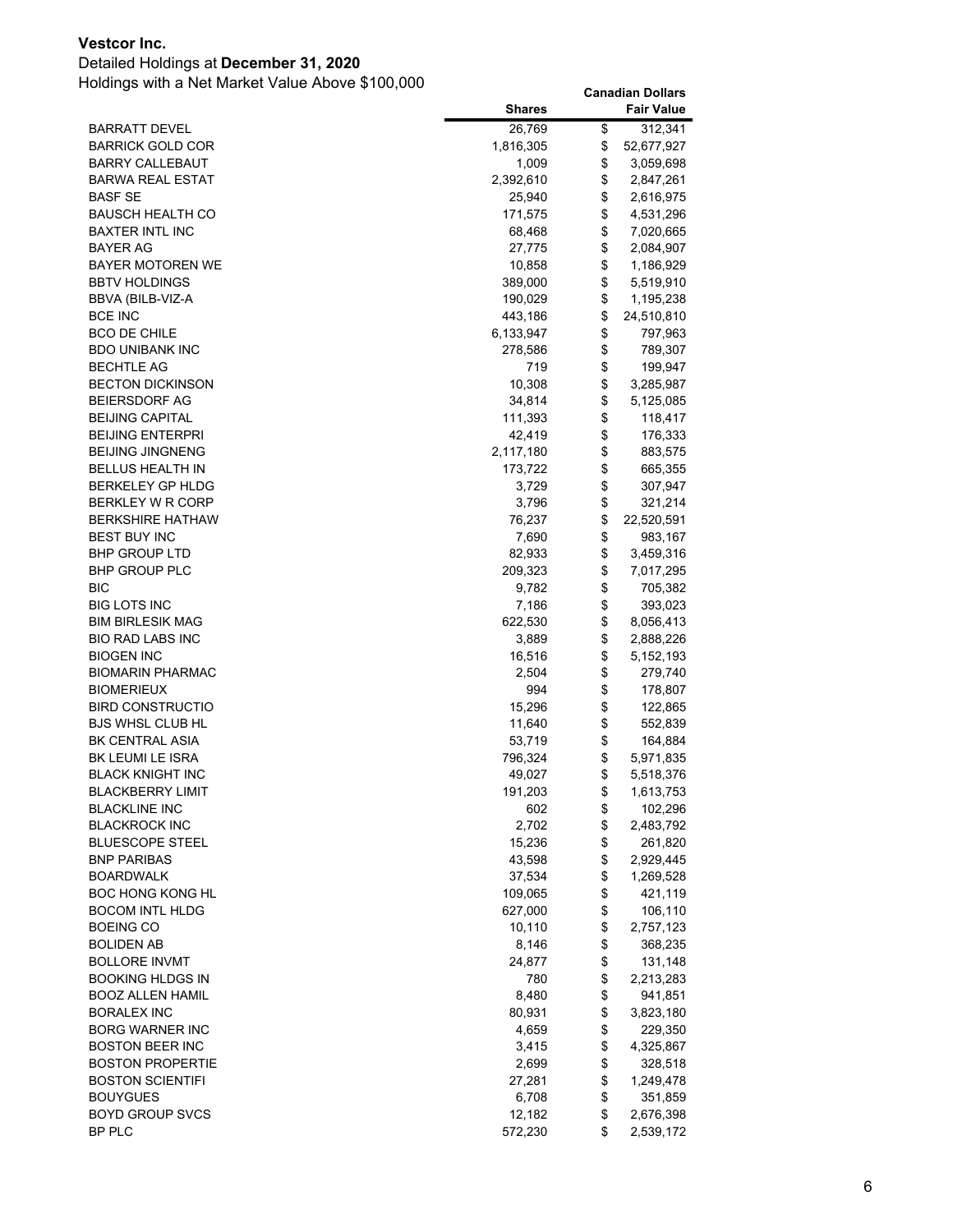### Detailed Holdings at **December 31, 2020**

|                                           | <b>Shares</b> |          | <b>Fair Value</b> |
|-------------------------------------------|---------------|----------|-------------------|
| <b>BPER BANCA</b>                         | 179,472       | \$       | 415,446           |
| <b>BQE CANT VAUDOIS</b>                   | 770           | \$       | 106,871           |
| <b>BRAMBLES LTD</b>                       | 43,950        | \$       | 457,988           |
| <b>BRANDYWINE RLTY</b>                    | 85,632        | \$       | 1,299,323         |
| <b>BRENNTAG AG</b>                        | 4,501         | \$       | 444,404           |
| <b>BRIDGESTONE CORP</b>                   | 15,477        | \$       | 646,275           |
| <b>BRISTOL MYERS SQ</b>                   | 133,132       | \$       | 10,604,862        |
| <b>BRIT AMER TOBACC</b>                   | 64,568        | \$       | 3,045,005         |
| <b>BRITISH LAND CO</b>                    | 26,546        | \$       | 226,063           |
| <b>BROADCOM INC</b>                       | 14,416        | \$       | 8,041,546         |
| <b>BROADMARK RLTY C</b>                   | 42,198        | \$       | 551,580           |
| <b>BROADRIDGE FINL</b>                    | 22,308        | \$       | 4,370,408         |
| <b>BROOKFIELD ASSET</b>                   | 801,746       | \$       | 42,187,875        |
| <b>BROOKFIELD BUSIN</b>                   | 20,235        | \$       | 977,148           |
| <b>BROOKFIELD INFR</b>                    | 269,273       | \$       | 16,955,579        |
| <b>BROOKFIELD PROPE</b>                   | 119,402       | \$       | 2,198,191         |
| <b>BROOKFIELD RENEW</b>                   | 216,254       | \$       | 13,605,783        |
| <b>BROTHER INDUSTRI</b>                   | 5,930         | \$       | 155,567           |
| <b>BROWN &amp; BROWN IN</b>               | 14,743        | \$       | 890,482           |
| <b>BROWN FORMAN COR</b>                   | 3,478         | \$       | 352,781           |
| <b>BRP INC</b>                            | 31,275        | \$       | 2,633,355         |
| <b>BSR</b>                                | 242,874       | \$       | 3,524,861         |
| BT GROUP PLC                              | 255,923       | \$       | 589,423           |
| <b>BTS GROUP HOLDIN</b>                   | 7,699,059     | \$       | 3,039,147         |
| <b>BUDWEISER BREWIN</b>                   | 40,660        | \$       | 171,025           |
| <b>BUNZL</b>                              | 63,286        | \$       | 2,692,484         |
| <b>BURBERRY GROUP</b>                     | 10,321        |          |                   |
|                                           |               | \$<br>\$ | 321,644           |
| <b>BUREAU VERITAS</b><br><b>BWP TRUST</b> | 7,469         | \$       | 253,345           |
| <b>BWX TECHNOLOGIES</b>                   | 249,084       | \$       | 1,082,326         |
|                                           | 1,337         |          | 102,677           |
| C H ROBINSON WLD                          | 49,703<br>114 | \$       | 5,976,351         |
| CABLE ONE INC<br><b>CADENCE DESIGN S</b>  |               | \$       | 323,545           |
| CAE INC                                   | 18,616        | \$<br>\$ | 3,235,681         |
|                                           | 47,429        |          | 1,672,821         |
| CAIXABANK SA                              | 91,327        | \$       | 299,100           |
| <b>CALIAN GROUP LTD</b>                   | 9,725         | \$       | 643,406           |
| <b>CALIBRE MINING</b>                     | 179,191       | \$       | 433,642           |
| CALIFORNIA WTR S                          | 2,322         | \$       | 159,833           |
| CAMDEN PPTY TR                            | 10,589        | \$       | 1,358,865         |
| CAMECO CORP                               | 668,221       | \$       | 11,393,168        |
| <b>CAMIL ALIMENTOS</b>                    | 290,265       | \$       | 788,121           |
| CAMPBELL SOUP CO                          | 3,859         | \$       | 237,706           |
| CANACCORD GENUIT                          | 59,999        | \$       | 669,589           |
| CANACOL ENERGY                            | 43,428        | \$       | 165,113           |
| CANADA GOOSE HLD                          | 19,909        | \$       | 753,357           |
| CANADIAN IMPERIA                          | 392,666       | \$       | 43,263,940        |
| <b>CANADIAN TIRE CO</b>                   | 61,508        | \$       | 10,292,134        |
| CANON INC                                 | 28,794        | \$       | 702,795           |
| CANOPY GROWTH CO                          | 99,180        | \$       | 3,106,318         |
| CANWEL BUILDING                           | 67,001        | \$       | 521,938           |
| CAPCOM CO                                 | 7,247         | \$       | 599,147           |
| <b>CAPGEMINI</b>                          | 4,586         | \$       | 906,451           |
| <b>CAPITAL ONE FINL</b>                   | 8,715         | \$       | 1,097,523         |
| CAPITAL POWER CO                          | 26,669        | \$       | 946,549           |
| CAPITALAND                                | 78,996        | \$       | 249,765           |
| CAPITALAND INT C                          | 463,116       | \$       | 964,265           |
| <b>CAPSTONE MINING</b>                    | 68,295        | \$       | 162,542           |
| <b>CARDINAL HEALTH</b>                    | 5,590         | \$       | 385,004           |
| <b>CARETRUST REIT I</b>                   | 81,144        | \$       | 2,318,082         |
| CARGOJET INC                              | 9,656         | \$       | 2,076,665         |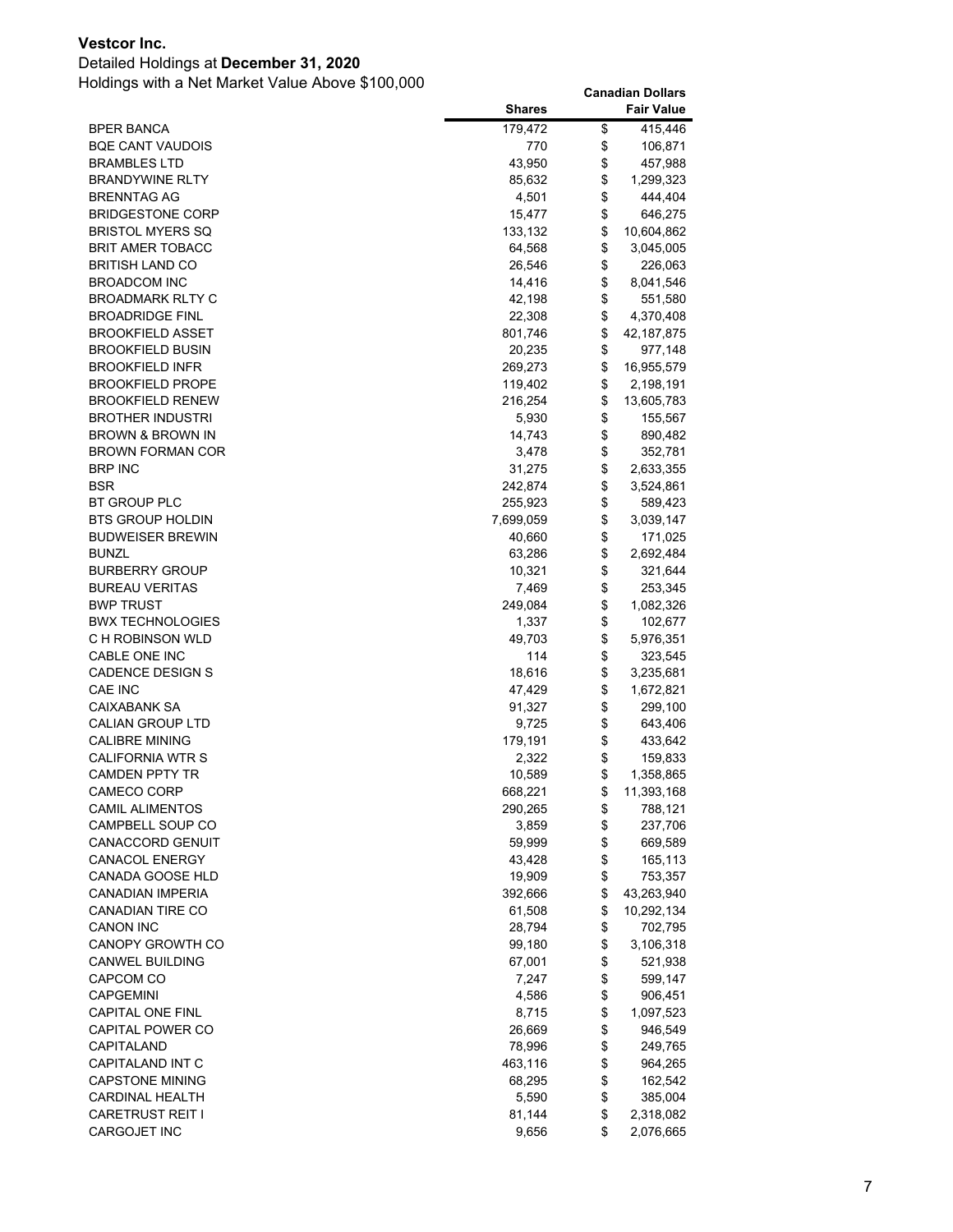### Detailed Holdings at **December 31, 2020**

|                                             | <b>Shares</b>      |          | <b>Fair Value</b>       |
|---------------------------------------------|--------------------|----------|-------------------------|
| CARL ZEISS MEDIT                            | 981                | \$       | 166,528                 |
| <b>CARLSBERG AS</b>                         | 47,328             | \$       | 9,665,576               |
| <b>CARMAX INC</b>                           | 1,933              | \$       | 232,621                 |
| <b>CARNIVAL CORP</b>                        | 14,070             | \$       | 388,259                 |
| <b>CARPARTS COM INC</b>                     | 73,300             | \$       | 1,157,030               |
| <b>CARREFOUR SA</b>                         | 18,065             | \$       | 395,082                 |
| CARRIER GLOBAL C                            | 15,521             | \$       | 748,313                 |
| CASCADE ACQUISI                             | 125,000            | \$       | 1,664,163               |
| <b>CASCADES INC</b>                         | 105,923            | \$       | 1,541,180               |
| CASEYS GEN STORE                            | 18,749             | \$       | 4,266,558               |
| <b>CASIO COMPUTER C</b>                     | 5,027              | \$       | 116,991                 |
| <b>CATALENT INC</b>                         | 3,137              | \$       | 415,920                 |
| <b>CATERPILLAR INC</b>                      | 10,351             | \$       | 2,400,329               |
| <b>CBIZ INC</b>                             | 3,036              | \$       | 102,924                 |
| <b>CBOE GLOBAL MARK</b>                     | 2,059              | \$       | 244,269                 |
| <b>CBRE GROUP INC</b>                       | 6,391              | \$<br>\$ | 510,675                 |
| CC NEUBERGER PR                             | 250,000            | \$       | 3,312,400               |
| CCL INDUSTRIES I<br><b>CDN APARTMENT PP</b> | 111,744<br>285,869 | \$       | 6,457,686<br>14,323,466 |
| <b>CDN NATL RAILWAY</b>                     | 489,001            | \$       | 68,430,800              |
| CDN NATURAL RES                             | 422,473            | \$       | 13,087,130              |
| CDN PACIFIC RAIL                            | 138,949            | \$       | 61,482,154              |
| CDN UTILITIES LT                            | 17,223             | \$       | 535,463                 |
| <b>CDN WESTERN BANK</b>                     | 151,420            | \$       | 4,377,600               |
| <b>CDW CORP</b>                             | 2,724              | \$       | 457,361                 |
| <b>CELANESE CORP</b>                        | 2,227              | \$       | 368,666                 |
| <b>CELESTICA INC</b>                        | 103,361            | \$       | 1,061,517               |
| CELLNEX TELECOM                             | 18,497             | \$       | 1,416,285               |
| <b>CENOVUS ENERGY</b>                       | 1,561,107          | \$       | 12,098,579              |
| CENTENE CORP DEL                            | 11,045             | \$       | 844,702                 |
| <b>CENTERPOINT ENER</b>                     | 42,266             | \$       | 1,165,247               |
| CENTERRA GOLD                               | 187,037            | \$       | 2,756,925               |
| CENTERSPACE                                 | 2,211              | \$       | 200,908                 |
| CENTRAL JAPAN RL                            | 4,196              | \$       | 755,425                 |
| <b>CENTRE TESTING G</b>                     | 260,559            | \$       | 1,398,495               |
| <b>CERNER CORP</b>                          | 18,765             | \$       | 1,881,501               |
| <b>CES ENERGY SOLUT</b>                     | 923,700            | \$       | 1,182,336               |
| CEZ                                         | 113,081            | \$       | 3,456,692               |
| CF INDUSTRIES HL                            | 4,202              | \$       | 207,228                 |
| CGI INC                                     | 348,549            | \$       | 35,199,964              |
| <b>CGN NEW ENERGY H</b>                     | 1,439,360          | \$       | 288,524                 |
| <b>CHAMPION IRON LT</b>                     | 90,000             | \$       | 414,900                 |
| <b>CHARTER COMMUNIC</b>                     | 15,859             | \$       | 13,366,198              |
| <b>CHECK POINT SOFT</b>                     | 3,241              | \$       | 548,790                 |
| <b>CHEMED CORP NEW</b>                      | 5,697              | \$       | 3,865,672               |
| CHENG LOONG                                 | 1,216,377          | \$       | 1,875,172               |
| <b>CHENG UEI PRECIS</b>                     | 371,265            | \$       | 792,864                 |
| <b>CHENGDU XINGRONG</b>                     | 1,645,000          | \$       | 1,548,414               |
| <b>CHENIERE ENERGY</b>                      | 10,811             | \$       | 760,794                 |
| <b>CHEVRON CORP</b>                         | 30,581             | \$       | 3,290,188               |
| CHIBA BANK<br><b>CHICONY ELECTRON</b>       | 18,332<br>738,715  | \$<br>\$ | 128,487                 |
| CHINA CITIC BK C                            | 6,548,472          |          | 2,887,209               |
| <b>CHINA COMM SERVI</b>                     | 7,060,263          | \$<br>\$ | 3,539,875<br>3,967,336  |
| CHINA CONCH VENT                            | 174,400            | \$       | 1,080,289               |
| CHINA CONST BK                              | 6,115,965          | \$       | 5,918,782               |
| <b>CHINA CONSTR ENG</b>                     | 788,300            | \$       | 768,295                 |
| CHINA EAST EDUCA                            | 263,800            | \$       | 807,928                 |
| <b>CHINA EVERBRIGHT</b>                     | 6,024,560          | \$       | 2,920,111               |
| <b>CHINA FEIHE LTD</b>                      | 736,345            | \$       | 2,197,097               |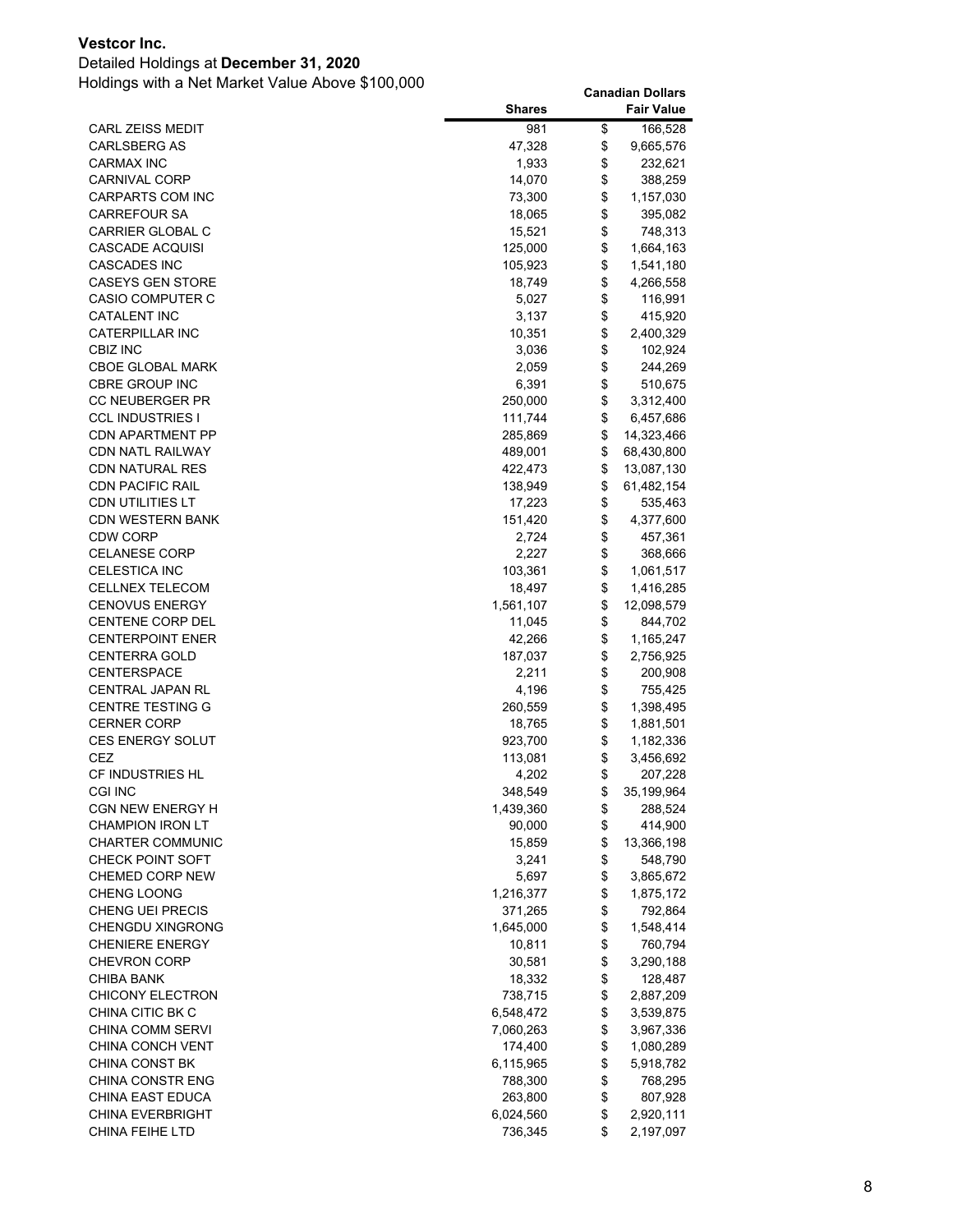### Detailed Holdings at **December 31, 2020**

|                                                    | <b>Shares</b>    |          | <b>Fair Value</b>       |
|----------------------------------------------------|------------------|----------|-------------------------|
| CHINA GAS HOLDIN                                   | 144,666          | \$       | 732,098                 |
| <b>CHINA LESSO GROU</b>                            | 604,000          | \$       | 1,204,780               |
| CHINA MEIDONG AU                                   | 82,805           | \$       | 428,567                 |
| CHINA MENGNIU DA                                   | 121,900          | \$       | 937,350                 |
| <b>CHINA MERCHANTS</b>                             | 543,235          | \$       | 847,044                 |
| <b>CHINA MINSHENG B</b>                            | 631,600          | \$       | 644,059                 |
| <b>CHINA MOBILE</b>                                | 514,300          | \$       | 3,735,002               |
| CHINA MOTOR CO                                     | 113,849          | \$       | 261,200                 |
| CHINA PETE & CHE                                   | 12,930           | \$       | 734,688                 |
| CHINA PETRO & CH                                   | 3,890,246        | \$       | 2,217,985               |
| <b>CHINA REINSURANC</b>                            | 2,924,600        | \$       | 384,422                 |
| <b>CHINA RES CEMENT</b>                            | 304,861          | \$       | 433,782                 |
| CHINA RES GAS GP                                   | 144,789          | \$       | 981,322                 |
| <b>CHINA RESOURCES</b>                             | 821,213          | \$       | 4,243,468               |
| CHINA SCE GP HLD                                   | 2,515,324        | \$       | 1,322,501               |
| CHINA SHENHUA EN                                   | 1,940,199        | \$       | 4,654,266               |
| CHINA TELECOM CO                                   | 1,957,200        | \$       | 691,394                 |
| <b>CHINA TOURISM GR</b>                            | 40,000           | \$       | 2,215,550               |
| CHINA TOWER CORP                                   | 2,458,900        | \$       | 460,572                 |
| CHINA YANGTZE PO                                   | 3,021,480        | \$       | 11,352,596              |
| CHINA YUCHAI INT                                   | 53,350           | \$       | 1,110,595               |
| <b>CHIPOTLE MEXICAN</b>                            | 695              | \$       | 1,227,835               |
| <b>CHONG HONG CONST</b>                            | 92,773           | \$       | 336,516                 |
| <b>CHONG QING BREWE</b>                            | 60,397           | \$       | 1,409,308               |
| <b>CHONGQING RURAL</b>                             | 5,196,769        | \$       | 2,698,190               |
| <b>CHORUS AVIATION</b>                             | 8,329,612        | \$       | 30,819,564              |
| <b>CHR.HANSEN HLDGS</b>                            | 3,108            | \$       | 407,707                 |
| <b>CHUBB LIMITED</b>                               | 8,600            | \$       | 1,695,319               |
| CHUBU ELEC POWER                                   | 16,496           | \$       | 253,017                 |
| <b>CHUGAI PHARM CO</b>                             | 245,186          | \$       | 16,649,285              |
| CHUGOKU ELEC POW                                   | 477,619          | \$       | 7,125,384               |
| CHUNGHWA TELECOM                                   | 2,453,222        | \$       | 12,124,320              |
| <b>CHURCH &amp; DWIGHT</b>                         | 36,149           | \$       | 4,017,275               |
| CHURCHILL CAP CO                                   | 185,525          | \$       | 2,446,314               |
| <b>CHURCHILL CAP CR</b>                            | 50,000           | \$       | 637,637                 |
| CI FINANCIAL COR                                   | 78,304           | \$       | 1,249,732               |
| CIE DE ST-GOBAIN                                   | 14,690           | \$       | 858,705                 |
| CIENA CORPORATIO                                   | 4,604            | \$       | 309,991                 |
| <b>CIGNA CORP</b>                                  | 8,282            | \$       | 2,196,563               |
| <b>CINTAS CORP</b>                                 | 2,173            | \$       | 978,519                 |
| <b>CIRRUS LOGIC INC</b><br><b>CISCO SYSTEMS IN</b> | 1,764            | \$       | 184,731                 |
| CITIC TELECOM IN                                   | 224,430          | \$       | 12,795,091<br>1,713,396 |
| CITIGROUP INC                                      | 4,273,817        | \$<br>\$ |                         |
| CITRIX SYS INC                                     | 39,666<br>93,333 | \$       | 3,115,956               |
| CK ASSET HOLDING                                   | 75,716           | \$       | 15,469,702<br>495,134   |
| <b>CK HUTCHISON HLD</b>                            | 230,854          | \$       | 2,052,044               |
| <b>CK INFRASTRUCTUR</b>                            | 16,429           | \$       | 112,429                 |
| <b>CLARIANT</b>                                    | 6,181            | \$       | 167,656                 |
| CLEARWATER SEAFO                                   | 14,228           | \$       | 116,812                 |
| <b>CLOROX CO</b>                                   | 55,351           | \$       | 14,238,828              |
| <b>CLOUDMD SOFTWARE</b>                            | 142,000          | \$       | 337,960                 |
| <b>CLP HOLDINGS</b>                                | 538,143          | \$       | 6,339,703               |
| <b>CMC MARKETS</b>                                 | 58,688           | \$       | 399,621                 |
| CME GROUP INC                                      | 8,511            | \$       | 2,001,753               |
| CMNWLTH BK OF AU                                   | 49,796           | \$       | 4,019,577               |
| <b>CMS ENERGY CORP</b>                             | 105,613          | \$       | 8,208,954               |
| CNH INDUSTRIAL N                                   | 29,312           | \$       | 471,766                 |
| COCA COLA HBC                                      | 20,582           | \$       | 847,640                 |
| COCA-COLA AMATIL                                   | 15,566           | \$       | 197,863                 |
|                                                    |                  |          |                         |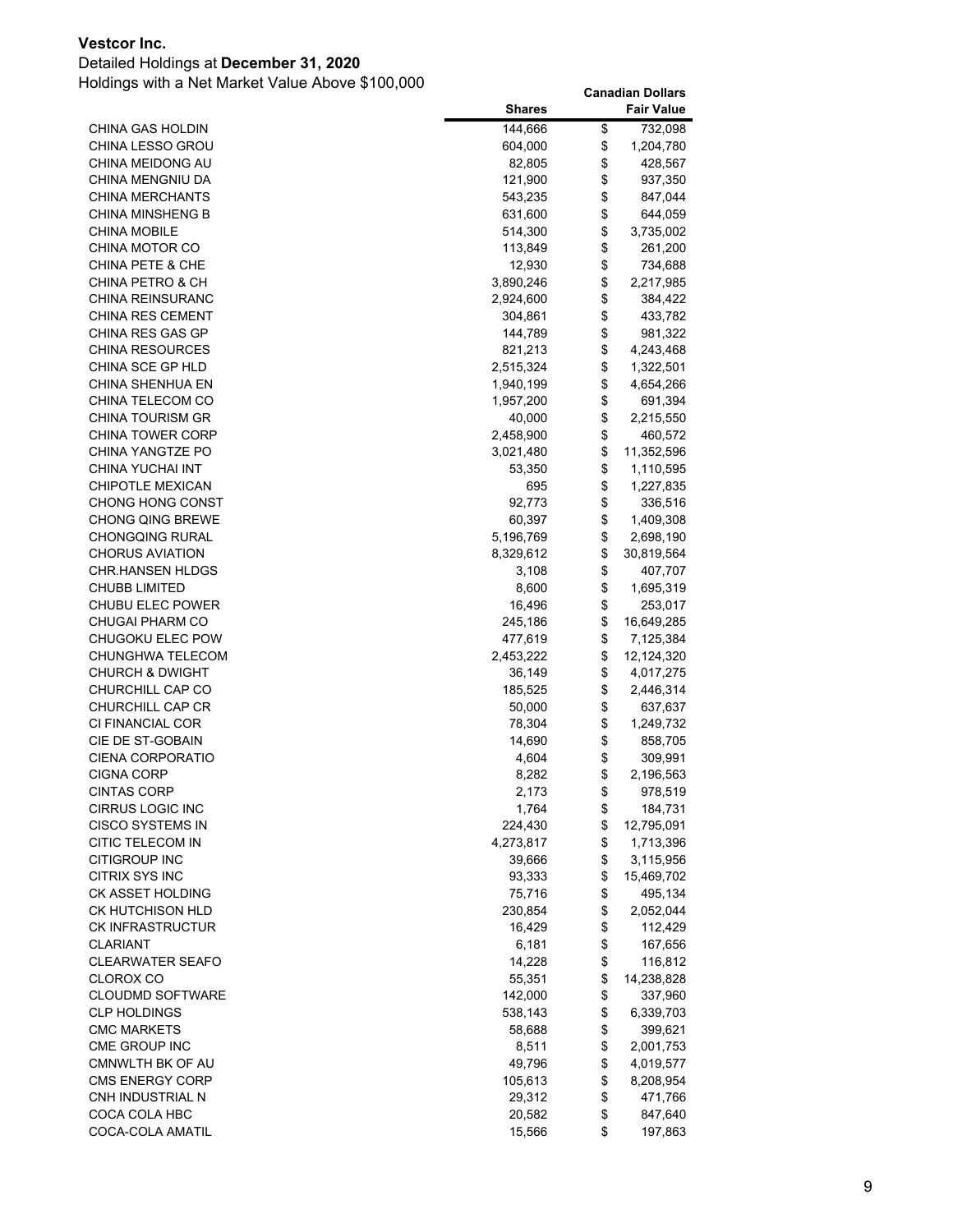### Detailed Holdings at **December 31, 2020**

|                                                    | <b>Shares</b>    |          | <b>Fair Value</b>     |
|----------------------------------------------------|------------------|----------|-----------------------|
| COCA-COLA CO                                       | 252,803          | \$       | 17,662,375            |
| COCA-COLA EU PAR                                   | 5,961            | \$       | 378,425               |
| COCHLEAR LTD                                       | 1,966            | \$       | 365,288               |
| COGECO INC                                         | 129,262          | \$       | 10,596,899            |
| COGENT COMM HLDG                                   | 27,606           | \$       | 2,105,631             |
| <b>COGNEX CORP</b>                                 | 2,771            | \$       | 283,426               |
| COGNIZANT TECH S                                   | 10,186           | \$       | 1,063,462             |
| <b>COHEN &amp; STEERS I</b>                        | 1,476            | \$       | 139,716               |
| COHN ROBBINS HLD                                   | 424,500          | \$       | 5,629,863             |
| COLBUN S.A.                                        | 3,072,951        | \$       | 691,520               |
| COLES GROUP LTD                                    | 38,445           | \$       | 685,594               |
| <b>COLGATE PALMOLIV</b>                            | 60,660           | \$       | 6,608,285             |
| <b>COLLIERS INTL</b>                               | 17,258           | \$       | 1,956,086             |
| COLONY CAPITAL I                                   | 147,421          | \$       | 903,387               |
| COLOPLAST                                          | 60,390           | \$       | 11,756,473            |
| <b>COLRUYT SA</b>                                  | 133,213          | \$       | 10,064,930            |
| COLUMBIA PPTY TR                                   | 85,750           | \$       | 1,588,770             |
| COM7 PCL                                           | 259,248          | \$       | 429,152               |
| <b>COMCAST CORP</b>                                | 159,373          | \$       | 10,639,359            |
| COMFORTDELGRO CO                                   | 280,400          | \$       | 451,385               |
| COMINAR                                            | 194,996          | \$       | 1,581,418             |
| <b>COMMERCIAL INTL</b>                             | 387,783          | \$       | 1,852,633             |
| COMMERCIAL METAL                                   | 20,294           | \$       | 531,053               |
| COMMERZBANK AG                                     | 25,240           | \$       | 207,186               |
| <b>COMMUNITY HEALTH</b>                            | 22,496           | \$       | 1,350,168             |
| <b>COMPAL ELECTRONI</b>                            | 1,655,085        | \$       | 1,553,405             |
| <b>COMPANHIA DE SAN</b>                            | 25,788           | \$       | 282,215               |
| <b>COMPANIA CERVECE</b>                            | 38,476           | \$       | 361,998               |
| COMPANIA DE MINA                                   | 203,627          | \$       | 3,162,340             |
| <b>COMPASS GROUP</b>                               | 50,799           | \$       | 1,205,794             |
| <b>COMPASS MINERALS</b>                            | 4,684            | \$       | 368,309               |
| <b>COMPUTER MODELLI</b>                            | 194,591          | \$       | 949,604               |
| <b>COMPUTERSHARE LT</b>                            | 12,974           | \$       | 186,088               |
| CONAGRA BRANDS I                                   | 9,307            | \$       | 429,939               |
| CONCHO RESOURCES                                   | 3,740            | \$       | 278,024               |
| <b>CONCORDIA FINANC</b>                            | 35,083           | \$       | 157,146               |
| <b>CONOCOPHILLIPS</b>                              | 20,347           | \$       | 1,036,624             |
| <b>CONSOLDTD EDISON</b><br><b>CONSTELLATION BR</b> | 106,273<br>3,229 | \$<br>\$ | 9,784,766             |
| <b>CONSTELLATION SF</b>                            | 32,534           | \$       | 901,116<br>53,811,190 |
| <b>CONTACT ENERGY</b>                              | 181,974          | \$       | 1,487,267             |
| <b>CONTINENTAL AG</b>                              | 3,186            | \$       | 602,169               |
| CONX CORP                                          | 331,398          | \$       | 4,412,001             |
| <b>COOPER COMPANIES</b>                            | 7,317            | \$       | 3,386,817             |
| COPART INC                                         | 6,154            | \$       | 997,665               |
| <b>CORCEPT THERAPEU</b>                            | 10,200           | \$       | 339,944               |
| <b>CORNING INCORPOR</b>                            | 14,556           | \$       | 667,596               |
| <b>CORPORATE OFFICE</b>                            | 64,426           | \$       | 2,162,578             |
| <b>CORTEVA INC</b>                                 | 14,194           | \$       | 700,180               |
| <b>CORUS ENTERTAINM</b>                            | 197,726          | \$       | 846,267               |
| <b>COSCO SHIPPING P</b>                            | 1,467,443        | \$       | 1,299,577             |
| <b>COSMOS PHARMACEU</b>                            | 538              | \$       | 110,733               |
| <b>COSTCO WHSL CORP</b>                            | 43,275           | \$       | 20,772,767            |
| <b>COUNTRY GARDEN S</b>                            | 39,544           | \$       | 340,783               |
| <b>COUSINS PPTYS IN</b>                            | 26,178           | \$       | 1,126,995             |
| COVESTRO AG                                        | 5,425            | \$       | 426,884               |
| COVIVIO                                            | 1,236            | \$       | 145,175               |
| COWAY CO LTD                                       | 11,857           | \$       | 1,010,948             |
| CP ALL PLC                                         | 817,205          | \$       | 2,020,496             |
| <b>CREADES AB</b>                                  | 7,333            | \$       | 1,072,716             |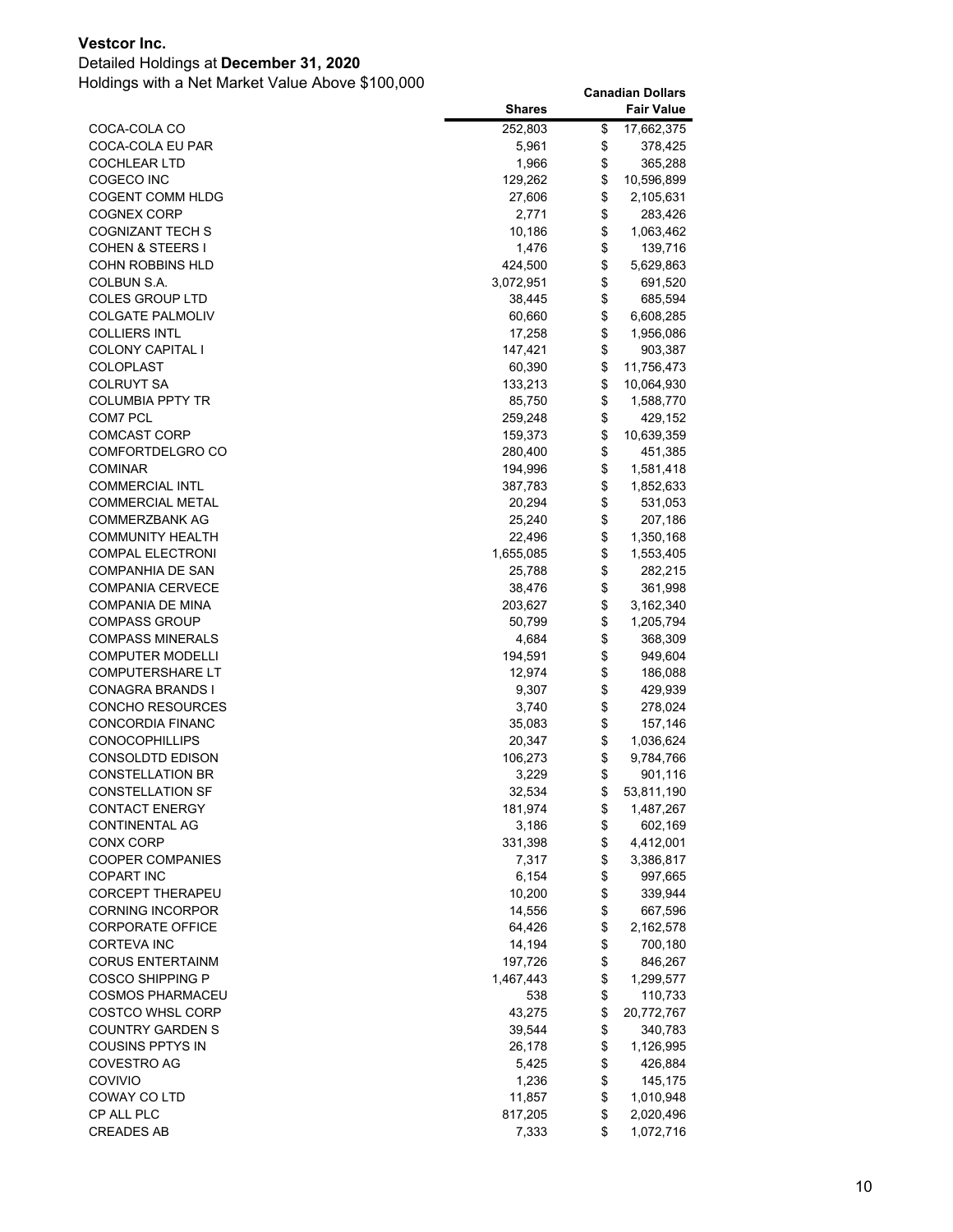### Detailed Holdings at **December 31, 2020**

|                                      | <b>Shares</b>     |          | <b>Fair Value</b>    |
|--------------------------------------|-------------------|----------|----------------------|
| <b>CREATE SD HOLDIN</b>              | 31,880            | \$       | 1,524,370            |
| <b>CREDICORP LTD</b>                 | 22,692            | \$       | 4,741,754            |
| <b>CREDIT AGRICOLE</b>               | 33,376            | \$       | 536,915              |
| <b>CREDIT SUISSE GR</b>              | 69,625            | \$       | 1,143,963            |
| CRH                                  | 22,109            | \$       | 1,172,451            |
| CRODA INTL                           | 36,149            | \$       | 4,152,398            |
| <b>CROMBIE</b>                       | 177,746           | \$       | 2,563,839            |
| <b>CRONOS GROUP INC</b>              | 427,477           | \$       | 3,778,897            |
| <b>CROWN CASTLE INT</b>              | 107,839           | \$       | 21,870,618           |
| <b>CROWN RESORTS LT</b>              | 13,415            | \$       | 127,001              |
| CSL LTD                              | 12,791            | \$       | 3,560,876            |
| CSPC PHARMACEUTI                     | 5,404,524         | \$       | 7,041,784            |
| CSW INDUSTRIALS                      | 1,000             | \$       | 142,573              |
| CSX CORP                             | 31,071            | \$       | 3,592,289            |
| <b>CUBESMART</b>                     | 24,260            | \$       | 1,049,027            |
| <b>CUBICFARM SYSTEM</b>              | 830,000           | \$       | 788,500              |
| <b>CUMMINS INC</b>                   | 10,678            | \$       | 3,089,417            |
| <b>CVS HEALTH CORP</b>               | 33,502            | \$       | 2,915,150            |
| <b>CYBER AGENT</b>                   | 2,493             | \$       | 218,722              |
| <b>CYBERARK SOFTWAR</b>              | 1,145             | \$       | 235,716              |
| <b>CYBOZU INC</b>                    | 9,325             | \$       | 296,757              |
| CYFROWY POLSAT S                     | 77,300            | \$       | 800,317              |
| CYRUSONE                             | 32,947            | \$       | 3,091,282            |
| D R HORTON INC                       | 7,076             | \$       | 621,302              |
| <b>D/S NORDEN</b>                    | 31,578            | \$       | 724,788              |
| DA AN GENE CO(SU                     | 68,100            | \$       | 458,059              |
| DAI NIPPON PRINT                     | 6,082             | \$       | 139,217              |
| DAIFUKU CO                           | 5,141             | \$       | 809,466              |
| <b>DAIHO CONSTRUCTI</b>              | 24,932            | \$       | 1,119,848            |
| DAI-ICHI LIFE HO                     | 31,252            | \$       | 598,508              |
| DAIICHI SANKYO C                     | 47,985            | \$       | 2,093,126            |
| DAIKIN INDUSTRIE                     | 7,023             | \$       | 1,986,267            |
| DAIMLER AG                           | 24,155            | \$       | 2,175,960            |
| DAITO TRUST CONS                     | 1,806             | \$       | 214,830              |
| DAIWA HOUSE INDS                     | 16,333            | \$       | 617,526              |
| DAIWA HOUSE REIT                     | 661               | \$       | 2,081,529            |
| DAIWA SECS GROUP                     | 38,574            | \$       | 223,714              |
| DAIWABO HOLDINGS                     | 12,630            | \$       | 1,430,693            |
| DANAHER CORP                         | 50,741            | \$       | 14,371,747           |
| DANONE                               | 87,258            | \$       | 7,312,328            |
| DANSKE BANK A/S                      | 18,195            | \$       | 383,514              |
| DAQIN RAILWAY CO                     | 5,264,055         | \$       | 6,668,573            |
| DARDEN RESTAURAN                     | 2,480             | \$       | 376,362              |
| DASHENLIN PHARMA                     | 118,352           | \$       | 1,818,422            |
| DASSAULT AVIATIO<br>DASSAULT SYSTEME | 88                | \$       | 123,046              |
|                                      | 7,100             | \$       | 1,838,865            |
| DAVIDE CAMPARI M                     | 17,262            | \$       | 251,321              |
| DAVITA INC                           | 7,423             | \$<br>\$ | 1,110,240            |
| DB HITEK CO LTD<br>DBS GROUP HLDGS   | 13,122<br>152,654 | \$       | 784,856<br>3,684,644 |
| <b>DCC</b>                           | 2,931             | \$       | 264,302              |
| DCM HOLDINGS CO                      | 63,822            | \$       | 928,506              |
| DCP MIDSTREAM LL                     | 5,390             | \$       | 127,174              |
| <b>DECARBONIZATION</b>               | 190,000           | \$       | 2,781,269            |
| DECKERS OUTDOOR                      | 582               | \$       | 212,638              |
| DEERE & CO                           | 5,971             | \$       | 2,052,638            |
| DELIVERY HERO SE                     | 3,697             | \$       | 731,887              |
| DELL TECHNOLOGIE                     | 8,708             | \$       | 813,079              |
| DELTA AIR LINES                      | 12,151            | \$       | 622,466              |
| <b>DELWINDS INSURAN</b>              | 400,000           | \$       | 5,197,920            |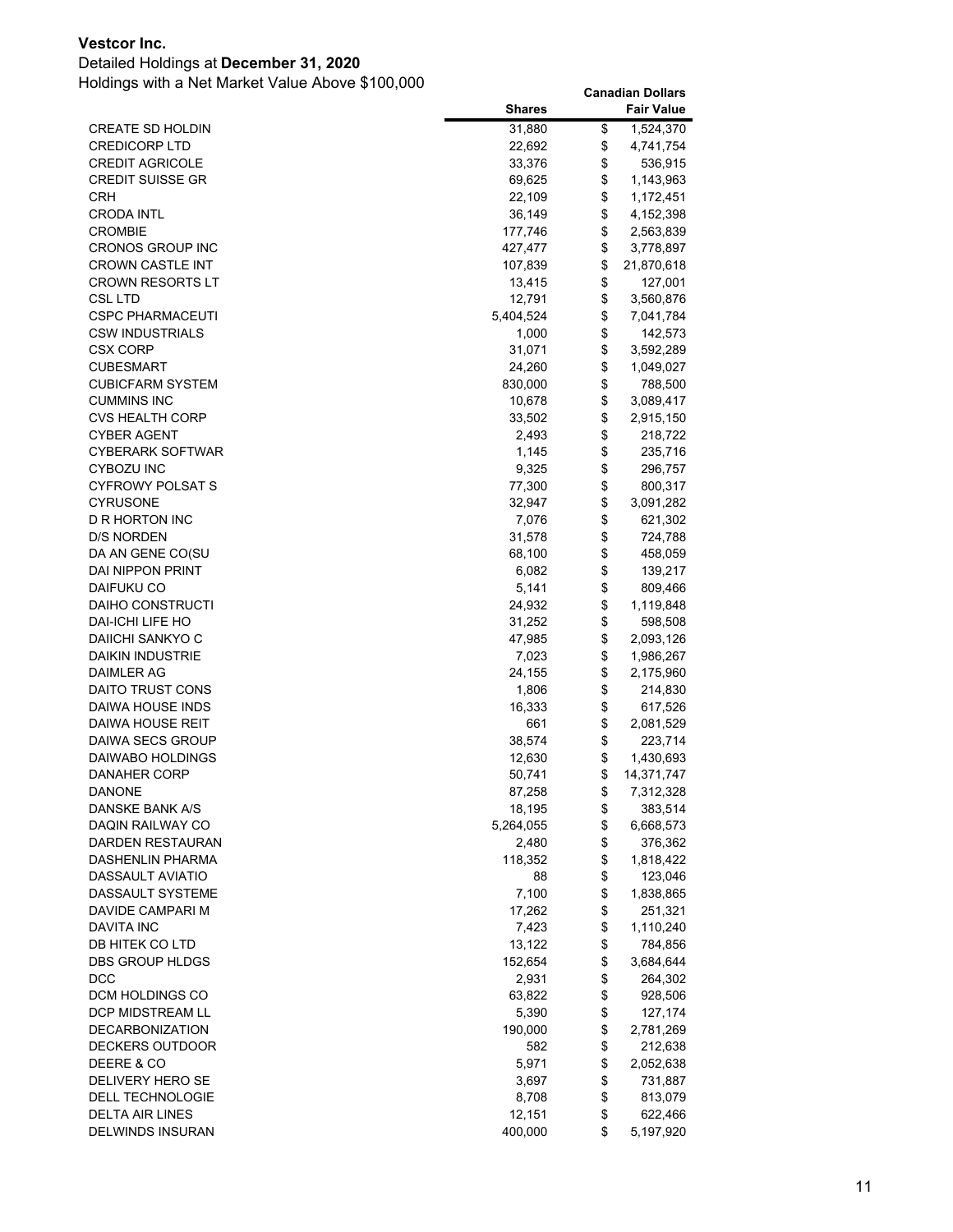### Detailed Holdings at **December 31, 2020**

|                                      | <b>Shares</b>      |          | <b>Fair Value</b>      |
|--------------------------------------|--------------------|----------|------------------------|
| <b>DEMANT A/S</b>                    | 3,444              | \$       | 173,530                |
| <b>DENSO CORP</b>                    | 13,476             | \$       | 1,020,012              |
| DENTSPLY SIRONA                      | 4,164              | \$       | 278,314                |
| DENTSU GROUP INC                     | 5,498              | \$       | 207,939                |
| <b>DESCARTES SYSTEM</b>              | 100,757            | \$       | 7,501,359              |
| DEUTSCHE BANK AG                     | 55,857             | \$       | 779,190                |
| DEUTSCHE BANK ME                     | 544,954            | \$       | 1,555,408              |
| DEUTSCHE BOERSE                      | 5,385              | \$       | 1,168,886              |
| DEUTSCHE LUFTHAN                     | 8,446              | \$       | 142,386                |
| DEUTSCHE POST AG                     | 143,553            | \$       | 9,062,718              |
| DEUTSCHE TELEKOM                     | 533,738            | \$       | 12,442,444             |
| <b>DEUTSCHE WOHNEN</b>               | 9,803              | \$       | 667,624                |
| <b>DEVON ENERGY COR</b>              | 7,514              | \$       | 151,347                |
| <b>DEXCOM INC</b>                    | 2,723              | \$       | 1,282,596              |
| <b>DEXUS</b>                         | 34,413             | \$       | 318,010                |
| <b>DIAGEO</b>                        | 101,933            | \$       | 5,108,903              |
| DIAMOND HILL INV                     | 977                | \$       | 185,796                |
| DIAMONDBACK ENER                     | 3,103              | \$       | 191,336                |
| <b>DIASORIN SPA</b>                  | 17,586             | \$       | 4,662,969              |
| DIGI.COM.BERHAD                      | 2,644,824          | \$       | 3,467,931              |
| <b>DIGITAL RLTY TR</b>               | 63,031             | \$       | 11,290,659             |
| DINO POLSKA SA                       | 7,995              | \$       | 791,122                |
| <b>DIODES INC</b>                    | 1,333              | \$       | 119,726                |
| DIRECT LINE INS                      | 1,943,228          | \$       | 10,795,344             |
| <b>DISCO CORPORATIO</b>              | 760                | \$       | 325,888                |
| <b>DISCOVERY INC</b>                 | 85,025             | \$       | 982,414                |
| <b>DNB ASA</b>                       | 26,958             | \$       | 673,897                |
| DOCEBO INC                           | 2,382              | \$       | 197,111                |
| <b>DOCUSIGN INC</b>                  | 992                | \$       | 280,945                |
| DOHA BANK                            | 3,477,750          | \$       | 2,880,351              |
| DOLLAR GEN CORP                      | 44,468             | \$       | 11,913,964             |
| DOLLAR TREE INC                      | 4,481              | \$       | 616,778                |
| DOLLARAMA                            | 273,081            | \$       | 14, 167, 442           |
| <b>DOMINION ENERGY</b>               | 15,544             | \$       | 1,489,190              |
| DOMINOS PIZZA IN                     | 9,785              | \$       | 4,780,247              |
| DONG SUH                             | 27,350             | \$       | 1,088,972              |
| DOREL INDUSTRIES                     | 6,894              | \$       | 102,927                |
| <b>DORIAN LPG LTD</b>                | 61,559             | \$       | 956,015                |
| DOUBLEUGAMES CO                      | 8,943              | \$       | 631,392                |
| DOVER CORP                           | 17,346             | \$       | 2,789,974              |
| <b>DOW INC</b>                       | 7,732              | \$       | 546,707                |
| DPCM CAP INC                         | 50,000             | \$       | 701,974                |
| DR REDDYS LABS L                     | 104,604            | \$       | 9,500,497              |
| DRAGONEER GROWTH                     | 65,000             | \$       | 1,059,395              |
| <b>DREAM INDUSTRIAL</b>              | 842,327            | \$       | 11,125,733             |
| DREAM OFFICE                         | 42,583             | \$       | 846,692                |
| DREAM UNLIMITED                      | 7,054              | \$       | 149,898                |
| DSV PANALPINA A/                     | 5,880              | \$<br>\$ | 1,256,011              |
| DTE ENERGY CO                        | 19,861             | \$       | 3,099,674              |
| DTXS SILK ROAD I                     | 359,999            | \$       | 179,815                |
| <b>DUBAI ISLAMIC BA</b>              | 509,500            | \$       | 814,659                |
| DUKE ENERGY CORP<br>DUKE REALTY CORP | 124,466<br>101,547 | \$       | 14,518,640             |
| DUNDEE PREC MTLS                     | 335,808            | \$       | 5,170,954<br>3,085,478 |
| DUPONT DE NEMOUR                     | 19,381             | \$       | 1,755,805              |
| DXC TECHNOLOGY C                     | 4,997              | \$       | 163,929                |
| DYNACERT INC                         | 563,500            | \$       | 332,465                |
| E CL SA                              | 287,334            | \$       | 448,241                |
| E SUN FINANCIAL                      | 939,046            | \$       | 1,087,857              |
| E.ON SE                              | 64,465             | \$       | 910,825                |
|                                      |                    |          |                        |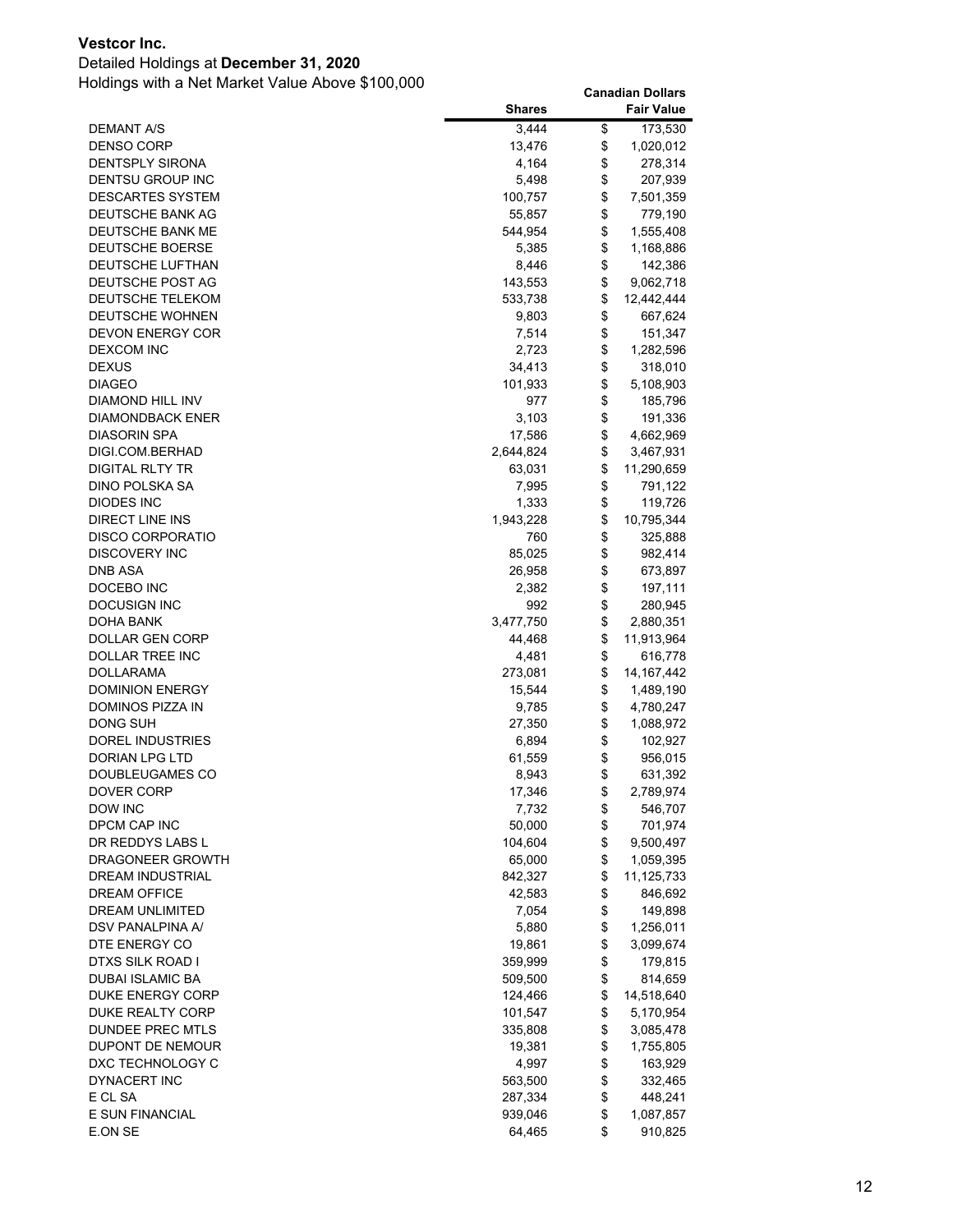### Detailed Holdings at **December 31, 2020**

|                                                | <b>Shares</b>    |          | <b>Fair Value</b>    |
|------------------------------------------------|------------------|----------|----------------------|
| EAST JAPAN RAILW                               | 8,877            | \$       | 754,172              |
| <b>EASTERLY GOVERNM</b>                        | 8,727            | \$       | 251,827              |
| <b>EASTERN TOBACCO</b>                         | 583,872          | \$       | 616,646              |
| <b>EASTMAN CHEM CO</b>                         | 2,581            | \$       | 332,104              |
| <b>EATON CORPORATIO</b>                        | 7,594            | \$       | 1,162,325            |
| <b>EATON VANCE CORP</b>                        | 14,205           | \$       | 1,229,341            |
| <b>EBAY INC</b>                                | 69,487           | \$       | 4,448,454            |
| <b>ECN CAPITAL CORP</b>                        | 470,108          | \$       | 3,041,599            |
| ECOLAB INC                                     | 6,446            | \$       | 1,780,857            |
| <b>ECOSYNTHETIX INC</b>                        | 653,500          | \$       | 2,411,415            |
| <b>EDENRED</b>                                 | 7,154            | \$       | 517,549              |
| EDF                                            | 17,737           | \$       | 356,527              |
| <b>EDISON INTL</b>                             | 24,901           | \$       | 1,999,169            |
| <b>EDP ENERGIAS POR</b>                        | 80,179           | \$       | 644,414              |
| <b>EDWARDS LIFESCIE</b>                        | 19,216           | \$       | 2,233,418            |
| <b>EIFFAGE</b>                                 | 2,612            | \$       | 321,819              |
| EISAI CO                                       | 7,223            | \$       | 657,057              |
| <b>ELAN MICROELECTR</b>                        | 39,237           | \$       | 237,504              |
| <b>ELBIT SYSTEMS LT</b>                        | 699              | \$       | 117,348              |
| ELDORADO GOLD CO                               | 65,090           | \$       | 1,098,068            |
| <b>ELECTRICITY GENR</b>                        | 127,648          | \$       | 1,042,980            |
| <b>ELECTROLUX</b>                              | 6,923            | \$       | 205,501              |
| <b>ELECTRONIC ARTS</b>                         | 29,567           | \$       | 5,409,176            |
| ELEMENT FLEET MG                               | 156,744          | \$       | 2,107,423            |
| <b>ELIA GROUP</b>                              | 3,775            | \$       | 573,737              |
| <b>ELISA OYJ</b>                               | 78,663           | \$       | 5,501,964            |
| <b>E-MART CO LTD</b>                           | 1,456            | \$       | 258,698              |
| <b>EMERA INC</b>                               | 775,079          | \$       | 41,931,774           |
| <b>EMERSON ELEC CO</b>                         | 11,394           | \$       | 1,166,647            |
| <b>EMPIRE LTD</b>                              | 576,687          | \$       | 20,062,941           |
| <b>EMS-CHEMIE HLDG</b>                         | 8,006            | \$       | 9,842,521            |
| <b>ENAGAS SA</b>                               | 146,670          | \$       | 4,107,331            |
| <b>ENBRIDGE INC</b><br><b>ENCOMPASS HEALTH</b> | 1,080,216        | \$<br>\$ | 43,979,762           |
| <b>ENDEAVOUR MINING</b>                        | 1,982            | \$       | 209,505<br>2,310,627 |
| <b>ENDEAVOUR SILVER</b>                        | 78,009<br>41,674 | \$       | 267,964              |
| <b>ENDESA SA</b>                               | 17,084           | \$       | 595,194              |
| <b>ENEA SA</b>                                 | 121,905          | \$       | 272,392              |
| <b>ENEL</b>                                    | 229,010          | \$       | 2,954,378            |
| ENEL AMERICAS SA                               | 3,775,122        | \$       | 785,293              |
| <b>ENEOS HOLDINGS I</b>                        | 89,744           | \$       | 410,182              |
| <b>ENERGY FUELS INC</b>                        | 32,260           | \$       | 174,204              |
| <b>ENERGY TRANSFER</b>                         | 116,032          | \$       | 913,557              |
| <b>ENERJISA ENERJI</b>                         | 633,402          | \$       | 1,358,224            |
| <b>ENGHOUSE SYSTEMS</b>                        | 42,893           | \$       | 2,644,353            |
| <b>ENGIE</b>                                   | 51,891           | \$       | 1,012,716            |
| <b>ENGIE BRASIL SA</b>                         | 58,991           | \$       | 635,765              |
| ENI                                            | 72,994           | \$       | 972,619              |
| <b>ENN ENERGY HOLDI</b>                        | 52,699           | \$       | 985,364              |
| <b>ENTAIN PLC</b>                              | 15,184           | \$       | 299,730              |
| ENTEGRIS INC                                   | 1,731            | \$       | 211,929              |
| <b>ENTERGY CORP</b>                            | 13,941           | \$       | 1,773,242            |
| <b>ENTERPRISE PRODS</b>                        | 76,708           | \$       | 1,914,452            |
| EOG RESOURCES IN                               | 11,115           | \$       | 706,185              |
| EPAM SYS INC                                   | 574              | \$       | 262,053              |
| EPIROC AB                                      | 29,716           | \$       | 669,695              |
| EQT AB                                         | 6,314            | \$       | 206,083              |
| EQUIFAX INC                                    | 2,318            | \$       | 569,482              |
| <b>EQUINIX INC</b>                             | 22,504           | \$       | 20,475,609           |
| <b>EQUINOR ASA</b>                             | 27,817           | \$       | 599,964              |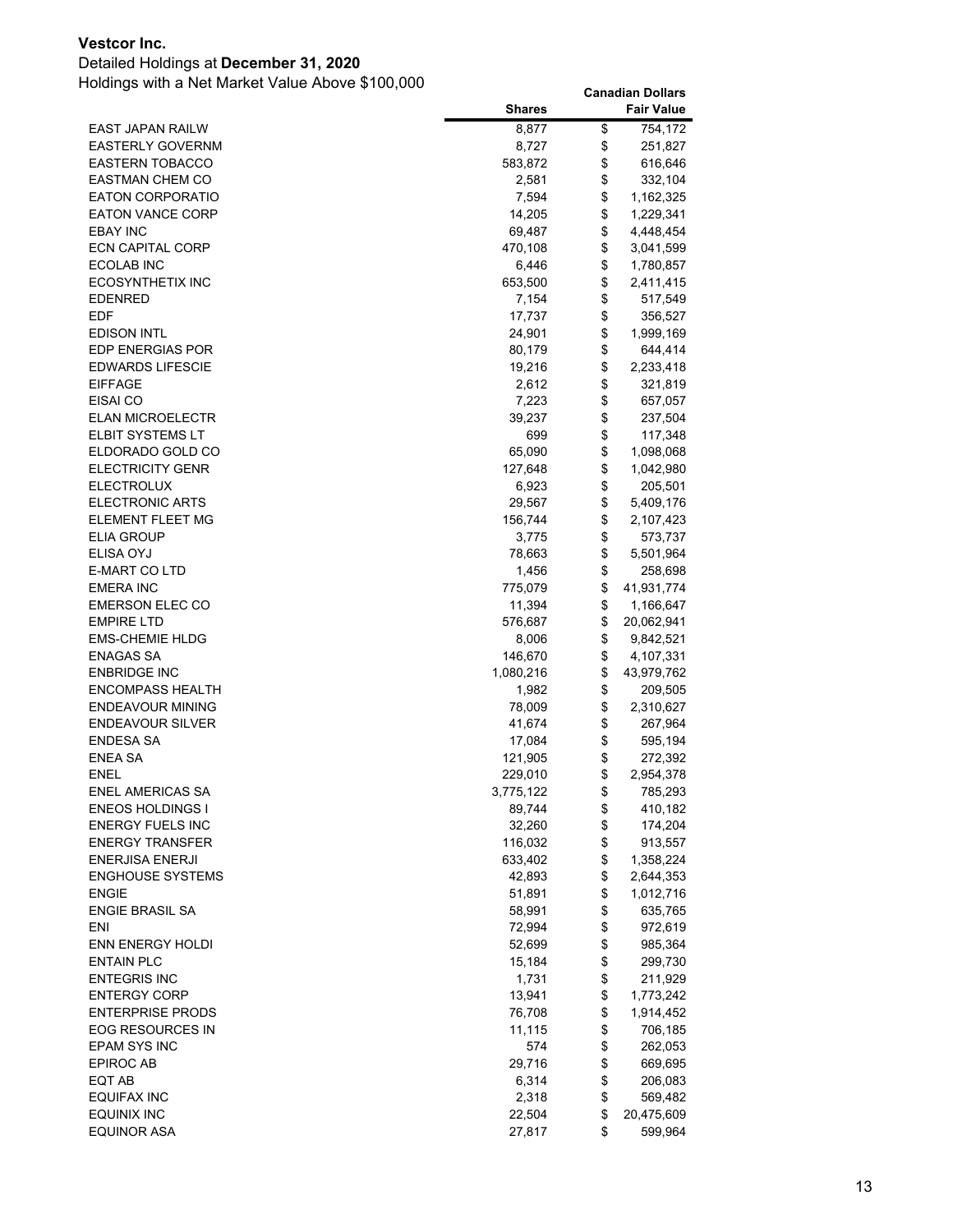### Detailed Holdings at **December 31, 2020**

|                                                | <b>Shares</b> |          | <b>Fair Value</b>  |
|------------------------------------------------|---------------|----------|--------------------|
| EQUINOX GOLD COR                               | 130,204       | \$       | 1,714,787          |
| <b>EQUITABLE GROUP</b>                         | 5,850         | \$       | 590,850            |
| <b>EQUITY COMMONWEA</b>                        | 281,524       | \$       | 9,784,288          |
| <b>EQUITY DISTRIBUT</b>                        | 361,397       | \$       | 4,903,471          |
| <b>EQUITY LIFESTYLE</b>                        | 97,341        | \$       | 7,898,794          |
| <b>EQUITY RESIDENTI</b>                        | 16,943        | \$       | 1,292,534          |
| ERICSSON(LM)TEL                                | 104,995       | \$       | 1,590,332          |
| ERIE INDEMNITY C                               | 793           | \$       | 248,125            |
| ERO COPPER CORP                                | 79,163        | \$       | 1,616,508          |
| ERSTE GROUP BK A                               | 7,503         | \$       | 291,691            |
| ESR CAYMAN LIMIT                               | 45,873        | \$       | 209,534            |
| <b>ESSENTIAL PPTYS</b>                         | 9,779         | \$       | 267,031            |
| ESSENTIAL UTILIT                               | 2,230         | \$       | 134,352            |
| ESSEX PPTY TR IN                               | 1,242         | \$       | 379,062            |
| ESSILORLUXOTTICA                               | 8,041         | \$       | 1,598,754          |
| <b>ESSITY AB</b>                               | 17,440        | \$       | 715,589            |
| <b>ESTEE LAUDER CO</b>                         | 6,438         | \$       | 2,183,294          |
| ETISALAT GROUP                                 | 1,298,993     | \$       | 7,614,200          |
| <b>ETSY INC</b>                                | 2,402         | \$       | 544,431            |
| <b>EURAZEO</b>                                 | 1,379         | \$       | 119,302            |
| EUROFINS SCIENTI                               | 3,500         | \$       | 374,432            |
| EUROPEAN RESIDEN                               | 725,300       | \$       | 3,034,300          |
| EUTELSAT COMMUNI                               | 67,884        | \$       | 979,872            |
| <b>EVERCORE INC</b>                            | 1,700         | \$       | 237,458            |
| <b>EVEREST RE GROUP</b>                        | 21,210        | \$       | 6,325,472          |
| EVERGEN INFRA CO                               | 500,000       | \$       | 2,500,000          |
| <b>EVERGY INC</b>                              | 4,322         | \$       | 305,651            |
| EVERSOURCE ENERG                               | 25,908        | \$       | 2,855,418          |
| <b>EVOLUTION GAMING</b>                        | 7,978         | \$       | 1,033,161          |
| EVOLUTION MINING                               | 43,860        | \$       | 215,159            |
| EVONIK INDUSTRIE                               | 5,311         | \$       | 220,878            |
| <b>EXCHANGE INCOME</b>                         | 12,295        | \$       | 452,825            |
| EXELIXIS INC                                   | 5,876         | \$       | 150,245            |
| EXELON CORP                                    | 72,502        | \$       | 3,899,758          |
| <b>EXOR NV</b>                                 | 2,857         | \$       | 294,911            |
| EXPEDIA GROUP IN                               | 2,590         | \$       | 436,875            |
| <b>EXPEDITORS INTL</b>                         | 130,110       | \$       | 15,765,447         |
| <b>EXPERIAN</b>                                | 25,917        | \$       | 1,253,380          |
| <b>EXPONET INC</b>                             | 2,236         | \$       | 256,465            |
| <b>EXRO TECHNOLOGIE</b>                        | 125,000       | \$       | 547,500            |
| <b>EXTENDICARE INC</b>                         | 160,252       | \$       | 1,070,483          |
| <b>EXTRA SPACE STOR</b>                        | 11,587        | \$       | 1,710,307          |
| <b>EXXON MOBIL CORP</b>                        | 80,559        | \$       | 4,230,498          |
| <b>F5 NETWORKS INC</b><br><b>FABRINET</b>      | 4,513         | \$       | 1,011,578          |
|                                                | 1,250         | \$<br>\$ | 123,562            |
| <b>FACEBOOK INC</b><br><b>FACTSET RESH SYS</b> | 53,472<br>939 | \$       | 18,608,568         |
| <b>FAIR ISAAC INC</b>                          | 492           | \$       | 397,765<br>320,324 |
| <b>FAIRFAX FINL HOL</b>                        | 36,027        | \$       | 15,630,314         |
| <b>FALCON CAPITAL A</b>                        | 30,000        | \$       | 408,190            |
| <b>FANUC CORP</b>                              | 5,410         | \$       | 1,692,961          |
| <b>FAR EASTERN NEW</b>                         | 1,138,400     | \$       | 1,494,299          |
| <b>FAR EASTONE TELE</b>                        | 2,570,674     | \$       | 7,133,332          |
| <b>FAST RETAILING C</b>                        | 1,647         | \$       | 1,879,295          |
| <b>FASTENAL CO</b>                             | 28,704        | \$       | 1,785,659          |
| FASTIGHETS AB BA                               | 2,652         | \$       | 176,450            |
| FAURECIA S.E.                                  | 2,561         | \$       | 167,309            |
| FEDERAL RLTY INV                               | 1,352         | \$       | 148,441            |
| <b>FEDEX CORP</b>                              | 4,602         | \$       | 1,522,139          |
| <b>FENG TAY ENTRPRI</b>                        | 71,494        | \$       | 646,705            |
|                                                |               |          |                    |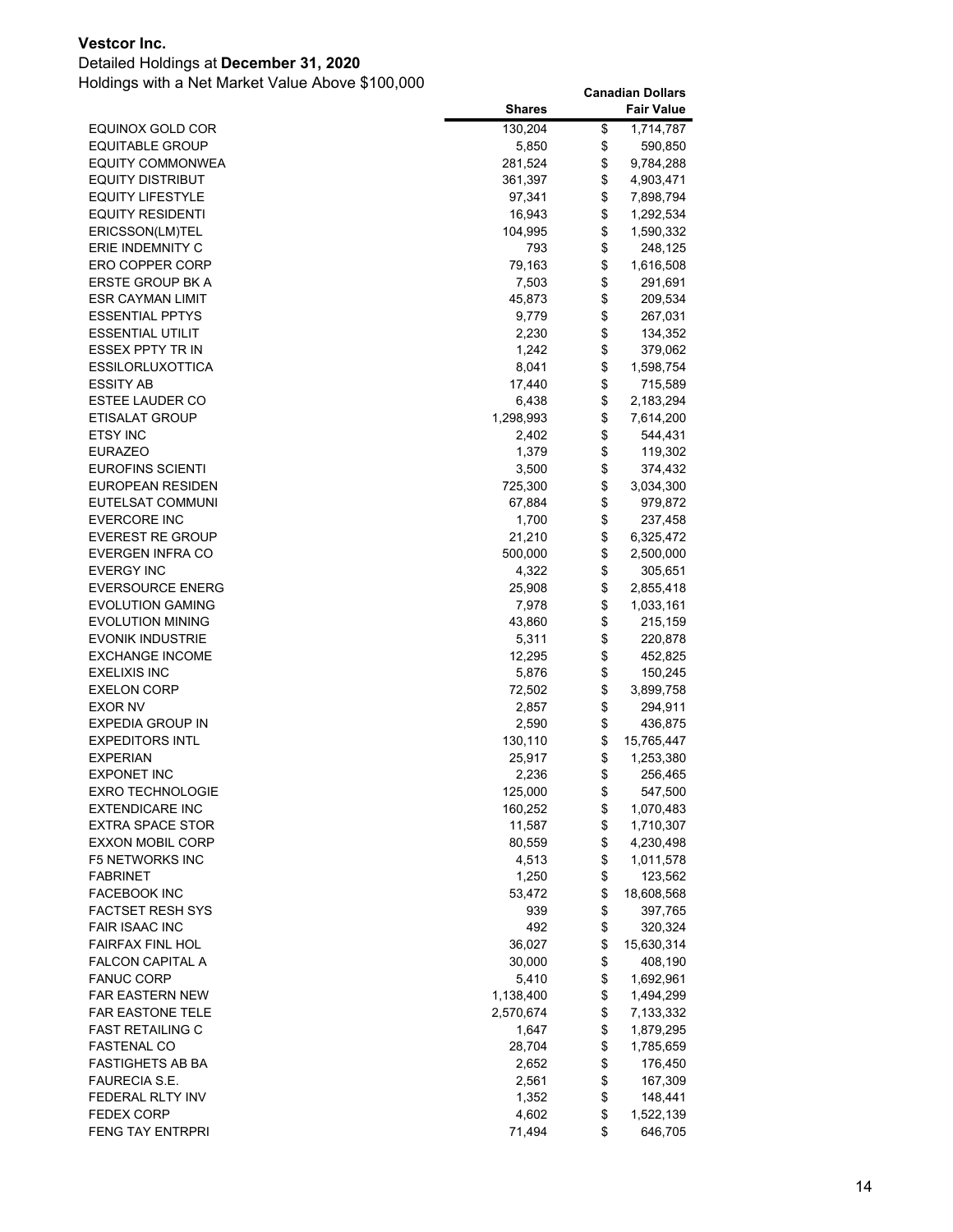### Detailed Holdings at **December 31, 2020**

|                                      | <b>Shares</b>     |          | <b>Fair Value</b>    |
|--------------------------------------|-------------------|----------|----------------------|
| <b>FERGUSON PLC</b>                  | 6,345             | \$       | 981,663              |
| <b>FERRARI NV</b>                    | 3,556             | \$       | 1,045,706            |
| FERREXPO PLC                         | 275,963           | \$       | 1,358,142            |
| <b>FERROVIAL SA</b>                  | 40,423            | \$       | 1,424,059            |
| <b>FIAT CHRYSLER AU</b>              | 31,124            | \$       | 711,247              |
| <b>FIBERHOME TELECO</b>              | 560,352           | \$       | 2,646,046            |
| FIDELITY NATL IN                     | 19,231            | \$       | 3,465,812            |
| FIFTH THIRD BANC                     | 13,574            | \$       | 481,590              |
| <b>FINECOBANK SPA</b>                | 17,627            | \$       | 368,192              |
| FINNING INTL                         | 89,725            | \$       | 2,425,267            |
| FIRE & FLOWER HO                     | 633,100           | \$       | 550,797              |
| FIRM CAPITAL MOR                     | 8,163             | \$       | 104,617              |
| FIRST ABU DHABI                      | 354,208           | \$       | 1,584,816            |
| <b>FIRST CAPITAL</b>                 | 289,366           | \$       | 3,941,647            |
| <b>FIRST FINANCIAL</b>               | 10,220,537        | \$       | 9,893,857            |
| <b>FIRST IND REALTY</b>              | 13,563            | \$       | 732,183              |
| FIRST INTL BANK                      | 8,498             | \$       | 287,082              |
| <b>FIRST MAJESTIC S</b>              | 68,107            | \$       | 1,163,268            |
| FIRST QUANTUM MN                     | 61,731            | \$       | 1,410,553            |
| <b>FIRST REPUBLIC B</b>              | 3,314             | \$       | 620,344              |
| <b>FIRSTENERGY CORP</b>              | 10,338            | \$       | 403,152              |
| FIRSTMARK HORIZO                     | 227,500           | \$       | 3,304,119            |
| <b>FIRSTSERVICE COR</b>              | 14,988            | \$       | 2,614,360            |
| <b>FISERV INC</b>                    | 10,955            | \$       | 1,589,106            |
| <b>FISHER &amp; PAYKEL</b>           | 77,069            | \$       | 2,330,776            |
| <b>FIVERR INTERNATI</b>              | 2,837             | \$       | 705,157              |
| <b>FLEETCOR TECHNOL</b>              | 1,589             | \$       | 552,313              |
| FLIR SYS INC                         | 2,577             | \$       | 143,898              |
| <b>FLOW TRADERS NV</b>               | 83,972            | \$       | 3,542,040            |
| FLOWERS FOODS IN                     | 37,391            | \$       | 1,078,006            |
| FLUGHAFEN ZURICH                     | 2,402             | \$       | 540,403              |
| FLUTTER ENTERTAI                     | 4,616             | \$       | 1,200,918            |
| FMC CORP                             | 2,472             | \$       | 363,511              |
| FNF GROUP                            | 105,188           | \$       | 5,238,432            |
| <b>FOLEY TRASIMENE</b>               | 178,542           | \$       | 3,434,684            |
| FORD MOTOR CO                        | 74,449            | \$       | 833,714              |
| <b>FORTESCUE METALS</b>              | 351,970           | \$       | 8,107,141            |
| FORTINET INC                         | 4,926             | \$       | 932,133              |
| <b>FORTIS INC</b>                    | 658,373           | \$<br>\$ | 34,235,467           |
| FORTIVE CORPORAT<br>FORTRESS VALUE A | 6,425             | \$       | 579,694<br>1,367,002 |
| FORTUM OYJ                           | 100,000<br>11,315 | \$       | 347,466              |
| FORTUNE BRANDS H                     | 3,529             | \$       | 385,392              |
| <b>FOSHAN HAITIAN F</b>              | 9,000             | \$       | 353,935              |
| <b>FOX CORPORATION</b>               | 9,470             | \$       | 350,397              |
| FRANCO NEVADA CO                     | 195,697           | \$       | 31,231,579           |
| <b>FRANKLIN ELEC IN</b>              | 2,273             | \$       | 200,418              |
| <b>FRANKLIN RES INC</b>              | 5,353             | \$       | 172,334              |
| FRAPORT AG                           | 3,119             | \$       | 239,984              |
| <b>FRAZIER LIFESCIE</b>              | 40,000            | \$       | 530,494              |
| FREEDOM HLDG COR                     | 45,253            | \$       | 2,958,141            |
| <b>FREEHOLD ROYALTI</b>              | 660,512           | \$       | 3,440,978            |
| FREEPORT-MCMORAN                     | 47,835            | \$       | 1,585,705            |
| FRESENIUS MED CA                     | 6,096             | \$       | 648,068              |
| <b>FRESENIUS SE&amp;KGA</b>          | 11,959            | \$       | 705,403              |
| FRESHII INC                          | 528,000           | \$       | 934,560              |
| FRN AMRO BANK N.                     | 10,734            | \$       | 134,192              |
| FRONTDOOR INC                        | 2,353             | \$       | 150,516              |
| <b>FUCHS PETROLUB S</b>              | 1,832             | \$       | 132,620              |
| <b>FUJI ELECTRIC CO</b>              | 3,360             | \$       | 154,028              |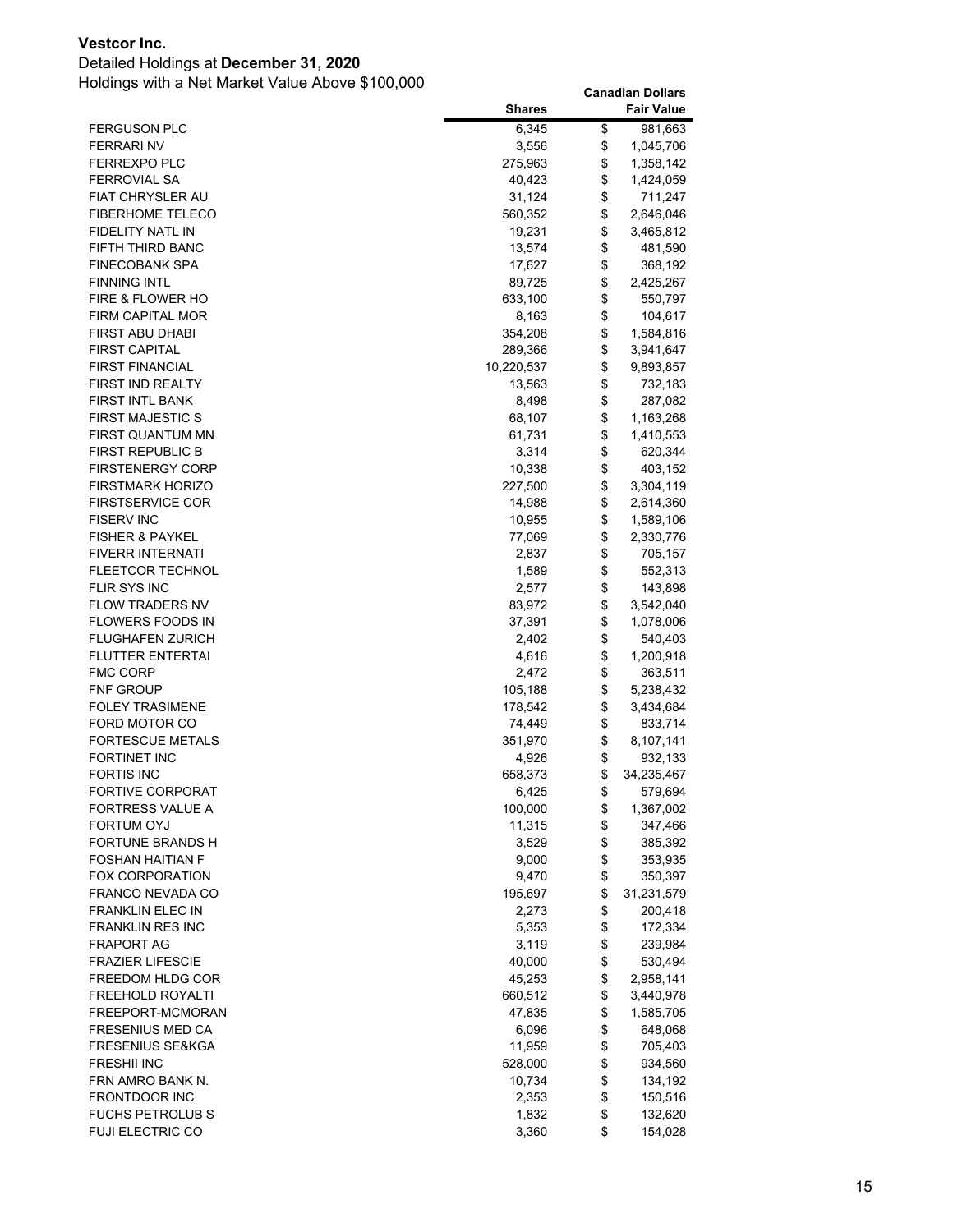### Detailed Holdings at **December 31, 2020**

|                         | <b>Shares</b> | <b>Fair Value</b> |
|-------------------------|---------------|-------------------|
| FUJI FILM HLD CO        | 10,261        | \$<br>688,540     |
| <b>FUJITSU</b>          | 21,480        | \$<br>3,950,633   |
| <b>FUYAO GLASS INDU</b> | 229,700       | \$<br>2,164,384   |
| <b>GALAPAGOS GENOM</b>  | 1,168         | \$<br>146,528     |
| <b>GALAXY ENTERTAIN</b> | 63,130        | \$<br>624,949     |
| <b>GALLAGHER ARTHR</b>  | 31,392        | \$<br>4,947,584   |
| <b>GALP ENERGIA</b>     | 12,841        | \$<br>175,225     |
| GAMES WORKSHOP G        | 6,746         | \$<br>1,315,790   |
| GAMING&LEISURE P        | 25,033        | \$<br>1,352,223   |
| GARMIN LTD              | 67,102        | \$<br>10,229,488  |
| <b>GARTNER INC</b>      | 1,701         | \$<br>347,144     |
| G-BITS NETWORK T        | 7,600         | \$<br>634,897     |
| <b>GEA GROUP AG</b>     | 4,080         | \$<br>186,218     |
| <b>GEBERIT</b>          | 6,446         | \$<br>5,148,711   |
| <b>GECINA</b>           | 1,166         | \$<br>229,558     |
| GEDEON RICHTER P        | 181,992       | \$<br>5,819,516   |
| <b>GENERAC HLDGS IN</b> | 2,027         | \$<br>587,263     |
| <b>GENERAL DYNAMICS</b> | 4,429         | \$<br>839,724     |
| <b>GENERAL ELECTRIC</b> |               |                   |
|                         | 13,414        | \$<br>184,826     |
| <b>GENERAL MILLS IN</b> | 60,401        | \$<br>4,524,711   |
| GENERAL MOTORS C        | 23,997        | \$<br>1,273,025   |
| GENMAB AS               | 2,564         | \$<br>1,322,508   |
| <b>GENTING SING LTD</b> | 158,473       | \$<br>129,846     |
| <b>GENWORTH MI CANA</b> | 21,031        | \$<br>912,956     |
| <b>GEORGE WESTON LT</b> | 301,183       | \$<br>28,804,171  |
| <b>GETLINK SE</b>       | 41,717        | \$<br>922,105     |
| <b>GETTY RLTY CORP</b>  | 22,465        | \$<br>799,100     |
| GIANT NETWORK GR        | 1,162,608     | \$<br>3,973,843   |
| <b>GIBSON ENERGY</b>    | 86,666        | \$<br>1,811,319   |
| <b>GIGA-BYTE TECHNO</b> | 531,935       | \$<br>1,876,429   |
| GIGCAPITAL3 INC         | 30,000        | \$<br>503,740     |
| GILDAN ACTIVEWEA        | 35,599        | \$<br>1,266,968   |
| GILEAD SCIENCES         | 215,533       | \$<br>15,997,558  |
| <b>GIVAUDAN AG</b>      | 2,996         | \$<br>16,106,173  |
| <b>GJENSIDIGE FORSI</b> | 6,081         | \$<br>173,186     |
| <b>GLADSTONE COML C</b> | 38,572        | \$<br>884,533     |
| <b>GLAXOSMITHKLINE</b>  | 438,262       | \$<br>10,242,557  |
| <b>GLENCORE PLC</b>     | 283,672       | \$<br>1,151,051   |
| GLOBAL MED REIT         | 11,127        | \$<br>187,897     |
| <b>GLOBAL NET LEASE</b> | 92,625        | \$<br>2,022,593   |
| <b>GLOBAL PAYMENTS</b>  | 5,703         | \$<br>1,565,160   |
| <b>GLOBE LIFE INC</b>   | 1,834         | \$<br>221,876     |
| <b>GLOBE TELECOM IN</b> | 58,215        | \$<br>3,135,065   |
| <b>GLODON CO LTD</b>    | 24,000        | \$<br>370,584     |
| <b>GLP J-REIT</b>       | 125           | \$<br>250,802     |
| <b>GMO PAYMENT GATE</b> | 1,018         | \$<br>173,854     |
| <b>GN STORE NORD</b>    | 3,348         | \$<br>341,593     |
| <b>GO ACQUISITION C</b> | 250,000       | \$<br>3,245,515   |
| <b>GODO STEEL</b>       | 46,248        | \$<br>1,107,692   |
| <b>GOEASY LTD</b>       | 6,767         | \$<br>657,076     |
| <b>GOGOLD RESOURCES</b> | 2,356,267     | \$<br>5,490,102   |
| <b>GOLD CIRCUIT ELE</b> | 150,337       | \$<br>344,232     |
| <b>GOLD FIELDS LTD</b>  | 74,695        | \$<br>891,251     |
| GOLDMAN SACHS GR        | 6,555         | \$<br>2,202,261   |
| <b>GOLDSOURCE MINES</b> | 2,273,000     | \$<br>272,760     |
| GOODFOOD MARKET         | 8,703         | \$<br>105,480     |
| <b>GOODMAN GROUP</b>    | 47,717        | \$<br>887,063     |
| <b>GORES HLDINGS VI</b> | 500,000       | \$<br>6,752,200   |
| <b>GPO AEROPORTUARI</b> | 3,364         | \$<br>524,181     |
| <b>GPT GROUP</b>        | 959,404       | \$<br>269,272     |
|                         |               |                   |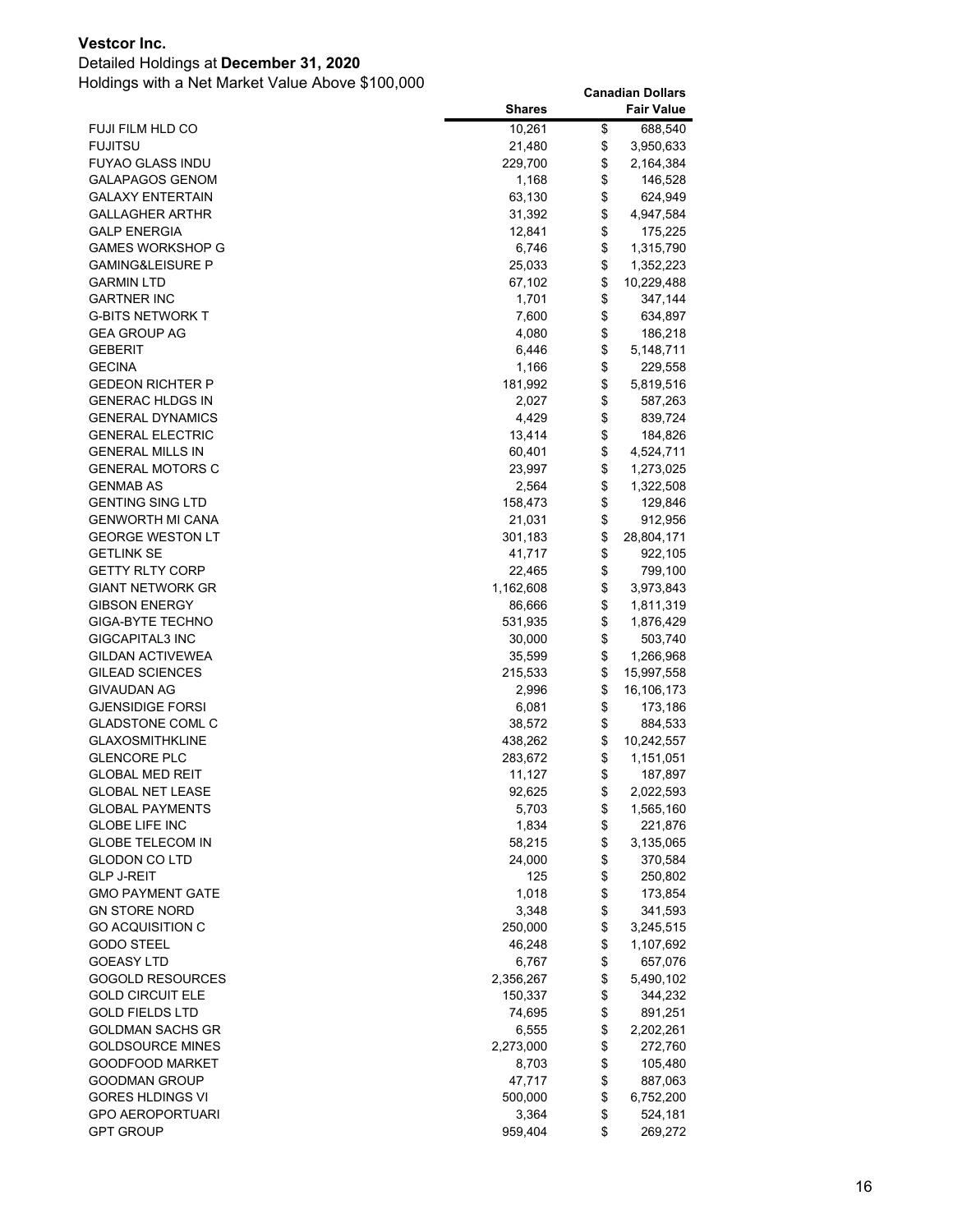### Detailed Holdings at **December 31, 2020**

|                               | <b>Shares</b> | <b>Fair Value</b> |
|-------------------------------|---------------|-------------------|
| <b>GRACO INC</b>              | 1,842         | \$<br>169,784     |
| <b>GRAINGER W W INC</b>       | 1,759         | \$<br>915,076     |
| <b>GRAN COLOMBIA GO</b>       | 16,228        | \$<br>131,041     |
| <b>GRANITE REAL EST</b>       | 275,415       | \$<br>21,523,682  |
| <b>GREAT CDN GAMING</b>       | 35,648        | \$<br>1,549,975   |
| <b>GREATEK ELECTRON</b>       | 407,767       | \$<br>1,035,367   |
| <b>GREAT-WEST LIFEC</b>       | 426,308       | \$<br>12,938,448  |
| <b>GRIFOLS SA</b>             | 7,662         | \$<br>285,212     |
| <b>GROUPE BRUXELLES</b>       | 3,349         | \$<br>430,790     |
| <b>GRUPO AEROPORTUA</b>       | 3,448         | \$<br>227,017     |
| <b>GS HOLDINGS CORP</b>       | 5,667         | \$<br>249,564     |
| <b>GSX TECHEDU INC</b>        | 2,770         | \$<br>182,484     |
| <b>GUANGDONG HAID G</b>       | 165,400       | \$<br>2,124,500   |
| <b>GUANGDONG INVEST</b>       | 1,073,500     | \$<br>2,462,292   |
| GUANGXI WUZHOU Z              | 1,144,200     | \$<br>688,843     |
| <b>GULF WAREHOUSING</b>       | 736,716       | \$<br>1,314,161   |
| <b>H&amp;R REAL EST</b>       | 527,226       | \$<br>7,037,080   |
| H.LUNDBECK A/S                | 2,538         | \$<br>110,978     |
| <b>H2O INNOVATION</b>         | 686,200       | \$<br>1,399,848   |
| <b>HALMA</b>                  | 10,967        | \$<br>467,734     |
| <b>HAMAMATSU PHOTON</b>       | 4,254         | \$<br>309,706     |
| <b>HAMILTON LANE IN</b>       | 1,183         | \$<br>118,103     |
| <b>HANESBRANDS INC</b>        | 6,843         | \$<br>127,108     |
| <b>HANG LUNG GROUP</b>        | 172,406       | \$<br>546,149     |
| <b>HANG LUNG PROP</b>         | 61,970        | \$<br>208,222     |
| HANG SENG BANK                | 256,604       | \$<br>5,636,985   |
| HANKYU HANSHIN H              | 7,187         | \$<br>304,188     |
| HANNOVER RUCK SE              | 1,567         | \$<br>318,276     |
| <b>HANNSTAR DISPLAY</b>       | 1,893,405     | \$<br>1,055,948   |
| <b>HANSOH PHARMACEU</b>       | 79,754        | \$<br>492,711     |
| HARDWOODS DISTRI              | 4,139         | \$<br>104,799     |
| <b>HARGREAVES LANSD</b>       | 8,841         | \$<br>234,797     |
| <b>HARMONIC DRIVE S</b>       | 1,090         | \$<br>124,010     |
| HARTFORD FINL SV              | 6,874         | \$<br>431,907     |
| <b>HARVEY NORMAN HL</b>       | 71,292        | \$<br>328,703     |
| <b>HASBRO INC</b>             | 2,428         | \$<br>289,345     |
| <b>HAVN LIFE SCIENC</b>       | 421,000       | \$<br>450,470     |
| HCA HEALTHCARE                | 5,028         | \$<br>1,053,477   |
| <b>HEADWATER EXPLOR</b>       | 6,559,741     | \$<br>15,677,781  |
| HEALTHCARE RLTY               | 66,800        | \$<br>2,519,055   |
| <b>HEALTHPEAK PROPE</b>       | 42,454        | \$<br>1,635,032   |
| <b>HEARTLAND EXPRES</b>       | 5,579         | \$<br>128,648     |
| HEIDELBERGCEMENT              | 4,346         | \$<br>414,738     |
| <b>HEINEKEN HOLDING</b>       | 3,394         | \$<br>407,639     |
| <b>HEINEKEN NV</b>            | 7,330         | \$<br>1,042,282   |
| <b>HELEN OF TROY CO</b>       | 397           | \$<br>112,379     |
| <b>HELLOFRESH SE</b>          | 4,093         | \$<br>403,227     |
| HENAN SHUANG INV              | 178,700       | \$<br>1,644,931   |
| <b>HENDERSON LAND D</b>       | 35,782        | \$<br>177,845     |
| <b>HENGAN INTERNATI</b>       | 284,413       | \$<br>2,565,511   |
| HENKEL AG&CO. KG              | 7,891         | \$<br>1,079,254   |
| <b>HENNES &amp; MAURITZ</b>   | 22,945        | \$<br>612,221     |
| <b>HENRY JACK &amp; ASSOC</b> | 53,781        | \$<br>11,099,068  |
| HENRY SCHEIN INC              | 2,720         | \$<br>231,689     |
| <b>HERMES INTL</b>            | 3,893         | \$<br>5,337,781   |
| HEROUX-DEVTEK IN              | 7,507         | \$<br>105,849     |
| <b>HESS CORPORATION</b>       | 5,207         | \$<br>350,194     |
| <b>HEWLETT PACKARD</b>        | 155,222       | \$<br>2,367,259   |
| <b>HEXAGON</b>                | 7,937         | \$<br>923,195     |
| <b>HICL INFRASTRUCT</b>       | 594,724       | \$<br>1,802,133   |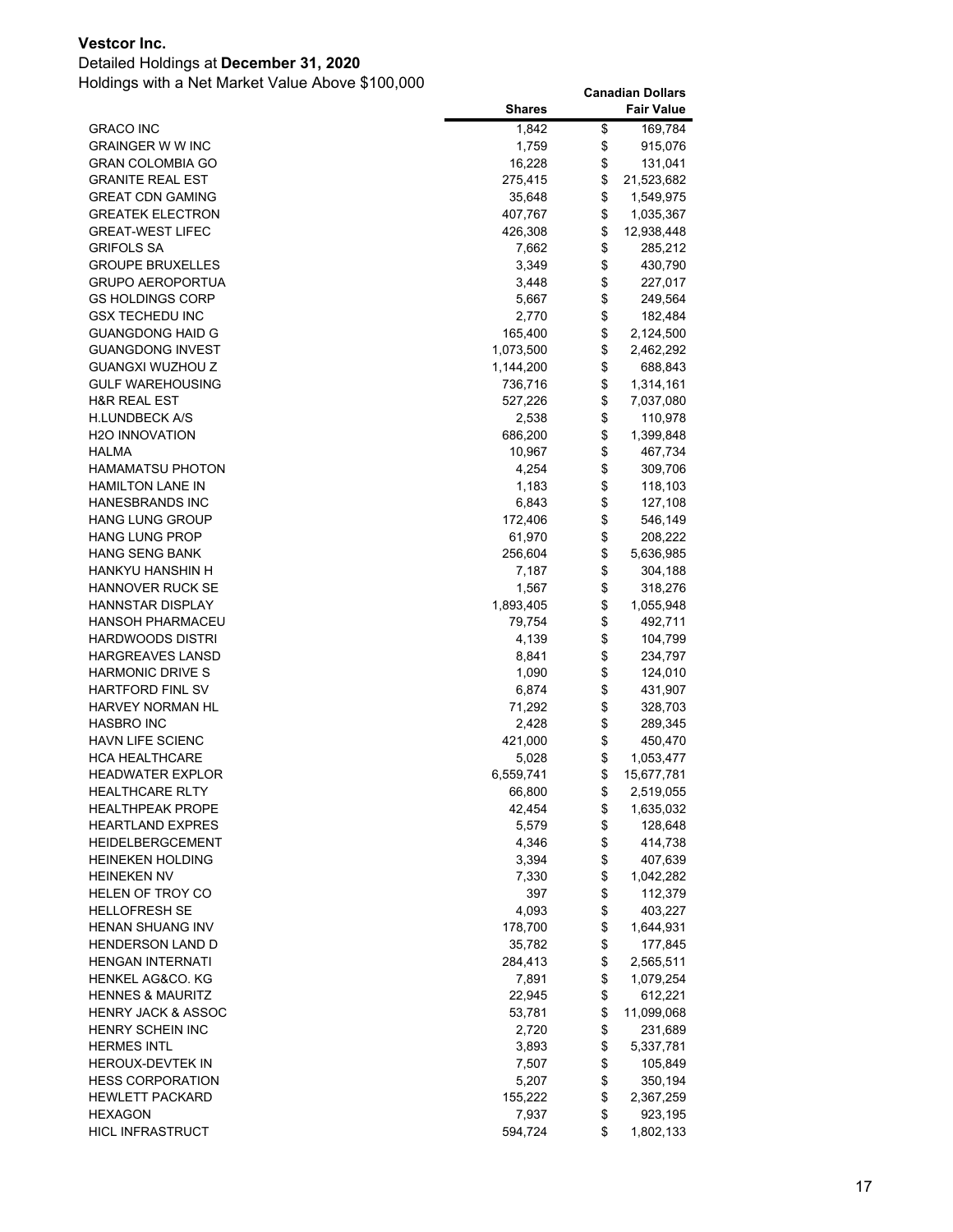# Detailed Holdings at **December 31, 2020**

|                                       | <b>Shares</b>      |          | <b>Fair Value</b>    |
|---------------------------------------|--------------------|----------|----------------------|
| <b>HIGHLAND TRANSCE</b>               | 76,000             | \$       | 1,016,652            |
| <b>HIGHWOODS PPTYS</b>                | 49,363             | \$       | 2,492,270            |
| HIKARI TSUSHIN I                      | 557                | \$       | 166,193              |
| HIKMA PHARMACEUT                      | 5,191              | \$       | 227,630              |
| HILTON WRLDWDE H                      | 5,286              | \$       | 749,265              |
| <b>HIROSE ELECTRIC</b>                | 878                | \$       | 169,554              |
| HISAMITSU PHARM                       | 1,727              | \$       | 130,633              |
| <b>HITACHI</b>                        | 27,393             | \$       | 1,374,044            |
| HK ELECTRIC INVE                      | 9,310,705          | \$       | 11,672,372           |
| HKBN LTD                              | 432,890            | \$       | 853,514              |
| HKT TRUST AND HK                      | 4,902,271          | \$       | 8,103,028            |
| <b>HLS THERAPEUTICS</b>               | 61,567             | \$       | 1,108,206            |
| HLTHCARE TR OF A                      | 33,647             | \$       | 1,180,537            |
| HN POWER INTL CO                      | 800,334            | \$       | 372,143              |
| <b>HOLLYFRONTIER CO</b>               | 42,928             | \$       | 1,413,744            |
| <b>HOLOGIC INC</b>                    | 7,665              | \$       | 711,200              |
| HOME CAPITAL GRO                      | 28,104             | \$       | 834,689              |
| HOME DEPOT INC                        | 69,085             | \$       | 23,378,356           |
| HOME PRODUCT CEN                      | 2,063,500          | \$       | 1,199,931            |
| <b>HON HAI PRECISIO</b>               | 183,600            | \$       | 765,869              |
| HONDA MOTOR CO                        | 46,088             | \$       | 1,636,453            |
| HONEYWELL INTL I                      | 13,369             | \$       | 3,622,729            |
| <b>HONG KONG EXCHAN</b>               | 76,463             | \$       | 5,339,398            |
| HONG KONG LAND H                      | 28,432             | \$       | 149,598              |
| <b>HONG LEONG BANK</b>                | 549,636            | \$       | 3,168,254            |
| HONGKONG&CHINA G                      | 4,691,338          | \$       | 8,926,009            |
| <b>HORIZON ACQ CORP</b>               | 228,500            | \$       | 3,126,511            |
| <b>HORIZON ACQUISIT</b>               | 293,985            | \$       | 3,752,860            |
| <b>HORIZON THERAPEU</b>               | 18,150             | \$       | 1,691,455            |
| HORMEL FOODS COR                      | 237,427            | \$       | 14,098,686           |
| HOSHIZAKI CORPOR                      | 1,335              | \$       | 156,003              |
| HOST HOTELS & RE                      | 13,438             | \$       | 250,466              |
| HOULIHAN LOKEY I                      | 50,395             | \$       | 4,316,383            |
| <b>HOWMET AEROSPACE</b>               | 7,435              | \$       | 270,336              |
| HOYA CORP                             | 13,869             | \$       | 2,442,134            |
| HP INC                                | 124,169            | \$       | 3,920,857            |
| <b>HPX CORP</b>                       | 214,000            | \$       | 2,731,813            |
| <b>HSBC HOLDINGS</b>                  | 573,424            | \$       | 3,783,252            |
| HUA NAN FINANCIA                      | 1,808,459          | \$       | 1,496,462            |
| <b>HUAKU DEVELOPMEN</b>               | 85,994             | \$       | 342,339              |
| <b>HUALAN BIOLOGICA</b>               | 152,620<br>223,211 | \$       | 1,264,199            |
| HUAXIN CEMENT CO                      |                    | \$       | 903,015              |
| <b>HUDBAY MINERALS</b>                | 20,488             | \$       | 182,548              |
| HULIC CO LTD                          | 8,002              | \$       | 111,874              |
| <b>HUMANA INC</b><br>HUNAN VALIN STEE | 11,916             | \$       | 6,237,853            |
| <b>HUNT JB TRANS SV</b>               | 2,619,226          | \$<br>\$ | 2,455,166<br>532,548 |
| <b>HUNTINGTON BANCS</b>               | 3,059<br>19,382    | \$       | 315,730              |
| HUNTINGTON INGAL                      | 796                | \$       | 172,884              |
| <b>HUSKY ENERGY INC</b>               | 112,284            | \$       | 680,060              |
| HUSQVARNA AB                          | 12,982             | \$       | 214,478              |
| HUTCHISON PORT H                      | 2,929,080          | \$       | 738,866              |
| <b>HYDRO ONE LTD</b>                  | 62,473             | \$       | 1,789,851            |
| <b>HYUNDAI HOME SHO</b>               | 8,314              | \$       | 794,671              |
| IA FINANCIAL COR                      | 282,230            | \$       | 15,573,451           |
| <b>IAMGOLD CORP</b>                   | 219,905            | \$       | 1,026,956            |
| <b>IBERDROLA SA</b>                   | 528,884            | \$       | 9,645,782            |
| <b>IBIDEN CO</b>                      | 8,277              | \$       | 491,779              |
| <b>ICA GRUPPEN</b>                    | 30,584             | \$       | 1,949,494            |
| <b>ICL GROUP LTD</b>                  | 16,326             | \$       | 105,979              |
|                                       |                    |          |                      |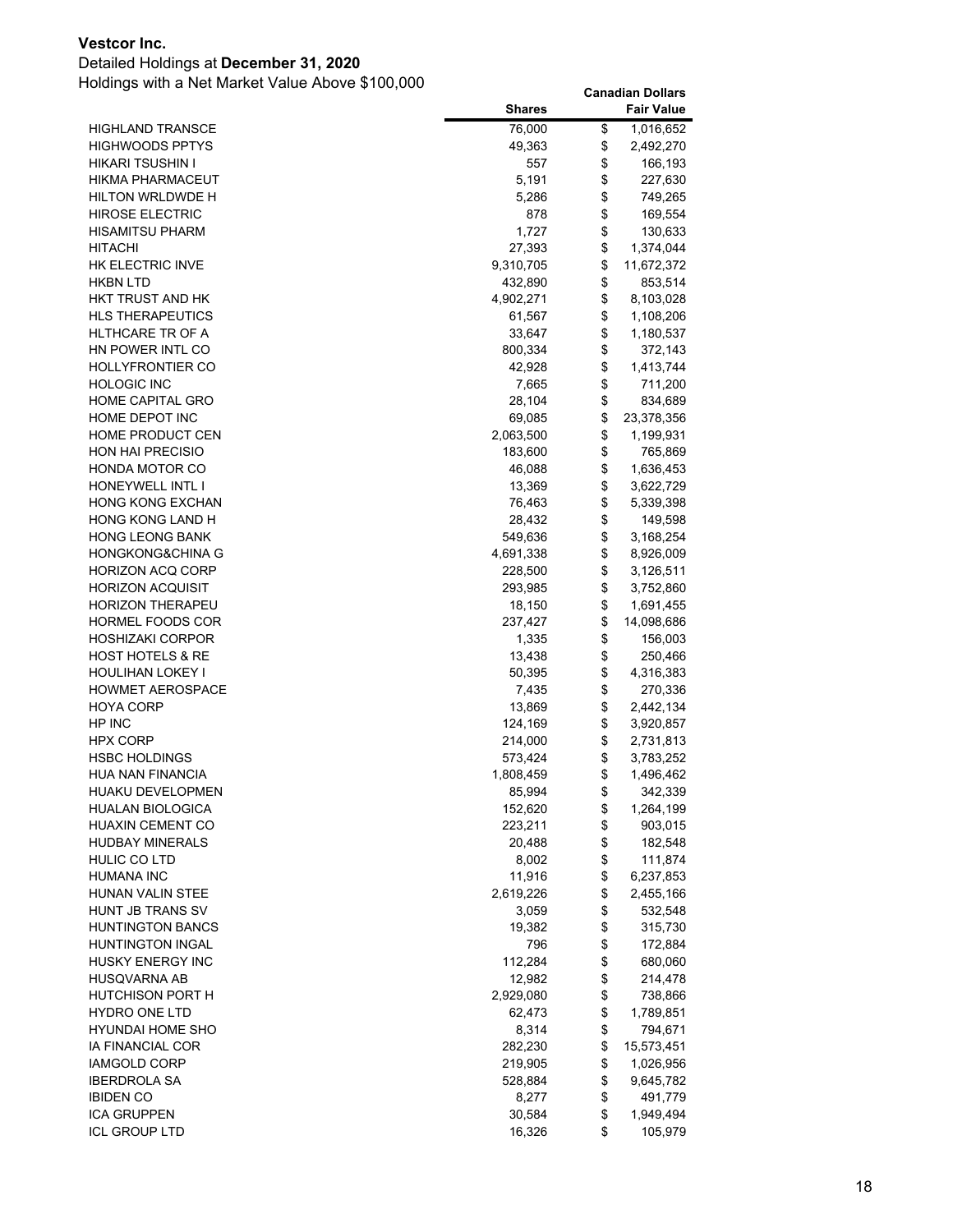### Detailed Holdings at **December 31, 2020**

|                         | <b>Shares</b> | <b>Fair Value</b> |
|-------------------------|---------------|-------------------|
| <b>IDEMITSU KOSAN C</b> | 6,037         | \$<br>169,101     |
| <b>IDEX CORP</b>        | 1,442         | \$<br>365,952     |
| <b>IDEXX LABS INC</b>   | 3,015         | \$<br>1,920,056   |
| <b>IG GROUP HLDGS</b>   | 132,172       | \$<br>1,984,124   |
| IGG INC                 | 484,047       | \$<br>645,796     |
| IGM FINANCIAL IN        | 177,260       | \$<br>6,216,951   |
| IHH HEALTHCARE B        | 1,658,162     | \$<br>2,888,438   |
| <b>IHS MARKIT LTD</b>   | 7,101         | \$<br>812,663     |
| <b>IIDA GROUP HOLDI</b> | 105,803       | \$<br>2,720,797   |
| <b>ILIAD</b>            | 3,559         | \$<br>932,582     |
| <b>ILLINOIS TOOL WO</b> | 7,400         | \$<br>1,933,095   |
| <b>ILLUMINA INC</b>     | 3,480         | \$<br>1,640,402   |
| <b>IMPERIAL BRANDS</b>  | 75,873        | \$<br>2,028,893   |
| <b>INCYTE CORPORATI</b> | 4,895         | \$<br>542,427     |
| IND & COM BK CHI        | 323,000       | \$<br>316,070     |
| <b>INDEXIQ ETF TR</b>   | 25,406        | \$<br>1,103,593   |
| <b>INDITEX</b>          | 30,896        | \$<br>1,254,106   |
| INDOFOOD CBP SUK        | 2,773,947     | \$<br>2,408,395   |
| <b>INDOFOODS SUKSES</b> | 2,006,300     | \$<br>1,246,170   |
| INDUSTRIAL & COM        | 11,678,130    | \$<br>9,651,467   |
| INDUSTRIAL LOGIS        | 59,941        | \$<br>1,778,537   |
| INDUSTRIES OF QA        | 181,067       | \$<br>688,680     |
| INDUSTRIVARDEN          | 7,185         | \$<br>299,355     |
| INFINEON TECHNOL        | 36,939        | \$<br>1,807,455   |
| INFORMA PLC (GB)        | 44,353        | \$<br>424,050     |
| <b>INFOSYS LIMITED</b>  | 420,536       | \$<br>9,081,181   |
| <b>INFRASTRUTTURE W</b> | 27,711        | \$<br>428,936     |
| ING GROEP N.V.          | 110,942       | \$<br>1,321,409   |
| <b>INGERSOLL RAND I</b> | 7,082         | \$<br>411,064     |
| INGLES MKTS INC         | 54,421        | \$<br>2,957,718   |
| INNERGEX RENEWAB        | 44,196        | \$<br>1,217,600   |
| INNOVATIVE INDL         | 5,454         | \$<br>1,280,851   |
| INNOVIVA INC            | 107,182       | \$<br>1,691,853   |
| INPEX CORPORATIO        | 25,923        | \$<br>177,853     |
| INSURANCE AUST G        | 72,934        | \$<br>336,991     |
| <b>INTACT FINANCIAL</b> | 261,947       | \$<br>38,101,952  |
| <b>INTEL CORP</b>       | 152,519       | \$<br>9,680,485   |
| INTER CONTINENTA        | 27,894        | \$<br>4,097,056   |
| <b>INTER PIPELINE L</b> | 192,380       | \$<br>2,289,943   |
| <b>INTERCONTL HOTEL</b> | 5,158         | \$<br>421,285     |
| <b>INTERFOR CORPORA</b> | 302,088       | \$<br>7,180,632   |
| <b>INTERNATIONAL PA</b> | 7,489         | \$<br>474,378     |
| <b>INTERPUBLIC GROU</b> | 23,432        | \$<br>702,128     |
| <b>INTERRENT REIT</b>   | 652,045       | \$<br>8,944,183   |
| <b>INTERTAPE POLYME</b> | 59,768        | \$<br>1,442,800   |
| <b>INTERTEK GROUP</b>   | 4,659         | \$<br>458,257     |
| <b>INTESA SANPAOLO</b>  | 467,415       | \$<br>1,393,535   |
| INTL BUSINESS MC        | 76,438        | \$<br>12,258,448  |
| <b>INTL CONTAINER</b>   | 356,000       | \$<br>1,166,360   |
| INTL FLAVORS & F        | 2,037         | \$<br>284,515     |
| <b>INTL GAME SYSTEM</b> | 46,691        | \$<br>1,604,709   |
| <b>INTUIT</b>           | 21,172        | \$<br>10,245,743  |
| <b>INTUITIVE SURGIC</b> | 2,240         | \$<br>2,334,661   |
| <b>INVESCO ETF TR I</b> | 4,800         | \$<br>417,790     |
| <b>INVESCO EXCHANGE</b> | 145,100       | \$<br>23,576,713  |
| INVESTINDUSTRIAL        | 340,000       | \$<br>4,452,885   |
| <b>INVESTOR AB</b>      | 41,412        | \$<br>3,849,368   |
| <b>INVITATION HOMES</b> | 168,849       | \$<br>6,388,875   |
| IPG PHOTONICS CO        | 702           | \$<br>200,146     |
| <b>IPSEN</b>            | 1,026         | \$<br>108,595     |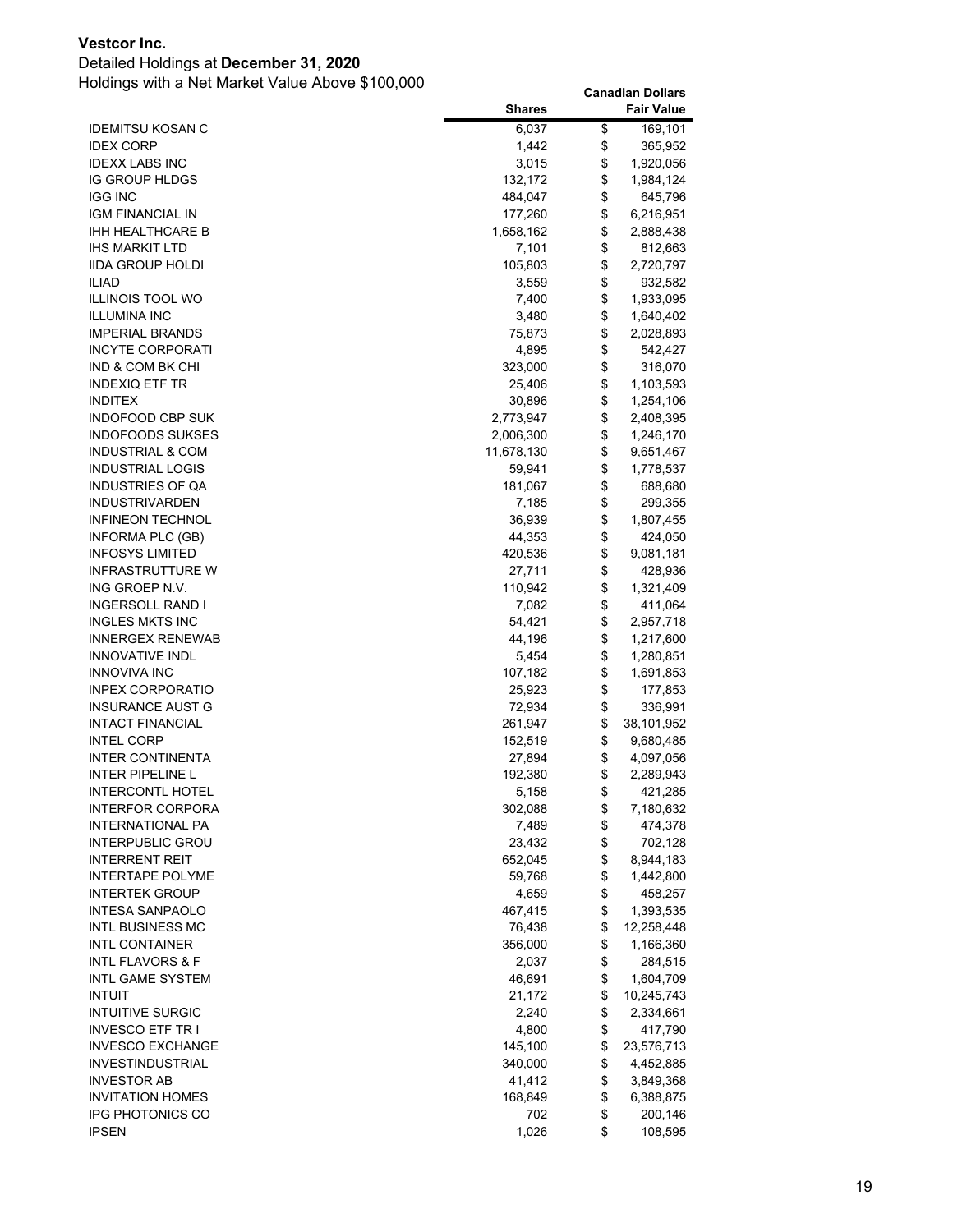### Detailed Holdings at **December 31, 2020**

|                         | <b>Shares</b> | <b>Fair Value</b> |
|-------------------------|---------------|-------------------|
| IQVIA HOLDINGS I        | 3,653         | \$<br>833,843     |
| <b>IROBOT CORP</b>      | 1,303         | \$<br>133,283     |
| IRON MOUNTAIN IN        | 92,447        | \$<br>3,543,192   |
| <b>ISHARES</b>          | 127,380       | \$<br>17,956,236  |
| ISHARES INC             | 11,246        | \$<br>699,147     |
| <b>ISHARES MSCI</b>     | 359,134       | \$<br>18,402,127  |
| ISHARES TR              | 753,318       | \$<br>78,293,308  |
| <b>ISHARES TRUST</b>    | 250,696       | \$<br>9,936,120   |
| <b>ISRAEL DISCOUNT</b>  | 27,641        | \$<br>135,559     |
| ISUZU MOTORS            | 14,045        | \$<br>169,843     |
| <b>ITALGAS SPA</b>      | 31,120        | \$<br>252,252     |
| <b>ITALMOBILIARE</b>    | 8,947         | \$<br>408,636     |
| <b>ITO EN</b>           | 1,462         | \$<br>117,804     |
| <b>ITOCHU CORP</b>      | 380,986       | \$<br>13,934,379  |
| <b>ITOCHU ENEX CO</b>   | 146,263       | \$<br>1,831,896   |
| <b>ITOCHU TECHNO SO</b> | 3,194         | \$<br>145,236     |
| <b>IVANHOE MINES</b>    | 611,456       | \$<br>4,194,588   |
| <b>IWATANI CORP</b>     | 68,476        | \$<br>5,373,978   |
| JACOBS ENGR GROU        | 2,470         | \$<br>342,873     |
| JAMES HARDIE IND        | 11,639        | \$<br>437,317     |
| <b>JAMIESON WELLNES</b> | 117,180       | \$<br>4,233,713   |
| JAPAN AIRPORT TE        | 4,927         | \$<br>379,982     |
| JAPAN EXCHANGE G        | 15,581        | \$<br>507,190     |
| <b>JAPAN POST BANK</b>  | 81,418        | \$<br>850,950     |
| JAPAN POST HOLD         | 116,834       | \$<br>1,157,383   |
| JAPAN POST INSUR        | 6,892         | \$<br>179,614     |
| <b>JAPAN REAL ESTAT</b> | 34            | \$<br>250,049     |
| JAPAN RETAIL FUN        | 64            | \$<br>148,154     |
| JAPAN TOBACCO IN        | 193,322       | \$<br>5,014,347   |
| JARDINE MATHESON        | 23,067        | \$<br>1,645,692   |
| <b>JARDINE STRATEGI</b> | 6,680         | \$<br>211,737     |
| <b>JASMINE INTL</b>     | 9,298,554     | \$<br>1,255,086   |
| JAWS SPITFIRE AC        | 175,000       | \$<br>2,463,598   |
| JB HI-FI                | 7,296         | \$<br>348,730     |
| <b>JD SPORTS FASHIO</b> | 11,571        | \$<br>173,297     |
| <b>JD.COM INC</b>       | 33,722        | \$<br>3,776,345   |
| JDE PEETS N.V.          | 2,193         | \$<br>126,312     |
| <b>JERONIMO MARTINS</b> | 5,978         | \$<br>128,782     |
| JFE HOLDINGS INC        | 12,349        | \$<br>150,553     |
| <b>JIAJIAYUE GROUP</b>  | 379,343       | \$<br>1,584,498   |
| <b>JIANGSU EXPRESSW</b> | 3,994,762     | \$<br>5,690,652   |
| <b>JIANGSU HENGLI H</b> | 18,204        | \$<br>403,390     |
| <b>JIANGSU HENGRUI</b>  | 71,900        | \$<br>1,571,549   |
| JOHNSON & JOHNSO        | 149,733       | \$<br>30,021,784  |
| JOHNSON CONTROLS        | 13,792        | \$<br>823,529     |
| JOHNSON MATTHEY         | 4,845         | \$<br>204,610     |
| JPMORGAN CHASE &        | 58,076        | \$<br>9,401,760   |
| <b>JSR CORP</b>         | 5,586         | \$<br>198,102     |
| JUEWEI FOOD CO L        | 349,729       | \$<br>5,317,866   |
| JULIUS BAER GRUP        | 6,500         | \$<br>477,777     |
| JUNIPER NETWORKS        | 283,382       | \$<br>8,126,755   |
| <b>JUST EAT TAKEAWA</b> | 3,331         | \$<br>479,775     |
| K. WAH INTL HLDG        | 1,407,504     | \$<br>862,602     |
| K92 MINING INC          | 30,000        | \$<br>228,300     |
| <b>KAJIMA CORP</b>      | 11,773        | \$<br>200,769     |
| KANSAI ELEC POWE        | 18,041        | \$<br>216,764     |
| KANSAI PAINT CO         | 5,435         | \$<br>212,933     |
| KANSAS CITY SOUT        | 1,784         | \$<br>464,981     |
| KAO CORP                | 13,690        | \$<br>1,346,363   |
| KARORA RESOURCES        | 33,251        | \$<br>125,356     |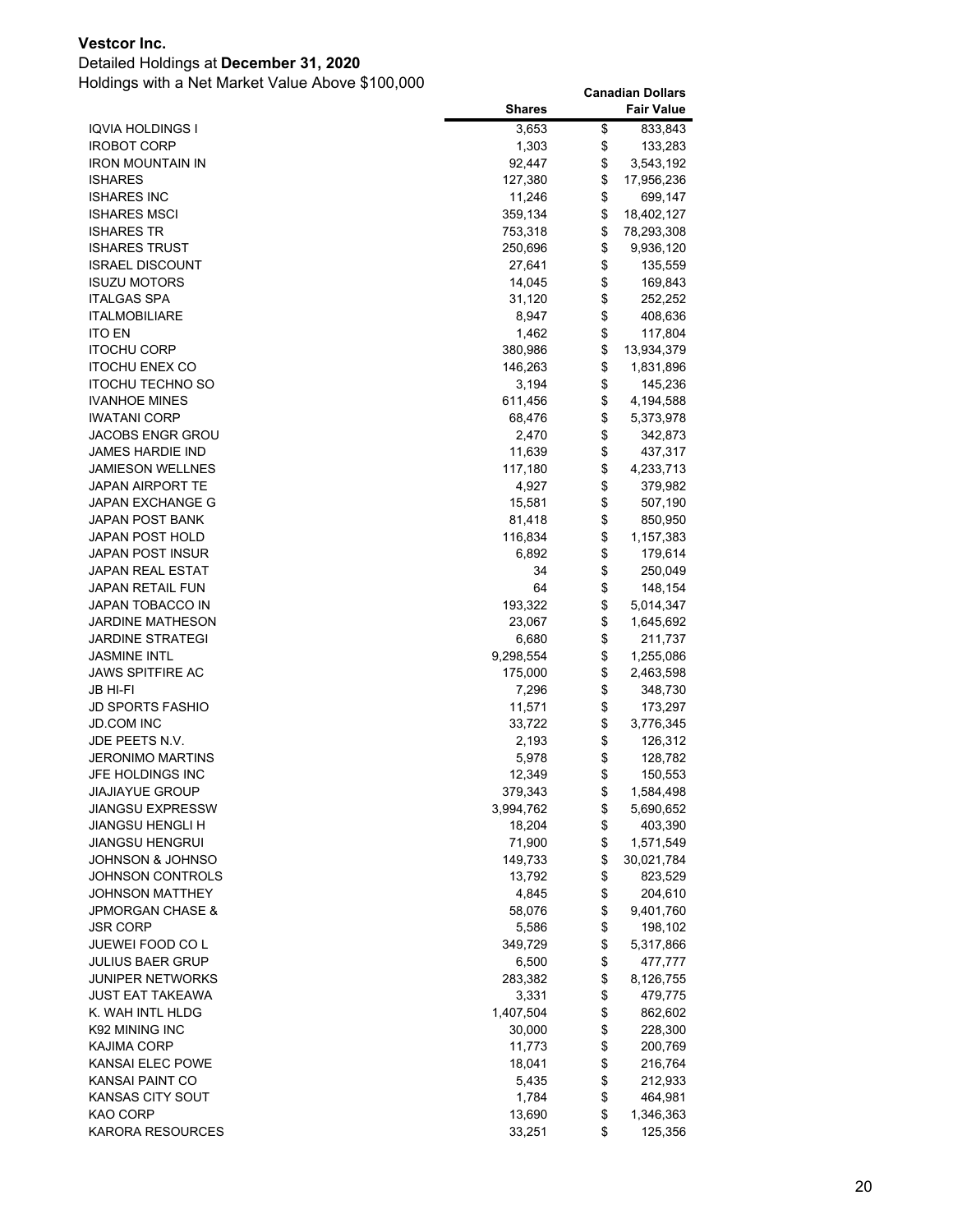### Detailed Holdings at **December 31, 2020**

|                         | <b>Shares</b> | <b>Fair Value</b> |
|-------------------------|---------------|-------------------|
| <b>KBC GROEP NV</b>     | 7,243         | \$<br>646,715     |
| <b>K-BRO LINEN</b>      | 2,826         | \$<br>110,412     |
| <b>KDDI CORP</b>        | 199,134       | \$<br>7,533,867   |
| <b>KEIHAN HOLDINGS</b>  | 2,544         | \$<br>155,233     |
| <b>KEIKYU CORP</b>      | 5,796         | \$<br>126,519     |
| <b>KEIO CORP</b>        | 7,699         | \$<br>760,019     |
| KEISEI ELEC RY C        | 3,206         | \$<br>138,067     |
| KELLOGG CO              | 55,580        | \$<br>4,406,439   |
| <b>KEPPEL CORP</b>      | 36,268        | \$<br>188,087     |
| KEPPEL-KBS US RE        | 619,500       | \$<br>544,578     |
| <b>KERING</b>           | 2,135         | \$<br>1,978,189   |
| <b>KERRY GROUP</b>      | 34,568        | \$<br>6,385,336   |
| <b>KERRY PROPERTIES</b> | 284,894       | \$<br>919,341     |
| <b>KESKO OYJ</b>        | 7,368         | \$<br>241,650     |
| <b>KEYENCE CORP</b>     | 12,996        | \$<br>9,301,181   |
| <b>KEYSIGHT TECHNOL</b> | 17,299        | \$<br>2,911,122   |
| <b>KIKKOMAN CORP</b>    | 4,211         | \$<br>372,567     |
| KILLAM APARTMENT        | 466,125       | \$<br>8,001,814   |
| KILROY RLTY CORP        | 6,098         | \$<br>449,715     |
| KIMBERLY CLARK C        | 31,802        | \$<br>5,506,491   |
| KIMBERLY CLARK M        | 375,400       | \$<br>815,841     |
| KIMCO REALTY COR        | 63,823        | \$<br>1,220,471   |
| KINAXIS INC             | 19,158        | \$<br>3,454,954   |
| KINDER MORGAN IN        | 122,978       | \$<br>2,141,733   |
| KINGBOARD HOLDIN        | 1,051,595     | \$<br>5,649,998   |
| <b>KINGFISHER</b>       | 54,466        | \$<br>256,480     |
| <b>KINGSPAN GROUP</b>   | 4,028         | \$<br>360,406     |
| <b>KINNEVIK AB</b>      | 6,947         | \$<br>447,775     |
| KINROSS GOLD COR        | 1,072,574     | \$<br>10,017,841  |
| KINTETSU GROUP H        | 9,657         | \$<br>538,618     |
| KINTETSU WORLD E        | 11,836        | \$<br>357,534     |
| KION GROUP AG           | 1,800         | \$<br>199,664     |
| KIRIN HOLDINGS C        | 59,541        | \$<br>1,788,286   |
| KIRKLAND LAKE GO        | 222,503       | \$<br>11,756,808  |
| KISMET ACQUISITI        | 300,000       | \$<br>4,013,100   |
| KITS EYEWARE LTD        | 200,000       | \$<br>1,700,000   |
| <b>KKR REAL EST FIN</b> | 16,662        | \$<br>389,523     |
| <b>KLA CORPORATION</b>  | 3,328         | \$<br>1,097,745   |
| <b>KLEPIERRE</b>        | 5,172         | \$<br>148,263     |
| KNIGHT THERAPEUT        | 774,883       | \$<br>4,145,624   |
| KNIGHT-SWIFT TRA        | 98,819        | \$<br>5,264,946   |
| KNORR BREMSE AG         | 7,855         | \$<br>1,367,454   |
| KOBAYASHI PHARMA        | 22,319        | \$<br>3,472,884   |
| KOBE BUSSAN             | 3,322         | \$<br>130,355     |
| KOEI TECMO HOLDI        | 7,813         | \$<br>607,378     |
| KOHNAN SHOJI            | 29,047        | \$<br>1,152,345   |
| KOITO MFG CO            | 2,645         | \$<br>229,120     |
| KOJIMA CO               | 35,094        | \$<br>307,895     |
| KOMATSU                 | 24,932        | \$<br>866,805     |
| KON KPN NV              | 97,242        | \$<br>376,982     |
| KONAMI HOLDINGS         | 2,429         | \$<br>173,842     |
| <b>KONE CORP</b>        | 17,322        | \$<br>1,794,525   |
| KONINKLIJKE AHOL        | 274,228       | \$<br>9,878,770   |
| KONINKLIJKE DSM         | 4,900         | \$<br>1,075,449   |
| KONINKLIJKE PHIL        | 38,488        | \$<br>2,626,590   |
| KOREA ELECTRIC P        | 26,245        | \$<br>410,261     |
| <b>KOREA ZINC</b>       | 2,350         | \$<br>1,106,555   |
| <b>KOSE CORPORATION</b> | 850           | \$<br>184,600     |
| KOSSAN RUBBER IN        | 1,420,200     | \$<br>2,024,116   |
| KOZA ALTIN ISLET        | 93,879        | \$<br>1,556,071   |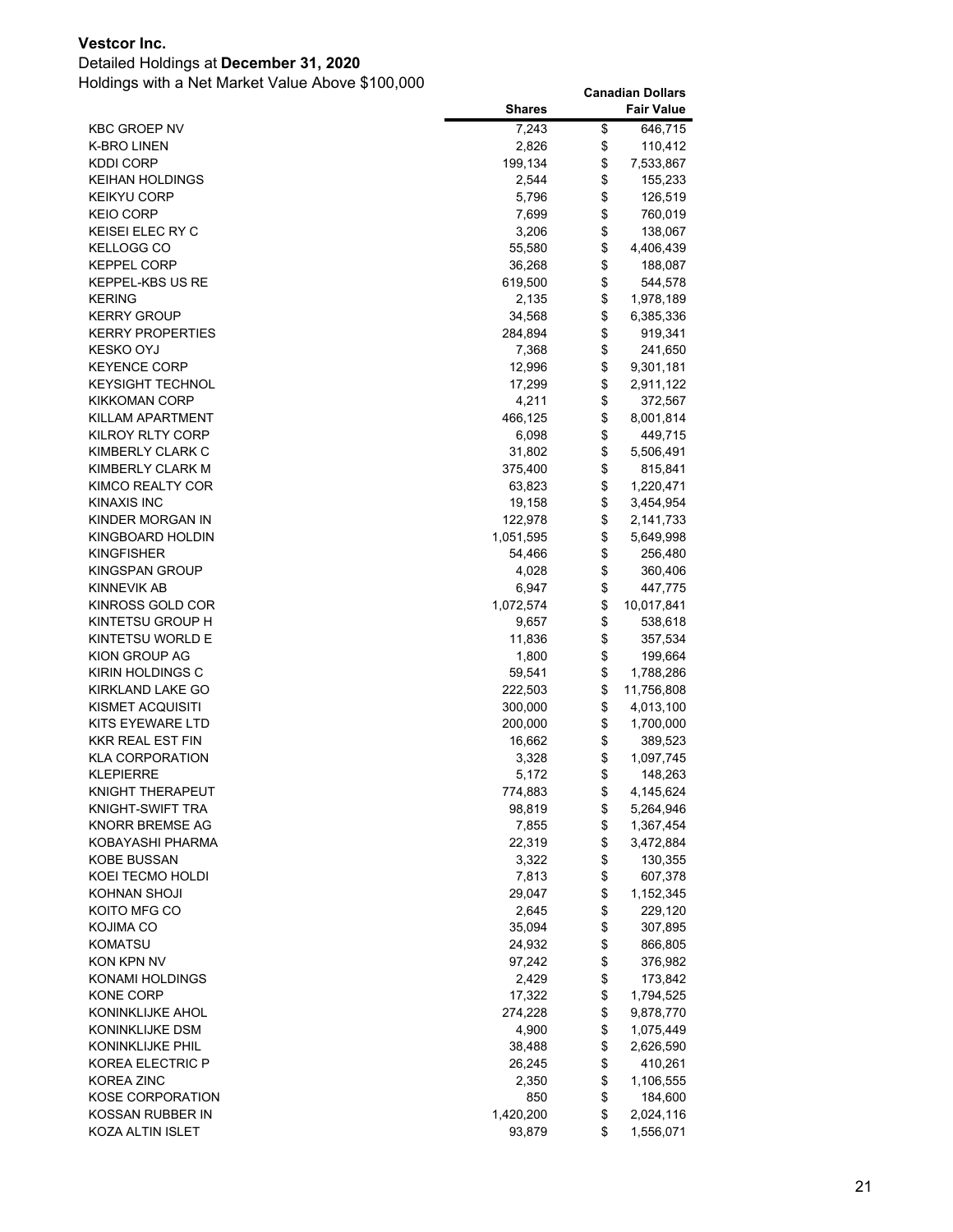### Detailed Holdings at **December 31, 2020**

|                                | <b>Shares</b>   |          | <b>Fair Value</b>    |
|--------------------------------|-----------------|----------|----------------------|
| KP TISSUE INC                  | 62,781          | \$       | 687,452              |
| <b>KRAFT HEINZ CO</b>          | 12,345          | \$       | 545,116              |
| KROGER CO                      | 353,066         | \$       | 14,285,841           |
| KRUNG THAI BNK L               | 957,244         | \$       | 451,000              |
| K'S HOLDINGS                   | 5,816           | \$       | 103,057              |
| KT CORPORATION                 | 68,515          | \$       | 1,928,486            |
| KT&G CORPORATION               | 23,014          | \$       | 2,242,915            |
| KUALA LUMPUR KEP               | 92,300          | \$       | 692,240              |
| KUBOTA CORP                    | 29,523          | \$       | 820,043              |
| KUEHNE & NAGEL A               | 41,703          | \$       | 12,069,040           |
| KUMBA IRON ORE L               | 8,403           | \$       | 453,915              |
| KURARAY CO                     | 8,589           | \$       | 116,265              |
| KURITA WATER IND               | 3,269           | \$       | 159,134              |
| KUSURI NO AOKI H               | 9,359           | \$       | 1,038,220            |
| KWEICHOW MOUTAI                | 800             | \$       | 313,448              |
| KYOCERA CORP                   | 9,176           | \$       | 716,280              |
| KYOWA KIRIN CO L               | 7,211           | \$       | 250,392              |
| KYUSHU ELEC POWE               | 129,249         | \$       | 1,416,252            |
| KYUSHU RAILWAY C               | 119,624         | \$       | 3,284,345            |
| <b>L BRANDS INC</b>            | 4,450           | \$       | 210,841              |
| <b>L3HARRIS TECHNOL</b>        | 4,003           | \$       | 963,968              |
| LA FRANCAISE DES               | 2,256           | \$       | 131,558              |
| LABORATORY CORP                | 1,856           | \$       | 481,303              |
| LABRADOR IRON OR               | 51,996          | \$       | 1,789,182            |
| LAFARGEHOLCIM LT               | 14,750          | \$       | 1,033,591            |
| LAM RESEARCH COR               | 2,744           | \$       | 1,655,779            |
| <b>LAMAR ADVERTISIN</b>        | 21,817          | \$       | 2,313,088            |
| LAMB WESTON HLDG               | 2,789           | \$       | 279,778              |
| <b>LAND SECURITIES</b>         | 21,032          | \$       | 246,793              |
| LANDSTAR SYS INC               | 4,747           | \$       | 814,380              |
| LANXESS AG                     | 2,541           | \$       | 248,587              |
| LAOBAIXING PHARM               | 66,770          | \$       | 822,675              |
| LAS VEGAS SANDS                | 6,258           | \$       | 475,172              |
| <b>LASERTEC CORP</b>           | 6,613           | \$       | 988,196              |
| LASSONDE INDUSTR               | 2,867           | \$       | 496,077              |
| <b>LATOUR INVESTMEN</b>        | 4,039           | \$       | 125,125              |
| LAURENTIAN BK CD<br>LAWSON INC | 10,136          | \$<br>\$ | 320,298<br>4,641,294 |
| LEG IMMOBILIEN A               | 78,279<br>2,075 | \$       | 410,978              |
| LEGAL & GENERAL                | 170,007         | \$       | 788,128              |
| <b>LEGRAND SA</b>              | 7,601           | \$       | 864,938              |
| <b>LEIDOS HOLDINGS</b>         | 2,549           | \$       | 341,369              |
| LENDLEASE GROUP                | 17,055          | \$       | 219,641              |
| <b>LENNAR CORP</b>             | 36,746          | \$       | 876,978              |
| LENOVO GROUP LIM               | 850,100         | \$       | 1,022,429            |
| <b>LEONS FURNITURE</b>         | 18,300          | \$       | 385,947              |
| LG ELECTRONICS I               | 24,500          | \$       | 3,878,997            |
| LG HOUSEHOLD&HEA               | 3,608           | \$       | 3,038,160            |
| LG UPLUS CORP                  | 374,591         | \$       | 5,161,963            |
| LIBERTY BROADBAN               | 3,003           | \$       | 605,895              |
| LIFE CORPORATION               | 7,181           | \$       | 315,897              |
| LIFE STORAGE INC               | 3,355           | \$       | 510,305              |
| <b>LIGHTSPEED POS</b>          | 24,142          | \$       | 2,168,917            |
| LILLY ELI & CO                 | 94,945          | \$       | 20,422,875           |
| <b>LINAMAR CORPORAT</b>        | 40,723          | \$       | 2,745,545            |
| LINCOLN NATL COR               | 3,462           | \$       | 221,897              |
| LINDE PLC                      | 9,478           | \$       | 3,181,876            |
| <b>LINDT &amp; SPRUENGL</b>    | 427             | \$       | 5,655,958            |
| LINK REAL ESTATE               | 184,339         | \$       | 2,138,326            |
| <b>LION CORP</b>               | 47,818          | \$       | 1,473,955            |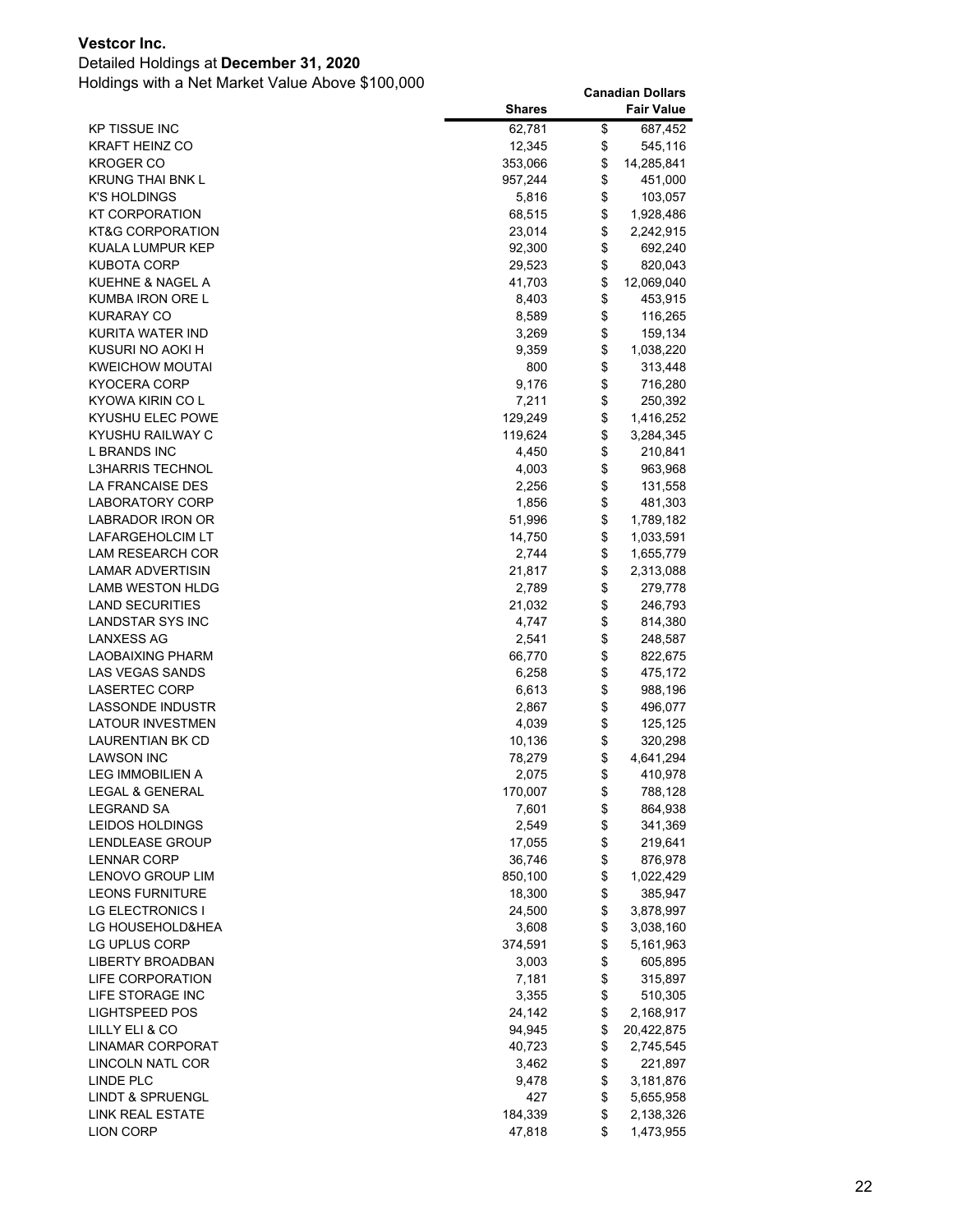### Detailed Holdings at **December 31, 2020**

|                             | <b>Shares</b>  |          | Fair Value         |
|-----------------------------|----------------|----------|--------------------|
| LIONHEART ACQUIS            | 150,000        | \$       | 1,926,288          |
| LITE-ON TECHNOLO            | 679,400        | \$       | 1,534,083          |
| LITHIUM AMERICAS            | 9,361          | \$       | 149,589            |
| LIVE NATION ENTE            | 2,724          | \$       | 255,003            |
| <b>LIXIL CORPORATIO</b>     | 16,923         | \$       | 466,510            |
| LKQ CORP                    | 5,334          | \$       | 239,474            |
| LLOYDS BANKING G            | 2,017,226      | \$       | 1,280,133          |
| LOBLAW COS LTD              | 564,052        | \$       | 35,428,106         |
| <b>LOCKHEED MARTIN</b>      | 18,238         | \$       | 8,248,036          |
| <b>LOEWS CORP</b>           | 4,451          | \$       | 255,289            |
| <b>LOGAN GROUP COMP</b>     | 2,050,393      | \$       | 4,278,513          |
| <b>LOGITECH INTL</b>        | 61,240         | \$       | 7,583,526          |
| LONDON STOCK EXC            | 8,926          | \$       | 1,400,256          |
| LONKING HOLDINGS            | 4,254,171      | \$       | 1,677,561          |
| LONZA GROUP AG              | 2,779          | \$       | 2,278,190          |
| <b>L'OREAL</b>              | 14,449         | \$       | 7,000,192          |
| LOUISIANA PAC CO            | 81,400         | \$       | 3,854,663          |
| LOWES CO                    | 18,257         | \$       | 3,733,369          |
| LUENMEI QUANTUM             | 249,700        | \$       | 555,769            |
| LULULEMON ATHLET            | 2,466          | \$       | 1,093,400          |
| LUMEN TECHNOLOGI            | 18,813         | \$       | 233,686            |
| LUNDBERGFORETAGE            | 1,843          | \$       | 125,968            |
| LUNDIN ENERGY AB            | 4,853          | \$       | 167,356            |
| <b>LUNDIN GOLD</b>          | 28,924         | \$       | 316,139            |
| LUNDIN MINING CO            | 298,811        | \$       | 3,376,564          |
| LUX HEALTH TECH             | 214,820        | \$       | 3,210,274          |
| LVMH MOET HENNES            | 7,809          | \$       | 6,219,027          |
| LYONDELLBASELL I            | 9,099          | \$       | 1,062,534          |
| M & T BK CORP               | 2,444          | \$       | 396,368            |
| <b>M&amp;G PRUDENTIAL P</b> | 64,031         | \$       | 220,733            |
| M3 INC                      | 20,395         | \$       | 2,451,979          |
| MACERICH CO                 | 100,227        | \$       | 1,362,444          |
| MACQUARIE GP LTD            | 9,728          | \$       | 1,324,343          |
| MAG SILVER CORP             | 31,544         | \$       | 822,037            |
| <b>MAGELLAN FINANCI</b>     | 3,179          | \$       | 167,699            |
| <b>MAGELLAN MIDSTRE</b>     | 14,613         | \$       | 790,104            |
| <b>MAGNA INTL INC</b>       | 140,663        | \$       | 12,675,143         |
| <b>MAGYAR TELEKOM</b>       | 1,528,374      | \$       | 2,496,174          |
| <b>MAJOR DRILLING G</b>     | 620,242        | \$       | 4,769,661          |
| MAKITA CORP                 | 6,519          | \$       | 415,884            |
| MALAYAN BKG BHD<br>MAN SE   | 1,288,948      | \$       | 3,453,656          |
| MANTECH INTL COR            | 9,618<br>1,100 | \$<br>\$ | 641,682<br>124,641 |
| MANULIFE FINCL C            | 1,153,900      | \$       | 26,135,835         |
| MAPLE LEAF FOODS            | 193,486        | \$       | 5,460,175          |
| MAPLETREE COMMER            | 75,461         | \$       | 154,937            |
| <b>MAPLETREE LOGIST</b>     | 74,211         | \$       | 143,786            |
| <b>MARATHON GOLD</b>        | 46,816         | \$       | 135,298            |
| <b>MARATHON OIL COR</b>     | 15,507         | \$       | 131,772            |
| <b>MARATHON PETROLE</b>     | 122,397        | \$       | 6,449,421          |
| MARKETAXESS HLDG            | 2,175          | \$       | 1,580,993          |
| MARQUEE RAINE AC            | 90,000         | \$       | 1,241,768          |
| <b>MARRIOTT INTL IN</b>     | 5,067          | \$       | 851,591            |
| <b>MARSH &amp; MCLENNAN</b> | 94,076         | \$       | 14,022,780         |
| <b>MARTIN MARIETTA</b>      | 768            | \$       | 277,845            |
| <b>MARTINREA INTL</b>       | 58,688         | \$       | 875,038            |
| <b>MARUBENI CORP</b>        | 48,588         | \$       | 411,355            |
| <b>MARUI GROUP CO</b>       | 4,752          | \$       | 106,251            |
| <b>MARVELL TECH GRP</b>     | 4,170          | \$       | 252,879            |
| MASCO CORP                  | 9,358          | \$       | 654,881            |
|                             |                |          |                    |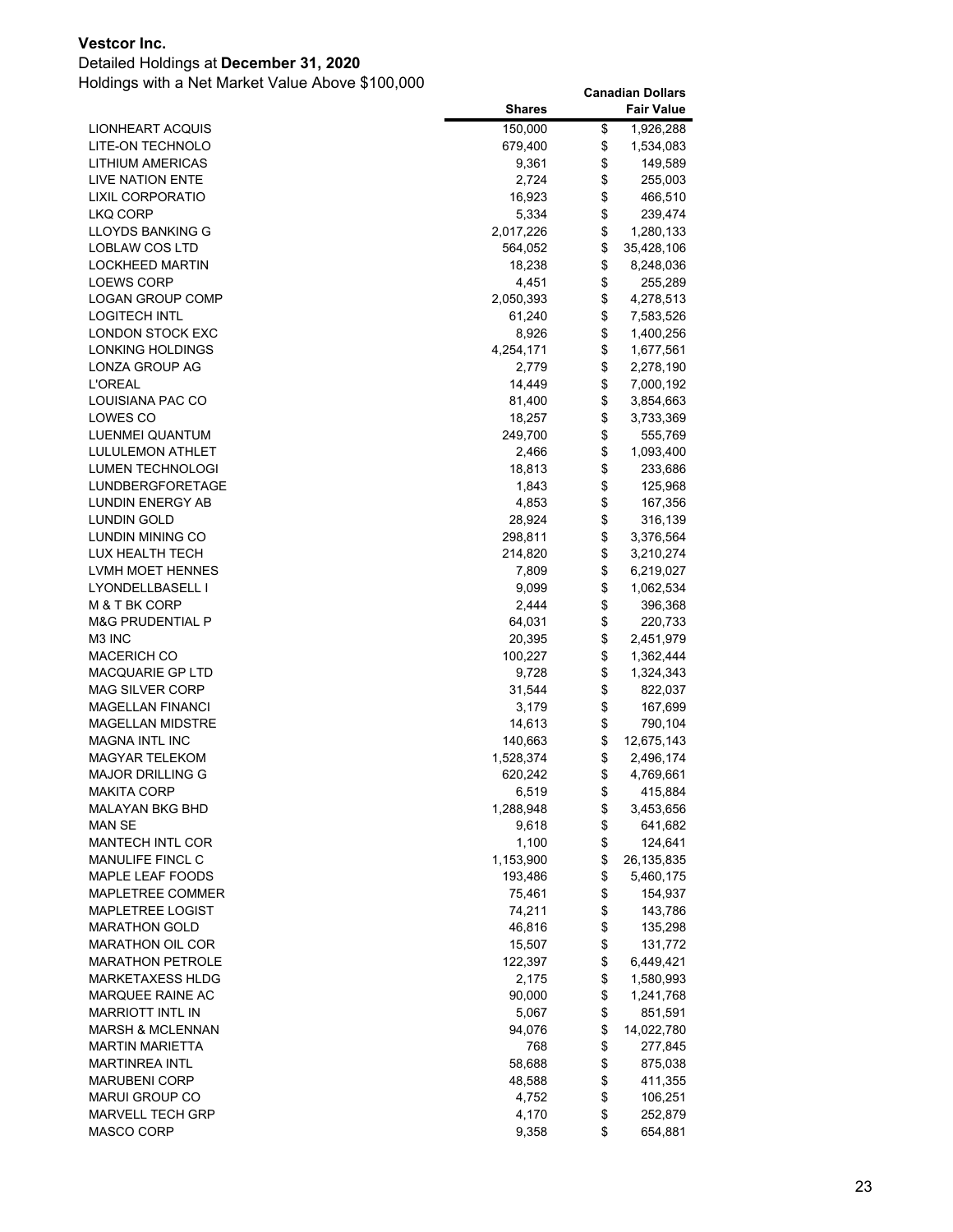### Detailed Holdings at **December 31, 2020**

|                             | <b>Shares</b> | <b>Fair Value</b> |
|-----------------------------|---------------|-------------------|
| <b>MASIMO CORP</b>          | 926           | \$<br>316,614     |
| MASRAF AL-RAYAN             | 6,292,116     | \$<br>9,973,410   |
| MASTERCARD INC              | 75,323        | \$<br>34,252,499  |
| <b>MATCH GROUP INC</b>      | 704           | \$<br>135,602     |
| MAXIM INTEGRATED            | 24,054        | \$<br>2,716,661   |
| MAXIS BHD                   | 890,338       | \$<br>1,424,032   |
| <b>MAYFAIR GOLD COR</b>     | 425,000       | \$<br>199,750     |
| MAZDA MOTOR CORP            | 14,133        | \$<br>120,682     |
| <b>MCCORMICK &amp; CO I</b> | 50,610        | \$<br>6,186,000   |
| MCDONALDS CORP              | 60,170        | \$<br>16,448,969  |
| <b>MCDONALD'S HOLDI</b>     | 122,273       | \$<br>7,543,988   |
| MCJ CO LTD                  | 27,029        | \$<br>369,547     |
| <b>MCKESSON CORP</b>        | 4,385         | \$<br>974,036     |
| MEDIBANK PRIVATE            | 1,656,225     | \$<br>4,900,898   |
| MEDICAL PPTYS TR            | 29,136        | \$<br>818,590     |
| MEDIOBANCA SPA              | 16,033        | \$<br>188,442     |
| MEDIPAL HLDG COR            | 4,910         | \$<br>117,418     |
| MEDPACE HOLDINGS            | 619           | \$<br>109,774     |
| <b>MEDTECH ACQUISIT</b>     | 450,000       | \$<br>6,019,650   |
| MEDTRONIC PLC               | 120,544       | \$<br>18,079,208  |
| <b>MEG ENERGY</b>           | 552,482       | \$<br>2,458,545   |
| MEGA FINANCIAL H            | 1,302,623     | \$<br>1,760,066   |
| MEGACABLE HOLDIN            | 185,200       | \$<br>860,629     |
| MEIJI HOLDINGS C            | 13,324        | \$<br>1,193,635   |
| <b>MEITUAN</b>              | 65,717        | \$<br>3,180,991   |
| <b>MELCO RESORTS &amp;</b>  | 4,645         | \$<br>109,774     |
| MELROSE INDUST P            | 139,853       | \$<br>433,646     |
| <b>MERCARI INC</b>          | 2,337         | \$<br>131,932     |
| <b>MERCK &amp; CO INC</b>   | 226,226       | \$<br>23,764,760  |
| <b>MERCK KGAA</b>           | 45,587        | \$<br>9,973,431   |
| <b>MERCURY GENERAL</b>      | 18,811        | \$<br>1,251,224   |
| <b>MERCURY NZ LTD</b>       | 23,054        | \$<br>138,090     |
| <b>MERIDIAN ENERGY</b>      | 38,946        | \$<br>265,075     |
| <b>METHANEX CORP</b>        | 21,797        | \$<br>1,274,907   |
| <b>METLIFE INC</b>          | 14,574        | \$<br>871,734     |
| METRO INC                   | 426,154       | \$<br>24,205,547  |
| <b>METTLER TOLEDO I</b>     | 840           | \$<br>1,219,640   |
| <b>MGM GROWTH PROPE</b>     | 83,337        | \$<br>3,373,572   |
| MICHELIN(CGDE)              | 39,914        | \$<br>6,529,784   |
| MICROCHIP TECHNO            | 4,145         | \$<br>729,322     |
| MICRON TECHNOLOG            | 21,210        | \$<br>2,031,479   |
| MICROSOFT CORP              | 208,937       | \$<br>59,205,032  |
| MID-AMER APT CMN            | 16,389        | \$<br>2,645,235   |
| MILLENNIAL SIL C            | 3,333,000     | \$<br>999,900     |
| MINDBEACON HOLDI            | 301,000       | \$<br>3,605,980   |
| MINEBEA MITSUMI             | 10,989        | \$<br>277,708     |
| MINERAL RESOURCE            | 25,174        | \$<br>926,817     |
| <b>MINTO APARTMENT</b>      | 294,661       | \$<br>6,013,418   |
| <b>MIRVAC GROUP</b>         | 121,683       | \$<br>315,808     |
| <b>MISC BERHAD</b>          | 565,600       | \$<br>1,230,664   |
| <b>MISUMI GROUP INC</b>     | 8,516         | \$<br>355,709     |
| MITSUBISHI CHEM             | 39,824        | \$<br>306,739     |
| <b>MITSUBISHI CORP</b>      | 37,751        | \$<br>1,183,678   |
| MITSUBISHI ELEC             | 51,621        | \$<br>991,780     |
| <b>MITSUBISHI ESTAT</b>     | 34,018        | \$<br>695,555     |
| MITSUBISHI GAS C            | 3,562         | \$<br>104,126     |
| <b>MITSUBISHI HVY I</b>     | 9,552         | \$<br>371,990     |
| MITSUBISHI UFJ F            | 343,463       | \$<br>1,933,038   |
| <b>MITSUI &amp; CO</b>      | 471,856       | \$<br>11,001,623  |
| MITSUI CHEMICALS            | 4,513         | \$<br>168,458     |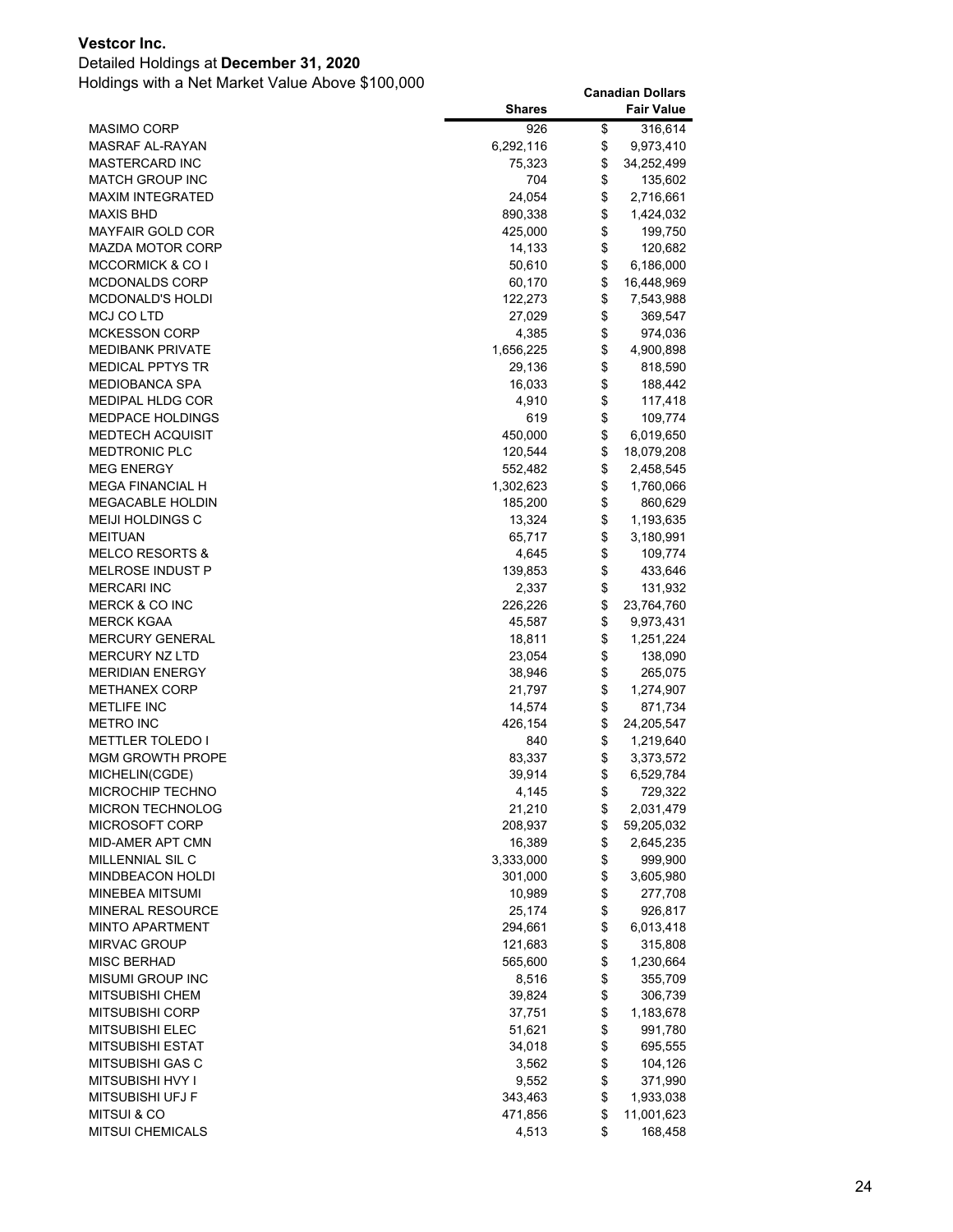### Detailed Holdings at **December 31, 2020**

|                                       | <b>Shares</b>    |          | <b>Fair Value</b>      |
|---------------------------------------|------------------|----------|------------------------|
| MITSUI FUDOSAN C                      | 26,357           | \$       | 702,018                |
| <b>MIURA CO</b>                       | 2,383            | \$       | 169,374                |
| MIZRAHI TEFAHOT                       | 96,421           | \$       | 2,840,693              |
| <b>MIZUHO FINL GP</b>                 | 391,508          | \$       | 6,316,591              |
| MOBILE TELESYST                       | 206,178          | \$       | 2,350,903              |
| MOHAWK INDS INC                       | 1,175            | \$       | 210,995                |
| MOL HUNGARIAN OI                      | 52,210           | \$       | 491,427                |
| MOLINA HEALTHCAR                      | 829              | \$       | 224,621                |
| MOLSON COORS BEV                      | 3,696            | \$       | 212,786                |
| <b>MONCLER SPA</b>                    | 5,621            | \$       | 439,328                |
| <b>MONDELEZ INTL IN</b>               | 163,983          | \$       | 12,281,369             |
| <b>MONDI</b>                          | 80,383           | \$       | 2,394,771              |
| MONETA MONEY BAN                      | 226,259          | \$       | 913,227                |
| <b>MONOLITHIC POWER</b>               | 666              | \$       | 311,165                |
| MONOTARO CO.LTD                       | 41,600           | \$       | 2,694,964              |
| MONSTER BEVERAGE                      | 14,647           | \$       | 1,725,703              |
| MONTAGE GOLD                          | 925,000          | \$       | 851,000                |
| MOODYS CORP                           | 4,122            | \$       | 1,524,174              |
| <b>MORGAN STANLEY</b>                 | 18,904           | \$       | 1,650,456              |
| MORGUARD NA RES                       | 7,846            | \$       | 125,601                |
| <b>MORNEAU SHEPELL</b>                | 227,189          | \$       | 7,064,442              |
| MORRISON(W)SUPMA                      | 171,820          | \$       | 530,673                |
| MOTOROLA SOLUTIO                      | 37,476           | \$       | 8,153,445              |
| MOWI ASA                              | 35,536           | \$       | 1,009,947              |
| MR COOPER INC                         | 16,712           | \$       | 660,662                |
| MS&AD INS GP HLD                      | 13,088           | \$       | 507,273                |
| <b>MSCI INC</b>                       | 2,406            | \$       | 1,368,723              |
| MTR CORP                              | 1,098,435        | \$       | 7,823,760              |
| <b>MTU AERO ENGINES</b>               | 1,536            | \$       | 510,948                |
| MTY FOOD GROUP                        | 12,405           | \$       | 718,870                |
| MUENCHENER RUECK                      | 18,332           | \$       | 6,938,246              |
| MURATA MFG CO                         | 20,227           | \$       | 2,326,204              |
| MURPHY USA INC                        | 1,145            | \$       | 190,904                |
| MUYUAN FOODS CO                       | 20,000           | \$       | 302,388                |
| NABTESCO CORP                         | 2,978            | \$       | 166,098                |
| NAGOYA RAILROAD                       | 38,116           | \$       | 1,280,253              |
| NANJING IRON & S                      | 1,189,217        | \$       | 727,605                |
| NANTEX INDUSTRY                       | 546,898          | \$       | 1,515,101              |
| NATIONAL BK CDA                       | 334,209          | \$       | 24,180,021             |
| <b>NATIONAL GRID</b>                  | 886,222          | \$       | 13,349,982             |
| NATIONAL OILWELL                      | 7,627            | \$       | 133,412                |
| <b>NATIONAL RETAIL</b>                | 32,265           | \$       | 1,682,042              |
| <b>NATIXIS</b>                        | 24,478           | \$       | 106,418                |
| <b>NATL AUSTRALIA B</b>               | 93,036           | \$       | 2,067,042              |
| NATL HEALTH INVS                      | 13,762           | \$       | 1,231,570              |
| NATURGY ENERGY G                      | 8,953            | \$<br>\$ | 264,605                |
| NATWEST GROUP PL<br><b>NAVER CORP</b> | 125,254          | \$       | 365,693                |
|                                       | 4,971            | \$       | 1,705,255              |
| NAVSIGHT HOLDING<br><b>NCSOFT</b>     | 366,000<br>2,586 | \$       | 4,802,725<br>2,823,565 |
| NEBULA CARAVEL A                      | 238,000          | \$       | 3,274,690              |
| <b>NEC CORP</b>                       | 113,100          | \$       | 7,731,660              |
| <b>NEC NETWORKS &amp; S</b>           |                  | \$       | 913,463                |
| <b>NEMETSCHEK SE</b>                  | 41,495<br>1,525  | \$       | 143,581                |
| NESTE OYJ                             | 11,914           | \$       | 1,098,694              |
| <b>NESTLE MALAY BHD</b>               | 130,476          | \$       | 5,739,925              |
| <b>NESTLE SA</b>                      | 156,828          | \$       | 23,565,847             |
| NETAPP INC COM                        | 4,256            | \$       | 359,163                |
| <b>NETEASE INC</b>                    | 12,440           | \$       | 1,517,817              |
| <b>NETFLIX INC</b>                    | 13,253           | \$       | 9,129,859              |
|                                       |                  |          |                        |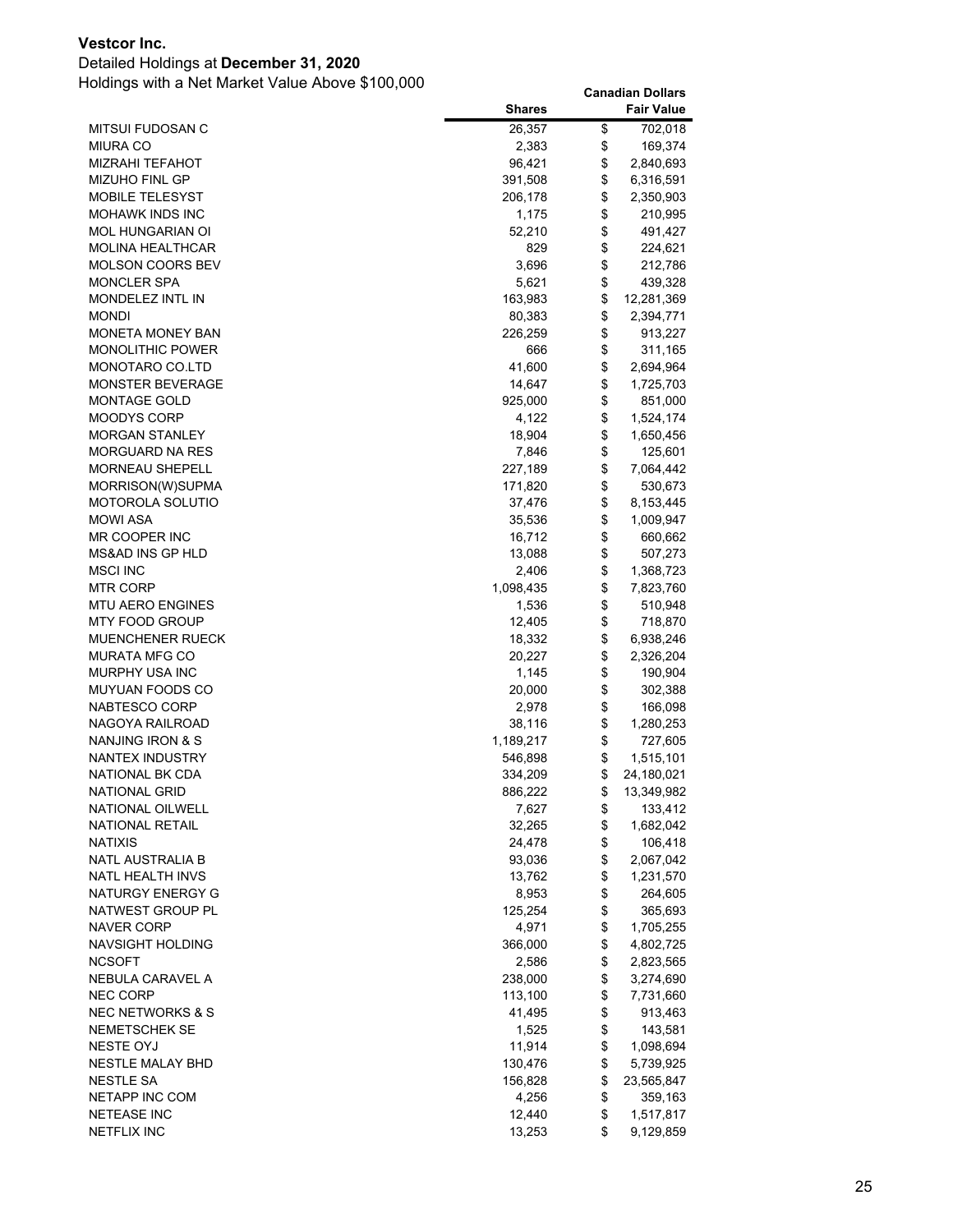### Detailed Holdings at **December 31, 2020**

|                             | <b>Shares</b> | <b>Fair Value</b> |
|-----------------------------|---------------|-------------------|
| NEUROCRINE BIOSC            | 2,479         | \$<br>302,718     |
| NEW GOLD INC                | 430,631       | \$<br>1,205,767   |
| NEW HOPE LIUHE C            | 132,442       | \$<br>581,773     |
| NEW JERSEY RES C            | 4,580         | \$<br>207,431     |
| <b>NEW ORIENTAL ED&amp;</b> | 4,400         | \$<br>1,041,577   |
| NEW WORLD DEVEL             | 47,296        | \$<br>280,533     |
| NEW YORK TIMES C            | 3,305         | \$<br>217,981     |
| <b>NEWCREST MINING</b>      | 34,624        | \$<br>877,506     |
| NEWELL BRANDS IN            | 7,418         | \$<br>200,635     |
| NEWMARKET CORP              | 3,678         | \$<br>1,875,199   |
| NEWMONT CORPORAT            | 264,903       | \$<br>20,212,062  |
| <b>NEWS CORP NEW</b>        | 14,145        | \$<br>286,734     |
| <b>NEXGEN ENERGY LT</b>     | 84,752        | \$<br>297,480     |
| <b>NEXI SPA</b>             | 12,819        | \$<br>326,511     |
| NEXON CO LTD                | 12,781        | \$<br>501,525     |
| <b>NEXPOINT RESIDNL</b>     | 5,525         | \$<br>297,814     |
| <b>NEXT PLC</b>             | 3,853         | \$<br>475,469     |
| <b>NEXTERA ENERGY I</b>     | 191,905       | \$<br>18,862,170  |
| <b>NEXTGEN ACQUISIT</b>     | 300,000       | \$<br>3,932,838   |
| NEXTPOINT ACQUIS            | 200,000       | \$<br>2,545,452   |
| <b>NGK INSULATORS</b>       | 6,330         | \$<br>124,350     |
| NHN KCP CORP                | 14,625        | \$<br>1,174,914   |
| NIBE INDUSTRIER             | 8,988         | \$<br>376,041     |
| NIC INC                     | 4,503         | \$<br>148,182     |
| <b>NICE LTD</b>             | 1,817         | \$<br>648,864     |
| NIDEC CORPORATIO            | 12,603        | \$<br>2,018,594   |
| NIELSEN HOLDINGS            | 7,012         | \$<br>186,438     |
| NIHON M&A CENTER            | 3,936         | \$<br>335,123     |
| <b>NIKE INC</b>             | 32,541        | \$<br>5,864,955   |
| NINTENDO CO                 | 5,010         | \$<br>4,069,696   |
| NIPPON BUILDING             | 84            | \$<br>619,842     |
| NIPPON EXPRESS C            | 2,042         | \$<br>174,618     |
| NIPPON PAINT HLD            | 68,121        | \$<br>9,523,823   |
| NIPPON PROLOGIS             | 2,578         | \$<br>10,243,283  |
| NIPPON SHINYAKU             | 1,487         | \$<br>124,222     |
| NIPPON STEEL COR            | 24,083        | \$<br>394,647     |
| NIPPON TEL&TEL C            | 326,865       | \$<br>10,670,299  |
| NIPPON YUSEN KK             | 4,986         | \$<br>147,783     |
| NISHIMATSU CONST            | 13,306        | \$<br>347,099     |
| NISOURCE INC                | 32,363        | \$<br>945,827     |
| NISSAN CHEMICAL             | 3,275         | \$<br>261,062     |
| NISSAN MOTOR CO             | 67,745        | \$<br>468,129     |
| NISSHIN SEIFUN G            | 5,249         | \$<br>106,288     |
| NISSIN FOODS HLD            | 49,659        | \$<br>5,416,898   |
| <b>NITORI HOLDINGS</b>      | 23,286        | \$<br>6,212,279   |
| NITTO DENKO CORP            | 13,725        | \$<br>1,563,200   |
| NN GROUP N.V.               | 15,654        | \$<br>866,985     |
| NN INC                      | 43,655        | \$<br>365,400     |
| NOJIMA CORP                 | 14,456        | \$<br>504,640     |
| <b>NOKIA OYJ</b>            | 161,015       | \$<br>790,871     |
| NOKIAN RENKAAT              | 7,046         | \$<br>316,539     |
| NOMAD ROYALTY               | 846,500       | \$<br>884,593     |
| NOMURA HOLDINGS             | 89,907        | \$<br>604,631     |
| NOMURA REAL EST             | 103           | \$<br>187,596     |
| NOMURA RESEARCH             | 9,329         | \$<br>425,353     |
| NORBORD INC                 | 96,363        | \$<br>5,291,679   |
| NORDEA BANK ABP             | 91,287        | \$<br>951,916     |
| NORDSON CORP                | 1,857         | \$<br>476,334     |
| NORSK HYDRO ASA             | 35,067        | \$<br>207,985     |
| NORTH WEST CO               | 233,233       | \$<br>7,648,602   |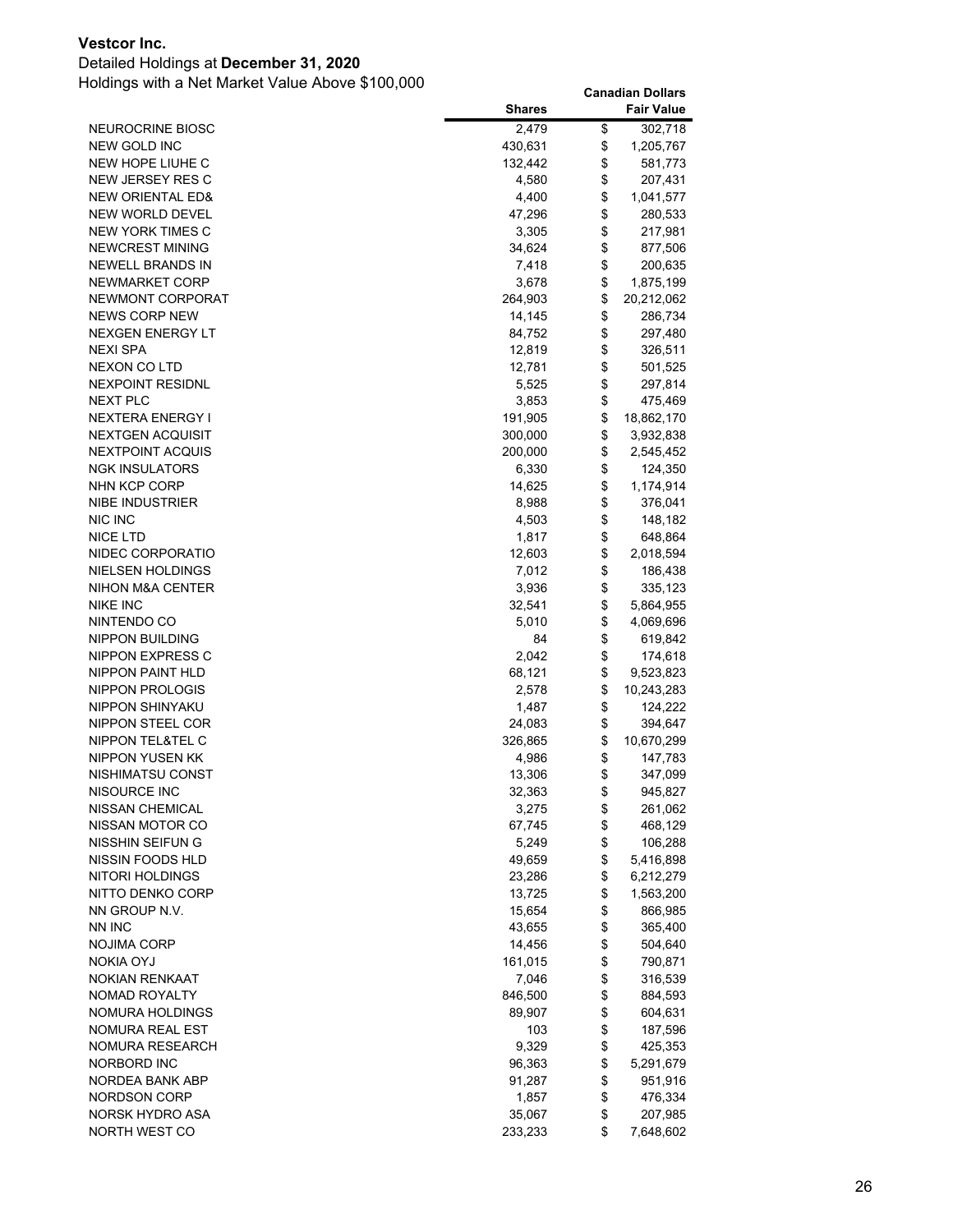### Detailed Holdings at **December 31, 2020**

| <b>NORTHERN GENESIS</b><br>112,500<br>\$<br>2,548,319<br>\$<br>NORTHERN STAR RE<br>19,687<br>245,601<br>\$<br>NORTHERN TR CORP<br>474,294<br>3,966<br>\$<br><b>NORTHLAND POWER</b><br>341,548<br>15,632,652<br>\$<br><b>NORTHROP GRUMMAN</b><br>2,954<br>1,146,782<br>\$<br>NORTHWEST HEALTH<br>134,580<br>1,704,680<br>\$<br>NORTHWEST NATURA<br>1,825<br>106,929<br>\$<br>NORTHWESTERN COR<br>300,342<br>4,043<br>\$<br>NORTONLIFELOCK I<br>7,700,014<br>290,855<br>\$<br><b>NOVAGOLD RESOURC</b><br>160,918<br>1,982,510<br>\$<br>NOVARTIS AG<br>147,830<br>17,822,567<br>\$<br><b>NOVATEK MICROELE</b><br>288,900<br>4,833,569<br>\$<br>NOVOCURE LTD<br>1,734<br>382,265<br>\$<br>NOVO-NORDISK AS<br>13,599,033<br>152,202<br>\$<br>NOVOZYMES A/S<br>5,443<br>398,384<br>\$<br>NRG ENERGY INC<br>77,400<br>3,702,715<br>\$<br><b>NSK</b><br>12,243<br>135,362<br>\$<br>NTT DATA CORP<br>16,246<br>282,862<br>\$<br>NUANCE COMMUNICA<br>11,193<br>628,718<br>\$<br>NUMINUS WELLNESS<br>188,320<br>176,000<br>\$<br>NUTRIEN LTD<br>15,403,133<br>249,188<br>\$<br><b>NVIDIA CORP</b><br>9,930,011<br>14,926<br>\$<br>NVR INC<br>66<br>343,051<br>\$<br><b>O2 CZECH REPUBLI</b><br>4,051,749<br>271,960<br>\$<br><b>OBAYASHI CORP</b><br>20,760<br>227,991<br>\$<br>OBIC CO<br>3,253<br>832,116<br>\$<br>OCADO GROUP PLC<br>29,027<br>1,156,087<br>\$<br><b>OCCIDENTAL PETE</b><br>15,968<br>352,353<br>\$<br>OCEANAGOLD CORP<br>262,147<br>644,882<br>\$<br>ODAKYU ELEC RLWY<br>7,567<br>302,530<br>\$<br>ODONTOPREV SA<br>1,091,112<br>3,893,885<br>\$<br>OFFICE PPTYS INC<br>22,872<br>662,036<br>\$<br>OIL & GAS DEVELO<br>651,700<br>539,153<br>\$<br>OIL CO LUKOIL PJ<br>10,102<br>877,730<br>\$<br>OIL SEARCH LTD<br>51,857<br>189,135<br>\$<br>OJI HLDGS CORP<br>22,268<br>161,295<br>\$<br><b>OLD DOMINION FGH</b><br>3,825,624<br>15,385<br>\$<br><b>OLYMPUS CORP</b><br>33,028<br>919,640<br>\$<br>OMEGA HEALTHCARE<br>1,725,749<br>37,296<br>\$<br>OMNICELL INC<br>20,000<br>3,058,110<br>\$<br>OMNICOM GROUP IN<br>329,000<br>4,096<br>\$<br><b>OMRON CORP</b><br>5,323<br>604,289<br>\$<br>OMV AG<br>4,785<br>246,143<br>\$<br>ONE<br>48,700<br>706,058<br>\$<br>ONE GAS INC<br>3,568<br>348,968<br>\$<br>ONE LIBERTY PPTY<br>14,812<br>387,000<br>\$<br><b>ONEOK INC</b><br>8,466<br>413,955<br>\$<br><b>ONEX CORP</b><br>49,387<br>3,608,214<br>\$<br>ONO PHARMACEUTIC<br>10,866<br>416,726<br>\$<br>OPAP (ORG OF FOO<br>28,198<br>481,309 |                  | <b>Shares</b> | <b>Fair Value</b> |
|-------------------------------------------------------------------------------------------------------------------------------------------------------------------------------------------------------------------------------------------------------------------------------------------------------------------------------------------------------------------------------------------------------------------------------------------------------------------------------------------------------------------------------------------------------------------------------------------------------------------------------------------------------------------------------------------------------------------------------------------------------------------------------------------------------------------------------------------------------------------------------------------------------------------------------------------------------------------------------------------------------------------------------------------------------------------------------------------------------------------------------------------------------------------------------------------------------------------------------------------------------------------------------------------------------------------------------------------------------------------------------------------------------------------------------------------------------------------------------------------------------------------------------------------------------------------------------------------------------------------------------------------------------------------------------------------------------------------------------------------------------------------------------------------------------------------------------------------------------------------------------------------------------------------------------------------------------------------------------------------------------------------------------------------------------------------------------------------------------------------------------------------------------------------------------------------------------------------------------------------------------------------------------------------------------------------------------------------------------------------------------------------------------------------------------------------------------------|------------------|---------------|-------------------|
|                                                                                                                                                                                                                                                                                                                                                                                                                                                                                                                                                                                                                                                                                                                                                                                                                                                                                                                                                                                                                                                                                                                                                                                                                                                                                                                                                                                                                                                                                                                                                                                                                                                                                                                                                                                                                                                                                                                                                                                                                                                                                                                                                                                                                                                                                                                                                                                                                                                             |                  |               |                   |
|                                                                                                                                                                                                                                                                                                                                                                                                                                                                                                                                                                                                                                                                                                                                                                                                                                                                                                                                                                                                                                                                                                                                                                                                                                                                                                                                                                                                                                                                                                                                                                                                                                                                                                                                                                                                                                                                                                                                                                                                                                                                                                                                                                                                                                                                                                                                                                                                                                                             |                  |               |                   |
|                                                                                                                                                                                                                                                                                                                                                                                                                                                                                                                                                                                                                                                                                                                                                                                                                                                                                                                                                                                                                                                                                                                                                                                                                                                                                                                                                                                                                                                                                                                                                                                                                                                                                                                                                                                                                                                                                                                                                                                                                                                                                                                                                                                                                                                                                                                                                                                                                                                             |                  |               |                   |
|                                                                                                                                                                                                                                                                                                                                                                                                                                                                                                                                                                                                                                                                                                                                                                                                                                                                                                                                                                                                                                                                                                                                                                                                                                                                                                                                                                                                                                                                                                                                                                                                                                                                                                                                                                                                                                                                                                                                                                                                                                                                                                                                                                                                                                                                                                                                                                                                                                                             |                  |               |                   |
|                                                                                                                                                                                                                                                                                                                                                                                                                                                                                                                                                                                                                                                                                                                                                                                                                                                                                                                                                                                                                                                                                                                                                                                                                                                                                                                                                                                                                                                                                                                                                                                                                                                                                                                                                                                                                                                                                                                                                                                                                                                                                                                                                                                                                                                                                                                                                                                                                                                             |                  |               |                   |
|                                                                                                                                                                                                                                                                                                                                                                                                                                                                                                                                                                                                                                                                                                                                                                                                                                                                                                                                                                                                                                                                                                                                                                                                                                                                                                                                                                                                                                                                                                                                                                                                                                                                                                                                                                                                                                                                                                                                                                                                                                                                                                                                                                                                                                                                                                                                                                                                                                                             |                  |               |                   |
|                                                                                                                                                                                                                                                                                                                                                                                                                                                                                                                                                                                                                                                                                                                                                                                                                                                                                                                                                                                                                                                                                                                                                                                                                                                                                                                                                                                                                                                                                                                                                                                                                                                                                                                                                                                                                                                                                                                                                                                                                                                                                                                                                                                                                                                                                                                                                                                                                                                             |                  |               |                   |
|                                                                                                                                                                                                                                                                                                                                                                                                                                                                                                                                                                                                                                                                                                                                                                                                                                                                                                                                                                                                                                                                                                                                                                                                                                                                                                                                                                                                                                                                                                                                                                                                                                                                                                                                                                                                                                                                                                                                                                                                                                                                                                                                                                                                                                                                                                                                                                                                                                                             |                  |               |                   |
|                                                                                                                                                                                                                                                                                                                                                                                                                                                                                                                                                                                                                                                                                                                                                                                                                                                                                                                                                                                                                                                                                                                                                                                                                                                                                                                                                                                                                                                                                                                                                                                                                                                                                                                                                                                                                                                                                                                                                                                                                                                                                                                                                                                                                                                                                                                                                                                                                                                             |                  |               |                   |
|                                                                                                                                                                                                                                                                                                                                                                                                                                                                                                                                                                                                                                                                                                                                                                                                                                                                                                                                                                                                                                                                                                                                                                                                                                                                                                                                                                                                                                                                                                                                                                                                                                                                                                                                                                                                                                                                                                                                                                                                                                                                                                                                                                                                                                                                                                                                                                                                                                                             |                  |               |                   |
|                                                                                                                                                                                                                                                                                                                                                                                                                                                                                                                                                                                                                                                                                                                                                                                                                                                                                                                                                                                                                                                                                                                                                                                                                                                                                                                                                                                                                                                                                                                                                                                                                                                                                                                                                                                                                                                                                                                                                                                                                                                                                                                                                                                                                                                                                                                                                                                                                                                             |                  |               |                   |
|                                                                                                                                                                                                                                                                                                                                                                                                                                                                                                                                                                                                                                                                                                                                                                                                                                                                                                                                                                                                                                                                                                                                                                                                                                                                                                                                                                                                                                                                                                                                                                                                                                                                                                                                                                                                                                                                                                                                                                                                                                                                                                                                                                                                                                                                                                                                                                                                                                                             |                  |               |                   |
|                                                                                                                                                                                                                                                                                                                                                                                                                                                                                                                                                                                                                                                                                                                                                                                                                                                                                                                                                                                                                                                                                                                                                                                                                                                                                                                                                                                                                                                                                                                                                                                                                                                                                                                                                                                                                                                                                                                                                                                                                                                                                                                                                                                                                                                                                                                                                                                                                                                             |                  |               |                   |
|                                                                                                                                                                                                                                                                                                                                                                                                                                                                                                                                                                                                                                                                                                                                                                                                                                                                                                                                                                                                                                                                                                                                                                                                                                                                                                                                                                                                                                                                                                                                                                                                                                                                                                                                                                                                                                                                                                                                                                                                                                                                                                                                                                                                                                                                                                                                                                                                                                                             |                  |               |                   |
|                                                                                                                                                                                                                                                                                                                                                                                                                                                                                                                                                                                                                                                                                                                                                                                                                                                                                                                                                                                                                                                                                                                                                                                                                                                                                                                                                                                                                                                                                                                                                                                                                                                                                                                                                                                                                                                                                                                                                                                                                                                                                                                                                                                                                                                                                                                                                                                                                                                             |                  |               |                   |
|                                                                                                                                                                                                                                                                                                                                                                                                                                                                                                                                                                                                                                                                                                                                                                                                                                                                                                                                                                                                                                                                                                                                                                                                                                                                                                                                                                                                                                                                                                                                                                                                                                                                                                                                                                                                                                                                                                                                                                                                                                                                                                                                                                                                                                                                                                                                                                                                                                                             |                  |               |                   |
|                                                                                                                                                                                                                                                                                                                                                                                                                                                                                                                                                                                                                                                                                                                                                                                                                                                                                                                                                                                                                                                                                                                                                                                                                                                                                                                                                                                                                                                                                                                                                                                                                                                                                                                                                                                                                                                                                                                                                                                                                                                                                                                                                                                                                                                                                                                                                                                                                                                             |                  |               |                   |
|                                                                                                                                                                                                                                                                                                                                                                                                                                                                                                                                                                                                                                                                                                                                                                                                                                                                                                                                                                                                                                                                                                                                                                                                                                                                                                                                                                                                                                                                                                                                                                                                                                                                                                                                                                                                                                                                                                                                                                                                                                                                                                                                                                                                                                                                                                                                                                                                                                                             |                  |               |                   |
|                                                                                                                                                                                                                                                                                                                                                                                                                                                                                                                                                                                                                                                                                                                                                                                                                                                                                                                                                                                                                                                                                                                                                                                                                                                                                                                                                                                                                                                                                                                                                                                                                                                                                                                                                                                                                                                                                                                                                                                                                                                                                                                                                                                                                                                                                                                                                                                                                                                             |                  |               |                   |
|                                                                                                                                                                                                                                                                                                                                                                                                                                                                                                                                                                                                                                                                                                                                                                                                                                                                                                                                                                                                                                                                                                                                                                                                                                                                                                                                                                                                                                                                                                                                                                                                                                                                                                                                                                                                                                                                                                                                                                                                                                                                                                                                                                                                                                                                                                                                                                                                                                                             |                  |               |                   |
|                                                                                                                                                                                                                                                                                                                                                                                                                                                                                                                                                                                                                                                                                                                                                                                                                                                                                                                                                                                                                                                                                                                                                                                                                                                                                                                                                                                                                                                                                                                                                                                                                                                                                                                                                                                                                                                                                                                                                                                                                                                                                                                                                                                                                                                                                                                                                                                                                                                             |                  |               |                   |
|                                                                                                                                                                                                                                                                                                                                                                                                                                                                                                                                                                                                                                                                                                                                                                                                                                                                                                                                                                                                                                                                                                                                                                                                                                                                                                                                                                                                                                                                                                                                                                                                                                                                                                                                                                                                                                                                                                                                                                                                                                                                                                                                                                                                                                                                                                                                                                                                                                                             |                  |               |                   |
|                                                                                                                                                                                                                                                                                                                                                                                                                                                                                                                                                                                                                                                                                                                                                                                                                                                                                                                                                                                                                                                                                                                                                                                                                                                                                                                                                                                                                                                                                                                                                                                                                                                                                                                                                                                                                                                                                                                                                                                                                                                                                                                                                                                                                                                                                                                                                                                                                                                             |                  |               |                   |
|                                                                                                                                                                                                                                                                                                                                                                                                                                                                                                                                                                                                                                                                                                                                                                                                                                                                                                                                                                                                                                                                                                                                                                                                                                                                                                                                                                                                                                                                                                                                                                                                                                                                                                                                                                                                                                                                                                                                                                                                                                                                                                                                                                                                                                                                                                                                                                                                                                                             |                  |               |                   |
|                                                                                                                                                                                                                                                                                                                                                                                                                                                                                                                                                                                                                                                                                                                                                                                                                                                                                                                                                                                                                                                                                                                                                                                                                                                                                                                                                                                                                                                                                                                                                                                                                                                                                                                                                                                                                                                                                                                                                                                                                                                                                                                                                                                                                                                                                                                                                                                                                                                             |                  |               |                   |
|                                                                                                                                                                                                                                                                                                                                                                                                                                                                                                                                                                                                                                                                                                                                                                                                                                                                                                                                                                                                                                                                                                                                                                                                                                                                                                                                                                                                                                                                                                                                                                                                                                                                                                                                                                                                                                                                                                                                                                                                                                                                                                                                                                                                                                                                                                                                                                                                                                                             |                  |               |                   |
|                                                                                                                                                                                                                                                                                                                                                                                                                                                                                                                                                                                                                                                                                                                                                                                                                                                                                                                                                                                                                                                                                                                                                                                                                                                                                                                                                                                                                                                                                                                                                                                                                                                                                                                                                                                                                                                                                                                                                                                                                                                                                                                                                                                                                                                                                                                                                                                                                                                             |                  |               |                   |
|                                                                                                                                                                                                                                                                                                                                                                                                                                                                                                                                                                                                                                                                                                                                                                                                                                                                                                                                                                                                                                                                                                                                                                                                                                                                                                                                                                                                                                                                                                                                                                                                                                                                                                                                                                                                                                                                                                                                                                                                                                                                                                                                                                                                                                                                                                                                                                                                                                                             |                  |               |                   |
|                                                                                                                                                                                                                                                                                                                                                                                                                                                                                                                                                                                                                                                                                                                                                                                                                                                                                                                                                                                                                                                                                                                                                                                                                                                                                                                                                                                                                                                                                                                                                                                                                                                                                                                                                                                                                                                                                                                                                                                                                                                                                                                                                                                                                                                                                                                                                                                                                                                             |                  |               |                   |
|                                                                                                                                                                                                                                                                                                                                                                                                                                                                                                                                                                                                                                                                                                                                                                                                                                                                                                                                                                                                                                                                                                                                                                                                                                                                                                                                                                                                                                                                                                                                                                                                                                                                                                                                                                                                                                                                                                                                                                                                                                                                                                                                                                                                                                                                                                                                                                                                                                                             |                  |               |                   |
|                                                                                                                                                                                                                                                                                                                                                                                                                                                                                                                                                                                                                                                                                                                                                                                                                                                                                                                                                                                                                                                                                                                                                                                                                                                                                                                                                                                                                                                                                                                                                                                                                                                                                                                                                                                                                                                                                                                                                                                                                                                                                                                                                                                                                                                                                                                                                                                                                                                             |                  |               |                   |
|                                                                                                                                                                                                                                                                                                                                                                                                                                                                                                                                                                                                                                                                                                                                                                                                                                                                                                                                                                                                                                                                                                                                                                                                                                                                                                                                                                                                                                                                                                                                                                                                                                                                                                                                                                                                                                                                                                                                                                                                                                                                                                                                                                                                                                                                                                                                                                                                                                                             |                  |               |                   |
|                                                                                                                                                                                                                                                                                                                                                                                                                                                                                                                                                                                                                                                                                                                                                                                                                                                                                                                                                                                                                                                                                                                                                                                                                                                                                                                                                                                                                                                                                                                                                                                                                                                                                                                                                                                                                                                                                                                                                                                                                                                                                                                                                                                                                                                                                                                                                                                                                                                             |                  |               |                   |
|                                                                                                                                                                                                                                                                                                                                                                                                                                                                                                                                                                                                                                                                                                                                                                                                                                                                                                                                                                                                                                                                                                                                                                                                                                                                                                                                                                                                                                                                                                                                                                                                                                                                                                                                                                                                                                                                                                                                                                                                                                                                                                                                                                                                                                                                                                                                                                                                                                                             |                  |               |                   |
|                                                                                                                                                                                                                                                                                                                                                                                                                                                                                                                                                                                                                                                                                                                                                                                                                                                                                                                                                                                                                                                                                                                                                                                                                                                                                                                                                                                                                                                                                                                                                                                                                                                                                                                                                                                                                                                                                                                                                                                                                                                                                                                                                                                                                                                                                                                                                                                                                                                             |                  |               |                   |
|                                                                                                                                                                                                                                                                                                                                                                                                                                                                                                                                                                                                                                                                                                                                                                                                                                                                                                                                                                                                                                                                                                                                                                                                                                                                                                                                                                                                                                                                                                                                                                                                                                                                                                                                                                                                                                                                                                                                                                                                                                                                                                                                                                                                                                                                                                                                                                                                                                                             |                  |               |                   |
|                                                                                                                                                                                                                                                                                                                                                                                                                                                                                                                                                                                                                                                                                                                                                                                                                                                                                                                                                                                                                                                                                                                                                                                                                                                                                                                                                                                                                                                                                                                                                                                                                                                                                                                                                                                                                                                                                                                                                                                                                                                                                                                                                                                                                                                                                                                                                                                                                                                             |                  |               |                   |
|                                                                                                                                                                                                                                                                                                                                                                                                                                                                                                                                                                                                                                                                                                                                                                                                                                                                                                                                                                                                                                                                                                                                                                                                                                                                                                                                                                                                                                                                                                                                                                                                                                                                                                                                                                                                                                                                                                                                                                                                                                                                                                                                                                                                                                                                                                                                                                                                                                                             |                  |               |                   |
|                                                                                                                                                                                                                                                                                                                                                                                                                                                                                                                                                                                                                                                                                                                                                                                                                                                                                                                                                                                                                                                                                                                                                                                                                                                                                                                                                                                                                                                                                                                                                                                                                                                                                                                                                                                                                                                                                                                                                                                                                                                                                                                                                                                                                                                                                                                                                                                                                                                             |                  |               |                   |
|                                                                                                                                                                                                                                                                                                                                                                                                                                                                                                                                                                                                                                                                                                                                                                                                                                                                                                                                                                                                                                                                                                                                                                                                                                                                                                                                                                                                                                                                                                                                                                                                                                                                                                                                                                                                                                                                                                                                                                                                                                                                                                                                                                                                                                                                                                                                                                                                                                                             |                  |               |                   |
|                                                                                                                                                                                                                                                                                                                                                                                                                                                                                                                                                                                                                                                                                                                                                                                                                                                                                                                                                                                                                                                                                                                                                                                                                                                                                                                                                                                                                                                                                                                                                                                                                                                                                                                                                                                                                                                                                                                                                                                                                                                                                                                                                                                                                                                                                                                                                                                                                                                             |                  |               |                   |
|                                                                                                                                                                                                                                                                                                                                                                                                                                                                                                                                                                                                                                                                                                                                                                                                                                                                                                                                                                                                                                                                                                                                                                                                                                                                                                                                                                                                                                                                                                                                                                                                                                                                                                                                                                                                                                                                                                                                                                                                                                                                                                                                                                                                                                                                                                                                                                                                                                                             |                  |               |                   |
|                                                                                                                                                                                                                                                                                                                                                                                                                                                                                                                                                                                                                                                                                                                                                                                                                                                                                                                                                                                                                                                                                                                                                                                                                                                                                                                                                                                                                                                                                                                                                                                                                                                                                                                                                                                                                                                                                                                                                                                                                                                                                                                                                                                                                                                                                                                                                                                                                                                             |                  |               |                   |
|                                                                                                                                                                                                                                                                                                                                                                                                                                                                                                                                                                                                                                                                                                                                                                                                                                                                                                                                                                                                                                                                                                                                                                                                                                                                                                                                                                                                                                                                                                                                                                                                                                                                                                                                                                                                                                                                                                                                                                                                                                                                                                                                                                                                                                                                                                                                                                                                                                                             |                  |               |                   |
|                                                                                                                                                                                                                                                                                                                                                                                                                                                                                                                                                                                                                                                                                                                                                                                                                                                                                                                                                                                                                                                                                                                                                                                                                                                                                                                                                                                                                                                                                                                                                                                                                                                                                                                                                                                                                                                                                                                                                                                                                                                                                                                                                                                                                                                                                                                                                                                                                                                             |                  |               |                   |
|                                                                                                                                                                                                                                                                                                                                                                                                                                                                                                                                                                                                                                                                                                                                                                                                                                                                                                                                                                                                                                                                                                                                                                                                                                                                                                                                                                                                                                                                                                                                                                                                                                                                                                                                                                                                                                                                                                                                                                                                                                                                                                                                                                                                                                                                                                                                                                                                                                                             |                  |               |                   |
|                                                                                                                                                                                                                                                                                                                                                                                                                                                                                                                                                                                                                                                                                                                                                                                                                                                                                                                                                                                                                                                                                                                                                                                                                                                                                                                                                                                                                                                                                                                                                                                                                                                                                                                                                                                                                                                                                                                                                                                                                                                                                                                                                                                                                                                                                                                                                                                                                                                             |                  |               |                   |
|                                                                                                                                                                                                                                                                                                                                                                                                                                                                                                                                                                                                                                                                                                                                                                                                                                                                                                                                                                                                                                                                                                                                                                                                                                                                                                                                                                                                                                                                                                                                                                                                                                                                                                                                                                                                                                                                                                                                                                                                                                                                                                                                                                                                                                                                                                                                                                                                                                                             |                  |               |                   |
|                                                                                                                                                                                                                                                                                                                                                                                                                                                                                                                                                                                                                                                                                                                                                                                                                                                                                                                                                                                                                                                                                                                                                                                                                                                                                                                                                                                                                                                                                                                                                                                                                                                                                                                                                                                                                                                                                                                                                                                                                                                                                                                                                                                                                                                                                                                                                                                                                                                             |                  |               |                   |
|                                                                                                                                                                                                                                                                                                                                                                                                                                                                                                                                                                                                                                                                                                                                                                                                                                                                                                                                                                                                                                                                                                                                                                                                                                                                                                                                                                                                                                                                                                                                                                                                                                                                                                                                                                                                                                                                                                                                                                                                                                                                                                                                                                                                                                                                                                                                                                                                                                                             | OPEN HOUSE CO LT | 6,496         | \$<br>303,799     |
| \$<br>443,296<br>OPEN TEXT CORP<br>25,640,241                                                                                                                                                                                                                                                                                                                                                                                                                                                                                                                                                                                                                                                                                                                                                                                                                                                                                                                                                                                                                                                                                                                                                                                                                                                                                                                                                                                                                                                                                                                                                                                                                                                                                                                                                                                                                                                                                                                                                                                                                                                                                                                                                                                                                                                                                                                                                                                                               |                  |               |                   |
| \$<br>ORACLE CORP<br>189,244<br>15,596,556                                                                                                                                                                                                                                                                                                                                                                                                                                                                                                                                                                                                                                                                                                                                                                                                                                                                                                                                                                                                                                                                                                                                                                                                                                                                                                                                                                                                                                                                                                                                                                                                                                                                                                                                                                                                                                                                                                                                                                                                                                                                                                                                                                                                                                                                                                                                                                                                                  |                  |               |                   |
| \$<br>ORACLE CORP JAPA<br>1,047<br>173,768                                                                                                                                                                                                                                                                                                                                                                                                                                                                                                                                                                                                                                                                                                                                                                                                                                                                                                                                                                                                                                                                                                                                                                                                                                                                                                                                                                                                                                                                                                                                                                                                                                                                                                                                                                                                                                                                                                                                                                                                                                                                                                                                                                                                                                                                                                                                                                                                                  |                  |               |                   |
| \$<br>ORANGE<br>7,624,019<br>502,460                                                                                                                                                                                                                                                                                                                                                                                                                                                                                                                                                                                                                                                                                                                                                                                                                                                                                                                                                                                                                                                                                                                                                                                                                                                                                                                                                                                                                                                                                                                                                                                                                                                                                                                                                                                                                                                                                                                                                                                                                                                                                                                                                                                                                                                                                                                                                                                                                        |                  |               |                   |
| \$<br><b>OREILLY AUTOMOTI</b><br>2,120<br>1,222,337                                                                                                                                                                                                                                                                                                                                                                                                                                                                                                                                                                                                                                                                                                                                                                                                                                                                                                                                                                                                                                                                                                                                                                                                                                                                                                                                                                                                                                                                                                                                                                                                                                                                                                                                                                                                                                                                                                                                                                                                                                                                                                                                                                                                                                                                                                                                                                                                         |                  |               |                   |
| \$<br>ORGANIGRAM HOLDI<br>61,393<br>103,754                                                                                                                                                                                                                                                                                                                                                                                                                                                                                                                                                                                                                                                                                                                                                                                                                                                                                                                                                                                                                                                                                                                                                                                                                                                                                                                                                                                                                                                                                                                                                                                                                                                                                                                                                                                                                                                                                                                                                                                                                                                                                                                                                                                                                                                                                                                                                                                                                 |                  |               |                   |
| \$<br>ORICA LIMITED<br>10,517<br>156,637                                                                                                                                                                                                                                                                                                                                                                                                                                                                                                                                                                                                                                                                                                                                                                                                                                                                                                                                                                                                                                                                                                                                                                                                                                                                                                                                                                                                                                                                                                                                                                                                                                                                                                                                                                                                                                                                                                                                                                                                                                                                                                                                                                                                                                                                                                                                                                                                                    |                  |               |                   |
| \$<br>ORIENTAL LAND CO<br>20,638<br>4,339,479                                                                                                                                                                                                                                                                                                                                                                                                                                                                                                                                                                                                                                                                                                                                                                                                                                                                                                                                                                                                                                                                                                                                                                                                                                                                                                                                                                                                                                                                                                                                                                                                                                                                                                                                                                                                                                                                                                                                                                                                                                                                                                                                                                                                                                                                                                                                                                                                               |                  |               |                   |
| \$<br><b>ORIGIN ENERGY</b><br>214,591<br>45,858                                                                                                                                                                                                                                                                                                                                                                                                                                                                                                                                                                                                                                                                                                                                                                                                                                                                                                                                                                                                                                                                                                                                                                                                                                                                                                                                                                                                                                                                                                                                                                                                                                                                                                                                                                                                                                                                                                                                                                                                                                                                                                                                                                                                                                                                                                                                                                                                             |                  |               |                   |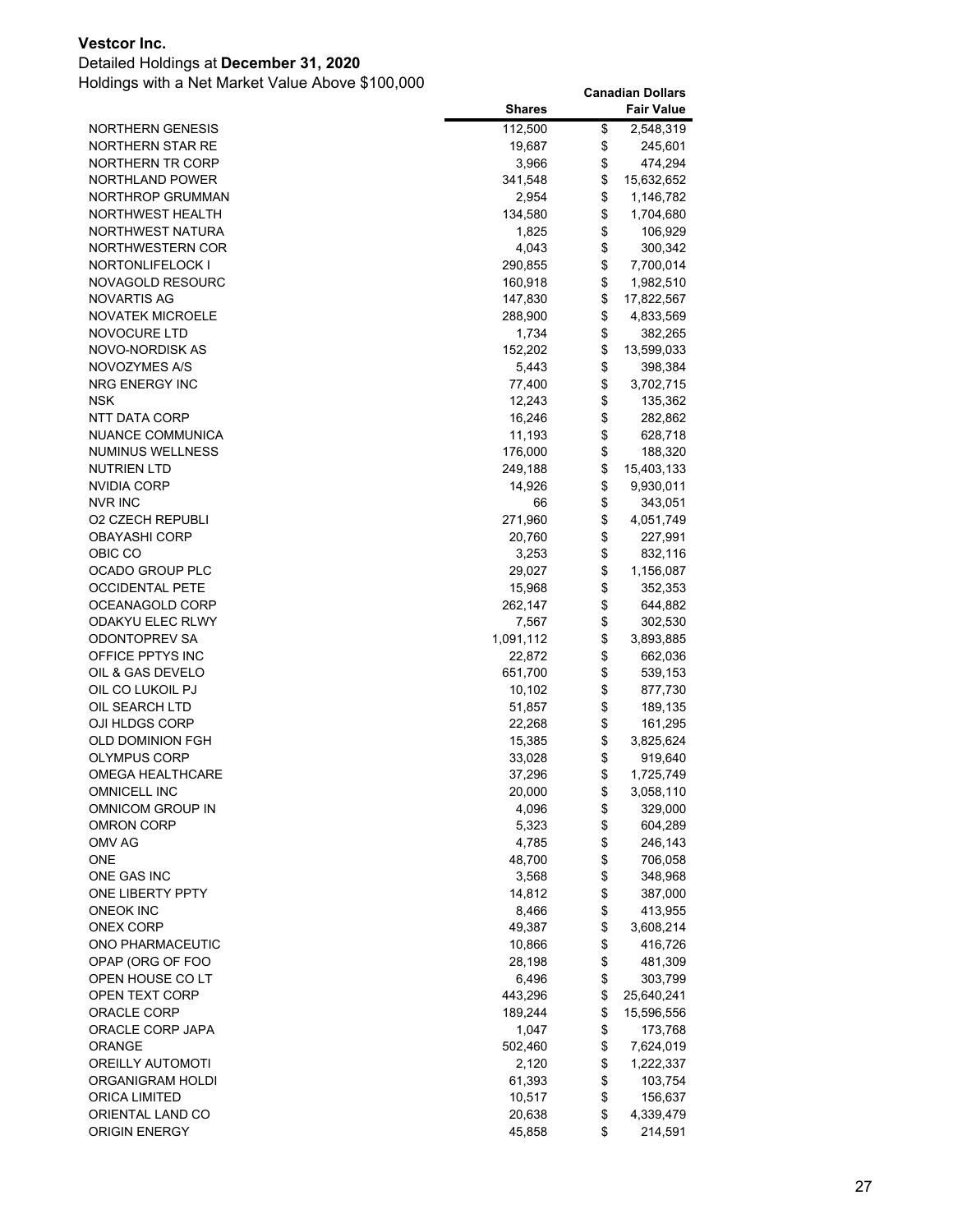### Detailed Holdings at **December 31, 2020**

|                         | <b>Shares</b> | <b>Fair Value</b> |
|-------------------------|---------------|-------------------|
| ORION                   | 8,554         | \$<br>1,243,972   |
| ORION CORPORATIO        | 2,564         | \$<br>149,999     |
| ORIX CORP               | 37,798        | \$<br>739,029     |
| ORIX JREIT INC          | 68            | \$<br>143,065     |
| ORKLA ASA               | 677,369       | \$<br>8,768,823   |
| ORLA MINING LTD         | 28,726        | \$<br>197,060     |
| ORPEA                   | 1,397         | \$<br>234,206     |
| ORSTED A/S              | 7,878         | \$<br>2,051,529   |
| OSAKA GAS CO            | 11,361        | \$<br>296,081     |
| OSAKA ORGANIC CH        | 9,953         | \$<br>393,011     |
| OSISKO DEVELOPME        | 360,000       | \$<br>2,732,400   |
| OSISKO GOLD ROYA        | 242,164       | \$<br>3,918,214   |
| OSISKO MINING           | 1,121,661     | \$<br>4,150,146   |
| OTE(HELLENIC TLC        | 109,949       | \$<br>2,258,904   |
| OTIS WORLDWIDE C        | 7,758         | \$<br>667,643     |
| OTSUKA CORP             | 3,214         | \$<br>216,144     |
| OTSUKA HLDGS CO         | 23,098        | \$<br>1,259,217   |
| OUTFRONT MEDIA I        | 17,260        | \$<br>430,110     |
| OVERSEA-CHINESE         | 92,837        | \$<br>900,268     |
| PACCAR INC              | 22,092        | \$<br>2,448,316   |
| PACIRA BIOSCIENC        | 1,338         | \$<br>102,004     |
| PACKAGING CORP A        | 1,806         | \$<br>319,710     |
| PADINI HLDGS BHD        | 243,395       | \$<br>222,013     |
| <b>PAN AMERICAN SIL</b> | 337,508       | \$<br>4,509,232   |
| <b>PAN PACIFIC INTL</b> | 12,112        | \$<br>356,903     |
| <b>PANASONIC CORP</b>   | 62,821        | \$<br>922,857     |
| PANDORA A/S             | 2,660         | \$<br>379,354     |
| PAPA JOHNS INTL         | 1,139         | \$<br>123,125     |
| PARAMOUNT RES LT        | 485,523       | \$<br>2,427,615   |
| <b>PARK LAWN CORP</b>   | 76,770        | \$<br>2,147,871   |
| PARKER HANNIFIN         | 2,454         | \$<br>851,662     |
| PARKLAND CORP           | 61,788        | \$<br>2,504,400   |
| PARTNERS GROUP H        | 532           | \$<br>797,419     |
| Pasofino Gold           | 1,500,000     | \$<br>450,000     |
| <b>PASON SYSTEMS</b>    | 31,342        | \$<br>246,975     |
| <b>PAYCHEX INC</b>      | 103,609       | \$<br>12,299,561  |
| <b>PAYCOM SOFTWARE</b>  | 933           | \$<br>537,563     |
| PAYPAL HLDGS INC        | 22,730        | \$<br>6,781,968   |
| <b>PCCW LIMITED</b>     | 7,965,732     | \$<br>6,112,158   |
| PEARLABYSS CORP         | 1,868         | \$<br>570,257     |
| <b>PEARSON</b>          | 19,273        | \$<br>228,368     |
| PENNON GROUP            | 34,702        | \$<br>574,117     |
| PENNYMAC FINL SV        | 14,195        | \$<br>1,186,700   |
| PENTAIR PLC             | 3,170         | \$<br>214,408     |
| PEOPLES UNITED F        | 8,346         | \$<br>137,482     |
| PEPSICO INC             | 105,571       | \$<br>20,085,025  |
| PEPTIDREAM INC          | 2,361         | \$<br>152,661     |
| PERKINELMER INC         | 2,134         | \$<br>390,136     |
| PERNOD-RICARD           | 10,737        | \$<br>2,624,340   |
| PERRIGO CO              | 2,681         | \$<br>152,745     |
| PERSHING SQU TON        | 45,500        | \$<br>1,606,845   |
| <b>PERSIMMON</b>        | 9,253         | \$<br>445,876     |
| PERSOL HOLDINGS         | 4,682         | \$<br>107,517     |
| PETROCHINA CO           | 8,017,863     | \$<br>6,525,093   |
| PETRONAS CHEMICA        | 323,553       | \$<br>761,391     |
| PETRONAS GAS            | 49,220        | \$<br>267,817     |
| PEUGEOT SA              | 16,890        | \$<br>588,961     |
| PFIZER INC              | 313,231       | \$<br>14,689,262  |
| PHILIP MORRIS IN        | 58,043        | \$<br>6,212,198   |
| PHILLIPS 66             | 8,322         | \$<br>741,520     |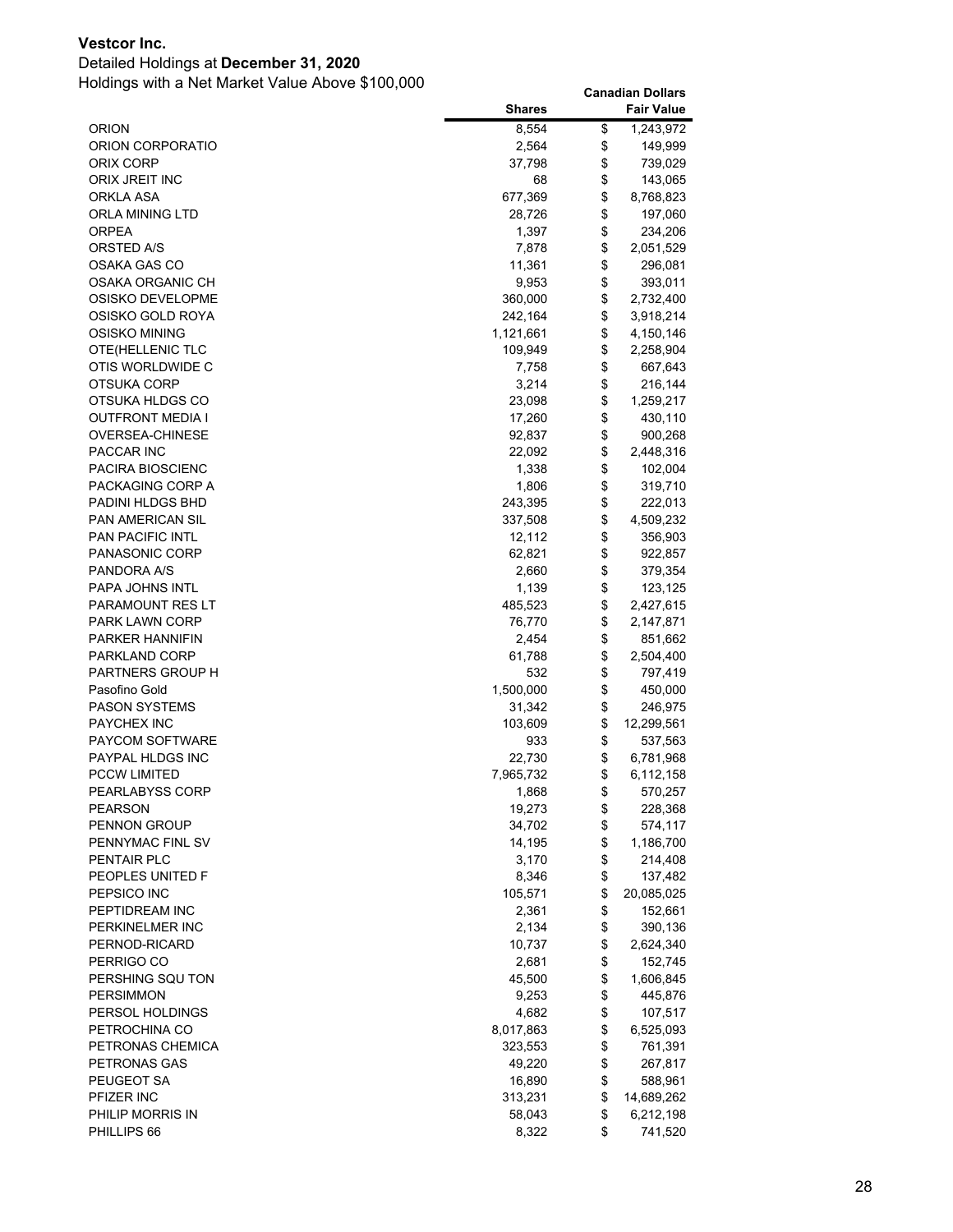### Detailed Holdings at **December 31, 2020**

|                                     | <b>Shares</b>      |          | <b>Fair Value</b>    |
|-------------------------------------|--------------------|----------|----------------------|
| PHOENIX GP HLDGS                    | 14,368             | \$       | 175,303              |
| PHYSICIANS REALT                    | 145,961            | \$       | 3,309,987            |
| PIEDMONT OFFICE                     | 130,407            | \$       | 2,730,564            |
| PIGEON CORP                         | 2,909              | \$       | 152,737              |
| PINNACLE WEST CA                    | 11,721             | \$       | 1,193,858            |
| PIONEER NATURAL                     | 15,132             | \$       | 2,206,262            |
| <b>PJSC PHOSAGRO</b>                | 32,208             | \$       | 559,690              |
| PLAINS ALL AMERN                    | 20,510             | \$       | 215,309              |
| <b>PLAZA RETAIL</b>                 | 161,670            | \$       | 587,400              |
| PLDT INC                            | 54,706             | \$       | 1,944,712            |
| PLUS500 LTD                         | 28,442             | \$       | 718,208              |
| PNC FINL SVCS GR                    | 8,073              | \$       | 1,532,465            |
| POL GORN NAFT I                     | 1,465,389          | \$       | 2,776,809            |
| POLLARD BANKNOTE                    | 3,772              | \$       | 134,962              |
| POOL CORPORATION                    | 1,934              | \$       | 917,809              |
| PORSCHE AUTOMOBI<br>PORTO SEGURO SA | 4,017<br>95,349    | \$<br>\$ | 353,160<br>1,145,943 |
| <b>POSTAL SAVINGS B</b>             | 8,644,782          | \$       | 6,221,286            |
| POSTE ITALIANE S                    | 13,788             | \$       | 178,820              |
| POSTNL N.V.                         | 154,719            | \$       | 672,882              |
| POWER ASSETS HLD                    | 1,156,668          | \$       | 7,981,969            |
| POWER CORP OF CD                    | 661,590            | \$       | 19,634,337           |
| POWER INTEGRATIO                    | 1,438              | \$       | 149,969              |
| POWERTECH TECHNO                    | 1,823,302          | \$       | 7,845,468            |
| PPB GROUP BERHAD                    | 500,016            | \$       | 2,932,907            |
| <b>PPG INDUSTRIES I</b>             | 4,501              | \$       | 826,997              |
| PPL CORP                            | 14,648             | \$       | 534,330              |
| PREMIER GOLD MIN                    | 52,145             | \$       | 156,956              |
| PREMIUM BRANDS H                    | 47,729             | \$       | 4,835,306            |
| PRESIDENT CHAIN                     | 560,250            | \$       | 6,769,757            |
| <b>PRETIUM RESOURCE</b>             | 127,476            | \$       | 1,859,875            |
| PREVAIL THERAPEU                    | 100,000            | \$       | 2,939,118            |
| PRIMARY HLTH PRO                    | 281,298            | \$       | 748,535              |
| PRIMO WATER CORP                    | 37,864             | \$       | 755,765              |
| PRINCIPAL FINANC                    | 4,868              | \$       | 307,673              |
| PROCTER AND GAMB                    | 146,708            | \$       | 26,006,100           |
| PROFOUND MEDICAL                    | 4,571              | \$       | 119,714              |
| <b>PROGRESSIVE CORP</b>             | 71,614             | \$       | 9,021,439            |
| PROLOGIS INC                        | 141,952            | \$       | 18,023,197           |
| PROSHARES TRUST                     | 135,800            | \$       | 7,105,488            |
| PROSUS N.V.                         | 13,771             | \$       | 1,896,760            |
| PROTO LABS INC                      | 672                | \$       | 131,330              |
| <b>PROXIMUS SA</b>                  | 121,767            | \$       | 3,076,832            |
| PRUDENTIAL                          | 73,460             | \$       | 1,723,219            |
| PRUDENTIAL FINL                     | 7,545              | \$       | 750,435              |
| PRYSMIAN SPA<br>PSYBIO THERAPEUT    | 7,101<br>1,429,000 | \$<br>\$ | 321,888<br>500,150   |
| PTG ENERGY PUBLI                    | 1,125,388          | \$       | 759,505              |
| PUBLIC BK BHD                       | 260,988            | \$       | 1,702,790            |
| PUBLIC STORAGE                      | 51,616             | \$       | 15,185,676           |
| PUBLIC SVC ENTER                    | 66,493             | \$       | 4,938,714            |
| PUBLICIS GROUP S                    | 6,347              | \$       | 403,268              |
| PULTEGROUP INC                      | 5,107              | \$       | 281,503              |
| <b>PUMA SE</b>                      | 2,580              | \$       | 371,123              |
| PUREGOLD PRICE C                    | 287,646            | \$       | 312,866              |
| QANTAS AIRWAYS                      | 25,014             | \$       | 119,265              |
| <b>QATAR ELECT &amp;WAT</b>         | 908,733            | \$       | 5,675,750            |
| QATAR FUEL - WOQ                    | 163,233            | \$       | 1,066,924            |
| <b>QATAR GAS TRANSP</b>             | 2,105,376          | \$       | 2,342,640            |
| QATAR INT ISLAM                     | 432,900            | \$       | 1,371,137            |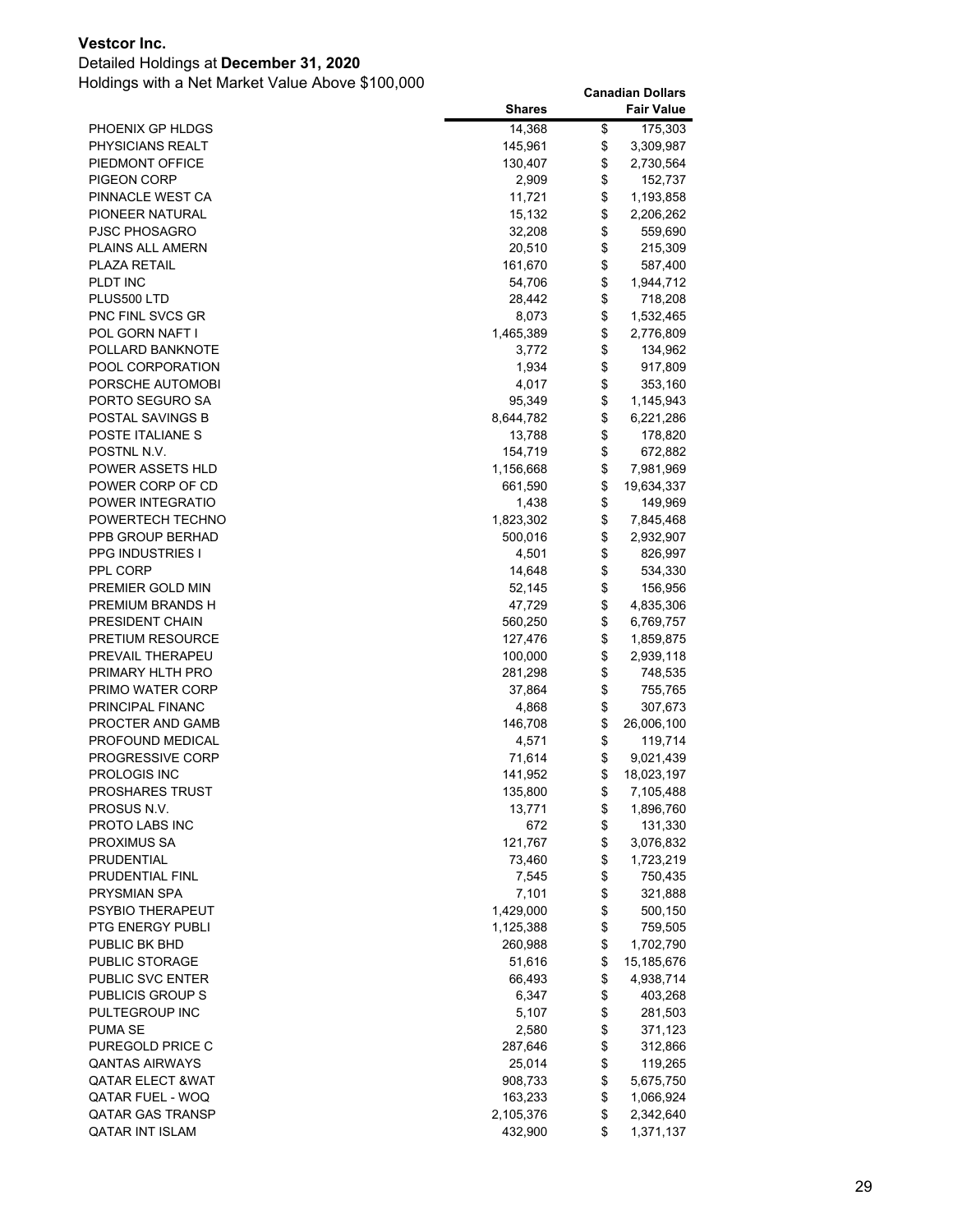### Detailed Holdings at **December 31, 2020**

|                                                    | <b>Shares</b>    |          | <b>Fair Value</b>      |
|----------------------------------------------------|------------------|----------|------------------------|
| <b>QATAR ISLAMIC BA</b>                            | 1,340,300        | \$       | 8,024,182              |
| QATAR NATIONAL B                                   | 1,562,040        | \$       | 9,745,233              |
| QBE INSURANCE GR                                   | 38,256           | \$       | 320,803                |
| QIAGEN NV                                          | 30,984           | \$       | 2,050,248              |
| <b>QL RESOURCES BHD</b>                            | 373,077          | \$       | 685,330                |
| QORVO INC                                          | 3,783            | \$       | 801,345                |
| QTS REALTY TR IN                                   | 33,149           | \$       | 2,632,637              |
| QUALCOMM INC                                       | 36,592           | \$       | 7,101,818              |
| <b>QUALITAS CONTROL</b>                            | 47,574           | \$       | 325,898                |
| QUALYS INC                                         | 1,285            | \$       | 199,512                |
| QUANTA SVCS INC                                    | 25,089           | \$       | 2,303,927              |
| <b>QUARTERHILL INC</b>                             | 778,884          | \$       | 2,004,032              |
| QUEBECOR INC                                       | 567,237          | \$       | 18,582,684             |
| QUEST DIAGNOSTIC                                   | 2,568            | \$       | 389,880                |
| QUIDEL CORP                                        | 8,070            | \$       | 1,847,014              |
| QUISITIVE TECHNO                                   | 1,179,300        | \$       | 1,285,437              |
| RADISSON MINE RE                                   | 1,000,000        | \$       | 340,000                |
| RADWARE LTD                                        | 47,869           | \$       | 1,692,337              |
| RAIA DROGASIL SA                                   | 583,055          | \$       | 3,580,920              |
| <b>RAIFFEISEN BK IN</b>                            | 4,163            | \$       | 108,241                |
| <b>RAKUTEN INC</b>                                 | 22,115           | \$       | 271,252                |
| RALPH LAUREN COR                                   | 947              | \$       | 125,160                |
| RAMSAY HEALTH CA                                   | 4,741            | \$       | 289,808                |
| RANDSTAD N.V.                                      | 3,602            | \$       | 298,932                |
| <b>RATIONAL AG</b>                                 | 137              | \$       | 162,623                |
| RAYMOND JAMES FI                                   | 2,322            | \$       | 283,014                |
| RAYTHEON TECHNOL                                   | 28,936           | \$       | 2,636,178              |
| REA GROUP LTD                                      | 1,367            | \$       | 200,049                |
| <b>REAL MATTERS</b>                                | 188,729          | \$       | 3,625,484              |
| REALPAGE INC                                       | 6,000            | \$       | 666,863                |
| REALTY INCOME CO                                   | 71,673           | \$       | 5,697,798              |
| RECIPE UNLIMITED                                   | 50,174           | \$       | 840,415                |
| <b>RECKITT BENCKISE</b>                            | 20,110           | \$       | 2,291,103              |
| RECORDATI                                          | 2,568            | \$       | 181,456                |
| RECRUIT HLDGS CO                                   | 38,366           | \$       | 2,045,649              |
| RED ELECTRICA CO                                   | 85,167           | \$       | 2,227,025              |
| REDBALL ACQ CORP                                   | 125,000          | \$       | 1,734,233              |
| <b>REGENERON PHARMC</b><br><b>REINVENT TECH PA</b> | 22,941           | \$<br>\$ | 14,119,776             |
|                                                    | 117,500          |          | 1,833,764              |
| REINVENT TECHNOL<br><b>RELIANCE STEEL&amp;</b>     | 10,000<br>18,748 | \$       | 144,981                |
| <b>RELX PLC</b>                                    | 54,415           | \$<br>\$ | 2,860,223<br>1,698,634 |
| <b>REMY COINTREAU S</b>                            | 7,917            | \$       | 1,879,541              |
| <b>RENAISSANCE RE H</b>                            | 4,064            | \$       | 858,539                |
| RENAULT                                            | 4,958            | \$       | 276,373                |
| RENESAS ELECTRON                                   | 19,011           | \$       | 253,120                |
| RENEWABLE ENRGY                                    | 10,111           | \$       | 912,262                |
| RENT A CTR INC N                                   | 3,721            | \$       | 182,985                |
| RENTOKIL INITIAL                                   | 53,610           | \$       | 475,770                |
| REPLAY ACQUISITI                                   | 72,056           | \$       | 954,713                |
| REPSOL SA                                          | 48,198           | \$       | 619,832                |
| <b>REPUBLIC SVCS IN</b>                            | 66,233           | \$       | 8,161,805              |
| <b>RESMED INC</b>                                  | 4,235            | \$       | 1,146,844              |
| <b>RESONA HOLDINGS</b>                             | 64,386           | \$       | 286,336                |
| RESTAURANT BRAND                                   | 113,527          | \$       | 8,910,909              |
| REVOLUTION ACCEL                                   | 200,000          | \$       | 2,652,468              |
| REYNA SILVER COR                                   | 179,300          | \$       | 245,641                |
| RICHARDS PACKAGI                                   | 3,050            | \$       | 234,728                |
| RICHELIEU HARDWA                                   | 141,857          | \$       | 4,686,955              |
| RICHEMONT(CIE FI                                   | 14,751           | \$       | 1,702,501              |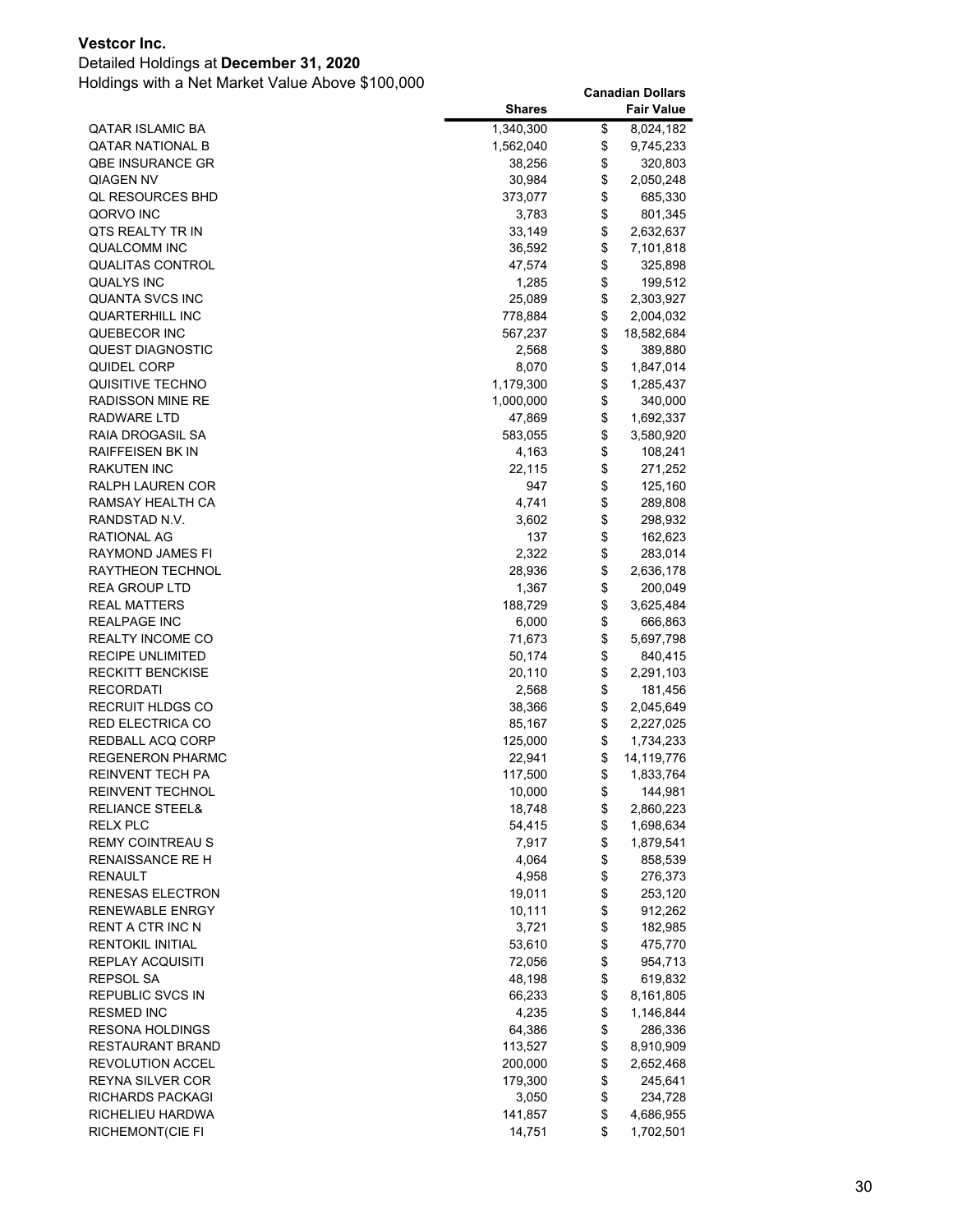### Detailed Holdings at **December 31, 2020**

|                                  | <b>Shares</b>    |          | <b>Fair Value</b>     |
|----------------------------------|------------------|----------|-----------------------|
| RICOH CO                         | 16,580           | \$       | 138,508               |
| RIGHTMOVE                        | 111,556          | \$       | 1,264,336             |
| RINNAI CORP                      | 20,587           | \$       | 3,043,339             |
| RIO TINTO LIMITE                 | 117,763          | \$       | 13,178,178            |
| RIO TINTO PLC                    | 31,599           | \$       | 3,010,112             |
| <b>RIOCAN</b>                    | 311,222          | \$       | 5,250,315             |
| RITCHIE BROS AUC                 | 79,313           | \$       | 7,017,614             |
| RLJ LODGING TRUS                 | 7,507            | \$       | 135,412               |
| ROBERT HALF INTL                 | 2,239            | \$       | 178,223               |
| ROCHE HLDGS AG                   | 64,166           | \$       | 28,576,246            |
| ROCKWELL AUTOMAT                 | 3,318            | \$       | 1,060,207             |
| ROCKWOOL INTL                    | 873              | \$       | 416,470               |
| ROGERS COMMUNICA                 | 492,373          | \$       | 29,429,150            |
| ROGERS SUGAR                     | 67,500           | \$       | 384,750               |
| ROHM CO                          | 2,593            | \$       | 319,645               |
| ROLLINS INC                      | 15,294           | \$       | 761,262               |
| ROLLS ROYCE HLDG                 | 217,798          | \$       | 421,965               |
| ROPER TECHNOLOGI                 | 1,998            | \$       | 1,097,319             |
| ROSS STORES INC                  | 6,783            | \$       | 1,061,268             |
| ROXGOLD INC                      | 81,951           | \$       | 131,941               |
| ROYAL BANK CDA                   | 936,187          | \$       | 97,915,798            |
| ROYAL DUTCH SHEL                 | 225,140          | \$       | 4,924,785             |
| ROYAL GOLD INC                   | 14,181           | \$       | 1,921,563             |
| RPM INTERNATIONA                 | 2,114            | \$       | 244,492               |
| <b>RPT REALTY</b>                | 27,260           | \$       | 300,408               |
| <b>RSA INSURANCE GR</b>          | 30,987           | \$       | 365,550               |
| <b>RUCKIFY INC</b>               | 86,373           | \$       | 345,492               |
| RUSSEL METALS IN                 | 39,613           | \$       | 900,403               |
| RWE AG (NEU)<br>RYMAN HEALTHCARE | 18,228<br>10,729 | \$<br>\$ | 982,267<br>149,492    |
| RYOHIN KEIKAKU C                 | 6,352            | \$       | 164,992               |
| RYOYO ELECTRO CO                 | 12,227           | \$       | 479,786               |
| S&P GLOBAL INC                   | 6,610            | \$       | 2,768,281             |
| S/CONSTRUCTION                   | 1,061,800        | \$       | 626,743               |
| <b>S-1 CORPORATION</b>           | 7,659            | \$       | 763,503               |
| SABINA GOLD & SI                 | 69,140           | \$       | 227,471               |
| SABRA HEALTHCARE                 | 37,689           | \$       | 834,034               |
| SAFRAN                           | 10,043           | \$       | 1,742,325             |
| <b>SAGE GROUP</b>                | 92,874           | \$       | 941,324               |
| SAGICOR FINANCIA                 | 70,992           | \$       | 454,349               |
| SAIA INC                         | 1,041            | \$       | 239,783               |
| SAINSBURY(J)                     | 45,308           | \$       | 177,928               |
| SAMPO OYJ                        | 13,500           | \$       | 727,485               |
| SAMSUNG ELECTRON                 | 209,756          | \$       | 18,369,932            |
| SANDS CHINA LTD                  | 62,604           | \$       | 350,244               |
| SANDSTORM GOLD                   | 462,165          | \$       | 4,214,945             |
| SANDVIK                          | 31,837           | \$       | 994,185               |
| SANFILIPPO JOHN                  | 12,113           | \$       | 1,216,965             |
| SANKI ENGINEERIN                 | 34,664           | \$       | 518,848               |
| SANKYO CO                        | 80,275           | \$       | 2,763,662             |
| SANOFI                           | 119,705          | \$       | 14,685,143            |
| SANTEN PHARM. CO                 | 50,004           | \$       | 1,033,523             |
| <b>SANTOS LIMITED</b>            | 53,729           | \$       | 331,182               |
| SAP SE                           | 29,401           | \$       | 4,913,931             |
| SAPUTO INC<br>SARTORIUS          | 549,215<br>1,024 | \$<br>\$ | 19,664,643<br>548,459 |
| SARTORIUS STEDIM                 | 812              | \$       | 368,586               |
| SAUL CTRS INC                    | 6,044            | \$       | 243,938               |
| SAVARIA CORP                     | 212,504          | \$       | 3,081,308             |
| SBA COMMUNICATIO                 | 35,535           | \$       | 12,772,474            |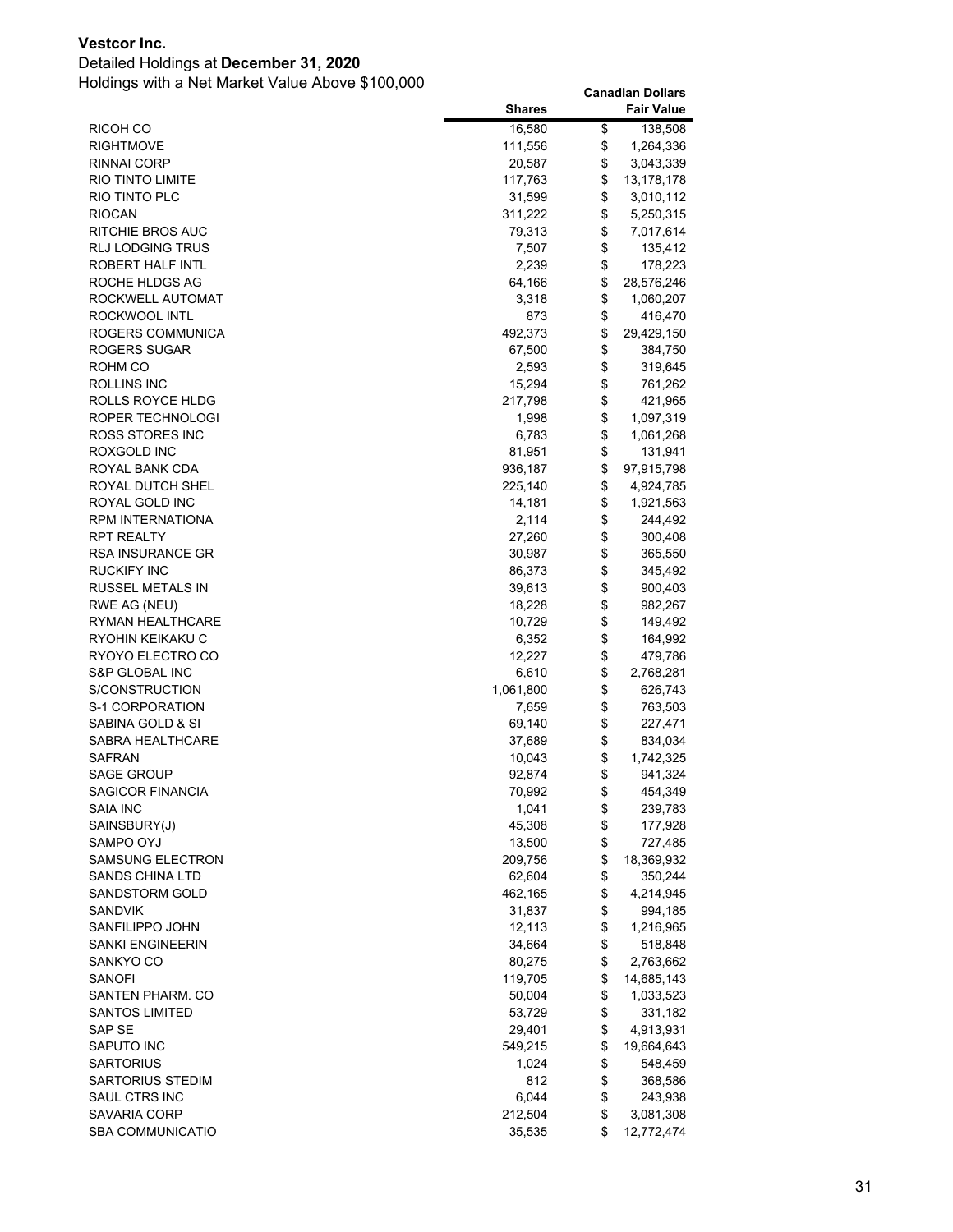### Detailed Holdings at **December 31, 2020**

|                                         | <b>Shares</b>   |          | <b>Fair Value</b>  |
|-----------------------------------------|-----------------|----------|--------------------|
| SBI HOLDINGS INC                        | 6,285           | \$       | 189,775            |
| SBS HOLDINGS INC                        | 10,579          | \$       | 340,972            |
| SCANDINAVIAN TOB                        | 113,909         | \$       | 2,483,274          |
| <b>SCENTRE GROUP</b>                    | 133,562         | \$       | 365,021            |
| SCHIBSTED ASA                           | 3,330           | \$       | 158,460            |
| <b>SCHINDLER HOLDIN</b>                 | 10,847          | \$       | 3,729,438          |
| SCHLUMBERGER LTD                        | 26,522          | \$       | 742,005            |
| SCHNEIDER ELECTR                        | 31,282          | \$       | 5,768,600          |
| <b>SCHNEIDER NATL I</b>                 | 24,516          | \$       | 648,561            |
| SCHNITZER STL                           | 14,595          | \$       | 593,336            |
| <b>SCHRODERS</b>                        | 3,145           | \$       | 182,767            |
| <b>SCHWAB CHARLES C</b>                 | 28,420          | \$       | 1,920,424          |
| <b>SCOR SE</b>                          | 4,292           | \$       | 176,760            |
| <b>SCOTTS MIRACLE-G</b>                 | 396             | \$       | 100,467            |
| SCOUT24 AG                              | 3,265           | \$       | 341,250            |
| SCSK CORP                               | 1,385           | \$       | 100,833            |
| <b>SEABRIDGE GOLD</b>                   | 71,396          | \$       | 1,911,985          |
| <b>SEAGATE TECHNOLO</b>                 | 112,025         | \$       | 8,967,201          |
| <b>SEALED AIR CORP</b>                  | 3,048           | \$       | 177,810            |
| SEB SA                                  | 528             | \$       | 122,634            |
| SECOM CO                                | 6,030           | \$       | 708,138            |
| <b>SECURE ENERGY SV</b>                 | 41,981          | \$       | 103,588            |
| SECURITAS                               | 7,689           | \$       | 158,342            |
| SEEK LIMITED                            | 8,747           | \$       | 245,330            |
| <b>SEGA SAMMY HLDGS</b>                 | 5,866           | \$       | 117,769            |
| <b>SEGRO PLC</b>                        | 34,317          | \$       | 566,313            |
| SEIKO EPSON CORP                        | 8,823           | \$       | 166,683            |
| SEKISUI CHEMICAL                        | 11,201          | \$       | 270,073            |
| <b>SEKISUI HOUSE</b>                    | 207,361         | \$       | 5,373,370          |
| SELECT SECTOR SP - AMEX FINANCIAL INDEX | 330,400         | \$       | 12,409,005         |
| SEMPRA ENERGY                           | 16,660          | \$       | 2,710,156          |
| SENKO GROUP HOLD                        | 279,023         | \$       | 3,463,685          |
| <b>SERCOMM CORP</b>                     | 477,094         | \$       | 1,687,301          |
| SERITAGE GRWTH P                        | 5,531           | \$       | 103,443            |
| <b>SERVICE PPTYS TR</b>                 | 170,088         | \$<br>\$ | 2,489,792          |
| <b>SERVICENOW INC</b><br><b>SES SA</b>  | 5,551<br>49,874 | \$       | 3,892,627          |
| SESA S.P.A                              | 4,296           | \$       | 599,871<br>689,751 |
| SEVEN & I HOLDIN                        | 21,499          | \$       | 970,691            |
| <b>SEVEN GENERATION</b>                 | 2,703,528       | \$       | 17,870,320         |
| <b>SEVERN TRENT</b>                     | 81,504          | \$       | 3,248,978          |
| SG HOLDINGS COL                         | 300,676         | \$       | 10,433,127         |
| <b>SGS SA</b>                           | 1,824           | \$       | 7,019,042          |
| SHAANXI COAL IND                        | 493,444         | \$       | 903,784            |
| <b>SHANDONG BUCHANG</b>                 | 142,790         | \$       | 645,989            |
| SHANDONG LINGLON                        | 43,400          | \$       | 299,324            |
| <b>SHANDONG SUNPAPE</b>                 | 101,600         | \$       | 287,501            |
| SHANDONG WEIGAO                         | 333,200         | \$       | 959,160            |
| SHANGHAI INDL                           | 279,350         | \$       | 486,527            |
| SHANXI XINGHUACU                        | 11,600          | \$       | 853,699            |
| SHARP CORP                              | 6,857           | \$       | 132,334            |
| SHAW COMMUNICATI                        | 1,710,883       | \$       | 38,221,126         |
| SHENANDOAH TELEC                        | 3,180           | \$       | 175,220            |
| SHENG SIONG GROU                        | 235,266         | \$       | 351,515            |
| SHENG YE CAPITAL                        | 176,059         | \$       | 175,011            |
| SHENZHOU INTERNA                        | 479,331         | \$       | 11,971,019         |
| SHERRITT INTL CO                        | 292,000         | \$       | 119,720            |
| SHERWIN WILLIAMS                        | 1,708           | \$       | 1,599,158          |
| SHIMACHU CO                             | 4,819           | \$       | 325,865            |
| SHIMADZU CORP                           | 5,631           | \$       | 278,632            |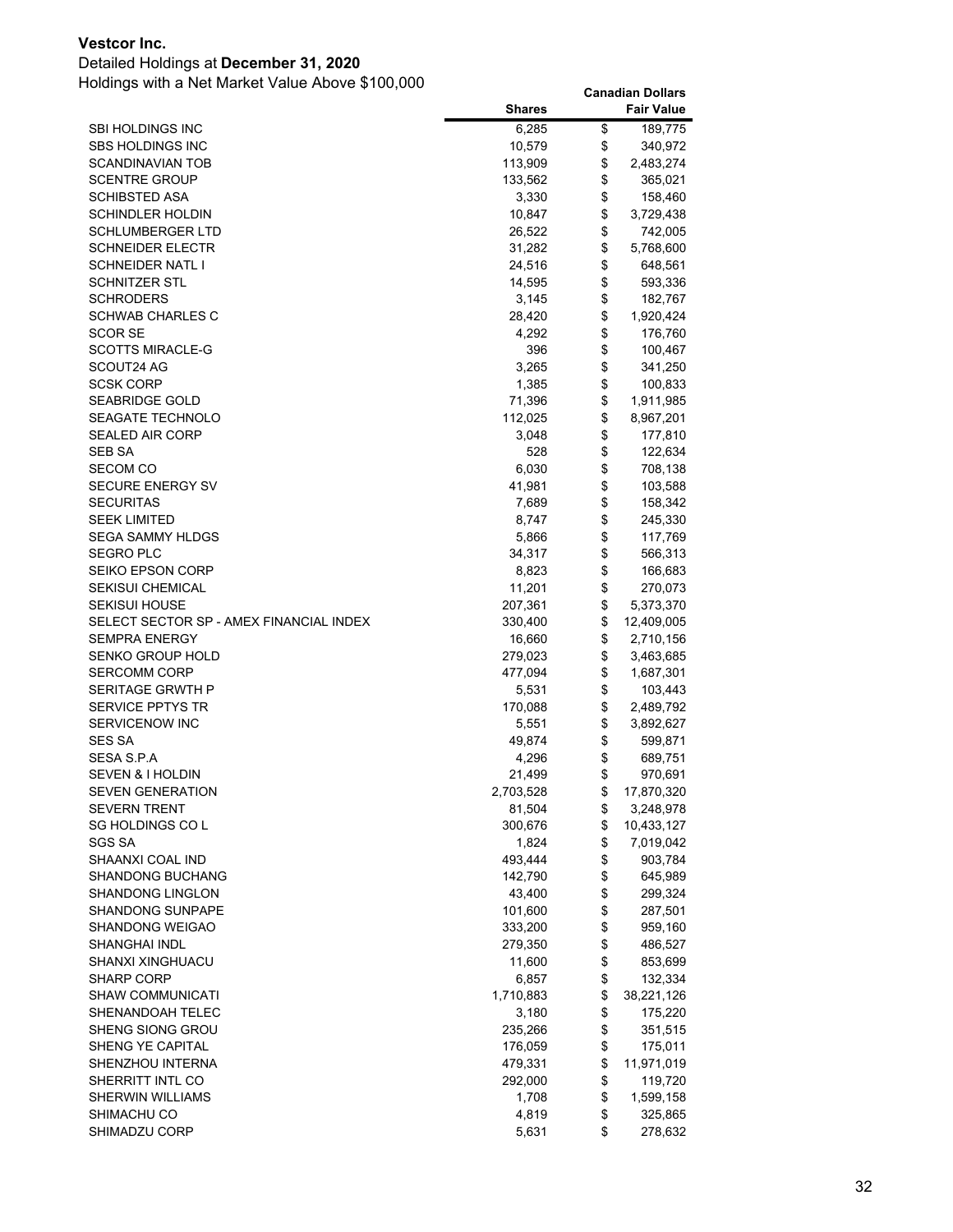### Detailed Holdings at **December 31, 2020**

|                                   | <b>Shares</b>     |          | <b>Fair Value</b>      |
|-----------------------------------|-------------------|----------|------------------------|
| SHIMAMURA CO                      | 29,152            | \$       | 3,899,402              |
| <b>SHIMANO INC</b>                | 2,129             | \$       | 632,736                |
| <b>SHIMIZU CORP</b>               | 14,801            | \$       | 136,979                |
| SHIN-ETSU CHEMIC                  | 9,971             | \$       | 2,219,605              |
| SHINKO ELEC INDS                  | 18,119            | \$       | 527,651                |
| <b>SHIONOGI &amp; CO</b>          | 16,795            | \$       | 1,167,816              |
| SHISEIDO CO                       | 11,369            | \$       | 1,001,100              |
| SHIZUOKA BANK                     | 14,021            | \$       | 130,798                |
| <b>SHOPIFY INC</b>                | 48,022            | \$       | 69,022,981             |
| <b>SHOUGANG FUSHAN</b>            | 916,422           | \$       | 274,043                |
| SICHUAN CHUANTOU                  | 1,177,811         | \$       | 2,321,248              |
| SIEMENS AG                        | 21,512            | \$       | 3,940,794              |
| SIEMENS ENERGY A                  | 11,492            | \$       | 542,429                |
| SIEMENS GAMESA R                  | 6,873             | \$       | 354,515                |
| <b>SIEMENS HEALTHIN</b>           | 7,007             | \$       | 458,528                |
| SIENNA SENIOR LI                  | 686,905           | \$       | 9,766,415              |
| <b>SIERRA WIRELESS</b>            | 11,808            | \$       | 218,684                |
| <b>SIGNIFY NV</b>                 | 5,970             | \$       | 321,338                |
| SIKA AG                           | 4,010             | \$       | 1,397,470              |
| SILGAN HLDGS INC                  | 57,325            | \$       | 2,708,028              |
| <b>SILVER VIPER MIN</b>           | 621,000           | \$       | 276,345                |
| SILVERCORP METAL                  | 65,240            | \$       | 555,192                |
| <b>SILVERCREST META</b>           | 125,225           | \$       | 1,776,943              |
| SIMON PPTY INC                    | 70,399            | \$       | 7,762,766              |
| SIMPSON MANUFACT                  | 1,202             | \$       | 143,104                |
| SIMULATIONS PLUS                  | 1,499             | \$       | 137,347                |
| SINGAPORE AIRLIN                  | 33,897            | \$       | 139,849                |
| SINGAPORE EXCHAN                  | 792,051           | \$       | 7,085,232              |
| SINGAPORE TECH E                  | 39,808            | \$       | 146,584                |
| SINGAPORE TELECO                  | 608,142           | \$       | 1,354,160              |
| SINO LAND CO                      | 81,456            | \$       | 135,175                |
| SINOPAC FIN HLDG                  | 11,949,335        | \$       | 6,203,592              |
| <b>SITC INTERNATION</b>           | 473,421           | \$       | 1,302,132              |
| SJW GROUP                         | 2,449             | \$       | 216,405                |
| SK HYNIX INC                      | 25,473            | \$       | 3,540,121              |
| <b>SK TELECOM</b>                 | 11,057            | \$       | 3,086,270              |
| SKAND ENSKILDA B                  | 46,196            | \$       | 605,553                |
| <b>SKANSKA SE</b>                 | 8,696             | \$       | 282,885                |
| <b>SKF AB</b><br>SKYWORKS SOLUTIO | 10,975            | \$       | 363,321                |
| SL GREEN RLTY CO                  | 7,176             | \$       | 1,397,663<br>3,230,920 |
| <b>SLACK TECHNOLOGI</b>           | 41,485<br>325,000 | \$<br>\$ | 17,489,472             |
| SLEEP COUNTRY CA                  | 33,477            | \$       | 886,136                |
| <b>SLM CORP</b>                   | 179,422           | \$       | 2,832,151              |
| SMARTCENTRES REI                  | 173,957           | \$       | 4,041,747              |
| <b>SMC CORP</b>                   | 1,615             | \$       | 1,254,494              |
| <b>SMITH &amp; NEPHEW</b>         | 51,434            | \$       | 1,352,537              |
| SMITH A O                         | 2,660             | \$       | 185,776                |
| <b>SMITHS GROUP</b>               | 11,635            | \$       | 304,846                |
| SMUCKER J M CO                    | 45,726            | \$       | 6,734,269              |
| SMURFIT KAPPA GR                  | 7,026             | \$       | 416,620                |
| <b>SNAM</b>                       | 217,481           | \$       | 1,559,785              |
| SNAP-ON INC                       | 1,033             | \$       | 225,227                |
| SNC-LAVALIN GROU                  | 8,095             | \$       | 175,904                |
| <b>SOC GENERALE</b>               | 23,638            | \$       | 627,209                |
| SOCIAL CAPITAL H                  | 1,059,675         | \$       | 17,437,753             |
| SODEXO                            | 2,296             | \$       | 247,739                |
| <b>SOFINA</b>                     | 9,026             | \$       | 3,897,322              |
| SOFTBANK CORP                     | 350,899           | \$       | 5,598,621              |
| SOFTBANK GROUP C                  | 44,141            | \$       | 4,389,043              |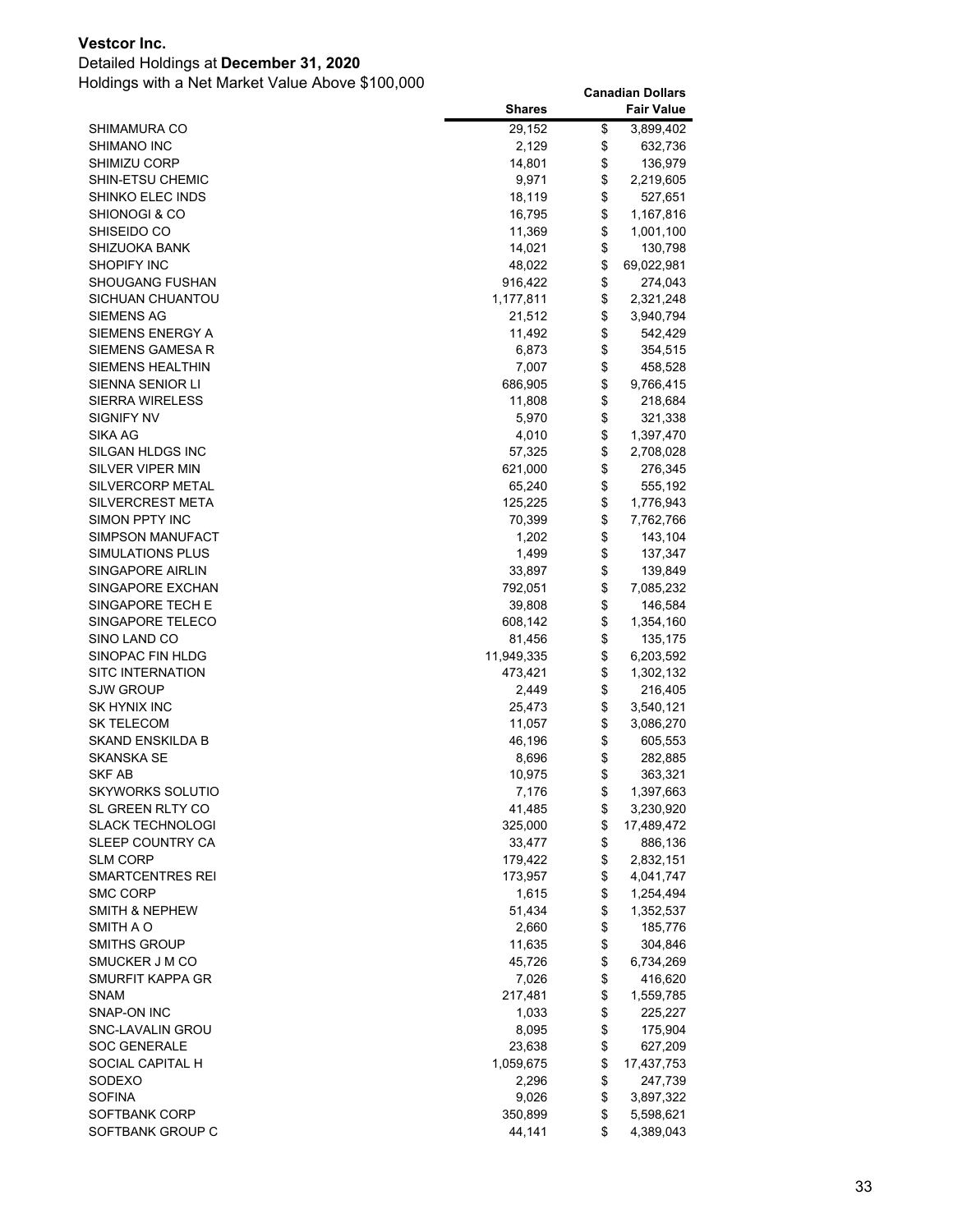### Detailed Holdings at **December 31, 2020**

|                             | <b>Shares</b> | <b>Fair Value</b> |
|-----------------------------|---------------|-------------------|
| SOHGO SECURITY S            | 1,890         | \$<br>124,772     |
| <b>SOL GLOBAL INSTR</b>     | 643,200       | \$<br>1,685,184   |
| SOLARIA ENERGIA             | 18,810        | \$<br>693,150     |
| SOLVAY SA                   | 1,924         | \$<br>290,556     |
| SOMPO HOLDINGS I            | 9,672         | \$<br>498,041     |
| SONIC HEALTHCARE            | 246,587       | \$<br>7,793,651   |
| SONOCO PRODS                | 22,217        | \$<br>1,677,039   |
| SONOVA HOLDING A            | 1,578         | \$<br>523,090     |
| SONY CORP                   | 35,483        | \$<br>4,503,239   |
| SOUTH32 LIMITED             | 125,479       | \$<br>304,690     |
| SOUTHERN CO                 | 127,586       | \$<br>9,985,113   |
| SOUTHERN COPPER             | 36,200        | \$<br>3,003,256   |
| SOUTHERN ENERGY             | 14,509,000    | \$<br>435,270     |
| <b>SOUTHWEST AIRLS</b>      | 11,246        | \$<br>667,800     |
| SOUTHWEST GAS HL            | 3,520         | \$<br>272,432     |
| <b>SPARK INFR GROUP</b>     | 70,501        | \$<br>146,240     |
| <b>SPARK NEW ZEALAN</b>     | 2,645,774     | \$<br>11,406,503  |
| SPARTAN DELTA CORP          | 4,721,800     | \$<br>14,070,964  |
| SPARTANNASH CO              | 27,397        | \$<br>607,675     |
| SPDR GOLD TR                | 1,300         | \$<br>295,400     |
| SPIN MASTER CORP            | 19,236        | \$<br>558,036     |
| SPIRAX-SARCO ENG            | 1,886         | \$<br>370,980     |
| SPIRE INC                   | 2,414         | \$<br>196,951     |
| <b>SPIRIT REALTY CA</b>     | 59,142        | \$<br>3,072,516   |
| <b>SPORTS ENTERTAIN</b>     | 285,000       | \$<br>3,903,218   |
| SPROTT INC                  | 14,533        | \$<br>537,140     |
| <b>SPROUTS FMRS MKT</b>     | 12,611        | \$<br>322,935     |
| <b>SPS COMMERCE INC</b>     | 1,009         | \$<br>139,589     |
| SQUARE ENIX HOLD            | 2,461         | \$<br>190,102     |
| SRI TRANG AGRO I            | 175,525       | \$<br>197,431     |
| <b>SSE PLC</b>              | 29,621        | \$<br>773,772     |
| <b>SSR MINING</b>           | 106,231       | \$<br>2,715,264   |
| ST JAMES PLACE              | 15,997        | \$<br>315,778     |
| <b>STAG INDL INC</b>        | 77,038        | \$<br>3,085,416   |
| <b>STAMPS COM INC</b>       | 703           | \$<br>175,712     |
| <b>STANDARD CHARTER</b>     | 76,918        | \$<br>624,084     |
| <b>STANLEY BLACK&amp;DE</b> | 3,053         | \$<br>694,513     |
| STANLEY ELECTRIC            | 3,086         | \$<br>126,616     |
| <b>STANTEC INC</b>          | 111,579       | \$<br>4,623,276   |
| STAR GROUP LP               | 29,472        | \$<br>353,320     |
| <b>STARBUCKS CORP</b>       | 77,155        | \$<br>10,515,649  |
| <b>STATE STREET COR</b>     | 6,722         | \$<br>627,866     |
| STD LIFE ABERDEE            | 59,998        | \$<br>293,920     |
| <b>STELCO HOLDINGS</b>      | 3,303,695     | \$<br>75,092,987  |
| STELLA JONES INC            | 48,892        | \$<br>2,262,722   |
| <b>STERIS PLC</b>           | 2,167         | \$<br>523,274     |
| STEWART INFO SVC            | 58,752        | \$<br>3,619,748   |
| <b>STMICROELECTRONI</b>     | 18,131        | \$<br>855,793     |
| STOCKLAND TRUST             | 59,218        | \$<br>243,344     |
| STORA ENSO OYJ              | 16,755        | \$<br>408,612     |
| <b>STORM RESOURCES</b>      | 491,709       | \$<br>1,071,926   |
| <b>STRAUMANN HLDG</b>       | 268           | \$<br>398,424     |
| <b>STRYKER CORP</b>         | 6,229         | \$<br>1,949,730   |
| <b>SUBARU CORPORATI</b>     | 18,029        | \$<br>458,845     |
| SUEZ                        | 8,481         | \$<br>214,432     |
| <b>SUGI HOLDINGS</b>        | 64,923        | \$<br>5,527,746   |
| SUMCO CORPORATIO            | 6,263         | \$<br>174,891     |
| SUMITOMO CHEM CO            | 48,218        | \$<br>246,921     |
| <b>SUMITOMO CORP</b>        | 34,323        | \$<br>578,332     |
| <b>SUMITOMO ELECTRI</b>     | 22,592        | \$<br>380,947     |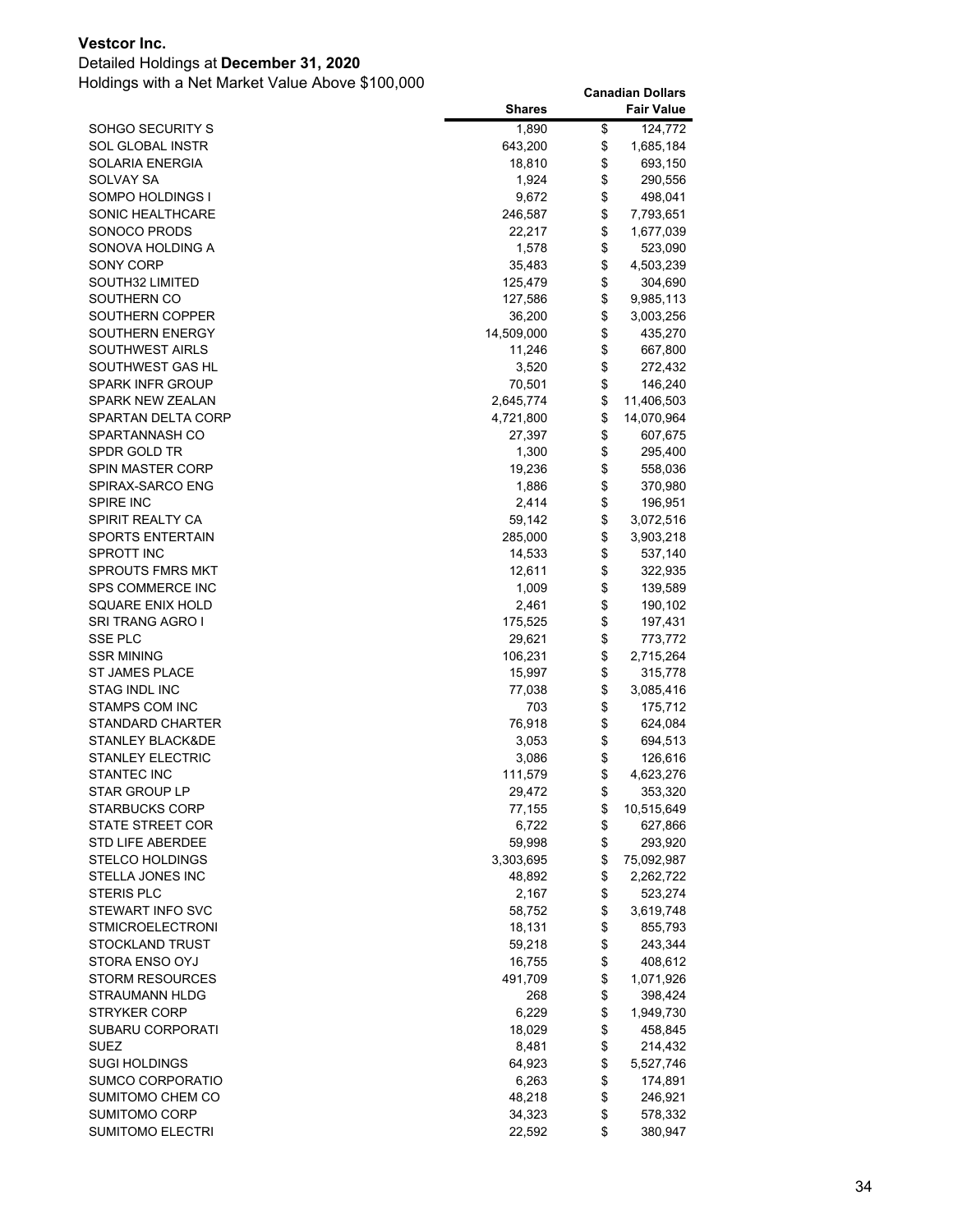### Detailed Holdings at **December 31, 2020**

|                             | <b>Shares</b> | <b>Fair Value</b> |
|-----------------------------|---------------|-------------------|
| SUMITOMO METAL M            | 6,937         | \$<br>391,961     |
| SUMITOMO MITSUI             | 47,198        | \$<br>1,855,338   |
| <b>SUMITOMO RLTY&amp;DE</b> | 9,061         | \$<br>355,664     |
| SUMITOMO RUBBER             | 215,821       | \$<br>2,362,206   |
| SUMMIT INDUSTRIA            | 169,005       | \$<br>2,314,523   |
| SUN ART RETAIL G            | 4,372,300     | \$<br>5,660,935   |
| <b>SUN COMMUNITIES</b>      | 43,345        | \$<br>8,433,412   |
| SUN HUNG KAI CO             | 3,323,010     | \$<br>1,785,383   |
| SUN HUNG KAI PRO            | 36,799        | \$<br>604,628     |
| SUN LIFE FNCL IN            | 620,803       | \$<br>35,137,450  |
| SUNCOR ENERGY IN            | 462,028       | \$<br>9,864,298   |
| SUNCORP GROUP LT            | 38,692        | \$<br>370,484     |
| SUNOPTA INC                 | 18,283        | \$<br>271,868     |
| SUNTEC REIT                 | 88,027        | \$<br>126,431     |
| SUNTORY BEVERAGE            | 68,362        | \$<br>3,078,988   |
| SUPALAI PUBLIC C            | 1,678,124     | \$<br>1,460,189   |
| SUPER MICRO COMP            | 11,541        | \$<br>465,504     |
| SUPERIOR PLUS               | 239,145       | \$<br>2,927,135   |
| SUZUKI MOTOR COR            | 10,514        | \$<br>620,409     |
| SVB FINANCIAL GR            | 987           | \$<br>487,672     |
| SVENSKA CELLULOS            | 15,958        | \$<br>354,745     |
| SVENSKA HANDELSB            | 44,207        | \$<br>566,451     |
| <b>SWATCH GROUP</b>         | 2,632         | \$<br>399,389     |
| SWEDBANK AB                 | 70,130        | \$<br>1,567,904   |
| <b>SWEDISH MATCH</b>        | 27,067        | \$<br>2,678,034   |
| SWIRE PROPERTIES            | 29,917        | \$<br>110,845     |
| SWISS LIFE HLDG             | 6,631         | \$<br>3,941,299   |
| <b>SWISS PRIME SITE</b>     | 32,907        | \$<br>4,121,448   |
| SWISS RE AG                 | 8,429         | \$<br>1,012,445   |
| SWISSCOM AG                 | 23,996        | \$<br>16,500,230  |
| <b>SYDNEY AIRPORT</b>       | 129,512       | \$<br>816,127     |
| SYMRISE AG                  | 3,763         | \$<br>635,850     |
| <b>SYNCHRONY FINL</b>       | 10,344        | \$<br>457,417     |
| SYNNEX TECH INTL            | 1,643,876     | \$<br>3,503,168   |
| SYNOPSYS INC                | 51,171        | \$<br>16,900,336  |
| SYSCO CORP                  | 9,704         | \$<br>918,069     |
| <b>SYSMEX CORP</b>          | 4,779         | \$<br>731,239     |
| <b>T ROWE PRICE GRP</b>     | 36,042        | \$<br>6,951,452   |
| <b>T&amp;D HOLDINGS INC</b> | 14,012        | \$<br>210,422     |
| <b>TABCORP HOLDINGS</b>     | 68,604        | \$<br>263,029     |
| <b>TAEYOUNG ENG&amp;CON</b> | 33,055        | \$<br>457,445     |
| TAG IMMOBILIEN A            | 29,370        | \$<br>1,185,755   |
| TAICHUNG COMM BA            | 1,262,047     | \$<br>620,868     |
| <b>TAIHEIYO CEMENT</b>      | 3,399         | \$<br>108,169     |
| <b>TAISEI CORP</b>          | 5,135         | \$<br>225,258     |
| <b>TAIWAN BUSINESS</b>      | 19,289,652    | \$<br>8,510,033   |
| TAIWAN COGENERAT            | 647,887       | \$<br>1,136,853   |
| <b>TAIWAN COOPERATI</b>     | 12,396,493    | \$<br>11,438,189  |
| <b>TAIWAN MOBILE CO</b>     | 1,903,100     | \$<br>8,533,986   |
| <b>TAIWAN SEMICON M</b>     | 799,474       | \$<br>19,212,073  |
| TAIWAN SEMICONDU            | 95,822        | \$<br>13,311,301  |
| TAIYO YUDEN CO              | 14,876        | \$<br>887,530     |
| TAKEDA PHARMACEU            | 44,611        | \$<br>2,067,056   |
| TAKE-TWO INTERAC            | 24,344        | \$<br>6,444,452   |
| TAKIRON CO                  | 93,442        | \$<br>795,594     |
| TAL EDUCATION GR            | 8,000         | \$<br>728,830     |
| TAMARACK VALLEY             | 23,780,352    | \$<br>30,548,947  |
| TANGSHAN PORT GR            | 3,218,000     | \$<br>1,565,012   |
| TAPESTRY INC                | 5,285         | \$<br>209,264     |
| <b>TARGET CORPORATI</b>     | 33,662        | \$<br>7,570,558   |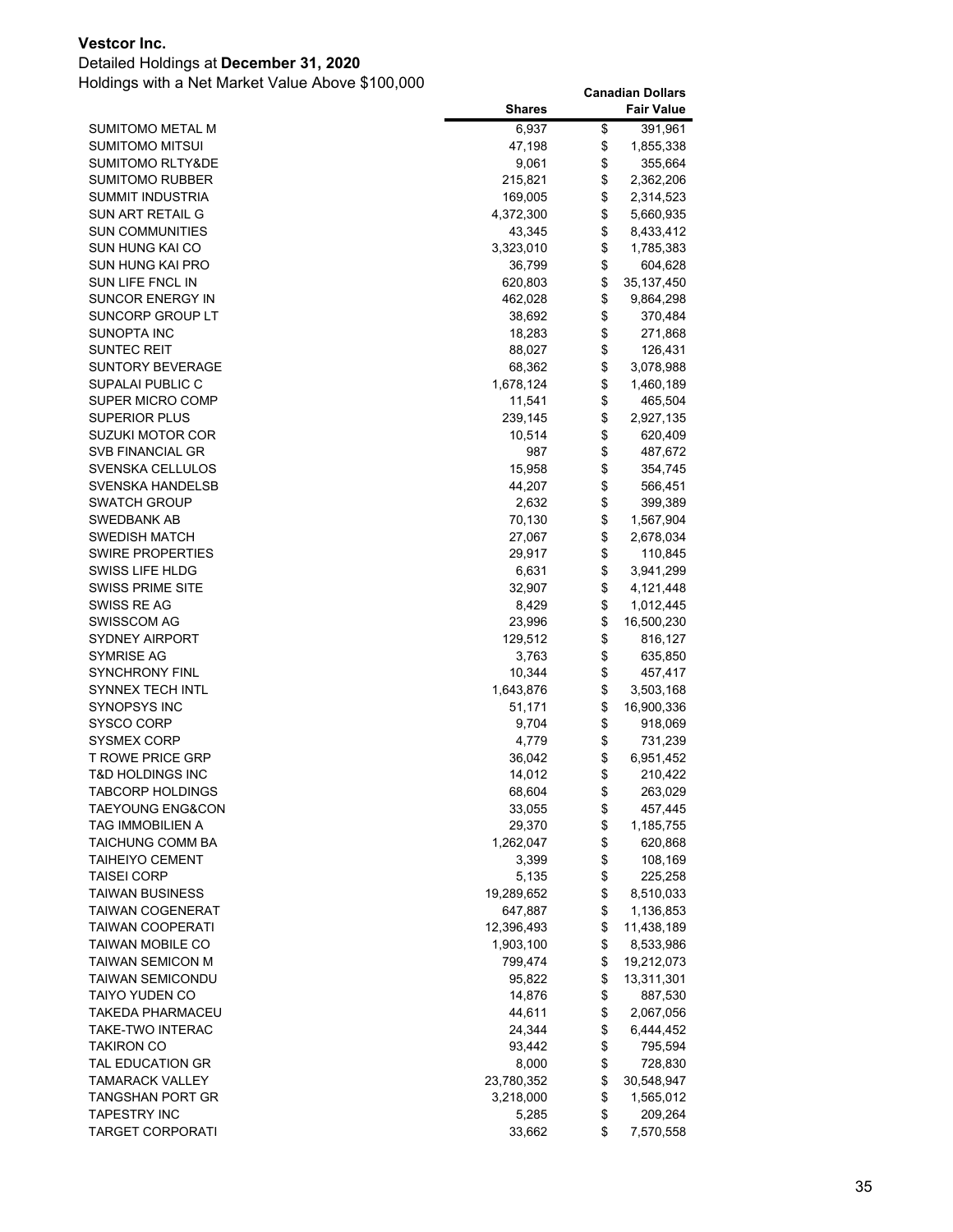### Detailed Holdings at **December 31, 2020**

|                                             | <b>Shares</b>       |          | <b>Fair Value</b>    |
|---------------------------------------------|---------------------|----------|----------------------|
| TATE & LYLE                                 | 396,116             | \$       | 4,652,239            |
| <b>TAYLOR WIMPEY</b>                        | 96,232              | \$       | 277,860              |
| <b>TC ENERGY</b>                            | 720,230             | \$       | 37,808,438           |
| TDK CORP                                    | 3,688               | \$       | 707,200              |
| <b>TE CONNECTIVITY</b>                      | 6,302               | \$       | 972,041              |
| TEAMVIEWER AG                               | 3,970               | \$       | 271,240              |
| <b>TECHTARGET INC</b>                       | 3,020               | \$       | 227,425              |
| <b>TECHTRONIC INDUS</b>                     | 72,847              | \$       | 1,323,789            |
| <b>TECK RESOURCES L</b>                     | 173,472             | \$       | 4,007,203            |
| <b>TEIJIN</b>                               | 337,357             | \$       | 8,075,917            |
| <b>TELADOC HEALTH</b>                       | 10,500              | \$       | 2,674,865            |
| TELE2 AB                                    | 12,997              | \$       | 218,960              |
| TELECOM ITALIA                              | 204,707             | \$       | 120,428              |
| <b>TELECOM ITALIA D</b>                     | 181,819             | \$       | 120,113              |
| TELEDYNE TECH IN                            | 703                 | \$       | 351,066              |
| <b>TELEFLEX INC</b>                         | 887                 | \$       | 465,090              |
| <b>TELEFONICA BRASI</b>                     | 71,659              | \$       | 817,287              |
| <b>TELEFONICA DEUTS</b>                     | 35,863              | \$       | 126,062              |
| <b>TELEFONICA SA</b>                        | 148,863             | \$       | 752,996              |
| <b>TELEKOM MALAYSIA</b>                     | 2,758,246           | \$       | 4,726,108            |
| TELENET GRP HLDG                            | 16,280              | \$       | 890,236              |
| TELENOR GROUP                               | 104,670             | \$       | 2,272,345            |
| TELEPERFORMANCE                             | 1,690               | \$       | 714,706              |
| TELIA COMPANY AB                            | 1,589,401           | \$       | 8,373,221            |
| <b>TELKOM INDONESIA</b>                     | 3,304,748           | \$       | 991,875              |
| TELSTRA CORP                                | 113,287             | \$       | 331,884              |
| <b>TELUS CORP</b>                           | 1,749,556           | \$       | 44,609,817           |
| <b>TEMENOS AG</b>                           | 1,690               | \$       | 301,178              |
| TEN SQUARE GAMES                            | 6,744               | \$       | 1,270,562            |
| TENAGA NASIONL B                            | 1,429,031           | \$       | 4,716,097            |
| TENARIS S A                                 | 12,955              | \$       | 133,767              |
| <b>TENCENT HLDGS LT</b>                     | 47,824              | \$       | 4,380,098            |
| TERADYNE INC                                | 6,002               | \$       | 916,745              |
| <b>TERANGA GOLD</b>                         | 103,222             | \$       | 1,410,013            |
| TERNA SPA                                   | 833,790             | \$       | 8,123,213            |
| TERRENO RLTY COR                            | 15,713              | \$       | 1,176,929            |
| <b>TERUMO CORP</b>                          | 18,374              | \$       | 977,649              |
| <b>TESCO</b>                                | 277,065             | \$       | 1,116,521            |
| <b>TESLA INC</b>                            | 14,448              | \$       | 12,989,093           |
| TEVA PHARMACEUTI<br><b>TEXAS INSTRUMENT</b> | 28,070              | \$       | 345,095              |
|                                             | 34,522              | \$       | 7,218,606            |
| <b>TEXTRON INC</b><br>TFI INTERNATIONA      | 4,361               | \$<br>\$ | 268,633              |
| THAI OIL PLC                                | 82,876              | \$       | 5,454,898            |
| THAI UNION GROUP                            | 72,533<br>3,276,467 | \$       | 160,092              |
| THALES                                      | 2,708               | \$       | 1,891,367<br>316,171 |
| THANACHART CAPIT                            | 585,383             | \$       | 857,216              |
| <b>THAYER VENTURES</b>                      | 200,000             | \$       | 2,662,660            |
| THE HERSHEY COMP                            | 72,724              | \$       | 14,113,432           |
| THE WESTERN UNIO                            | 377,215             | \$       | 10,543,748           |
| THERMO FISHER SC                            | 7,551               | \$       | 4,482,994            |
| THINK RESEARCH                              | 230,980             | \$       | 1,076,367            |
| THK CO                                      | 3,368               | \$       | 138,394              |
| <b>THOMSON REUTERS</b>                      | 343,592             | \$       | 35,795,415           |
| <b>TIANNENG POWER I</b>                     | 1,895,028           | \$       | 5,822,497            |
| TIDEWATER MIDSTR                            | 2,485,400           | \$       | 2,062,882            |
| TIFFANY & CO                                | 10,748              | \$       | 1,799,939            |
| <b>TIGA ACQUISITION</b>                     | 100,000             | \$       | 1,347,892            |
| TIM S.A.                                    | 211,500             | \$       | 759,974              |
| <b>TIMBERCREEK FINA</b>                     | 103,445             | \$       | 900,747              |
|                                             |                     |          |                      |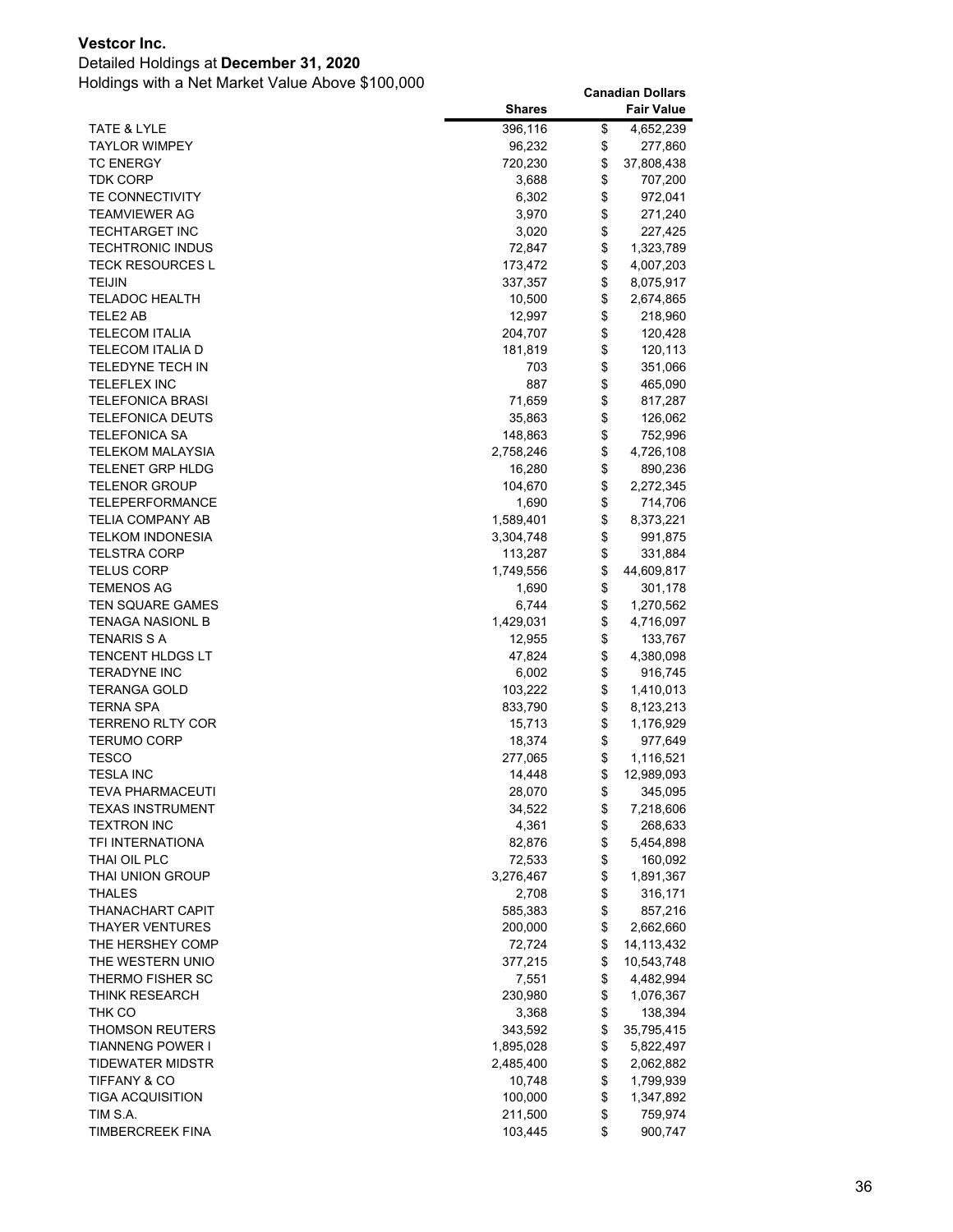### Detailed Holdings at **December 31, 2020**

|                         | <b>Shares</b> | <b>Fair Value</b> |
|-------------------------|---------------|-------------------|
| TIME DOTCOM BHD         | 693,795       | \$<br>2,913,722   |
| TIS INC.                | 5,910         | \$<br>154,168     |
| <b>TISCO FINANCIAL</b>  | 351,634       | \$<br>1,320,886   |
| TJX COMPANIES IN        | 32,274        | \$<br>2,807,885   |
| <b>T-MOBILE US INC</b>  | 128,957       | \$<br>22,154,671  |
| TMX GROUP LIMITE        | 88,381        | \$<br>11,236,760  |
| TOBU RAILWAY CO         | 61,015        | \$<br>2,315,166   |
| TOHO CO(FILM)           | 2,822         | \$<br>151,477     |
| TOHO GAS CO             | 11,422        | \$<br>962,639     |
| TOHOKU ELEC POWE        | 144,623       | \$<br>1,516,899   |
| <b>TOKIO MARINE HLD</b> | 17,937        | \$<br>1,174,846   |
| <b>TOKYO CENTURY CO</b> | 1,050         | \$<br>105,985     |
| TOKYO ELEC POWER        | 37,189        | \$<br>124,820     |
| TOKYO ELECTRON          | 4,228         | \$<br>2,003,395   |
| TOKYO GAS CO            | 54,573        | \$<br>1,605,405   |
| TOKYO OHKA KOGYO        | 5,623         | \$<br>503,045     |
| TOKYU CORP              | 16,210        | \$<br>256,232     |
| TOKYU FUDOSAN HL        | 15,238        | \$<br>103,417     |
| <b>TOOTSIE ROLL IND</b> | 65,417        | \$<br>2,482,736   |
| TOP GLOVE CORP B        | 413,626       | \$<br>801,738     |
| TOPAZ ENERGY COR        | 3,386,548     | \$<br>46,057,053  |
| <b>TOPCHOICE MEDICA</b> | 14,600        | \$<br>791,698     |
| <b>TOPPAN PRINTING</b>  | 6,878         | \$<br>123,488     |
| TORAY INDS INC          | 41,825        | \$<br>315,287     |
| TORC OIL&GAS LTD        | 39,466        | \$<br>107,742     |
| TOREX GOLD RESOU        | 105,461       | \$<br>2,013,250   |
| TORM PLC                | 35,949        | \$<br>338,778     |
| TOROMONT INDS LT        | 111,837       | \$<br>10,011,164  |
| TORONTO DOMINION        | 1,346,985     | \$<br>96,875,161  |
| TOSHIBA CORP            | 9,952         | \$<br>354,288     |
| TOSOH CORP              | 8,560         | \$<br>169,848     |
| TOTAL SE                | 70,985        | \$<br>3,906,002   |
| тото                    | 3,588         | \$<br>274,501     |
| TOURMALINE OIL C        | 2,506,708     | \$<br>43,015,109  |
| TOYO SUISAN KAIS        | 98,082        | \$<br>6,075,659   |
| TOYOTA INDUSTRIE        | 4,231         | \$<br>427,590     |
| TOYOTA MOTOR COR        | 59,637        | \$<br>5,855,521   |
| TOYOTA TSUSHO CO        | 5,382         | \$<br>276,604     |
| <b>TQM CORPORATION</b>  | 101,305       | \$<br>578,341     |
| <b>TRACTOR SUPPLY C</b> | 12,332        | \$<br>2,208,648   |
| TRANE TECHNOLOGI        | 4,575         | \$<br>846,072     |
| TRANSALTA CORP          | 43,850        | \$<br>430,138     |
| TRANSALTA RENEWA        | 130,100       | \$<br>2,830,976   |
| <b>TRANSCONTINENTAL</b> | 178,433       | \$<br>3,659,661   |
| TRANSM ALIAN ENE        | 284,755       | \$<br>2,327,863   |
| <b>TRANSURBAN GROUP</b> | 196,870       | \$<br>2,643,748   |
| <b>TRAVELERS CO(THE</b> | 57,694        | \$<br>10,317,498  |
| <b>TREASURY WINE ES</b> | 18,367        | \$<br>169,729     |
| TREND MICRO INC         | 3,620         | \$<br>265,336     |
| <b>TREPONT ACQUISIT</b> | 238,000       | \$<br>3,144,308   |
| TRICAN WELL SERV        | 520,800       | \$<br>874,944     |
| TRILLIUM GOLD MI        | 200,000       | \$<br>312,000     |
| TRILLIUM THERAPE        | 53,268        | \$<br>997,710     |
| TRILOGY INTL PAR        | 757,067       | \$<br>1,082,606   |
| <b>TRIPOD TECHNOLOG</b> | 518,837       | \$<br>2,787,683   |
| <b>TRISURA GROUP</b>    | 3,539         | \$<br>315,219     |
| <b>TRITON INTL LTD</b>  | 89,711        | \$<br>5,544,296   |
| TRYG A/S                | 206,269       | \$<br>8,298,073   |
| TSUGAMI CORP            | 25,979        | \$<br>499,769     |
| <b>TSURUHA HOLDINGS</b> | 6,199         | \$<br>1,122,918   |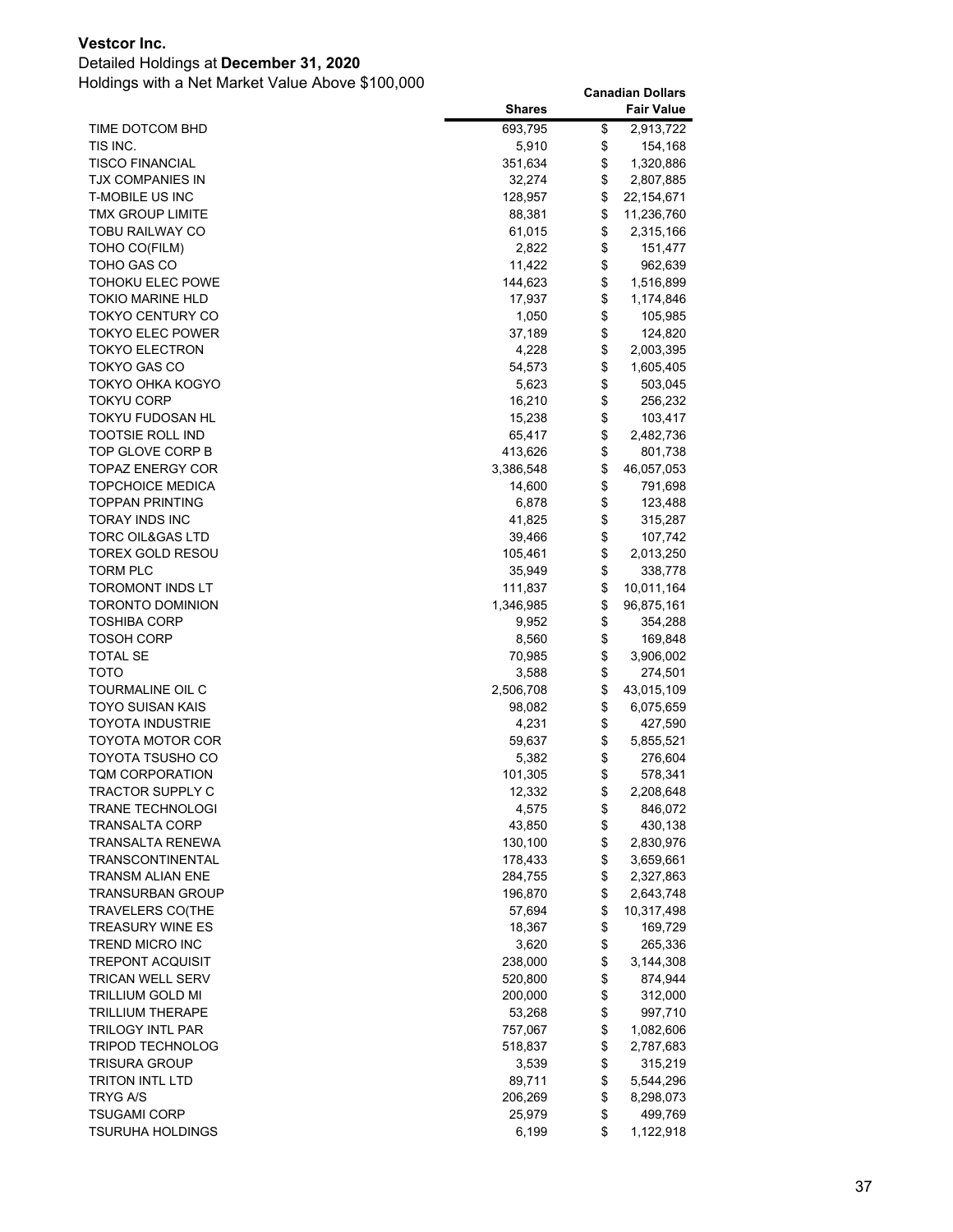### Detailed Holdings at **December 31, 2020**

| <b>TTW PUBLIC COMPA</b><br>1,525,999<br>\$<br>803,169<br>\$<br>TUNG HO STEEL<br>942,297<br>1,559,462<br>\$<br><b>TURMERIC ACQUISI</b><br>100,000<br>1,308,398<br>\$<br><b>TWITTER INC</b><br>1,045,362<br>15,153<br>\$<br><b>TXC CORPN</b><br>75,584<br>256,688<br>\$<br>TYLER TECHN INC<br>12,495<br>6,948,800<br>\$<br>22,700<br>TYSON FOODS INC<br>1,863,592<br>\$<br><b>UBISOFT ENTERTAI</b><br>2,333<br>286,716<br>\$<br>103,334<br>1,857,169<br><b>UBS GROUP</b><br>\$<br><b>UCB</b><br>31,093<br>4,094,564<br>\$<br>UDR INC<br>5,610<br>274,665<br>\$<br>ULTA BEAUTY INC<br>1,073<br>392,548<br>\$<br><b>UMH PROPERTIES I</b><br>29,811<br>562,472<br>\$<br><b>UMICORE</b><br>313,393<br>5,117<br>\$<br>UNDER ARMOUR INC<br>337,973<br>6,406,995<br>\$<br>3,633<br>UNIBAIL-RODAMCO-<br>365,725<br>\$<br>11,640<br>UNI-CHARM CORP<br>702,651<br>\$<br>UNICREDIT SPA<br>61,507<br>733,269<br>\$<br>UNILEVER INDONES<br>1,974,288<br>1,315,796<br>\$<br>UNILEVER PLC<br>15,778,521<br>206,179<br>\$<br>UNION PAC CORP<br>62,339<br>16,536,809<br>\$<br>UNIPER SE<br>5,962<br>262,451<br>\$<br>UNIPOL GRUPPO SP<br>91,652<br>558,611<br>\$<br>UNITED AIRLINES<br>64,976<br>3,580,210<br>\$<br>UNITED PARCEL SE<br>14,102<br>3,025,466<br>\$<br>UNITED RENTALS I<br>1,374<br>405,953<br>\$<br>1,928,390<br>UNITED THERAPEUT<br>9,972<br>\$<br>UNITED URBAN INV<br>78<br>122,813<br>\$<br>UNITED UTILITIES<br>1,392,783<br>89,359<br>\$<br>UNITEDHEALTH GRP<br>24,356<br>10,881,440<br>\$<br>UNIVERSAL HEALTH<br>1,481<br>259,434<br>\$<br>UNIVERSAL HLTH R<br>3,286<br>269,058<br>\$<br>UNUM GROUP<br>4,001<br>116,931<br>\$<br>UPM-KYMMENE OY<br>15,159<br>720,003<br>\$<br><b>URANIUM PARTICIP</b><br>116,474<br>571,887<br>\$<br>US BANCORP DEL<br>26,118<br>1,564,660<br>\$<br>USS <sub>CO</sub><br>7,348<br>189,140<br>\$<br>UTD INTERNET AG<br>2,735<br>146,786<br>\$<br>UTD MICRO ELECT<br>6,973,926<br>14,909,156<br>\$<br>UTD O/S BANK<br>53,321<br>1,161,094<br>\$<br>UTZ BRANDS INC<br>19,700<br>555,163<br>\$<br>V F CORP<br>6,093<br>662,994<br>\$<br>VALEO<br>6,019<br>302,865<br>\$<br>VALERO ENERGY CO<br>69,756<br>5,027,327<br>\$<br>VANGUARD SPECIAL<br>138,500<br>14,985,814<br>\$<br>VARIAN MED SYS I<br>8,241<br>1,837,436<br>\$<br><b>VECTOR ACQUISITI</b><br>305,000<br>4,181,013<br>\$<br><b>VEEVA SYSTEMS IN</b><br>631,261<br>1,820<br>\$<br>41,210<br>2,597,636<br><b>VENTAS INC</b><br>\$<br><b>VENTURE CORP LTD</b><br>6,852<br>128,268<br>\$<br>15,813<br>493,233<br><b>VEOLIA ENVIRONNE</b><br>\$<br><b>VERANO HOLDINGS</b><br>22,500<br>286,650<br>\$<br><b>VERBUND (OEST)</b><br>2,003<br>218,091<br>\$<br><b>VEREIT INC</b><br>12,788<br>615,671<br>\$<br><b>VERISIGN INC</b><br>10,257<br>2,827,789<br>\$<br><b>VERISK ANALYTICS</b><br>49,891<br>13,194,656<br>\$<br><b>VERIZON COMMUNIC</b><br>318,752<br>23,857,790<br>\$<br><b>VERTEX PHARMACEU</b><br>38,806<br>11,684,376<br>\$<br>177,000<br>2,733,036<br><b>VESPER HEALTHCAR</b> |                         | <b>Shares</b> | Fair Value      |
|--------------------------------------------------------------------------------------------------------------------------------------------------------------------------------------------------------------------------------------------------------------------------------------------------------------------------------------------------------------------------------------------------------------------------------------------------------------------------------------------------------------------------------------------------------------------------------------------------------------------------------------------------------------------------------------------------------------------------------------------------------------------------------------------------------------------------------------------------------------------------------------------------------------------------------------------------------------------------------------------------------------------------------------------------------------------------------------------------------------------------------------------------------------------------------------------------------------------------------------------------------------------------------------------------------------------------------------------------------------------------------------------------------------------------------------------------------------------------------------------------------------------------------------------------------------------------------------------------------------------------------------------------------------------------------------------------------------------------------------------------------------------------------------------------------------------------------------------------------------------------------------------------------------------------------------------------------------------------------------------------------------------------------------------------------------------------------------------------------------------------------------------------------------------------------------------------------------------------------------------------------------------------------------------------------------------------------------------------------------------------------------------------------------------------------------------------------------------------------------------------------------------------------------------------------------------------------------------------------------------------------------------------------------------------------------------------------------------------------------------------------------------------------------------------------------------------------------------------------------------------------------------------------------------------------------------------------------------------------|-------------------------|---------------|-----------------|
|                                                                                                                                                                                                                                                                                                                                                                                                                                                                                                                                                                                                                                                                                                                                                                                                                                                                                                                                                                                                                                                                                                                                                                                                                                                                                                                                                                                                                                                                                                                                                                                                                                                                                                                                                                                                                                                                                                                                                                                                                                                                                                                                                                                                                                                                                                                                                                                                                                                                                                                                                                                                                                                                                                                                                                                                                                                                                                                                                                                |                         |               |                 |
|                                                                                                                                                                                                                                                                                                                                                                                                                                                                                                                                                                                                                                                                                                                                                                                                                                                                                                                                                                                                                                                                                                                                                                                                                                                                                                                                                                                                                                                                                                                                                                                                                                                                                                                                                                                                                                                                                                                                                                                                                                                                                                                                                                                                                                                                                                                                                                                                                                                                                                                                                                                                                                                                                                                                                                                                                                                                                                                                                                                |                         |               |                 |
|                                                                                                                                                                                                                                                                                                                                                                                                                                                                                                                                                                                                                                                                                                                                                                                                                                                                                                                                                                                                                                                                                                                                                                                                                                                                                                                                                                                                                                                                                                                                                                                                                                                                                                                                                                                                                                                                                                                                                                                                                                                                                                                                                                                                                                                                                                                                                                                                                                                                                                                                                                                                                                                                                                                                                                                                                                                                                                                                                                                |                         |               |                 |
|                                                                                                                                                                                                                                                                                                                                                                                                                                                                                                                                                                                                                                                                                                                                                                                                                                                                                                                                                                                                                                                                                                                                                                                                                                                                                                                                                                                                                                                                                                                                                                                                                                                                                                                                                                                                                                                                                                                                                                                                                                                                                                                                                                                                                                                                                                                                                                                                                                                                                                                                                                                                                                                                                                                                                                                                                                                                                                                                                                                |                         |               |                 |
|                                                                                                                                                                                                                                                                                                                                                                                                                                                                                                                                                                                                                                                                                                                                                                                                                                                                                                                                                                                                                                                                                                                                                                                                                                                                                                                                                                                                                                                                                                                                                                                                                                                                                                                                                                                                                                                                                                                                                                                                                                                                                                                                                                                                                                                                                                                                                                                                                                                                                                                                                                                                                                                                                                                                                                                                                                                                                                                                                                                |                         |               |                 |
|                                                                                                                                                                                                                                                                                                                                                                                                                                                                                                                                                                                                                                                                                                                                                                                                                                                                                                                                                                                                                                                                                                                                                                                                                                                                                                                                                                                                                                                                                                                                                                                                                                                                                                                                                                                                                                                                                                                                                                                                                                                                                                                                                                                                                                                                                                                                                                                                                                                                                                                                                                                                                                                                                                                                                                                                                                                                                                                                                                                |                         |               |                 |
|                                                                                                                                                                                                                                                                                                                                                                                                                                                                                                                                                                                                                                                                                                                                                                                                                                                                                                                                                                                                                                                                                                                                                                                                                                                                                                                                                                                                                                                                                                                                                                                                                                                                                                                                                                                                                                                                                                                                                                                                                                                                                                                                                                                                                                                                                                                                                                                                                                                                                                                                                                                                                                                                                                                                                                                                                                                                                                                                                                                |                         |               |                 |
|                                                                                                                                                                                                                                                                                                                                                                                                                                                                                                                                                                                                                                                                                                                                                                                                                                                                                                                                                                                                                                                                                                                                                                                                                                                                                                                                                                                                                                                                                                                                                                                                                                                                                                                                                                                                                                                                                                                                                                                                                                                                                                                                                                                                                                                                                                                                                                                                                                                                                                                                                                                                                                                                                                                                                                                                                                                                                                                                                                                |                         |               |                 |
|                                                                                                                                                                                                                                                                                                                                                                                                                                                                                                                                                                                                                                                                                                                                                                                                                                                                                                                                                                                                                                                                                                                                                                                                                                                                                                                                                                                                                                                                                                                                                                                                                                                                                                                                                                                                                                                                                                                                                                                                                                                                                                                                                                                                                                                                                                                                                                                                                                                                                                                                                                                                                                                                                                                                                                                                                                                                                                                                                                                |                         |               |                 |
|                                                                                                                                                                                                                                                                                                                                                                                                                                                                                                                                                                                                                                                                                                                                                                                                                                                                                                                                                                                                                                                                                                                                                                                                                                                                                                                                                                                                                                                                                                                                                                                                                                                                                                                                                                                                                                                                                                                                                                                                                                                                                                                                                                                                                                                                                                                                                                                                                                                                                                                                                                                                                                                                                                                                                                                                                                                                                                                                                                                |                         |               |                 |
|                                                                                                                                                                                                                                                                                                                                                                                                                                                                                                                                                                                                                                                                                                                                                                                                                                                                                                                                                                                                                                                                                                                                                                                                                                                                                                                                                                                                                                                                                                                                                                                                                                                                                                                                                                                                                                                                                                                                                                                                                                                                                                                                                                                                                                                                                                                                                                                                                                                                                                                                                                                                                                                                                                                                                                                                                                                                                                                                                                                |                         |               |                 |
|                                                                                                                                                                                                                                                                                                                                                                                                                                                                                                                                                                                                                                                                                                                                                                                                                                                                                                                                                                                                                                                                                                                                                                                                                                                                                                                                                                                                                                                                                                                                                                                                                                                                                                                                                                                                                                                                                                                                                                                                                                                                                                                                                                                                                                                                                                                                                                                                                                                                                                                                                                                                                                                                                                                                                                                                                                                                                                                                                                                |                         |               |                 |
|                                                                                                                                                                                                                                                                                                                                                                                                                                                                                                                                                                                                                                                                                                                                                                                                                                                                                                                                                                                                                                                                                                                                                                                                                                                                                                                                                                                                                                                                                                                                                                                                                                                                                                                                                                                                                                                                                                                                                                                                                                                                                                                                                                                                                                                                                                                                                                                                                                                                                                                                                                                                                                                                                                                                                                                                                                                                                                                                                                                |                         |               |                 |
|                                                                                                                                                                                                                                                                                                                                                                                                                                                                                                                                                                                                                                                                                                                                                                                                                                                                                                                                                                                                                                                                                                                                                                                                                                                                                                                                                                                                                                                                                                                                                                                                                                                                                                                                                                                                                                                                                                                                                                                                                                                                                                                                                                                                                                                                                                                                                                                                                                                                                                                                                                                                                                                                                                                                                                                                                                                                                                                                                                                |                         |               |                 |
|                                                                                                                                                                                                                                                                                                                                                                                                                                                                                                                                                                                                                                                                                                                                                                                                                                                                                                                                                                                                                                                                                                                                                                                                                                                                                                                                                                                                                                                                                                                                                                                                                                                                                                                                                                                                                                                                                                                                                                                                                                                                                                                                                                                                                                                                                                                                                                                                                                                                                                                                                                                                                                                                                                                                                                                                                                                                                                                                                                                |                         |               |                 |
|                                                                                                                                                                                                                                                                                                                                                                                                                                                                                                                                                                                                                                                                                                                                                                                                                                                                                                                                                                                                                                                                                                                                                                                                                                                                                                                                                                                                                                                                                                                                                                                                                                                                                                                                                                                                                                                                                                                                                                                                                                                                                                                                                                                                                                                                                                                                                                                                                                                                                                                                                                                                                                                                                                                                                                                                                                                                                                                                                                                |                         |               |                 |
|                                                                                                                                                                                                                                                                                                                                                                                                                                                                                                                                                                                                                                                                                                                                                                                                                                                                                                                                                                                                                                                                                                                                                                                                                                                                                                                                                                                                                                                                                                                                                                                                                                                                                                                                                                                                                                                                                                                                                                                                                                                                                                                                                                                                                                                                                                                                                                                                                                                                                                                                                                                                                                                                                                                                                                                                                                                                                                                                                                                |                         |               |                 |
|                                                                                                                                                                                                                                                                                                                                                                                                                                                                                                                                                                                                                                                                                                                                                                                                                                                                                                                                                                                                                                                                                                                                                                                                                                                                                                                                                                                                                                                                                                                                                                                                                                                                                                                                                                                                                                                                                                                                                                                                                                                                                                                                                                                                                                                                                                                                                                                                                                                                                                                                                                                                                                                                                                                                                                                                                                                                                                                                                                                |                         |               |                 |
|                                                                                                                                                                                                                                                                                                                                                                                                                                                                                                                                                                                                                                                                                                                                                                                                                                                                                                                                                                                                                                                                                                                                                                                                                                                                                                                                                                                                                                                                                                                                                                                                                                                                                                                                                                                                                                                                                                                                                                                                                                                                                                                                                                                                                                                                                                                                                                                                                                                                                                                                                                                                                                                                                                                                                                                                                                                                                                                                                                                |                         |               |                 |
|                                                                                                                                                                                                                                                                                                                                                                                                                                                                                                                                                                                                                                                                                                                                                                                                                                                                                                                                                                                                                                                                                                                                                                                                                                                                                                                                                                                                                                                                                                                                                                                                                                                                                                                                                                                                                                                                                                                                                                                                                                                                                                                                                                                                                                                                                                                                                                                                                                                                                                                                                                                                                                                                                                                                                                                                                                                                                                                                                                                |                         |               |                 |
|                                                                                                                                                                                                                                                                                                                                                                                                                                                                                                                                                                                                                                                                                                                                                                                                                                                                                                                                                                                                                                                                                                                                                                                                                                                                                                                                                                                                                                                                                                                                                                                                                                                                                                                                                                                                                                                                                                                                                                                                                                                                                                                                                                                                                                                                                                                                                                                                                                                                                                                                                                                                                                                                                                                                                                                                                                                                                                                                                                                |                         |               |                 |
|                                                                                                                                                                                                                                                                                                                                                                                                                                                                                                                                                                                                                                                                                                                                                                                                                                                                                                                                                                                                                                                                                                                                                                                                                                                                                                                                                                                                                                                                                                                                                                                                                                                                                                                                                                                                                                                                                                                                                                                                                                                                                                                                                                                                                                                                                                                                                                                                                                                                                                                                                                                                                                                                                                                                                                                                                                                                                                                                                                                |                         |               |                 |
|                                                                                                                                                                                                                                                                                                                                                                                                                                                                                                                                                                                                                                                                                                                                                                                                                                                                                                                                                                                                                                                                                                                                                                                                                                                                                                                                                                                                                                                                                                                                                                                                                                                                                                                                                                                                                                                                                                                                                                                                                                                                                                                                                                                                                                                                                                                                                                                                                                                                                                                                                                                                                                                                                                                                                                                                                                                                                                                                                                                |                         |               |                 |
|                                                                                                                                                                                                                                                                                                                                                                                                                                                                                                                                                                                                                                                                                                                                                                                                                                                                                                                                                                                                                                                                                                                                                                                                                                                                                                                                                                                                                                                                                                                                                                                                                                                                                                                                                                                                                                                                                                                                                                                                                                                                                                                                                                                                                                                                                                                                                                                                                                                                                                                                                                                                                                                                                                                                                                                                                                                                                                                                                                                |                         |               |                 |
|                                                                                                                                                                                                                                                                                                                                                                                                                                                                                                                                                                                                                                                                                                                                                                                                                                                                                                                                                                                                                                                                                                                                                                                                                                                                                                                                                                                                                                                                                                                                                                                                                                                                                                                                                                                                                                                                                                                                                                                                                                                                                                                                                                                                                                                                                                                                                                                                                                                                                                                                                                                                                                                                                                                                                                                                                                                                                                                                                                                |                         |               |                 |
|                                                                                                                                                                                                                                                                                                                                                                                                                                                                                                                                                                                                                                                                                                                                                                                                                                                                                                                                                                                                                                                                                                                                                                                                                                                                                                                                                                                                                                                                                                                                                                                                                                                                                                                                                                                                                                                                                                                                                                                                                                                                                                                                                                                                                                                                                                                                                                                                                                                                                                                                                                                                                                                                                                                                                                                                                                                                                                                                                                                |                         |               |                 |
|                                                                                                                                                                                                                                                                                                                                                                                                                                                                                                                                                                                                                                                                                                                                                                                                                                                                                                                                                                                                                                                                                                                                                                                                                                                                                                                                                                                                                                                                                                                                                                                                                                                                                                                                                                                                                                                                                                                                                                                                                                                                                                                                                                                                                                                                                                                                                                                                                                                                                                                                                                                                                                                                                                                                                                                                                                                                                                                                                                                |                         |               |                 |
|                                                                                                                                                                                                                                                                                                                                                                                                                                                                                                                                                                                                                                                                                                                                                                                                                                                                                                                                                                                                                                                                                                                                                                                                                                                                                                                                                                                                                                                                                                                                                                                                                                                                                                                                                                                                                                                                                                                                                                                                                                                                                                                                                                                                                                                                                                                                                                                                                                                                                                                                                                                                                                                                                                                                                                                                                                                                                                                                                                                |                         |               |                 |
|                                                                                                                                                                                                                                                                                                                                                                                                                                                                                                                                                                                                                                                                                                                                                                                                                                                                                                                                                                                                                                                                                                                                                                                                                                                                                                                                                                                                                                                                                                                                                                                                                                                                                                                                                                                                                                                                                                                                                                                                                                                                                                                                                                                                                                                                                                                                                                                                                                                                                                                                                                                                                                                                                                                                                                                                                                                                                                                                                                                |                         |               |                 |
|                                                                                                                                                                                                                                                                                                                                                                                                                                                                                                                                                                                                                                                                                                                                                                                                                                                                                                                                                                                                                                                                                                                                                                                                                                                                                                                                                                                                                                                                                                                                                                                                                                                                                                                                                                                                                                                                                                                                                                                                                                                                                                                                                                                                                                                                                                                                                                                                                                                                                                                                                                                                                                                                                                                                                                                                                                                                                                                                                                                |                         |               |                 |
|                                                                                                                                                                                                                                                                                                                                                                                                                                                                                                                                                                                                                                                                                                                                                                                                                                                                                                                                                                                                                                                                                                                                                                                                                                                                                                                                                                                                                                                                                                                                                                                                                                                                                                                                                                                                                                                                                                                                                                                                                                                                                                                                                                                                                                                                                                                                                                                                                                                                                                                                                                                                                                                                                                                                                                                                                                                                                                                                                                                |                         |               |                 |
|                                                                                                                                                                                                                                                                                                                                                                                                                                                                                                                                                                                                                                                                                                                                                                                                                                                                                                                                                                                                                                                                                                                                                                                                                                                                                                                                                                                                                                                                                                                                                                                                                                                                                                                                                                                                                                                                                                                                                                                                                                                                                                                                                                                                                                                                                                                                                                                                                                                                                                                                                                                                                                                                                                                                                                                                                                                                                                                                                                                |                         |               |                 |
|                                                                                                                                                                                                                                                                                                                                                                                                                                                                                                                                                                                                                                                                                                                                                                                                                                                                                                                                                                                                                                                                                                                                                                                                                                                                                                                                                                                                                                                                                                                                                                                                                                                                                                                                                                                                                                                                                                                                                                                                                                                                                                                                                                                                                                                                                                                                                                                                                                                                                                                                                                                                                                                                                                                                                                                                                                                                                                                                                                                |                         |               |                 |
|                                                                                                                                                                                                                                                                                                                                                                                                                                                                                                                                                                                                                                                                                                                                                                                                                                                                                                                                                                                                                                                                                                                                                                                                                                                                                                                                                                                                                                                                                                                                                                                                                                                                                                                                                                                                                                                                                                                                                                                                                                                                                                                                                                                                                                                                                                                                                                                                                                                                                                                                                                                                                                                                                                                                                                                                                                                                                                                                                                                |                         |               |                 |
|                                                                                                                                                                                                                                                                                                                                                                                                                                                                                                                                                                                                                                                                                                                                                                                                                                                                                                                                                                                                                                                                                                                                                                                                                                                                                                                                                                                                                                                                                                                                                                                                                                                                                                                                                                                                                                                                                                                                                                                                                                                                                                                                                                                                                                                                                                                                                                                                                                                                                                                                                                                                                                                                                                                                                                                                                                                                                                                                                                                |                         |               |                 |
|                                                                                                                                                                                                                                                                                                                                                                                                                                                                                                                                                                                                                                                                                                                                                                                                                                                                                                                                                                                                                                                                                                                                                                                                                                                                                                                                                                                                                                                                                                                                                                                                                                                                                                                                                                                                                                                                                                                                                                                                                                                                                                                                                                                                                                                                                                                                                                                                                                                                                                                                                                                                                                                                                                                                                                                                                                                                                                                                                                                |                         |               |                 |
|                                                                                                                                                                                                                                                                                                                                                                                                                                                                                                                                                                                                                                                                                                                                                                                                                                                                                                                                                                                                                                                                                                                                                                                                                                                                                                                                                                                                                                                                                                                                                                                                                                                                                                                                                                                                                                                                                                                                                                                                                                                                                                                                                                                                                                                                                                                                                                                                                                                                                                                                                                                                                                                                                                                                                                                                                                                                                                                                                                                |                         |               |                 |
|                                                                                                                                                                                                                                                                                                                                                                                                                                                                                                                                                                                                                                                                                                                                                                                                                                                                                                                                                                                                                                                                                                                                                                                                                                                                                                                                                                                                                                                                                                                                                                                                                                                                                                                                                                                                                                                                                                                                                                                                                                                                                                                                                                                                                                                                                                                                                                                                                                                                                                                                                                                                                                                                                                                                                                                                                                                                                                                                                                                |                         |               |                 |
|                                                                                                                                                                                                                                                                                                                                                                                                                                                                                                                                                                                                                                                                                                                                                                                                                                                                                                                                                                                                                                                                                                                                                                                                                                                                                                                                                                                                                                                                                                                                                                                                                                                                                                                                                                                                                                                                                                                                                                                                                                                                                                                                                                                                                                                                                                                                                                                                                                                                                                                                                                                                                                                                                                                                                                                                                                                                                                                                                                                |                         |               |                 |
|                                                                                                                                                                                                                                                                                                                                                                                                                                                                                                                                                                                                                                                                                                                                                                                                                                                                                                                                                                                                                                                                                                                                                                                                                                                                                                                                                                                                                                                                                                                                                                                                                                                                                                                                                                                                                                                                                                                                                                                                                                                                                                                                                                                                                                                                                                                                                                                                                                                                                                                                                                                                                                                                                                                                                                                                                                                                                                                                                                                |                         |               |                 |
|                                                                                                                                                                                                                                                                                                                                                                                                                                                                                                                                                                                                                                                                                                                                                                                                                                                                                                                                                                                                                                                                                                                                                                                                                                                                                                                                                                                                                                                                                                                                                                                                                                                                                                                                                                                                                                                                                                                                                                                                                                                                                                                                                                                                                                                                                                                                                                                                                                                                                                                                                                                                                                                                                                                                                                                                                                                                                                                                                                                |                         |               |                 |
|                                                                                                                                                                                                                                                                                                                                                                                                                                                                                                                                                                                                                                                                                                                                                                                                                                                                                                                                                                                                                                                                                                                                                                                                                                                                                                                                                                                                                                                                                                                                                                                                                                                                                                                                                                                                                                                                                                                                                                                                                                                                                                                                                                                                                                                                                                                                                                                                                                                                                                                                                                                                                                                                                                                                                                                                                                                                                                                                                                                |                         |               |                 |
|                                                                                                                                                                                                                                                                                                                                                                                                                                                                                                                                                                                                                                                                                                                                                                                                                                                                                                                                                                                                                                                                                                                                                                                                                                                                                                                                                                                                                                                                                                                                                                                                                                                                                                                                                                                                                                                                                                                                                                                                                                                                                                                                                                                                                                                                                                                                                                                                                                                                                                                                                                                                                                                                                                                                                                                                                                                                                                                                                                                |                         |               |                 |
|                                                                                                                                                                                                                                                                                                                                                                                                                                                                                                                                                                                                                                                                                                                                                                                                                                                                                                                                                                                                                                                                                                                                                                                                                                                                                                                                                                                                                                                                                                                                                                                                                                                                                                                                                                                                                                                                                                                                                                                                                                                                                                                                                                                                                                                                                                                                                                                                                                                                                                                                                                                                                                                                                                                                                                                                                                                                                                                                                                                |                         |               |                 |
|                                                                                                                                                                                                                                                                                                                                                                                                                                                                                                                                                                                                                                                                                                                                                                                                                                                                                                                                                                                                                                                                                                                                                                                                                                                                                                                                                                                                                                                                                                                                                                                                                                                                                                                                                                                                                                                                                                                                                                                                                                                                                                                                                                                                                                                                                                                                                                                                                                                                                                                                                                                                                                                                                                                                                                                                                                                                                                                                                                                |                         |               |                 |
|                                                                                                                                                                                                                                                                                                                                                                                                                                                                                                                                                                                                                                                                                                                                                                                                                                                                                                                                                                                                                                                                                                                                                                                                                                                                                                                                                                                                                                                                                                                                                                                                                                                                                                                                                                                                                                                                                                                                                                                                                                                                                                                                                                                                                                                                                                                                                                                                                                                                                                                                                                                                                                                                                                                                                                                                                                                                                                                                                                                |                         |               |                 |
|                                                                                                                                                                                                                                                                                                                                                                                                                                                                                                                                                                                                                                                                                                                                                                                                                                                                                                                                                                                                                                                                                                                                                                                                                                                                                                                                                                                                                                                                                                                                                                                                                                                                                                                                                                                                                                                                                                                                                                                                                                                                                                                                                                                                                                                                                                                                                                                                                                                                                                                                                                                                                                                                                                                                                                                                                                                                                                                                                                                |                         |               |                 |
|                                                                                                                                                                                                                                                                                                                                                                                                                                                                                                                                                                                                                                                                                                                                                                                                                                                                                                                                                                                                                                                                                                                                                                                                                                                                                                                                                                                                                                                                                                                                                                                                                                                                                                                                                                                                                                                                                                                                                                                                                                                                                                                                                                                                                                                                                                                                                                                                                                                                                                                                                                                                                                                                                                                                                                                                                                                                                                                                                                                |                         |               |                 |
|                                                                                                                                                                                                                                                                                                                                                                                                                                                                                                                                                                                                                                                                                                                                                                                                                                                                                                                                                                                                                                                                                                                                                                                                                                                                                                                                                                                                                                                                                                                                                                                                                                                                                                                                                                                                                                                                                                                                                                                                                                                                                                                                                                                                                                                                                                                                                                                                                                                                                                                                                                                                                                                                                                                                                                                                                                                                                                                                                                                |                         |               |                 |
|                                                                                                                                                                                                                                                                                                                                                                                                                                                                                                                                                                                                                                                                                                                                                                                                                                                                                                                                                                                                                                                                                                                                                                                                                                                                                                                                                                                                                                                                                                                                                                                                                                                                                                                                                                                                                                                                                                                                                                                                                                                                                                                                                                                                                                                                                                                                                                                                                                                                                                                                                                                                                                                                                                                                                                                                                                                                                                                                                                                |                         |               |                 |
|                                                                                                                                                                                                                                                                                                                                                                                                                                                                                                                                                                                                                                                                                                                                                                                                                                                                                                                                                                                                                                                                                                                                                                                                                                                                                                                                                                                                                                                                                                                                                                                                                                                                                                                                                                                                                                                                                                                                                                                                                                                                                                                                                                                                                                                                                                                                                                                                                                                                                                                                                                                                                                                                                                                                                                                                                                                                                                                                                                                |                         |               |                 |
|                                                                                                                                                                                                                                                                                                                                                                                                                                                                                                                                                                                                                                                                                                                                                                                                                                                                                                                                                                                                                                                                                                                                                                                                                                                                                                                                                                                                                                                                                                                                                                                                                                                                                                                                                                                                                                                                                                                                                                                                                                                                                                                                                                                                                                                                                                                                                                                                                                                                                                                                                                                                                                                                                                                                                                                                                                                                                                                                                                                |                         |               |                 |
|                                                                                                                                                                                                                                                                                                                                                                                                                                                                                                                                                                                                                                                                                                                                                                                                                                                                                                                                                                                                                                                                                                                                                                                                                                                                                                                                                                                                                                                                                                                                                                                                                                                                                                                                                                                                                                                                                                                                                                                                                                                                                                                                                                                                                                                                                                                                                                                                                                                                                                                                                                                                                                                                                                                                                                                                                                                                                                                                                                                |                         |               |                 |
|                                                                                                                                                                                                                                                                                                                                                                                                                                                                                                                                                                                                                                                                                                                                                                                                                                                                                                                                                                                                                                                                                                                                                                                                                                                                                                                                                                                                                                                                                                                                                                                                                                                                                                                                                                                                                                                                                                                                                                                                                                                                                                                                                                                                                                                                                                                                                                                                                                                                                                                                                                                                                                                                                                                                                                                                                                                                                                                                                                                |                         |               |                 |
|                                                                                                                                                                                                                                                                                                                                                                                                                                                                                                                                                                                                                                                                                                                                                                                                                                                                                                                                                                                                                                                                                                                                                                                                                                                                                                                                                                                                                                                                                                                                                                                                                                                                                                                                                                                                                                                                                                                                                                                                                                                                                                                                                                                                                                                                                                                                                                                                                                                                                                                                                                                                                                                                                                                                                                                                                                                                                                                                                                                |                         |               |                 |
|                                                                                                                                                                                                                                                                                                                                                                                                                                                                                                                                                                                                                                                                                                                                                                                                                                                                                                                                                                                                                                                                                                                                                                                                                                                                                                                                                                                                                                                                                                                                                                                                                                                                                                                                                                                                                                                                                                                                                                                                                                                                                                                                                                                                                                                                                                                                                                                                                                                                                                                                                                                                                                                                                                                                                                                                                                                                                                                                                                                |                         |               |                 |
|                                                                                                                                                                                                                                                                                                                                                                                                                                                                                                                                                                                                                                                                                                                                                                                                                                                                                                                                                                                                                                                                                                                                                                                                                                                                                                                                                                                                                                                                                                                                                                                                                                                                                                                                                                                                                                                                                                                                                                                                                                                                                                                                                                                                                                                                                                                                                                                                                                                                                                                                                                                                                                                                                                                                                                                                                                                                                                                                                                                |                         |               |                 |
|                                                                                                                                                                                                                                                                                                                                                                                                                                                                                                                                                                                                                                                                                                                                                                                                                                                                                                                                                                                                                                                                                                                                                                                                                                                                                                                                                                                                                                                                                                                                                                                                                                                                                                                                                                                                                                                                                                                                                                                                                                                                                                                                                                                                                                                                                                                                                                                                                                                                                                                                                                                                                                                                                                                                                                                                                                                                                                                                                                                | <b>VESTAS WIND SYST</b> | 9,103         | \$<br>2,744,177 |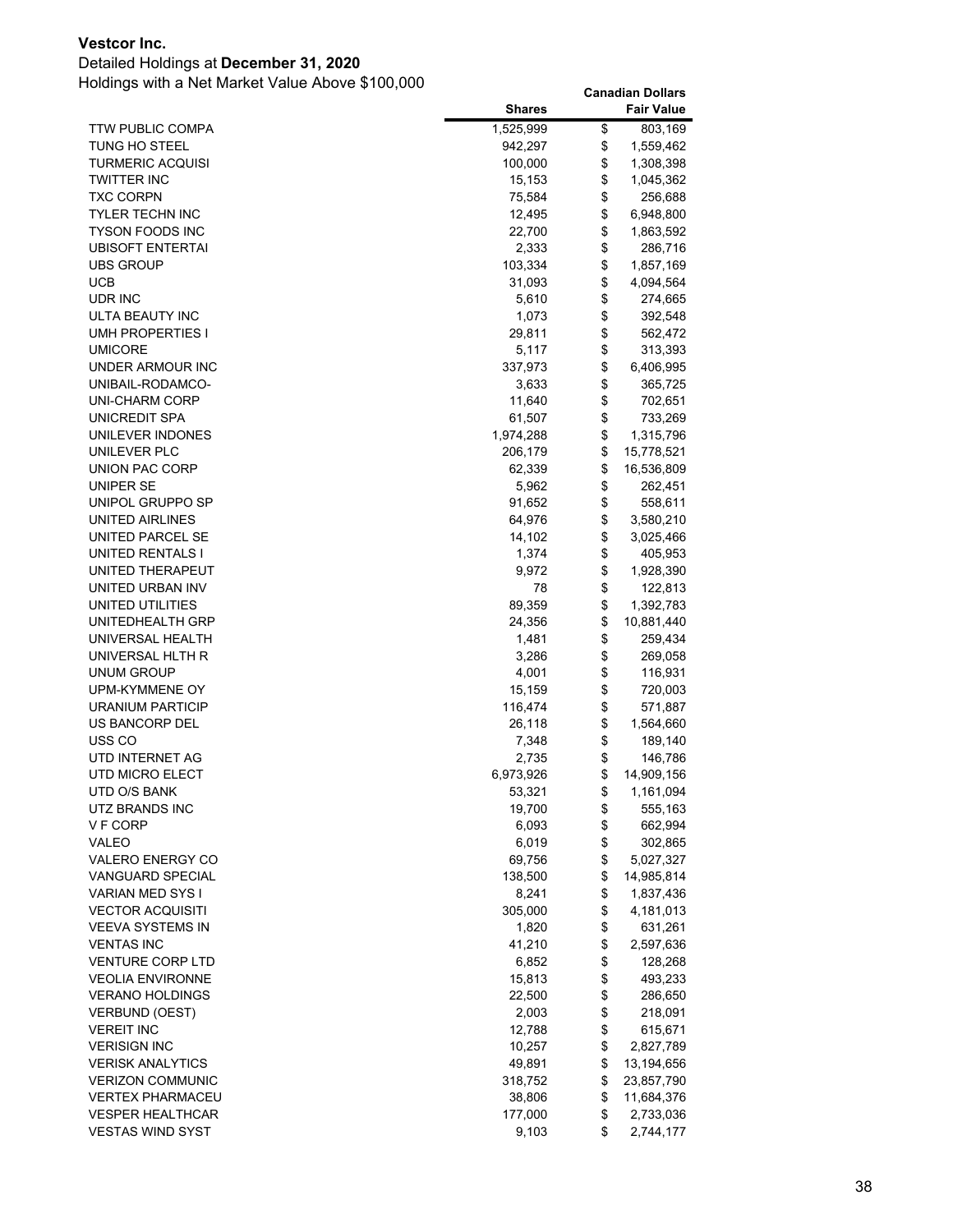### Detailed Holdings at **December 31, 2020**

|                                      | <b>Shares</b>     |          | <b>Fair Value</b>     |
|--------------------------------------|-------------------|----------|-----------------------|
| <b>VG ACQUISITION C</b>              | 400,000           | \$       | 6,115,200             |
| VIACOMCBS INC                        | 10,764            | \$       | 514,383               |
| <b>VIATRIS INC</b>                   | 40,134            | \$       | 958,190               |
| <b>VICI PPTYS INC</b>                | 82,516            | \$       | 2,714,484             |
| <b>VICINITY CENTRES</b>              | 109,952           | \$       | 173,487               |
| VICTORIA GOLD                        | 249,535           | \$       | 3,041,832             |
| <b>VICTORY CAP HLDG</b>              | 4,129             | \$       | 130,509               |
| <b>VIEMED HEALTHCAR</b>              | 57,416            | \$       | 571,289               |
| <b>VIFOR PHARMA AG</b>               | 1,165             | \$       | 233,390               |
| VINCI                                | 43,363            | \$       | 5,499,477             |
| <b>VIRTU FINANCIAL</b>               | 39,948            | \$       | 1,280,996             |
| <b>VISA INC</b>                      | 154,576           | \$       | 43,074,460            |
| VISTEON CORP                         | 886               | \$       | 141,682               |
| <b>VIVENDI SA</b>                    | 23,539            | \$       | 967,952               |
| <b>VODACOM GROUP LI</b>              | 217,820           | \$       | 2,350,000             |
| <b>VODAFONE GROUP</b>                | 1,233,622         | \$       | 2,598,209             |
| <b>VOESTALPINE AG</b>                | 2,588             | \$       | 118,202               |
| VOLKSWAGEN AG                        | 6,157             | \$       | 1,489,508             |
| <b>VOLVO</b>                         | 39,887            | \$       | 1,199,158             |
| <b>VONOVIA SE</b>                    | 14,739            | \$       | 1,372,998             |
| <b>VONTIER CORPORAT</b>              | 2,646             | \$       | 112,592               |
| VOPAK (KON)                          | 29,821            | \$       | 1,998,393             |
| <b>VORNADO RLTY TR</b>               | 3,081             | \$       | 146,567               |
| <b>VSTECS HOLDINGS</b>               | 416,968           | \$       | 435,724               |
| <b>VULCAN MATERIALS</b>              | 1,696             | \$       | 320,454               |
| VY GLOBAL GROWTH                     | 190,000           | \$       | 2,604,566             |
| V-ZUG HOLDING AG                     | 12,672            | \$       | 1,612,678             |
| <b>WABTEC</b>                        | 3,408             | \$       | 317,819               |
| <b>WADDELL &amp; REED F</b>          | 17,133            | \$       | 555,945               |
| <b>WALGREENS BOOTS</b>               | 13,694            | \$       | 695,753               |
| <b>WALMART INC</b>                   | 149,223           | \$       | 27,507,834            |
| <b>WALT DISNEY CO</b>                | 39,819            | \$<br>\$ | 9,191,154             |
| WARTSILA OYJ ABP<br>WASTE CONNECTION | 14,147<br>229,658 | \$       | 179,727<br>29,983,697 |
| WASTE MANAGEMENT                     |                   | \$       |                       |
| <b>WATERS CORP</b>                   | 91,427<br>1,182   | \$       | 13,736,250<br>372,582 |
| <b>WATSCO INC</b>                    | 767               | \$       | 221,375               |
| WD-40 CO                             | 1,056             | \$       | 357,431               |
| <b>WEATHERNEWS INC</b>               | 5,114             | \$       | 350,862               |
| WEC ENERGY GROUP                     | 36,474            | \$       | 4,276,439             |
| <b>WECOMMERCE HOLDI</b>              | 170,881           | \$       | 3,260,409             |
| <b>WEIS MKTS INC</b>                 | 56,611            | \$       | 3,448,173             |
| <b>WELCIA HOLDINGS</b>               | 137,267           | \$       | 6,597,418             |
| WELL HEALTH TECH                     | 104,036           | \$       | 837,490               |
| WELLS FARGO & CO                     | 78,773            | \$       | 3,028,768             |
| <b>WELLTOWER INC</b>                 | 54,582            | \$       | 4,493,511             |
| WENDEL                               | 944               | \$       | 144,134               |
| <b>WERNER ENTERPRIS</b>              | 80,541            | \$       | 4,033,569             |
| WESDOME MINES                        | 124,410           | \$       | 1,321,234             |
| <b>WESFARMERS</b>                    | 86,441            | \$       | 4,282,921             |
| WEST JAPAN RAILW                     | 15,733            | \$       | 1,048,154             |
| WEST PHARMACEUT                      | 4,007             | \$       | 1,446,274             |
| <b>WESTERN DIGITAL</b>               | 5,797             | \$       | 409,076               |
| <b>WESTERN FOREST P</b>              | 851,800           | \$       | 1,090,304             |
| <b>WESTERN MIDSTREA</b>              | 9,662             | \$       | 170,116               |
| WESTPAC BANKING                      | 102,176           | \$       | 1,945,666             |
| WESTPORT FUEL SY                     | 30,521            | \$       | 206,627               |
| <b>WESTPORTS HOLDIN</b>              | 1,343,888         | \$       | 1,830,227             |
| <b>WESTROCK CO</b>                   | 5,005             | \$       | 277,563               |
| <b>WESTSHORE TERMIN</b>              | 175,532           | \$       | 2,760,878             |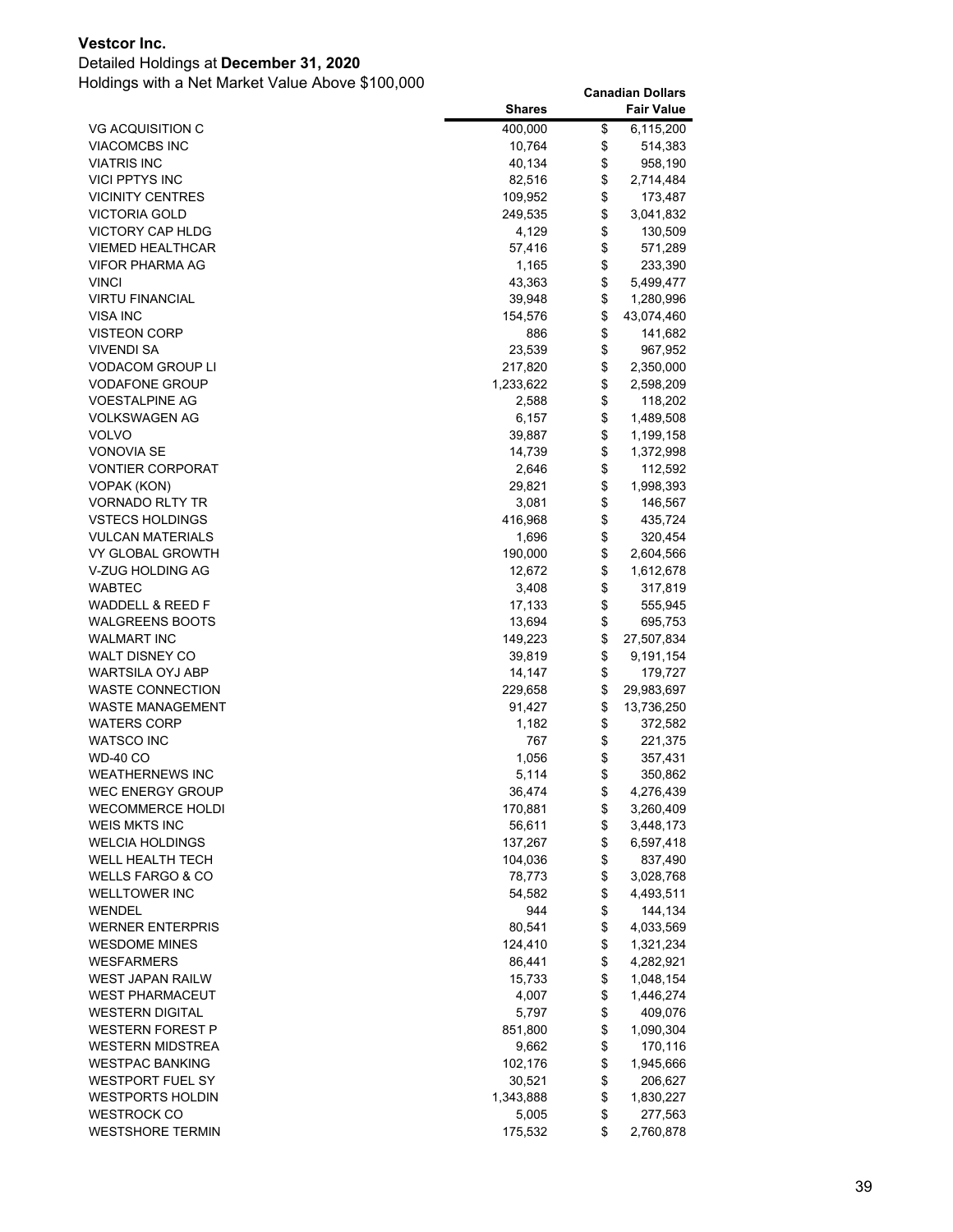### Detailed Holdings at **December 31, 2020**

|                         | <b>Shares</b> | <b>Fair Value</b> |
|-------------------------|---------------|-------------------|
| <b>WEYERHAEUSER CO</b>  | 173,146       | \$<br>7,396,316   |
| WH GROUP LTD            | 245,691       | \$<br>262,394     |
| <b>WHARF REAL ESTAT</b> | 49,283        | \$<br>326,733     |
| <b>WHEATON PRECIOUS</b> | 546,867       | \$<br>29,071,450  |
| WHIRLPOOL CORP          | 1,192         | \$<br>274,094     |
| WHITBREAD               | 5,980         | \$<br>322,838     |
| <b>WHITECAP RESOURC</b> | 691,827       | \$<br>3,372,138   |
| WILEY JOHN & SON        | 2,227         | \$<br>130,518     |
| <b>WILLIAMS COS INC</b> | 80,898        | \$<br>2,066,434   |
| <b>WILLIAMS SONOMA</b>  | 1,042         | \$<br>135,193     |
| <b>WILLIS TOWERS WA</b> | 17,920        | \$<br>4,826,119   |
| <b>WILMAR INTERL LT</b> | 46,697        | \$<br>209,312     |
| WINGSTOP INC            | 890           | \$<br>150,293     |
| WINPAK LTD              | 86,644        | \$<br>3,712,695   |
| WIPRO LTD               | 964,754       | \$<br>6,944,396   |
| WISETECH GLOBAL         | 3,942         | \$<br>119,166     |
| <b>WISTRON CORP</b>     | 1,538,200     | \$<br>2,162,064   |
| WIX COM LTD             | 1,608         | \$<br>512,066     |
| <b>WOLTERS KLUWER</b>   | 33,927        | \$<br>3,652,273   |
| <b>WOLVERINE ENERGY</b> | 1,378,800     | \$<br>682,506     |
| <b>WOODSIDE PETROLE</b> | 28,274        | \$<br>632,073     |
| WOOLWORTHS GROUP        | 367,066       | \$<br>14,185,250  |
| <b>WORLDLINE</b>        | 6,864         | \$<br>846,340     |
| <b>WP CAREY INC</b>     | 14,170        | \$<br>1,292,492   |
| WPG HOLDINGS            | 3,531,070     | \$<br>6,868,433   |
| WPP PLC                 | 35,854        | \$<br>499,516     |
| <b>WPT INDUSTRIAL</b>   | 98,773        | \$<br>1,825,056   |
| WSP GLOBAL INC          | 123,502       | \$<br>14,939,419  |
| WUHU SANQI INTER        | 111,100       | \$<br>680,403     |
| WYNN MACAU LTD          | 58,533        | \$<br>125,217     |
| WYNN RESORTS LTD        | 1,850         | \$<br>265,929     |
| <b>XBIOTECH INC</b>     | 19,371        | \$<br>386,221     |
| <b>XCEL ENERGY INC</b>  | 167,185       | \$<br>14,292,047  |
| <b>XEBEC ADSORPTION</b> | 503,500       | \$<br>4,531,500   |
| <b>XERO LIMITED</b>     | 3,502         | \$<br>505,465     |
| <b>XILINX INC</b>       | 84,170        | \$<br>15,202,363  |
| XINYI GLASS HLDG        | 832,790       | \$<br>2,962,412   |
| <b>XYLEM INC</b>        | 3,434         | \$<br>445,323     |
| YADEA GROUP HOLD        | 462,376       | \$<br>1,217,054   |
| YAKULT HONSHA CO        | 3,919         | \$<br>251,466     |
| YAMADA HOLDINGS         | 926,931       | \$<br>6,267,991   |
| YAMAHA CORP             | 3,514         | \$<br>263,203     |
| YAMAHA MOTOR CO         | 7,428         | \$<br>192,849     |
| YAMANA GOLD INC         | 551,063       | \$<br>4,024,657   |
| YAMATO HOLDINGS         | 7,722         | \$<br>250,698     |
| YANGZIJIANG SHIP        | 430,772       | \$<br>396,555     |
| YANLORD LAND GRO        | 607,897       | \$<br>656,298     |
| YAOKO CO                | 57,664        | \$<br>5,116,041   |
| YARA INTERNATION        | 5,167         | \$<br>273,707     |
| YASKAWA ELEC COR        | 6,953         | \$<br>440,139     |
| YIFENG PHARMACY         | 55,086        | \$<br>974,271     |
| YOKOGAWA ELECTRI        | 6,027         | \$<br>152,757     |
| YONGHUI SUPERSTO        | 972,091       | \$<br>1,368,710   |
| <b>YSS CORP</b>         | 3,642,499     | \$<br>418,887     |
| <b>YTL POWER INTL</b>   | 3,256,554     | \$<br>768,401     |
| YUEXIU TRANSPORT        | 1,248,391     | \$<br>1,083,020   |
| YUM BRANDS INC          | 5,747         | \$<br>794,841     |
| YUM CHINA HOLDIN        | 35,352        | \$<br>2,571,245   |
| Z HOLDINGS CORP         | 76,258        | \$<br>587,555     |
| ZALANDO SE              | 4,429         | \$<br>628,673     |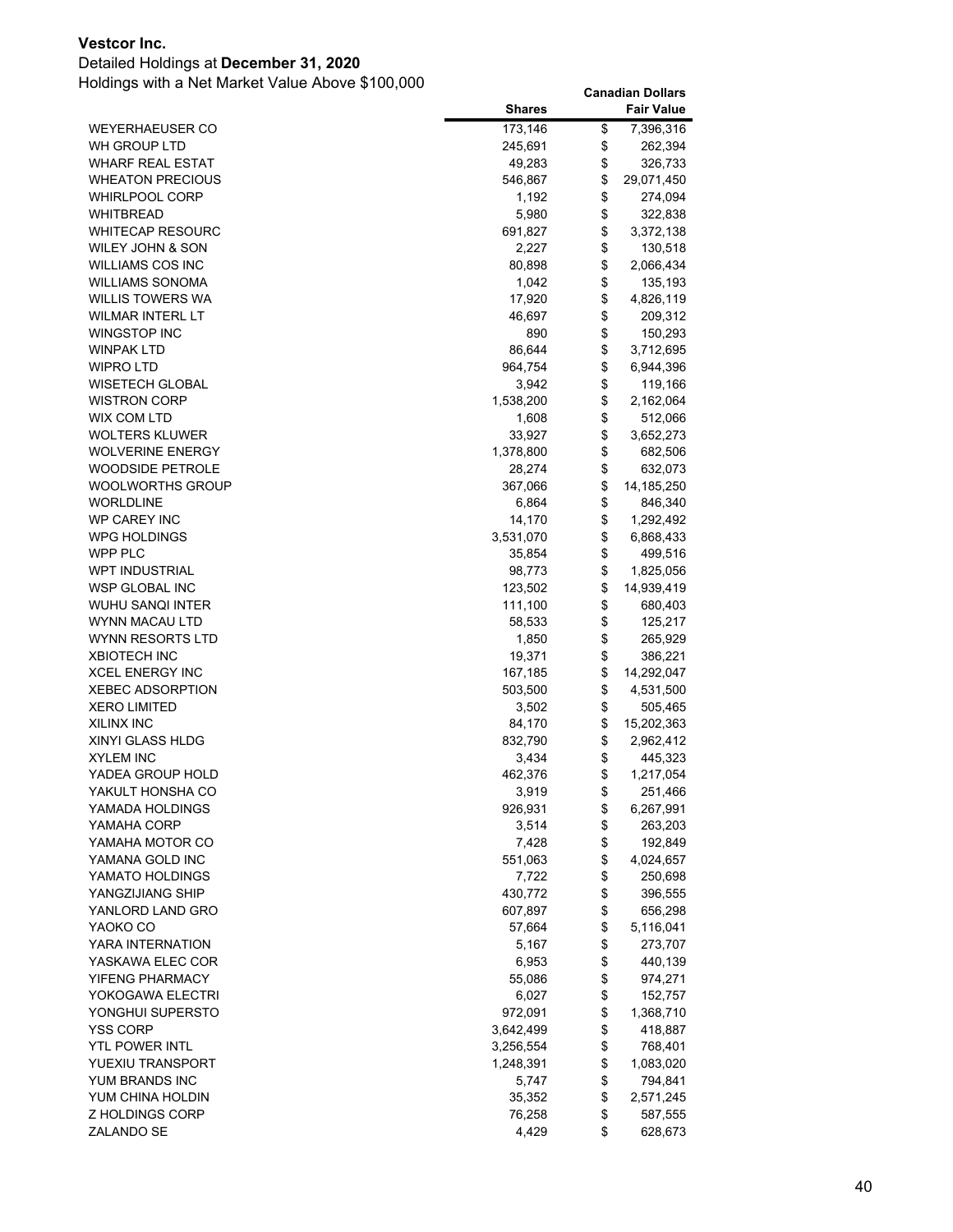### Detailed Holdings at **December 31, 2020**

|                         | <b>Shares</b> | <b>Fair Value</b> |
|-------------------------|---------------|-------------------|
| ZEBRA TECHNOLOGI        | 1.856         | \$<br>908.765     |
| <b>ZHAOJIN MINING I</b> | 1.370.113     | \$<br>2.077.831   |
| <b>ZHEJIANG EXPRESS</b> | 100.796       | \$<br>108.477     |
| ZHONGSHENG GROUP        | 499.887       | \$<br>4.537.913   |
| ZIMMER BIOMET HL        | 3.950         | \$<br>776,672     |
| ZIONS BANCORP N         | 3.222         | \$<br>178.314     |
| <b>ZOETIS INC</b>       | 11,402        | \$<br>2,404,077   |
| ZOOM VIDEO COMMU        | 4.301         | \$<br>1.848.336   |
| <b>ZOOMLION HEAVY I</b> | 944.000       | \$<br>1.442.471   |
| <b>ZTO EXPRESS (CAY</b> | 55.117        | \$<br>2.047.588   |
| <b>ZURICH INSURANCE</b> | 30.583        | \$<br>16.463.130  |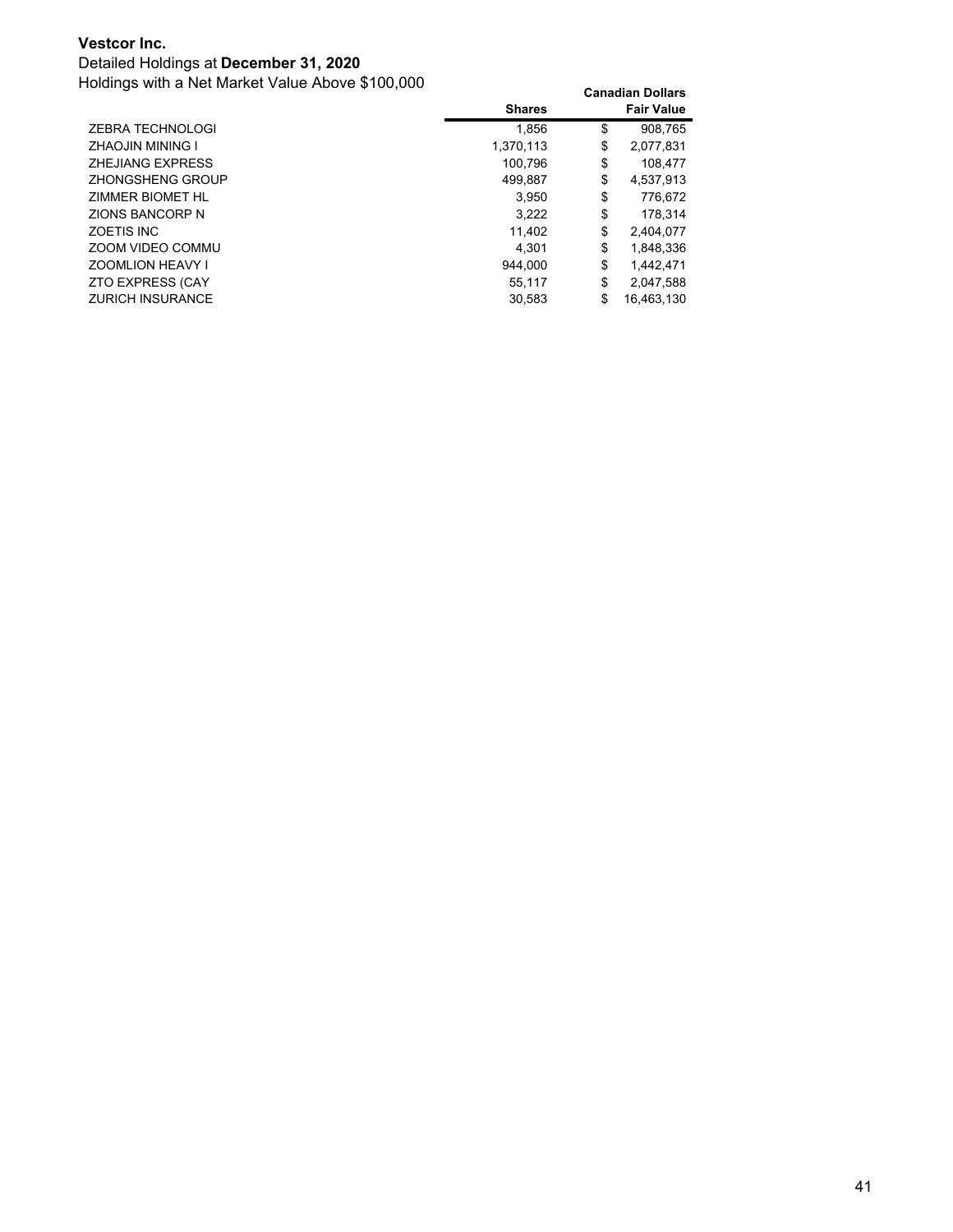Detailed Holdings at **December 31, 2020** Holdings with a Net Market Value Above \$100,000 **Canadian Dollars**

| <b>FIXED INCOME</b><br><b>407 INTERNATIONA</b><br>\$<br>43,881,309<br>\$<br>407 INTL INC<br>81,680,438<br>\$<br>55 SCHOOL BOARD<br>10,165,104<br>\$<br>AEROPORTS DE MON<br>10,496,647<br>\$<br><b>AIMCO REALTY INV</b><br>10,963,424<br>\$<br><b>ALBERTA PROV</b><br>200,224,978<br>\$<br><b>ALECTRA INC</b><br>22,646,996<br>\$<br>ALGONQUIN PWR CO<br>1,273,069<br>\$<br>ALIMEN.COUCHE-TA<br>11,049,303<br>\$<br>ALTAGAS CANADA I<br>4,398,075<br>\$<br><b>ALTAGAS LTD</b><br>18,442,057<br>\$<br>ALTALINK INVTS L<br>39,852,147<br>\$<br><b>BANK OF MONTREAL</b><br>257,623,716<br>\$<br><b>BANK NOVA SCOTIA</b><br>345,724,822<br>\$<br><b>BC FERRY SVCS</b><br>2,705,919<br>\$<br><b>BC MUNI FINANCE</b><br>54, 191, 364<br><b>BC PROV</b><br>\$<br>99,268,249<br>\$<br><b>BCI QUADREAL RLT</b><br>8,281,289<br>\$<br><b>BCIMC RLTY CORP</b><br>20,219,290<br>\$<br><b>BELL CANADA</b><br>139,524,398<br>\$<br><b>BMW CDA INC</b><br>5,597,016<br>\$<br><b>BROOKFIELD ASSET</b><br>11,144,895<br>\$<br><b>BROOKFIELD INFRA</b><br>27,594,789<br>\$<br><b>BROOKFIELD PPTY</b><br>6,328,296<br>\$<br><b>BROOKFIELD REN E</b><br>27,244,337<br>\$<br><b>BROOKFIELD RW</b><br>423,543<br>\$<br>BRUCE POWER L.P.<br>34,876,574<br>\$<br><b>CADILLAC FAIRVIE</b><br>4,083,420<br>\$<br><b>CALLOWAY REIT</b><br>4,383,446<br>\$<br><b>CAMECO CORP</b><br>3,442,795<br><b>CAN WESTERN BANK</b><br>\$<br>3,029,031<br>\$<br>CANADA GOVT<br>1,354,443,934<br><b>CANADA GOVT RESI</b><br>\$<br>58,803,239<br><b>CANADA HOUSING T</b><br>\$<br>178,694,221<br>CIBC<br>\$<br>209,300,711<br><b>CANADIAN NAT RES</b><br>\$<br>24,973,382<br>CANADIAN NATL RA<br>\$<br>35,643,543<br><b>CANADIAN PAC RWY</b><br>\$<br>7,091,452<br>\$<br><b>CANADIAN UTILS L</b><br>1,051,768<br>\$<br><b>CANADIAN WESTERN</b><br>9,033,521<br>\$<br>CAPITAL POWER CO<br>1,174,995<br>\$<br><b>CAPITAL POWER L</b><br>17,666,663<br>\$<br><b>CENTRAL 1 CR UN</b><br>4,722,659<br>\$<br><b>CHOICE PPTYS LTD</b><br>13,008,697<br>\$<br><b>CHOICE PPTYS REA</b><br>44,635,766<br>\$<br><b>CHOICE PROP REIT</b><br>13,978,734<br>\$<br>CI FINL CORP<br>2,773,779<br>\$<br><b>CITY OF TORONTO</b><br>44,906,734<br>COGECO CABLE INC<br>\$<br>531,953<br>\$<br><b>CONSUMERS GAS</b><br>3,134,971<br>\$<br><b>CPPIB CAPITAL IN</b><br>28,571,127<br><b>CROMBIE REAL EST</b><br>\$<br>11,761,978 |  | <b>Fair Value</b> |
|-----------------------------------------------------------------------------------------------------------------------------------------------------------------------------------------------------------------------------------------------------------------------------------------------------------------------------------------------------------------------------------------------------------------------------------------------------------------------------------------------------------------------------------------------------------------------------------------------------------------------------------------------------------------------------------------------------------------------------------------------------------------------------------------------------------------------------------------------------------------------------------------------------------------------------------------------------------------------------------------------------------------------------------------------------------------------------------------------------------------------------------------------------------------------------------------------------------------------------------------------------------------------------------------------------------------------------------------------------------------------------------------------------------------------------------------------------------------------------------------------------------------------------------------------------------------------------------------------------------------------------------------------------------------------------------------------------------------------------------------------------------------------------------------------------------------------------------------------------------------------------------------------------------------------------------------------------------------------------------------------------------------------------------------------------------------------------------------------------------------------------------------------------------------------------------------------------------------------------------------------------------------------------------------------------------------------------------------------------------------|--|-------------------|
|                                                                                                                                                                                                                                                                                                                                                                                                                                                                                                                                                                                                                                                                                                                                                                                                                                                                                                                                                                                                                                                                                                                                                                                                                                                                                                                                                                                                                                                                                                                                                                                                                                                                                                                                                                                                                                                                                                                                                                                                                                                                                                                                                                                                                                                                                                                                                                 |  |                   |
|                                                                                                                                                                                                                                                                                                                                                                                                                                                                                                                                                                                                                                                                                                                                                                                                                                                                                                                                                                                                                                                                                                                                                                                                                                                                                                                                                                                                                                                                                                                                                                                                                                                                                                                                                                                                                                                                                                                                                                                                                                                                                                                                                                                                                                                                                                                                                                 |  |                   |
|                                                                                                                                                                                                                                                                                                                                                                                                                                                                                                                                                                                                                                                                                                                                                                                                                                                                                                                                                                                                                                                                                                                                                                                                                                                                                                                                                                                                                                                                                                                                                                                                                                                                                                                                                                                                                                                                                                                                                                                                                                                                                                                                                                                                                                                                                                                                                                 |  |                   |
|                                                                                                                                                                                                                                                                                                                                                                                                                                                                                                                                                                                                                                                                                                                                                                                                                                                                                                                                                                                                                                                                                                                                                                                                                                                                                                                                                                                                                                                                                                                                                                                                                                                                                                                                                                                                                                                                                                                                                                                                                                                                                                                                                                                                                                                                                                                                                                 |  |                   |
|                                                                                                                                                                                                                                                                                                                                                                                                                                                                                                                                                                                                                                                                                                                                                                                                                                                                                                                                                                                                                                                                                                                                                                                                                                                                                                                                                                                                                                                                                                                                                                                                                                                                                                                                                                                                                                                                                                                                                                                                                                                                                                                                                                                                                                                                                                                                                                 |  |                   |
|                                                                                                                                                                                                                                                                                                                                                                                                                                                                                                                                                                                                                                                                                                                                                                                                                                                                                                                                                                                                                                                                                                                                                                                                                                                                                                                                                                                                                                                                                                                                                                                                                                                                                                                                                                                                                                                                                                                                                                                                                                                                                                                                                                                                                                                                                                                                                                 |  |                   |
|                                                                                                                                                                                                                                                                                                                                                                                                                                                                                                                                                                                                                                                                                                                                                                                                                                                                                                                                                                                                                                                                                                                                                                                                                                                                                                                                                                                                                                                                                                                                                                                                                                                                                                                                                                                                                                                                                                                                                                                                                                                                                                                                                                                                                                                                                                                                                                 |  |                   |
|                                                                                                                                                                                                                                                                                                                                                                                                                                                                                                                                                                                                                                                                                                                                                                                                                                                                                                                                                                                                                                                                                                                                                                                                                                                                                                                                                                                                                                                                                                                                                                                                                                                                                                                                                                                                                                                                                                                                                                                                                                                                                                                                                                                                                                                                                                                                                                 |  |                   |
|                                                                                                                                                                                                                                                                                                                                                                                                                                                                                                                                                                                                                                                                                                                                                                                                                                                                                                                                                                                                                                                                                                                                                                                                                                                                                                                                                                                                                                                                                                                                                                                                                                                                                                                                                                                                                                                                                                                                                                                                                                                                                                                                                                                                                                                                                                                                                                 |  |                   |
|                                                                                                                                                                                                                                                                                                                                                                                                                                                                                                                                                                                                                                                                                                                                                                                                                                                                                                                                                                                                                                                                                                                                                                                                                                                                                                                                                                                                                                                                                                                                                                                                                                                                                                                                                                                                                                                                                                                                                                                                                                                                                                                                                                                                                                                                                                                                                                 |  |                   |
|                                                                                                                                                                                                                                                                                                                                                                                                                                                                                                                                                                                                                                                                                                                                                                                                                                                                                                                                                                                                                                                                                                                                                                                                                                                                                                                                                                                                                                                                                                                                                                                                                                                                                                                                                                                                                                                                                                                                                                                                                                                                                                                                                                                                                                                                                                                                                                 |  |                   |
|                                                                                                                                                                                                                                                                                                                                                                                                                                                                                                                                                                                                                                                                                                                                                                                                                                                                                                                                                                                                                                                                                                                                                                                                                                                                                                                                                                                                                                                                                                                                                                                                                                                                                                                                                                                                                                                                                                                                                                                                                                                                                                                                                                                                                                                                                                                                                                 |  |                   |
|                                                                                                                                                                                                                                                                                                                                                                                                                                                                                                                                                                                                                                                                                                                                                                                                                                                                                                                                                                                                                                                                                                                                                                                                                                                                                                                                                                                                                                                                                                                                                                                                                                                                                                                                                                                                                                                                                                                                                                                                                                                                                                                                                                                                                                                                                                                                                                 |  |                   |
|                                                                                                                                                                                                                                                                                                                                                                                                                                                                                                                                                                                                                                                                                                                                                                                                                                                                                                                                                                                                                                                                                                                                                                                                                                                                                                                                                                                                                                                                                                                                                                                                                                                                                                                                                                                                                                                                                                                                                                                                                                                                                                                                                                                                                                                                                                                                                                 |  |                   |
|                                                                                                                                                                                                                                                                                                                                                                                                                                                                                                                                                                                                                                                                                                                                                                                                                                                                                                                                                                                                                                                                                                                                                                                                                                                                                                                                                                                                                                                                                                                                                                                                                                                                                                                                                                                                                                                                                                                                                                                                                                                                                                                                                                                                                                                                                                                                                                 |  |                   |
|                                                                                                                                                                                                                                                                                                                                                                                                                                                                                                                                                                                                                                                                                                                                                                                                                                                                                                                                                                                                                                                                                                                                                                                                                                                                                                                                                                                                                                                                                                                                                                                                                                                                                                                                                                                                                                                                                                                                                                                                                                                                                                                                                                                                                                                                                                                                                                 |  |                   |
|                                                                                                                                                                                                                                                                                                                                                                                                                                                                                                                                                                                                                                                                                                                                                                                                                                                                                                                                                                                                                                                                                                                                                                                                                                                                                                                                                                                                                                                                                                                                                                                                                                                                                                                                                                                                                                                                                                                                                                                                                                                                                                                                                                                                                                                                                                                                                                 |  |                   |
|                                                                                                                                                                                                                                                                                                                                                                                                                                                                                                                                                                                                                                                                                                                                                                                                                                                                                                                                                                                                                                                                                                                                                                                                                                                                                                                                                                                                                                                                                                                                                                                                                                                                                                                                                                                                                                                                                                                                                                                                                                                                                                                                                                                                                                                                                                                                                                 |  |                   |
|                                                                                                                                                                                                                                                                                                                                                                                                                                                                                                                                                                                                                                                                                                                                                                                                                                                                                                                                                                                                                                                                                                                                                                                                                                                                                                                                                                                                                                                                                                                                                                                                                                                                                                                                                                                                                                                                                                                                                                                                                                                                                                                                                                                                                                                                                                                                                                 |  |                   |
|                                                                                                                                                                                                                                                                                                                                                                                                                                                                                                                                                                                                                                                                                                                                                                                                                                                                                                                                                                                                                                                                                                                                                                                                                                                                                                                                                                                                                                                                                                                                                                                                                                                                                                                                                                                                                                                                                                                                                                                                                                                                                                                                                                                                                                                                                                                                                                 |  |                   |
|                                                                                                                                                                                                                                                                                                                                                                                                                                                                                                                                                                                                                                                                                                                                                                                                                                                                                                                                                                                                                                                                                                                                                                                                                                                                                                                                                                                                                                                                                                                                                                                                                                                                                                                                                                                                                                                                                                                                                                                                                                                                                                                                                                                                                                                                                                                                                                 |  |                   |
|                                                                                                                                                                                                                                                                                                                                                                                                                                                                                                                                                                                                                                                                                                                                                                                                                                                                                                                                                                                                                                                                                                                                                                                                                                                                                                                                                                                                                                                                                                                                                                                                                                                                                                                                                                                                                                                                                                                                                                                                                                                                                                                                                                                                                                                                                                                                                                 |  |                   |
|                                                                                                                                                                                                                                                                                                                                                                                                                                                                                                                                                                                                                                                                                                                                                                                                                                                                                                                                                                                                                                                                                                                                                                                                                                                                                                                                                                                                                                                                                                                                                                                                                                                                                                                                                                                                                                                                                                                                                                                                                                                                                                                                                                                                                                                                                                                                                                 |  |                   |
|                                                                                                                                                                                                                                                                                                                                                                                                                                                                                                                                                                                                                                                                                                                                                                                                                                                                                                                                                                                                                                                                                                                                                                                                                                                                                                                                                                                                                                                                                                                                                                                                                                                                                                                                                                                                                                                                                                                                                                                                                                                                                                                                                                                                                                                                                                                                                                 |  |                   |
|                                                                                                                                                                                                                                                                                                                                                                                                                                                                                                                                                                                                                                                                                                                                                                                                                                                                                                                                                                                                                                                                                                                                                                                                                                                                                                                                                                                                                                                                                                                                                                                                                                                                                                                                                                                                                                                                                                                                                                                                                                                                                                                                                                                                                                                                                                                                                                 |  |                   |
|                                                                                                                                                                                                                                                                                                                                                                                                                                                                                                                                                                                                                                                                                                                                                                                                                                                                                                                                                                                                                                                                                                                                                                                                                                                                                                                                                                                                                                                                                                                                                                                                                                                                                                                                                                                                                                                                                                                                                                                                                                                                                                                                                                                                                                                                                                                                                                 |  |                   |
|                                                                                                                                                                                                                                                                                                                                                                                                                                                                                                                                                                                                                                                                                                                                                                                                                                                                                                                                                                                                                                                                                                                                                                                                                                                                                                                                                                                                                                                                                                                                                                                                                                                                                                                                                                                                                                                                                                                                                                                                                                                                                                                                                                                                                                                                                                                                                                 |  |                   |
|                                                                                                                                                                                                                                                                                                                                                                                                                                                                                                                                                                                                                                                                                                                                                                                                                                                                                                                                                                                                                                                                                                                                                                                                                                                                                                                                                                                                                                                                                                                                                                                                                                                                                                                                                                                                                                                                                                                                                                                                                                                                                                                                                                                                                                                                                                                                                                 |  |                   |
|                                                                                                                                                                                                                                                                                                                                                                                                                                                                                                                                                                                                                                                                                                                                                                                                                                                                                                                                                                                                                                                                                                                                                                                                                                                                                                                                                                                                                                                                                                                                                                                                                                                                                                                                                                                                                                                                                                                                                                                                                                                                                                                                                                                                                                                                                                                                                                 |  |                   |
|                                                                                                                                                                                                                                                                                                                                                                                                                                                                                                                                                                                                                                                                                                                                                                                                                                                                                                                                                                                                                                                                                                                                                                                                                                                                                                                                                                                                                                                                                                                                                                                                                                                                                                                                                                                                                                                                                                                                                                                                                                                                                                                                                                                                                                                                                                                                                                 |  |                   |
|                                                                                                                                                                                                                                                                                                                                                                                                                                                                                                                                                                                                                                                                                                                                                                                                                                                                                                                                                                                                                                                                                                                                                                                                                                                                                                                                                                                                                                                                                                                                                                                                                                                                                                                                                                                                                                                                                                                                                                                                                                                                                                                                                                                                                                                                                                                                                                 |  |                   |
|                                                                                                                                                                                                                                                                                                                                                                                                                                                                                                                                                                                                                                                                                                                                                                                                                                                                                                                                                                                                                                                                                                                                                                                                                                                                                                                                                                                                                                                                                                                                                                                                                                                                                                                                                                                                                                                                                                                                                                                                                                                                                                                                                                                                                                                                                                                                                                 |  |                   |
|                                                                                                                                                                                                                                                                                                                                                                                                                                                                                                                                                                                                                                                                                                                                                                                                                                                                                                                                                                                                                                                                                                                                                                                                                                                                                                                                                                                                                                                                                                                                                                                                                                                                                                                                                                                                                                                                                                                                                                                                                                                                                                                                                                                                                                                                                                                                                                 |  |                   |
|                                                                                                                                                                                                                                                                                                                                                                                                                                                                                                                                                                                                                                                                                                                                                                                                                                                                                                                                                                                                                                                                                                                                                                                                                                                                                                                                                                                                                                                                                                                                                                                                                                                                                                                                                                                                                                                                                                                                                                                                                                                                                                                                                                                                                                                                                                                                                                 |  |                   |
|                                                                                                                                                                                                                                                                                                                                                                                                                                                                                                                                                                                                                                                                                                                                                                                                                                                                                                                                                                                                                                                                                                                                                                                                                                                                                                                                                                                                                                                                                                                                                                                                                                                                                                                                                                                                                                                                                                                                                                                                                                                                                                                                                                                                                                                                                                                                                                 |  |                   |
|                                                                                                                                                                                                                                                                                                                                                                                                                                                                                                                                                                                                                                                                                                                                                                                                                                                                                                                                                                                                                                                                                                                                                                                                                                                                                                                                                                                                                                                                                                                                                                                                                                                                                                                                                                                                                                                                                                                                                                                                                                                                                                                                                                                                                                                                                                                                                                 |  |                   |
|                                                                                                                                                                                                                                                                                                                                                                                                                                                                                                                                                                                                                                                                                                                                                                                                                                                                                                                                                                                                                                                                                                                                                                                                                                                                                                                                                                                                                                                                                                                                                                                                                                                                                                                                                                                                                                                                                                                                                                                                                                                                                                                                                                                                                                                                                                                                                                 |  |                   |
|                                                                                                                                                                                                                                                                                                                                                                                                                                                                                                                                                                                                                                                                                                                                                                                                                                                                                                                                                                                                                                                                                                                                                                                                                                                                                                                                                                                                                                                                                                                                                                                                                                                                                                                                                                                                                                                                                                                                                                                                                                                                                                                                                                                                                                                                                                                                                                 |  |                   |
|                                                                                                                                                                                                                                                                                                                                                                                                                                                                                                                                                                                                                                                                                                                                                                                                                                                                                                                                                                                                                                                                                                                                                                                                                                                                                                                                                                                                                                                                                                                                                                                                                                                                                                                                                                                                                                                                                                                                                                                                                                                                                                                                                                                                                                                                                                                                                                 |  |                   |
|                                                                                                                                                                                                                                                                                                                                                                                                                                                                                                                                                                                                                                                                                                                                                                                                                                                                                                                                                                                                                                                                                                                                                                                                                                                                                                                                                                                                                                                                                                                                                                                                                                                                                                                                                                                                                                                                                                                                                                                                                                                                                                                                                                                                                                                                                                                                                                 |  |                   |
|                                                                                                                                                                                                                                                                                                                                                                                                                                                                                                                                                                                                                                                                                                                                                                                                                                                                                                                                                                                                                                                                                                                                                                                                                                                                                                                                                                                                                                                                                                                                                                                                                                                                                                                                                                                                                                                                                                                                                                                                                                                                                                                                                                                                                                                                                                                                                                 |  |                   |
|                                                                                                                                                                                                                                                                                                                                                                                                                                                                                                                                                                                                                                                                                                                                                                                                                                                                                                                                                                                                                                                                                                                                                                                                                                                                                                                                                                                                                                                                                                                                                                                                                                                                                                                                                                                                                                                                                                                                                                                                                                                                                                                                                                                                                                                                                                                                                                 |  |                   |
|                                                                                                                                                                                                                                                                                                                                                                                                                                                                                                                                                                                                                                                                                                                                                                                                                                                                                                                                                                                                                                                                                                                                                                                                                                                                                                                                                                                                                                                                                                                                                                                                                                                                                                                                                                                                                                                                                                                                                                                                                                                                                                                                                                                                                                                                                                                                                                 |  |                   |
|                                                                                                                                                                                                                                                                                                                                                                                                                                                                                                                                                                                                                                                                                                                                                                                                                                                                                                                                                                                                                                                                                                                                                                                                                                                                                                                                                                                                                                                                                                                                                                                                                                                                                                                                                                                                                                                                                                                                                                                                                                                                                                                                                                                                                                                                                                                                                                 |  |                   |
|                                                                                                                                                                                                                                                                                                                                                                                                                                                                                                                                                                                                                                                                                                                                                                                                                                                                                                                                                                                                                                                                                                                                                                                                                                                                                                                                                                                                                                                                                                                                                                                                                                                                                                                                                                                                                                                                                                                                                                                                                                                                                                                                                                                                                                                                                                                                                                 |  |                   |
|                                                                                                                                                                                                                                                                                                                                                                                                                                                                                                                                                                                                                                                                                                                                                                                                                                                                                                                                                                                                                                                                                                                                                                                                                                                                                                                                                                                                                                                                                                                                                                                                                                                                                                                                                                                                                                                                                                                                                                                                                                                                                                                                                                                                                                                                                                                                                                 |  |                   |
|                                                                                                                                                                                                                                                                                                                                                                                                                                                                                                                                                                                                                                                                                                                                                                                                                                                                                                                                                                                                                                                                                                                                                                                                                                                                                                                                                                                                                                                                                                                                                                                                                                                                                                                                                                                                                                                                                                                                                                                                                                                                                                                                                                                                                                                                                                                                                                 |  |                   |
|                                                                                                                                                                                                                                                                                                                                                                                                                                                                                                                                                                                                                                                                                                                                                                                                                                                                                                                                                                                                                                                                                                                                                                                                                                                                                                                                                                                                                                                                                                                                                                                                                                                                                                                                                                                                                                                                                                                                                                                                                                                                                                                                                                                                                                                                                                                                                                 |  |                   |
|                                                                                                                                                                                                                                                                                                                                                                                                                                                                                                                                                                                                                                                                                                                                                                                                                                                                                                                                                                                                                                                                                                                                                                                                                                                                                                                                                                                                                                                                                                                                                                                                                                                                                                                                                                                                                                                                                                                                                                                                                                                                                                                                                                                                                                                                                                                                                                 |  |                   |
|                                                                                                                                                                                                                                                                                                                                                                                                                                                                                                                                                                                                                                                                                                                                                                                                                                                                                                                                                                                                                                                                                                                                                                                                                                                                                                                                                                                                                                                                                                                                                                                                                                                                                                                                                                                                                                                                                                                                                                                                                                                                                                                                                                                                                                                                                                                                                                 |  |                   |
|                                                                                                                                                                                                                                                                                                                                                                                                                                                                                                                                                                                                                                                                                                                                                                                                                                                                                                                                                                                                                                                                                                                                                                                                                                                                                                                                                                                                                                                                                                                                                                                                                                                                                                                                                                                                                                                                                                                                                                                                                                                                                                                                                                                                                                                                                                                                                                 |  |                   |
|                                                                                                                                                                                                                                                                                                                                                                                                                                                                                                                                                                                                                                                                                                                                                                                                                                                                                                                                                                                                                                                                                                                                                                                                                                                                                                                                                                                                                                                                                                                                                                                                                                                                                                                                                                                                                                                                                                                                                                                                                                                                                                                                                                                                                                                                                                                                                                 |  |                   |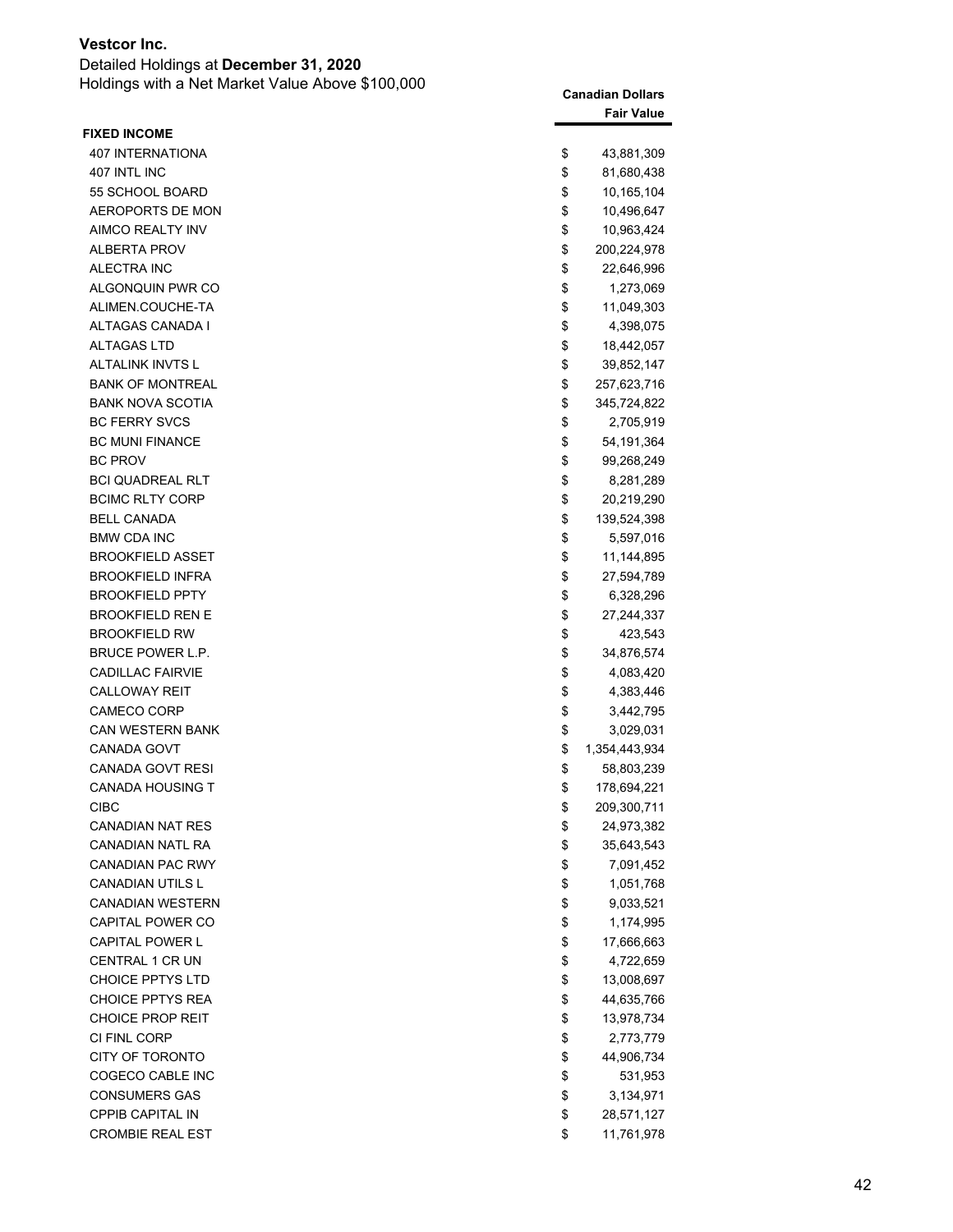Detailed Holdings at **December 31, 2020**

|                                                 |          | <b>Fair Value</b>      |
|-------------------------------------------------|----------|------------------------|
| <b>CROSSLINX TRAN</b>                           | \$       | 4,801,092              |
| <b>CT REAL ESTATE I</b>                         | \$       | 11,393,282             |
| CU INC                                          | \$       | 64,418,706             |
| DAIMLER CDA FIN                                 | \$       | 8,702,173              |
| <b>DOLLARAMA INC</b>                            | \$       | 26,743,369             |
| <b>EAGLE CR CARD TR</b>                         | \$       | 2,537,081              |
| <b>EMPIRE LIFE INS</b>                          | \$       | 3,200,193              |
| <b>ENBRIDGE GAS DIS</b>                         | \$       | 16,457,175             |
| <b>ENBRIDGE GAS INC</b>                         | \$       | 8,948,318              |
| <b>ENBRIDGE INC</b>                             | \$       | 81,070,500             |
| <b>ENBRIDGE PIPELIN</b>                         | \$       | 35,964,877             |
| <b>ENMAX CORP</b>                               | \$       | 7,622,174              |
| EPCOR UTILS INC                                 | \$       | 5,752,995              |
| <b>FAIR HYDRO TRUST</b>                         | \$       | 24,829,054             |
| <b>FAIRFAX FINL HLD</b>                         | \$       | 24,015,147             |
| <b>FARM CREDIT CORP</b>                         | \$       | 5,429,276              |
| <b>FED DES CAISSES</b>                          | \$       | 3,201,656              |
| <b>FINNING INTL INC</b>                         | \$       | 1,023,676              |
| FIRST CAP RLTY I                                | \$       | 22,750,810             |
| <b>FIRST NATIONAL</b>                           | \$       | 1,021,151              |
| FORD CR CDA LTD                                 | \$       | 3,068,970              |
| <b>FORTIS ALBERTA I</b>                         | \$       | 14,682,733             |
| <b>FORTISBC ENERGY</b><br><b>FORTISBC INC</b>   | \$       | 8,902,763              |
|                                                 | \$       | 2,471,407              |
| <b>GAZ METRO INC</b><br><b>GE CAP CAN FUNDI</b> | \$<br>\$ | 7,781,773              |
| <b>GENERAL MTRS FIN</b>                         | \$       | 5,290,900<br>4,927,625 |
| <b>GIBSON ENERGY IN</b>                         | \$       | 11,941,225             |
| <b>GLACIER CR CARD</b>                          | \$       | 16,441,613             |
| <b>GRANITE REIT HLD</b>                         | \$       | 17,085,727             |
| <b>GREAT WEST LIFEC</b>                         | \$       | 19,289,481             |
| <b>GREATER SUDBURY</b>                          | \$       | 5,076,955              |
| <b>GREATER TOR AIRP</b>                         | \$       | 31,850,149             |
| <b>HONDA CANADA FIN</b>                         | \$       | 23,450,612             |
| <b>HSBC BANK CDA</b>                            | \$       | 17,439,270             |
| HUSKY ENERGY INC                                | \$       | 14,639,906             |
| <b>HYDRO ONE</b>                                | \$       | 128,490,174            |
| <b>HYDRO OTTAWA HLD</b>                         | \$       | 6,700,863              |
| <b>HYDRO QUEBEC</b>                             | \$       | 47,402,184             |
| <b>IGM FINL INC</b>                             | \$       | 7,742,039              |
| <b>INTACT FIN P&amp;C</b>                       | \$       | 11,598,732             |
| <b>INTER PIPELINE L</b>                         | \$       | 15,519,992             |
| JOHN DEERE CAN F                                | \$       | 3,484,986              |
| <b>JOHN DEERE FINAN</b>                         | \$       | 5,082,744              |
| <b>KEYERA CORP</b>                              | \$       | 3,345,543              |
| LIBERTY UTILITIE                                | \$       | 1,039,024              |
| LOBLAW COS LTD                                  | \$       | 30,057,999             |
| <b>MANITOBA PROV</b>                            | \$       | 115, 163, 631          |
| <b>MANITOBA TELECOM</b>                         | \$       | 1,761,210              |
| <b>MANUFACTURERS LI</b>                         | \$       | 10,509,289             |
| MANULIFE BANK CD                                | \$       | 7,848,509              |
| <b>MANULIFE FIN</b>                             | \$       | 26,465,742             |
| <b>METRO INC</b>                                | \$       | 23,105,680             |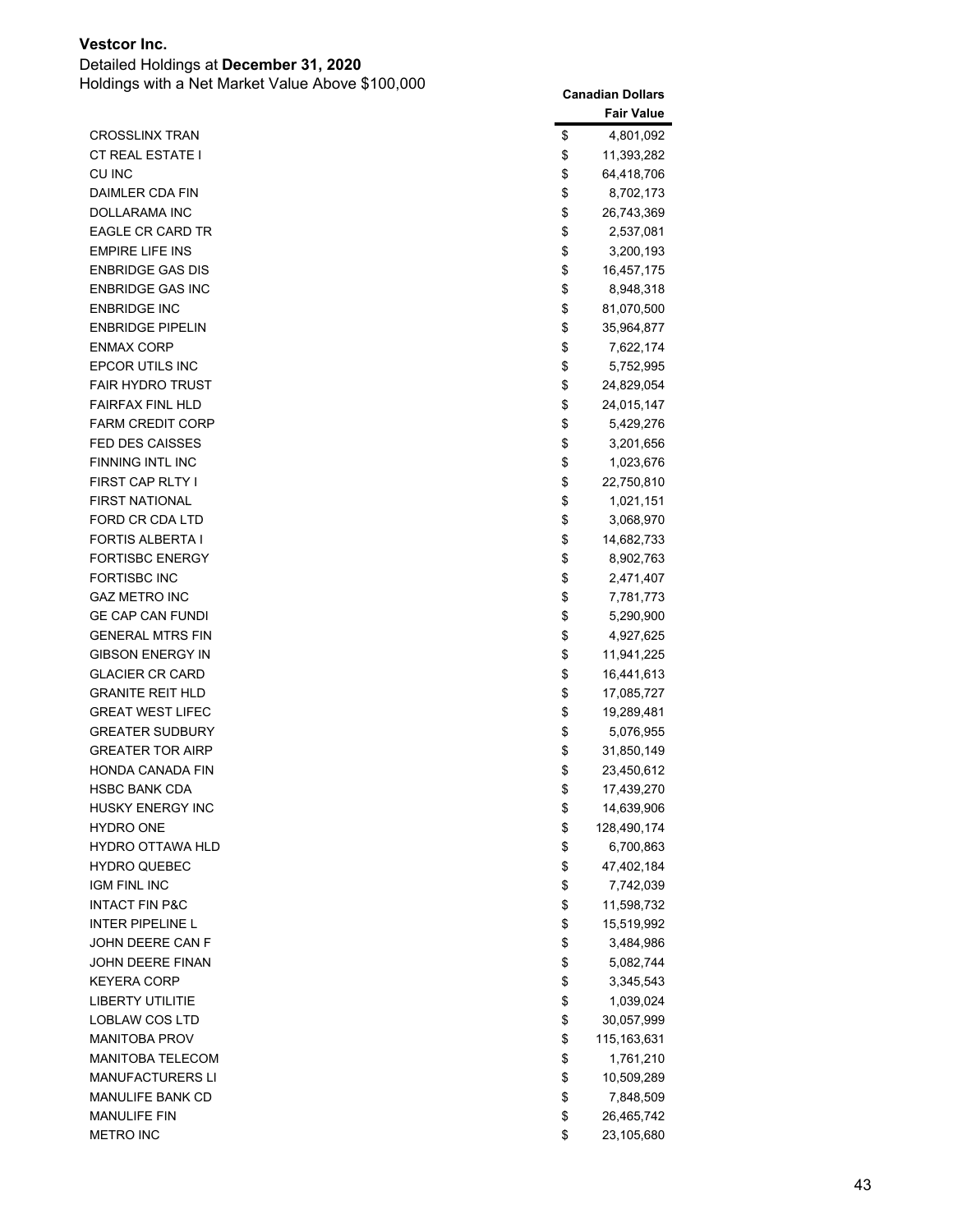Detailed Holdings at **December 31, 2020**

|                         | <b>Fair Value</b> |
|-------------------------|-------------------|
| <b>MONTREAL QUE</b>     | \$<br>8,669,975   |
| NATIONAL BANK CA        | \$<br>37,756,694  |
| <b>NAV CANADA</b>       | \$<br>4,505,409   |
| <b>NB MUNI FINANCE</b>  | \$<br>15,123,823  |
| <b>NEW BRUNSWICK PR</b> | \$<br>53,284,171  |
| NEWFOUNDLAND PRO        | \$<br>74,994,717  |
| NORTH WEST REDWA        | \$<br>53,898,366  |
| NOVA SCOTIA POWER       | \$<br>18,400,166  |
| <b>NOVA SCOTIA PROV</b> | \$<br>88,362,064  |
| <b>OMERS FINANCE TR</b> | \$<br>15,502,426  |
| <b>OMERS RLTY CORP</b>  | \$<br>15,291,059  |
| ONTARIO HYDRO           | \$<br>208,651     |
| ONTARIO PROV            | \$<br>751,283,495 |
| <b>ONTARIO PWR GEN</b>  | \$<br>26,358,766  |
| <b>ONTARIO TEACHERS</b> | \$<br>7,522,050   |
| PEEL ON                 | \$<br>25,024,162  |
| PEEL REGL MUNIO         | \$<br>8,337,339   |
| PEI PROV                | \$<br>8,590,906   |
| PEMBINA PIPELINE        | \$<br>69,920,238  |
| POWER CORP CDA          | \$<br>1,925,659   |
| <b>PSP CAP INC</b>      | \$<br>138,225,412 |
| <b>QUEBEC PROV</b>      | \$<br>159,272,899 |
| QUEENS UNIV ONT         | \$<br>2,696,212   |
| <b>RELIANCE LP</b>      | \$<br>8,158,158   |
| RIOCAN REAL EST         | \$<br>25,758,196  |
| ROGERS COMMUNICA        | \$<br>44,565,290  |
| ROYAL BANK              | \$<br>238,889,587 |
| ROYAL OFFICE FIN        | \$<br>13,511,165  |
| SAPUTO INC              | \$<br>4,032,353   |
| SASKATCHEWAN PRO        | \$<br>40,667,002  |
| <b>SHAW COMMUNICATI</b> | \$<br>37,556,343  |
| SMART REAL ESTAT        | \$<br>3,335,671   |
| SMARTCENTRES REI        | \$<br>1,632,109   |
| <b>SSL FINANCE INC</b>  | \$<br>9,419,708   |
| <b>ST JOHN'S NEWF</b>   | \$<br>1,071,987   |
| SUMMIT INDL INCO        | \$<br>1,132,041   |
| SUN LIFE FINCL          | \$<br>12,664,099  |
| SUNCOR ENERGY IN        | \$<br>25,292,270  |
| <b>TD BANK</b>          | \$<br>241,896,850 |
| <b>TELUS CORP</b>       | \$<br>104,841,289 |
| TOROMONT INDS LT        | \$<br>1,974,283   |
| TORONTO HYDRO CO        | \$<br>25,363,100  |
| <b>TORONTO ONT</b>      | \$<br>117,680,645 |
| TOYOTA CR CDA IN        | \$<br>15,000,032  |
| <b>TRANSCANADA PIPE</b> | \$<br>92,009,739  |
| TRANSCANADA TR          | \$<br>7,770,623   |
| <b>TRANSED PARTNERS</b> | \$<br>5,601,591   |
| UNION GAS LTD           | \$<br>26,538,366  |
| UNIVERSITY HEALT        | \$<br>1,725,744   |
| UNIVERSITY OTTAW        | \$<br>1,011,797   |
| VANCOUVER ARPT A        | \$<br>4,228,874   |
| <b>VENTAS CAN FIN</b>   | \$<br>8,148,285   |
| <b>VERESEN INC</b>      | \$<br>2,564,632   |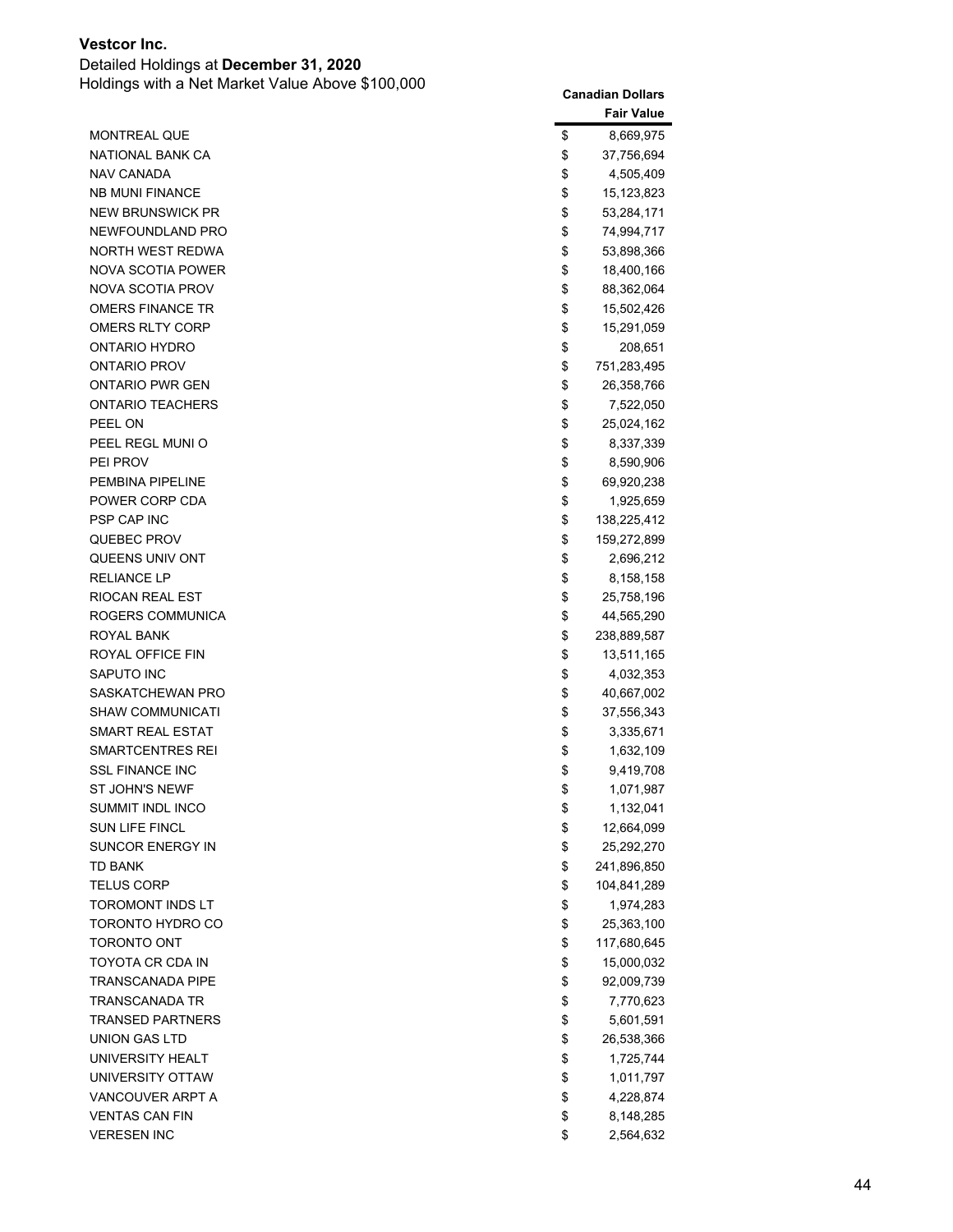Detailed Holdings at **December 31, 2020** Holdings with a Net Market Value Above \$100,000 **Canadian Dollars**

|                         |    | <b>Fair Value</b> |
|-------------------------|----|-------------------|
| VW CR CDA INC           | \$ | 13,735,152        |
| WELLS FARGO & CO        | S  | 3,310,516         |
| <b>WESTCOAST ENERGY</b> | \$ | 10,480,334        |
| <b>WINNIPEG AIRPORT</b> | \$ | 2,212,089         |
| YORK ONT                | \$ | 10.851.334        |